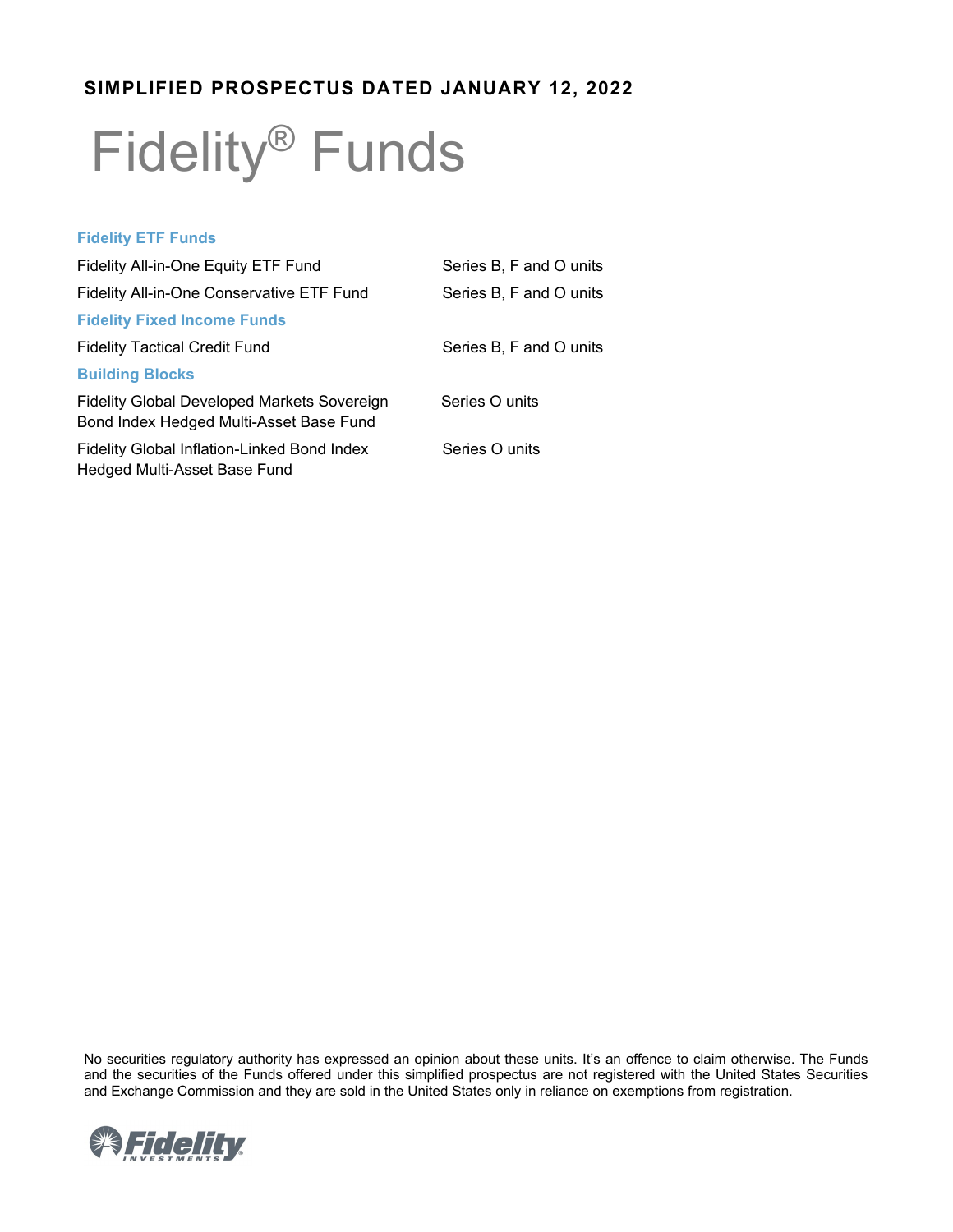# What's inside

| What is a mutual fund and what are the risks       |
|----------------------------------------------------|
| of investing in a mutual fund?  3                  |
| Organization and management of the Funds           |
|                                                    |
| Purchases, switches and redemptions 22             |
|                                                    |
|                                                    |
|                                                    |
| Dealer compensation from management fees           |
|                                                    |
| Income tax considerations for investors  44        |
|                                                    |
| Specific information about each of the             |
| mutual funds described in this document. 49        |
| Fidelity All-in-One Balanced ETF Fund  57          |
| Fidelity All-in-One Growth ETF Fund 60             |
| Fidelity Tactical Credit Fund  63                  |
| <b>Fidelity Global Developed Markets Sovereign</b> |
| Bond Index Hedged Multi-Asset Base Fund  66        |
| <b>Fidelity Global Inflation-Linked Bond Index</b> |
| Hedged Multi-Asset Base Fund 69                    |
|                                                    |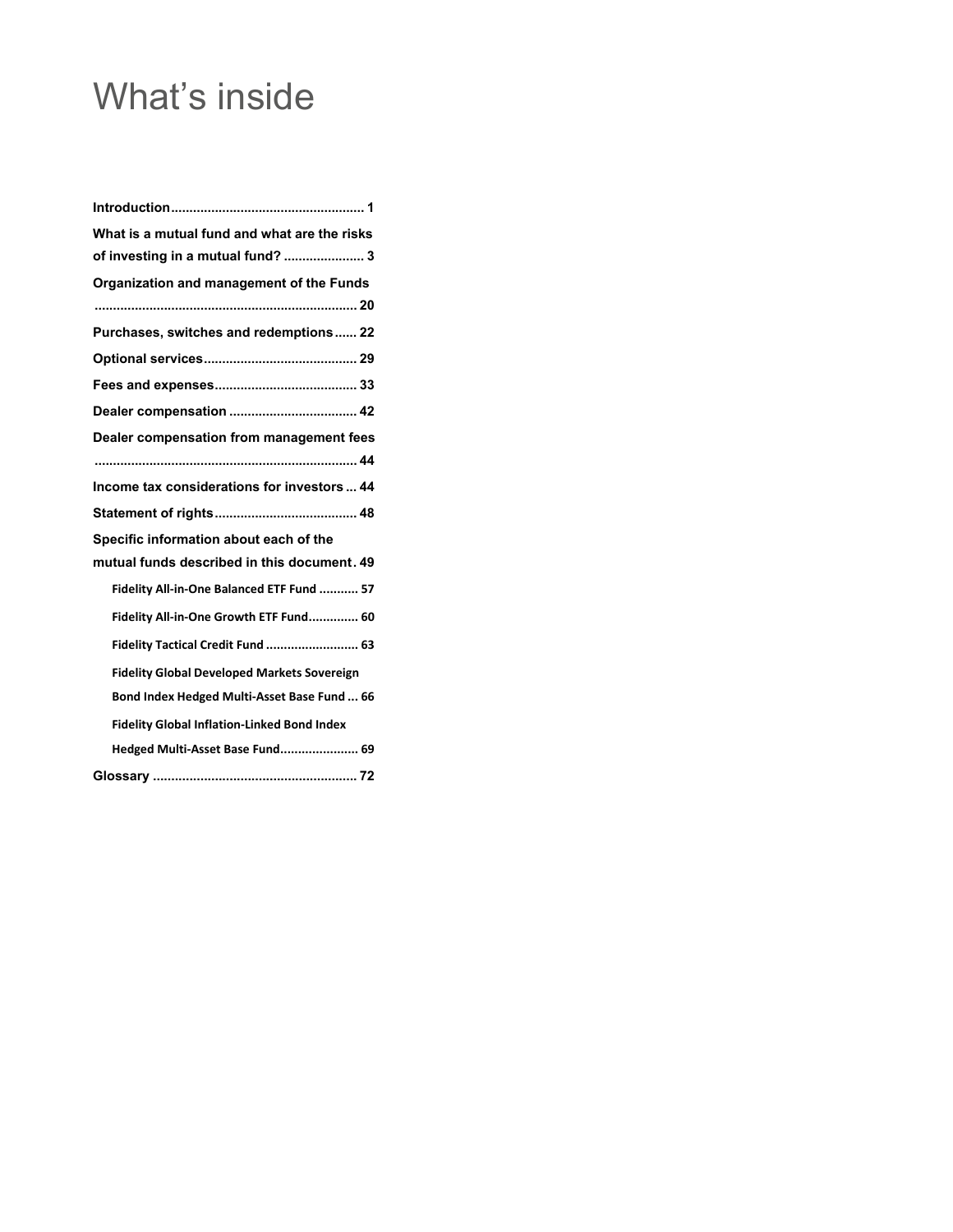# <span id="page-2-0"></span>Introduction

This document is a simplified prospectus. In this document, we, us, our and Fidelity refer to Fidelity Investments Canada ULC. The funds offered under this simplified prospectus are referred to together as the Funds and individually as a Fund.

The Funds are grouped into the categories and sub-categories set out on the cover page of this simplified prospectus.

The Funds listed on the cover page under the heading *Fidelity ETF Funds* are referred to as the ETF Funds.

The Funds listed on the cover page under the heading *Building Blocks* are referred to as the Building Blocks.

The Funds, together with other funds managed and offered by Fidelity under separate simplified prospectuses, are referred to as the Fidelity Funds.

In this document, we refer to *financial advisors* and *dealers*. The *financial advisor* is the individual with whom you consult for investment advice and the *dealer* is the company or partnership that employs your *financial advisor*.

This simplified prospectus contains selected important information to help you make an informed investment decision about the Funds and to understand your rights as an investor. Sometimes we use industry or defined terms to describe something in this document. We provide a brief description of some of those terms in the glossary at the end of this document. Terms that are contained in the glossary are in italics in this document.

This document is divided into two parts. The first part explains what mutual funds are and the different risks you face by investing in them. It also provides general information that applies to all of the Funds. The second part contains specific information about each of the Funds.

Additional information about each Fund is available in its annual information form, its most recently filed fund facts, its most recently filed annual financial statements and any interim financial statements filed after those annual financial statements, and its most recently filed annual management report of fund performance and any interim management report of fund performance filed after that annual management report of fund performance. These documents are

1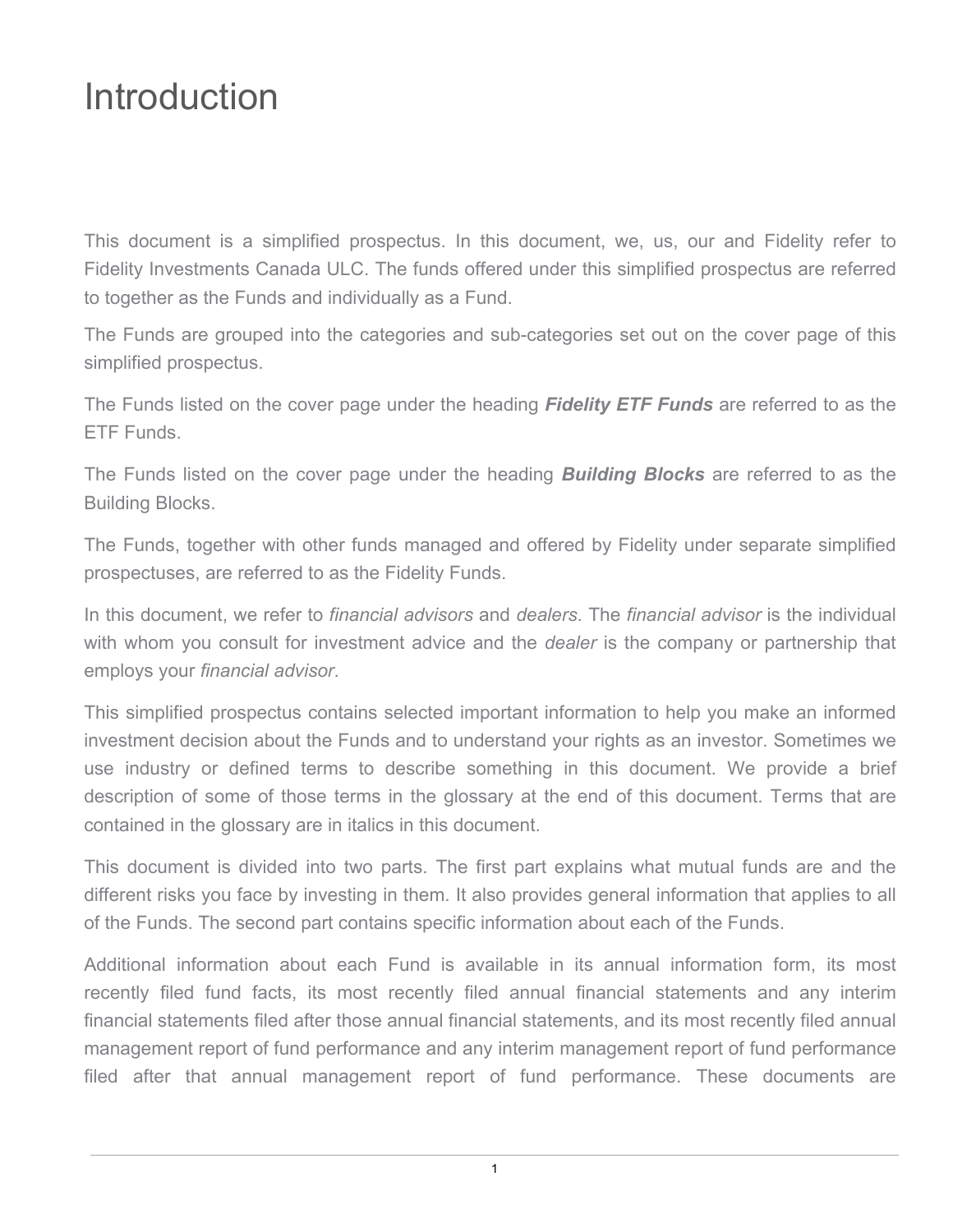Introduction *(continued)*

incorporated by reference into this simplified prospectus. That means they legally form part of this simplified prospectus just as if they were included in it.

You can get a copy of the Funds' annual information form, fund facts, financial statements and management reports of fund performance at no cost by calling us at 1-800-263-4077, by sending us an e-mail at [cs.english@fidelity.ca](mailto:cs.english@fidelity.ca) (for assistance in English) or [sc.francais@fidelity.ca](mailto:sc.francais@fidelity.ca) (for assistance in French) or by asking your *financial advisor*. You can also find this simplified prospectus, the fund facts, the financial statements and the management reports of fund performance on our website at [www.fidelity.ca.](http://www.fidelity.ca/)

These documents and other information about the Funds are also available at [www.sedar.com.](http://www.sedar.com/)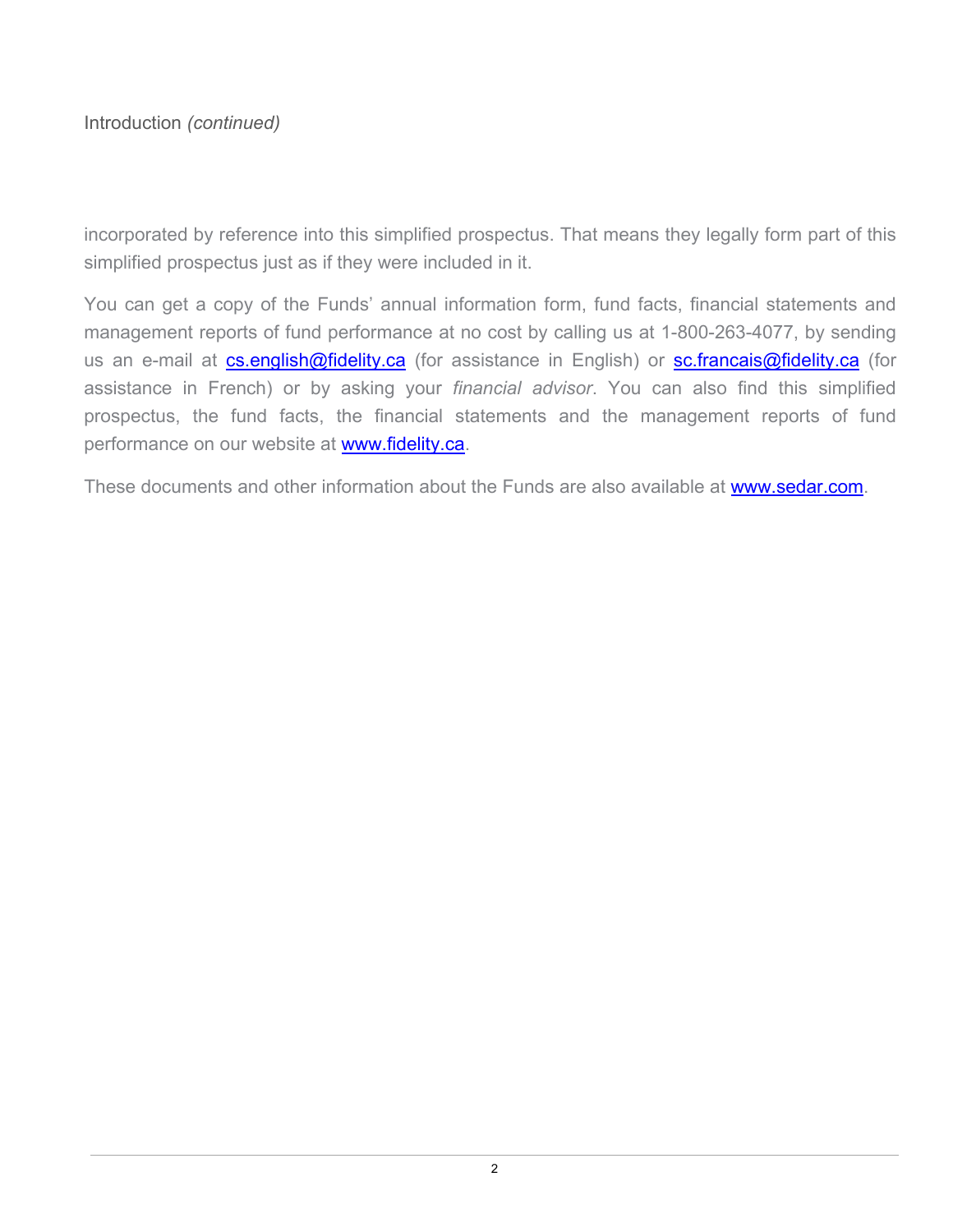# <span id="page-4-0"></span>What is a mutual fund and what are the risks of investing in a mutual fund?

Millions of Canadians are working towards their financial goals by investing their money in mutual funds. Whether it's saving for retirement or putting aside cash for a down payment on a home, mutual funds have become an investment of choice for many people.

But what exactly are mutual funds, how do they work and what are the risks? This section has the answers.

# What is a mutual fund?

Simply put, a mutual fund is a pool of investments made on behalf of a large group of people. Here's how it works: when you buy a mutual fund, you're actually putting your money together with that of many other people who like the same sorts of investments that you do. A professional investment expert – called a portfolio manager – takes that pool of cash and invests it for the whole group. If the investments make a profit, you share that profit with everyone else in the group. If the investments lose money, everyone shares in the loss.

# **Sold in units**

When you invest in a mutual fund, you're buying a piece of the mutual fund, which piece is called a unit in the case of a mutual fund organized as a trust and a share in the case of a mutual fund offered as a class of shares of a mutual fund corporation, such as Fidelity Capital Structure Corp. The attributes of units and shares are generally the same. We usually only refer to units in this simplified prospectus. Mutual fund companies keep track of the size of your piece of a mutual fund by recording how many units you own. The more money you put into a mutual fund, the more units you get.

Some mutual funds offer units in more than one series. It's possible that each series may have different management fees or expenses.

#### **How do you make money?**

You make money on mutual funds if you buy your units at one price and sell – or redeem – them later at a higher price. Of course, you lose money if you redeem your units for less than you paid. You can also make money when the mutual fund pays you your share of the income and capital

gains it has earned on its investments. This is called a distribution.

# **What do mutual funds invest in?**

Mutual funds invest in many of the same things as individual investors – everything from treasury bills to shares on foreign stock markets. The kind of securities a mutual fund invests in depends on the mutual fund's goal or investment objectives. For example, there are mutual funds for people who want to gain exposure to short-term *fixed income securities* as well as mutual funds for those who want to gain exposure to Canadian, U.S. or international equity securities.

The price of a unit changes every day, depending on how well the investments of the mutual fund perform. When the investments rise in value, the price of a unit goes up. When the investments drop in value, the price of a unit goes down.

Securities that trade on a public exchange are generally valued at their last sale or closing price as reported on that valuation day. If there is no reported sale and no reported closing price, we value the securities at their closing bid price on that valuation day. However, if the price is not a true reflection of the value of the security, we use another method to determine the value. This practice is called *fair value pricing*. It may happen for many reasons, including where the value is affected by events that occur after a market where the security is principally traded has closed or where there has been minimal or infrequent trading in a security.

While there are thousands of different investments available, they generally fit into two basic types: debt and equity. Some mutual funds invest in units of other funds, called *underlying funds*. *Underlying funds*, in turn, may invest in debt securities, equity securities or, in some cases, securities of other funds.

#### *Debt securities*

Debt securities, or *fixed income securities*, are obligations of an issuer to repay a sum of money, usually with interest. Common examples include those issued by a company or a government. Debt securities are also an important way for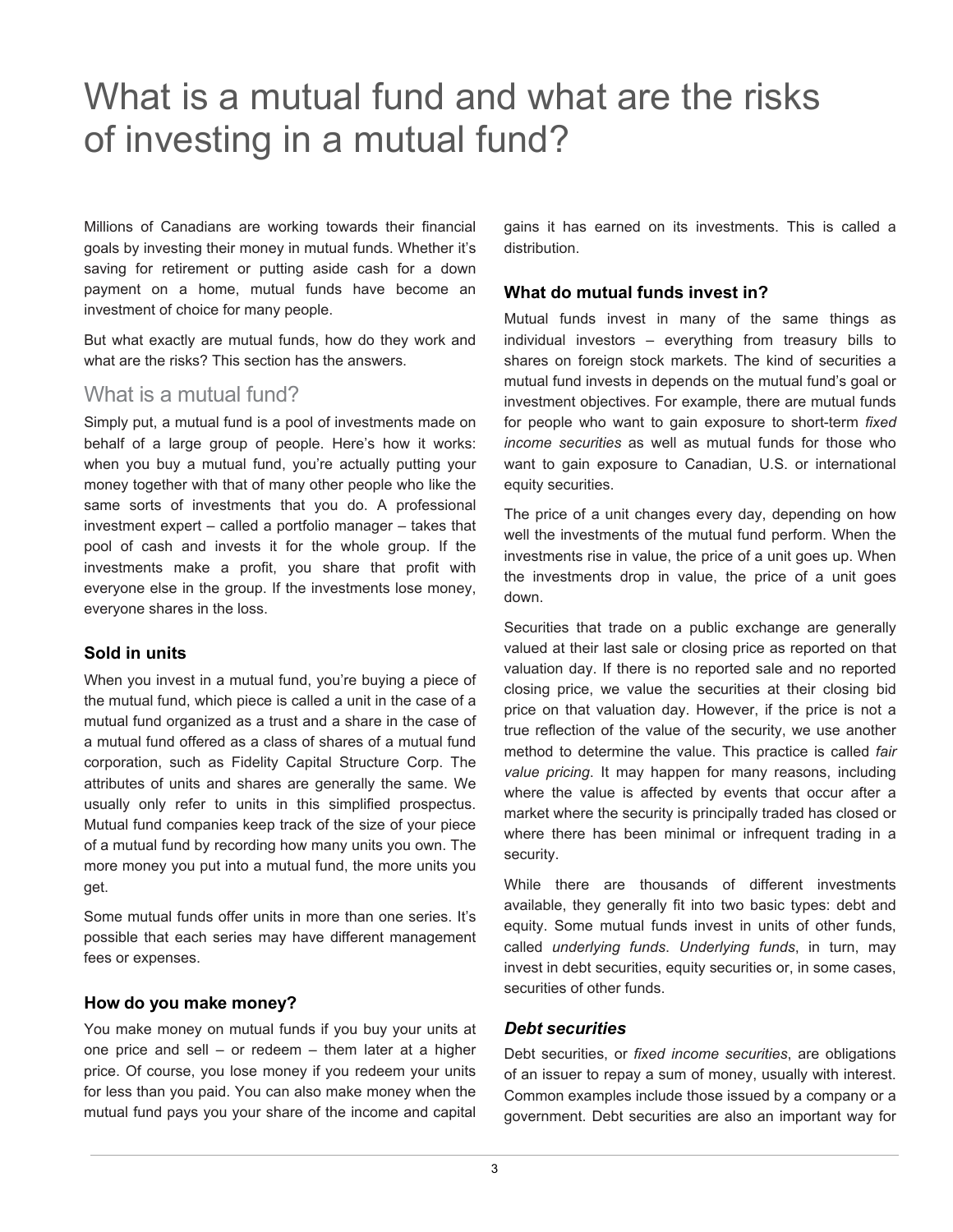companies and governments to raise money. These entities frequently sell debt securities, called bonds, and use the cash for major projects, or just to meet their daily expenses.

The government or company usually agrees to pay back the amount of the debt security within a set amount of time. If that period of time is about a year or less, the investment is often called a *money market instrument*. Examples are short-term bonds and government treasury bills. If the length of time for repayment is more than about a year, the investment is often referred to as a fixed income investment. Examples are corporate and government bonds and mortgages.

# *Equity securities*

Equity securities are investments that give the holder part ownership in a company. When a mutual fund buys equity securities, it is buying a piece of a business. The most familiar example is common shares that trade on the stock market.

Equity securities can earn money in two ways. The value of the shares can rise (or fall) as people buy and sell them on stock exchanges. If a company appears to be doing well in its business, more people may want to buy a piece of it, and the share price is likely to go up. On the other hand, if a company's business doesn't seem to be doing well, investors may decide to sell their piece of the company, and the share price is likely to go down. Some kinds of equity securities also pay you a portion of any profit the company may earn. These payments are called *dividends*.

# **What advantages do mutual funds have?**

You could make many of the same investments that portfolio managers of mutual funds make. So why buy mutual funds? There are several advantages.

# *Professional management*

For one thing, professional portfolio managers make all the decisions about exactly which securities to invest in and when to buy or sell them. It's their full-time job, so you don't have to spend the time making these investment decisions on your own. Portfolio managers may also prepare or have

access to proprietary information and research that isn't as accessible to individual investors.

# *Diversification*

A second advantage is something called *diversification*. *Diversification* means owning several different investments at once. Here's why it's important. The value of your investments goes up and down over time; that's the nature of investing. But not all investments are likely to go up or down at the same time, or to the same extent, which can help to lessen the *volatility* of the mutual fund over the long-term.

Since mutual funds typically hold many investments, they offer a simple way to diversify your portfolio. In addition to diversifying through the number of investments, mutual funds often have access to investments individual investors generally cannot buy. A wider range of types of investments may increase *diversification.*

# *Easy access to your money*

Unlike some other kinds of investments, mutual funds are *liquid*. This means that you can redeem your units at almost any time and get your money when you need it (even though you may get less than you invested).

# *Record keeping*

And finally, mutual funds make your investments easier to keep track of. Mutual fund companies help you with the details by sending you regular financial statements, fund performance reports, and tax slips.

# Are there any costs?

There are a number of expenses involved in buying and owning a mutual fund. First, there are typical costs paid directly by investors when they buy units of a mutual fund. There may be certain instances where investors pay costs when they redeem units of a mutual fund. See the *Short term trading* section as an example. Then there are expenses paid by the mutual fund itself. For example, there are management fees, brokerage commissions, and operating expenses. Even though the mutual fund, and not the investor, pays these costs, they reduce an investor's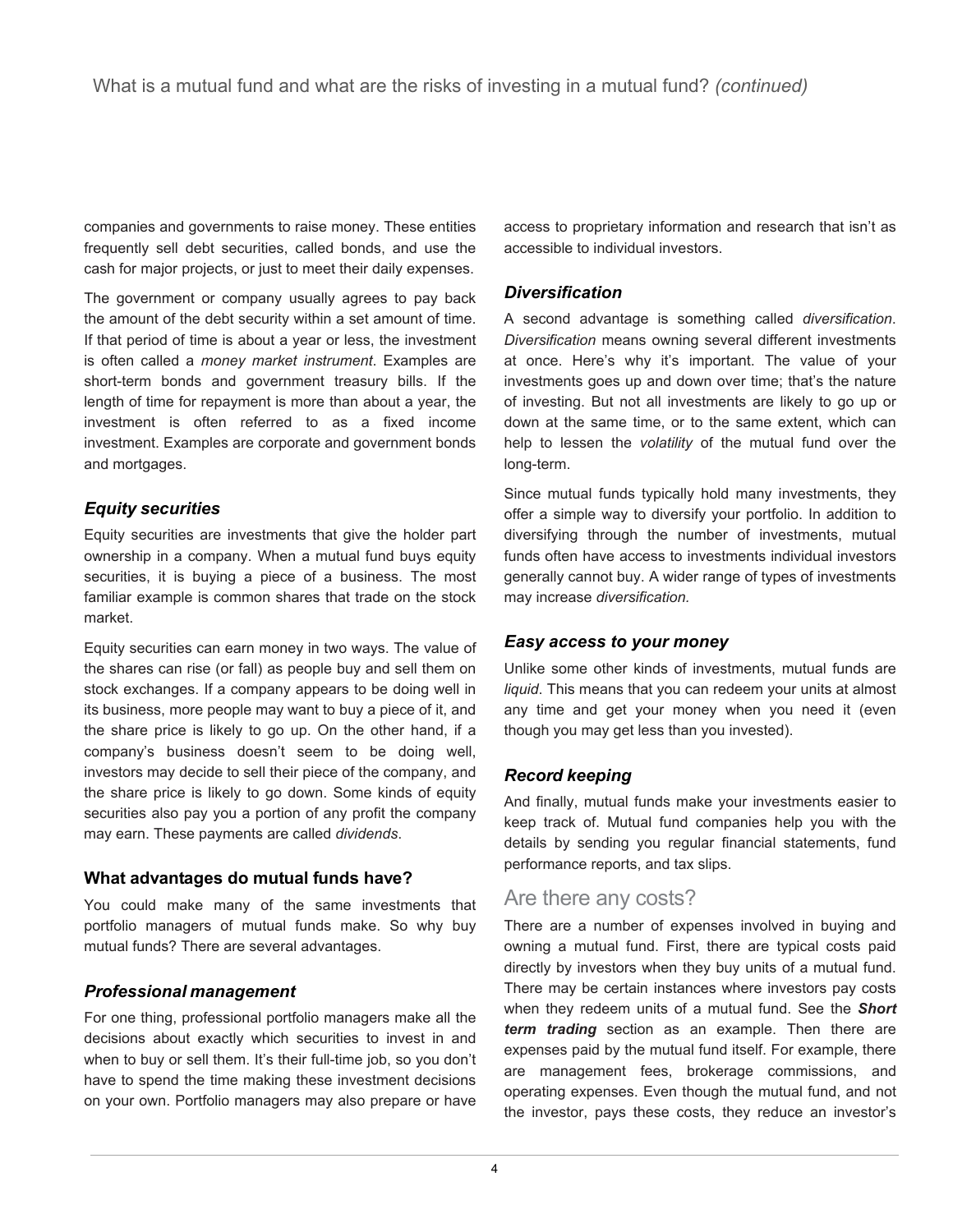return. See the *Fees and expenses* section for details about the costs of the Funds.

#### **What investors pay**

*Financial advisors* who sell mutual funds may earn commissions, also known as sales charges or loads, as compensation for the advice and service that they provide. You may pay a percentage of the purchase price when you buy your mutual fund units. At Fidelity, we call this an *initial sales charge*.

### **What the mutual fund pays**

Fund managers make their money by charging a management fee. Usually, it's a percentage of the net assets of the mutual fund. Managers collect this fee directly from the mutual fund itself, not from individual investors, except for Series O, where a negotiated management fee is charged directly to investors. The managers use the management fee to pay expenses, like employee salaries, research costs, trailing commissions, and promotional expenses. See the *Fees and expenses* section for details.

There are also a number of other expenses involved in running a mutual fund. For example, a mutual fund needs to value all of its investments every valuation day, and determine the appropriate price to process the day's orders to buy and redeem units of the mutual fund. There are also transfer agency fees, brokerage commissions, legal fees, regulatory filing fees, auditing fees, custody fees, taxes, and other operating expenses that must be taken into account in arriving at the value of the units. Again, these costs are sometimes collected directly from the mutual fund. Alternatively, some managers, including Fidelity, may pay for some of these expenses in exchange for a fixed rate *Administration Fee* that they collect from the mutual fund.

When you divide the management fee and certain operating expenses by the mutual fund's average net asset value for the year, you get the mutual fund's *management expense ratio*. If a mutual fund has more than one series of units, each series has its own *management expense ratio*. There are strict regulations to determine which expenses to include in the calculation.

How do I know if mutual funds are right

# for me?

One of the real strengths of mutual funds is that they offer many choices that can be matched to your goals. They range from the extremely conservative to the more risky. Your *financial advisor* can help you make the important decisions about which mutual funds suit you best.

### **What's your** *risk tolerance***?**

Can you lose money? Yes.

Even before you talk to a *financial advisor*, you can start planning your mutual fund portfolio by deciding how much risk you're willing to take. This is also known as your *risk tolerance*. Your *risk tolerance* depends on many factors, such as your age, investment time horizon, and your goals. Understanding the risks involved can help. We explain more about the risks of investing in this section and in each Fund profile under the heading *What are the risks of investing in the fund?* Your *financial advisor* can help you assess the risks.

Another factor is your goals. If you want to keep your money safe and earn a little interest at the same time, a less risky money market mutual fund may do the job nicely. But if you're trying to build some real savings for a big goal, such as retirement, a money market fund probably won't earn enough to do it. You need to consider increasing your risk to better your chances of earning more money.

# **Time on your side**

How much time do you have? That's another key consideration. Say you're saving for a retirement that's still 30 years off. In that case, you may be able to afford to take some risk. If you have 30 years, the ups and downs of the stock market, for example, aren't as much of a concern. Sure, some of your riskier investments could drop in the short-term, but over the longer term, past experience suggests that a broadly diversified portfolio of equity investments tends to rise more often than it falls. Of course, how well a mutual fund performed in the past doesn't tell you how it will perform in the future.

On the other hand, if you've only got a few years left until you expect you'll need your money, you should consider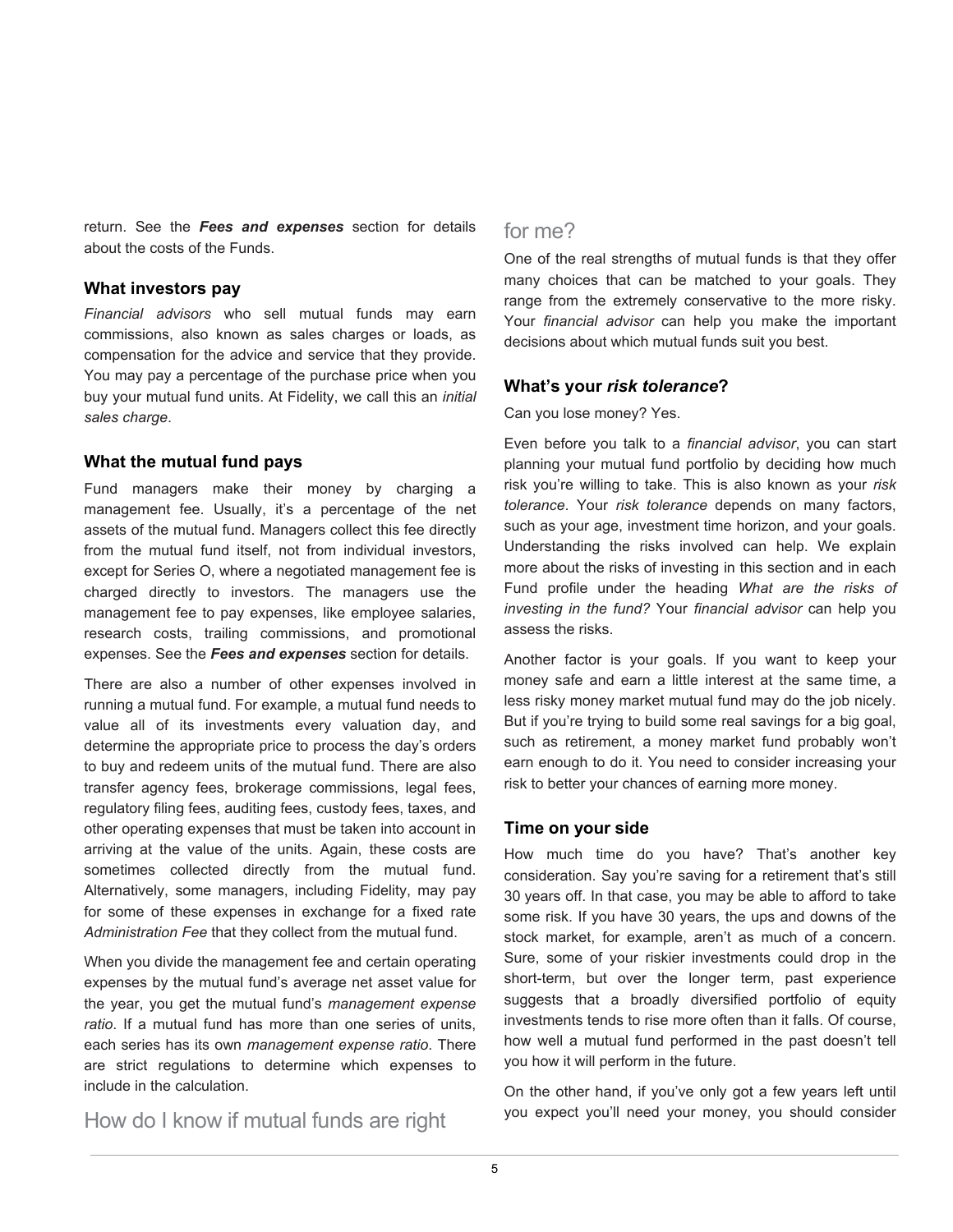reducing your risk. In this case, there isn't enough time left for your investments to recover should they drop in value.

# **A good variety works best**

Finally, you should consider having a mix of mutual funds, some conservative, others less so. That's part of *diversification*. No single mutual fund is in itself a balanced investment plan. The appropriate mix depends on your *risk tolerance*, your goals, and how long you have to reach those goals.

# What are the risks of investing in a mutual fund?

Everybody wants to earn money when they invest. But you may lose money too. This is known as risk.

Unlike bank accounts or guaranteed investment certificates, mutual fund units aren't covered by the Canada Deposit Insurance Corporation or any other government deposit insurer. It's important to remember that like all mutual funds, there's no guarantee that when you redeem your units of the Funds, you'll get back the full amount of money you originally invested. On rare occasions, a mutual fund may not allow you to redeem your units. See *Suspending your right to redeem units* under the heading *Purchases, switches and redemptions* for more information.

Mutual funds own different kinds of investments, depending on their investment objectives. The value of these investments changes from day to day because of changes in interest rates, economic conditions, and market or company news, for example. That means the value of a mutual fund's units can go up and down, and you may get more or less than you invested when you sell your units.

Generally speaking, the greater the risk of an investment, the greater its potential for return; the lower the risk, the smaller the potential for return. Higher-risk investments, such as stocks and *high yield securities*, are likely to have changes in their prices from day to day. And some may have bigger changes than others. These swings in prices are called *volatility*. Investments with higher risk and higher *volatility* may suffer substantial losses over the short-term. But historically, higher-risk investments have generally offered a greater potential return over the long-term. This is one reason why it's important to diversify your portfolio, and

make sure that the types of mutual funds you choose suit the length of time you expect to invest. The key is to recognize the risk involved in a particular investment, and then decide if it's a risk you want to take. Your *financial advisor* can help you understand risk and build a portfolio that's right for you.

### **How mutual funds can reduce risk**

While there's no doubt that mutual funds come with risks, they can be less risky as a whole than comparable individual investments. Mutual funds are managed by professional portfolio managers. They spend hours studying reports about the companies they're investing in, analyzing statistics, and examining the mix of investments in the mutual fund. It's work that the average investor doesn't have time for, or the necessary expertise, and it can increase the chance that the mutual fund achieves its goal.

Equally important is the fact that mutual funds offer *diversification*. Even mutual funds that specialize in one type of industry or one country usually make a variety of investments within their particular sector.

#### **How you can reduce risk**

Mutual funds aren't meant to be a way of making a quick profit. They're long-term investments. If you buy a mutual fund, you should generally buy it with a view to holding it over a number of years. Don't try to second-guess the market and figure out the "best time" to get in or out. Generally speaking, a carefully chosen group of mutual funds bought and held over the long-term gives you the best chance of meeting your financial goals.

# **Specific risks of investing in mutual funds**

Mutual funds are made up of many securities, and the prices of those securities can go up or down. Here are some of the most common risks that can cause the value of units of a mutual fund to change. To find out which of these risks apply to each Fund, see the individual Fund profiles. A fund that invests in an *underlying fund* has similar risks as an investment in that *underlying fund.*

You must feel comfortable with the risk that you take. Before you invest, discuss it with your *financial advisor*.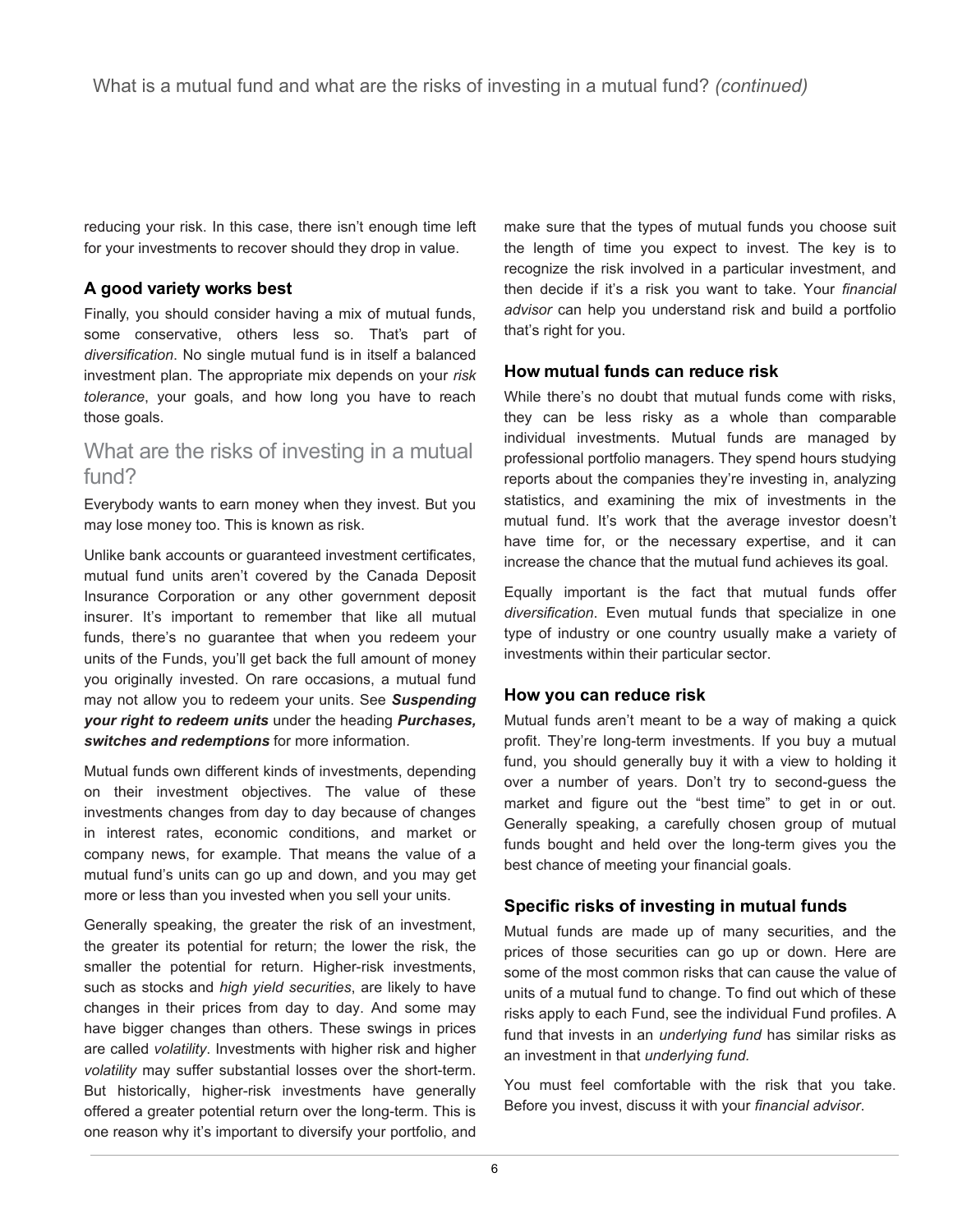#### *Alternative mutual fund risk*

Each of the ETF Funds may invest up to 10% of its net asset value in one or more *underlying funds* that are referred to as alternative mutual funds. An alternative mutual fund is a type of mutual fund that, while generally subject to the requirements of NI 81-102, can invest in certain asset classes or use investment strategies that a conventional mutual fund is not permitted to invest in or use. Depending upon its investment objectives, an alternative mutual fund may invest to a greater extent in commodities, increase its use of derivatives for hedging and non-hedging purposes without the need to hold cover as would ordinarily be required, increase the amount of securities that it sells short and/or borrow cash. Through these investment strategies, an alternative mutual fund may make extensive use of leverage for investment purposes. This leverage can be achieved through cash borrowing, margin purchases, short selling of securities and/or derivative instruments. Any use of leverage has the potential to amplify gains and losses.

### *Asset-backed securities and mortgage-backed securities risk*

Asset-backed securities are debt obligations that are backed by pools of consumer or business loans. Mortgage-backed securities are debt obligations backed by pools of mortgages on commercial or residential real estate. The main risks associated with investing in asset-backed securities and mortgage-backed securities are:

- If there are changes in the market's perception of the issuers of these types of securities, in the creditworthiness of the underlying borrowers, or in the assets backing the pools, then the value of the securities may be affected.
- The underlying loans may not be ultimately repaid in full, in some cases leading to holders of asset-backed securities and mortgage-backed securities not receiving full repayment.

If these securities are prepaid before maturity and the prepayment is unexpected, or if it occurs faster than predicted, the asset-backed securities or mortgagebacked securities may pay less income, and their value might decrease. Since issuers generally choose to prepay when interest rates fall, the mutual fund may have to reinvest this money in securities that have lower rates.

#### *Borrowing risk*

Certain of the underlying funds may borrow cash as a temporary measure to fund the portion of a distribution payable to its unitholders that represents amounts that have not yet been received by the underlying fund. Each underlying fund is limited to borrowing up to the amount of the unpaid distribution and, in any event, not more than 5% of the net assets of that underlying fund. There is a risk that an underlying fund will not be able to repay the borrowed amount because it is unable to collect the distribution from the applicable issuer. Under these circumstances, the underlying fund would repay the borrowed amount by disposing of portfolio assets.

#### *Calculation and termination of the indices risk*

The indices tracked by those *underlying funds* that seek to replicate the performance of an index are calculated and maintained by or on behalf of the index provider. *The* index provider has the right to make adjustments to an index without regard to the particular interests of Fidelity, the *underlying fund* or its unitholders. The index provider may also cease to calculate an index in certain circumstances.

In addition, errors in respect of an index may occur, including errors in respect of the quality, accuracy and completeness of the data, and these errors will affect the applicable *underlying fund* and its unitholders.

If the electronic or other facilities of the index provider or the applicable exchange malfunction for any reason, calculation of value of one or more indices and the determination by Fidelity of the prescribed number of units and baskets of securities for the applicable *underlying fund* may be delayed, and trading in units of the *underlying fund* may be suspended, for a period of time.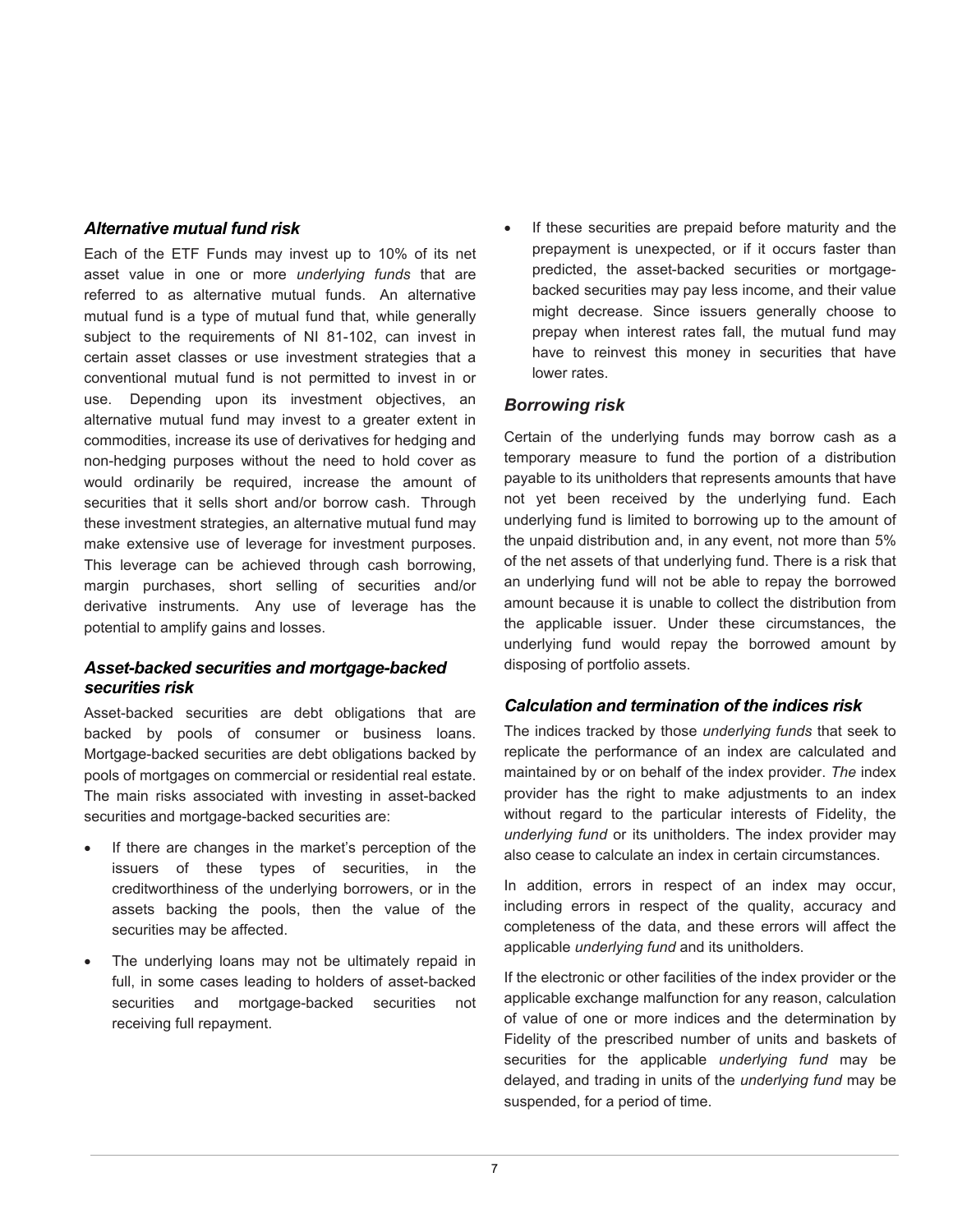Fidelity is not responsible for the indices tracked by the *underlying funds* and does not provide any warranty or guarantee in respect of these indices or the activities of the index provider.

With respect to an *underlying fund* that seeks to replicate the performance of an index, if the index provider ceases to calculate the applicable index or the index license agreement in respect of the applicable index is terminated, Fidelity may:

- Terminate the applicable *underlying fund* on not less than 60 days' notice to unitholders.
- Change the investment objective of the applicable *underlying fund* or seek to replicate generally an alternative index (subject to any unitholder approval in accordance with Canadian securities legislation).
- Make such other arrangement as Fidelity considers appropriate and in the best interests of unitholders of the *underlying fund* in the circumstances.

# *Cease trading and halted trading of units risk*

Units of an *underlying fund* whose securities are listed on an exchange may be cease traded or trading may be halted. Units of an *underlying fund* may be cease traded at any time by a securities regulatory authority or other relevant regulator or stock exchange, in which case Fidelity may suspend the exchange or redemption of units of the *underlying fund* until such time as the transfer of the units is permitted. Trading of units of an *underlying fund* may also be halted by the activation of individual or market-wide "circuit breakers" (which halt trading for a specific period of time when the price of a particular security or overall market prices decline or increase by a specified percentage).

Trading of such units may also be halted if:

- The units are delisted from the exchange without first being listed on another exchange.
- Exchange officials determine that such action is appropriate in the interest of a fair and orderly market or to protect unitholders.

# *Cease trading of constituent securities risk*

If the *constituent securities* of an index tracked by an *underlying fund* are cease traded at any time by a securities regulatory authority or other relevant regulator or stock exchange, Fidelity may suspend the exchange or redemption of units of the *underlying fund* until such time as the transfer of the securities is permitted. As a result, an *underlying fund* that holds securities traded on an exchange or other organized market bears the risk of cease trading orders against any security held by the *underlying fund*.

# *Commodity risk*

Some mutual funds invest indirectly in commodities or commodity sectors, including gold, silver, other precious metals, industrial metals, energy, and soft (or grown) commodities, like wheat, livestock, cocoa, cotton, coffee, and sugar. There are several ways a mutual fund can obtain commodities exposure, including by:

- Purchasing securities of an exchange-traded fund or *ETF*.
- Purchasing exchange-traded *derivatives*.
- Investing directly in a company operating in a commodities sector.

We refer to *ETFs* that seek to replicate the performance of one or more physical commodities, or of an index that tracks such performance, as *Commodity ETFs*. *Commodity ETFs* are unleveraged. *Commodity ETFs* may invest directly or indirectly in physical commodities, or *derivatives* that have physical commodities as an underlying interest.

*ETFs* that seek to replicate the performance of gold, silver, or both, or of an index that tracks such performance, on a leveraged basis, are referred to as *Gold/Silver ETFs*. Typically, a *Gold/Silver ETF* attempts to magnify returns by a multiple of 200%. *Gold/Silver ETFs* may invest directly or indirectly in gold, silver, or *derivatives* that have gold or silver as an underlying interest.

Commodity prices can fluctuate significantly in short time periods. A fund exposed to commodities may, therefore, experience *volatility* in its net asset value. Commodity prices can change as a result of a number of factors,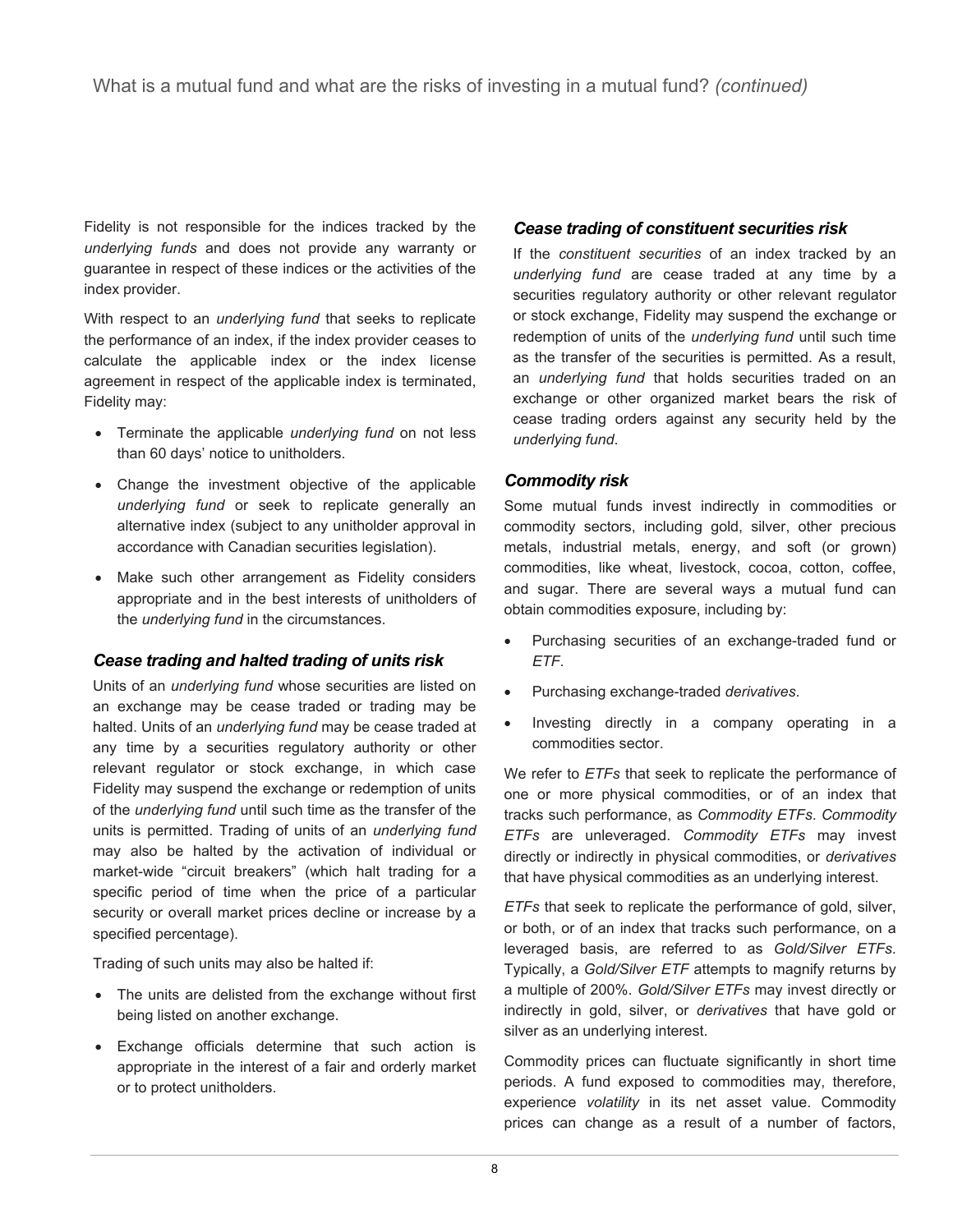including supply and demand, speculation, central bank and international monetary activities, political or economic instability, changes in interest rates and currency values, new discoveries, or changes in government regulations affecting commodities.

# *Concentration risk*

Some mutual funds may concentrate their investments by:

- Investing in relatively few companies.
- Investing in a particular industry or geographic region.
- Holding more than 10% of their net assets in securities of a single issuer.

A relatively high concentration of assets in, or exposure to, a particular industry, geographic region, single issuer or a small number of issuers may reduce the *diversification* of a mutual fund, and may result in increased *volatility* in the mutual fund's net asset value. Issuer concentration may also increase the illiquidity of the mutual fund's portfolio if there is a shortage of buyers willing to purchase those securities.

#### *Credit risk*

Credit risk is the possibility that a borrower or issuer, or the counterparty to a derivative contract, repurchase agreement or reverse repurchase agreement, is unable or unwilling to repay the loan, obligation or interest payment, either on time or at all. Credit risk is also the risk that the issuer of a *fixed income security* can't pay interest or repay principal when it's due. Many *fixed income securities* of companies and governments are rated by third party sources, such as Standard & Poor's, to help describe the creditworthiness of the issuer. However, these credit ratings may not accurately reflect the true risk of the issuer.

Credit risk is generally considered to be lower among issuers that have a high credit rating from a credit rating agency, and higher among issuers that have a low credit rating or no credit rating. There is no guarantee that third party credit ratings represent an accurate assessment of the risk of owning a particular issuer's securities. The market value of *fixed income securities* can be affected by adverse news, or a downgrade in the security's rating. Other factors can also affect the market value of the

security, such as a change in the creditworthiness, or perceived creditworthiness, of the security's issuer or *material ESG factors*.

*Fixed income securities* that have a low credit rating, or which are unrated, are known as *high yield securities. High yield securities* typically:

- Offer a higher yield than securities with a high credit rating.
- Have a higher potential for loss than *fixed income securities* issued by financially stable and solvent issuers.
- Are more likely to go into default on interest and principal payments than securities with a higher credit rating.
- Are less *liquid* in times of market declines.

Certain types of *fixed income securities*, such as *floating rate debt instruments*, may be backed by specific assets that are pledged by the issuer in the event of a default, including non-payment. However, there is a risk that:

- The value of the pledged collateral declines, or is insufficient to meet the obligations of the borrower to all investors or lenders.
- Investors or lenders may incur legal costs, be subject to lengthy delays, or be unable to fully recoup the principal amount and/or lost interest in the event of the issuer's default.

These and other factors may result in losses to mutual funds that hold these types of securities.

#### *Cryptocurrency ETF risk*

Each of the ETF Funds may invest up to 10% of its net asset value in one or more underlying funds that are referred to as alternative mutual funds. *Cryptocurrency ETFs* are alternative mutual funds that invest substantially all of their assets in commodities that are digital assets, such as cryptocurrencies like bitcoin or ether. Investing in digital assets presents a variety of risks that are not present when investing in other, more traditional asset classes. These risks include, but are not limited to: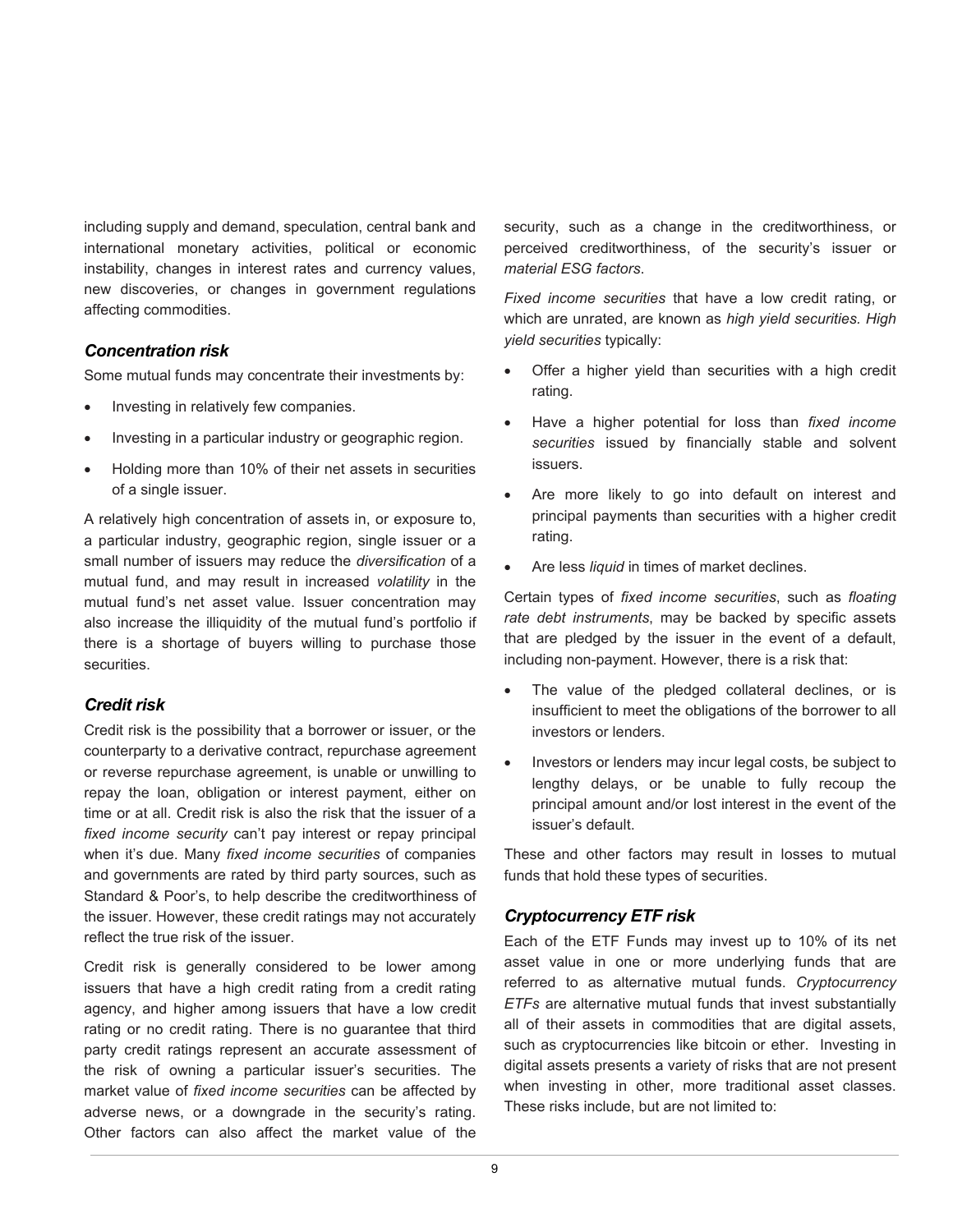- Digital assets are not legal tender, operate without central authority or banks, and are not backed by any government.
- Digital assets are new technological innovation with a limited history and are highly speculative. They have experienced, and are likely in the future to continue to experience, high volatility, including periods of extreme volatility.
- Digital assets could become subject to forks (i.e. software modifications to the digital asset network's protocol) and various types of cyberattacks.
- Trading platforms on which digital assets trade, including exchanges that may be used to fill trade orders, may stop operating or shut down due to fraud, technical problems, hackers or malware. These trading platforms may be more susceptible to fraud and security breaches than established, regulated exchanges for other products.
- The decentralized, open source protocol of the peerto-peer computer network supporting a digital asset could be affected by internet disruptions, fraud or cybersecurity attacks, and such network may not be adequately maintained and protected by its participants.
- Regulatory actions or policies may limit the ability to exchange a digital asset or utilize it for payments. Federal, provincial, territorial or foreign governments may restrict the use and exchange of digital assets. Banks and other financial institutions may refuse to process funds for digital asset transactions, process wire transfers to or from digital asset trading platforms, digital asset-related companies or service providers, or maintain accounts for persons or entities transacting in digital assets.
- The regulation of digital assets continues to evolve in Canada and in foreign jurisdictions, and the regulation of digital assets within and outside of Canada is still developing. There may be limitations on the ability of a securities regulator in Canada to enforce or influence the enforcement of rules that apply to digital asset activities that occur in other jurisdictions.
- A digital asset could decline in popularity, acceptance or use, thereby impairing its price and liquidity.
- Holding digital assets with a third party may increase certain risks rather than holding digital assets in a private wallet, including insolvency risk (credit risk), fraud risk or proficiency risk on the part of a custodian or sub-custodian.
- There may be difficulty in enforcing legal rights against any digital asset sub-custodian if it is resident, or substantially all of its assets are located, outside of Canada.

# *Currency risk*

Currency risk, sometimes referred to as exchange rate risk, is the risk that the value of an investment held by a mutual fund is affected by changes in the value of the currency in which the investment is denominated. Movements in exchange rates can affect the day-to-day value of a mutual fund, especially if it holds a lot of foreign investments.

A mutual fund that buys and sells securities in currencies other than the Canadian dollar can make money when the value of the Canadian dollar decreases relative to the foreign currency, and can lose money when the value of the Canadian dollar rises compared with the foreign currency. These gains and losses occur when the fund converts its Canadian dollars to the foreign currency in order to buy a security, and when it converts the foreign currency back into Canadian dollars when it sells the security. If, for example, the value of the Canadian dollar has risen, but the market value of the investment has stayed the same, the investment is worth less in Canadian dollars when it's sold.

Some Funds that invest in securities issued in currencies other than the Canadian dollar may use the U.S. dollar as their primary working currency instead of the Canadian dollar. This means that the cash received by the mutual fund, including Canadian dollars received from purchases by investors and the proceeds of settled trades, is converted into U.S. dollars every day. In addition, U.S. dollars are converted back into Canadian dollars to fund redemptions. A U.S. dollar working currency is generally used by Funds that invest: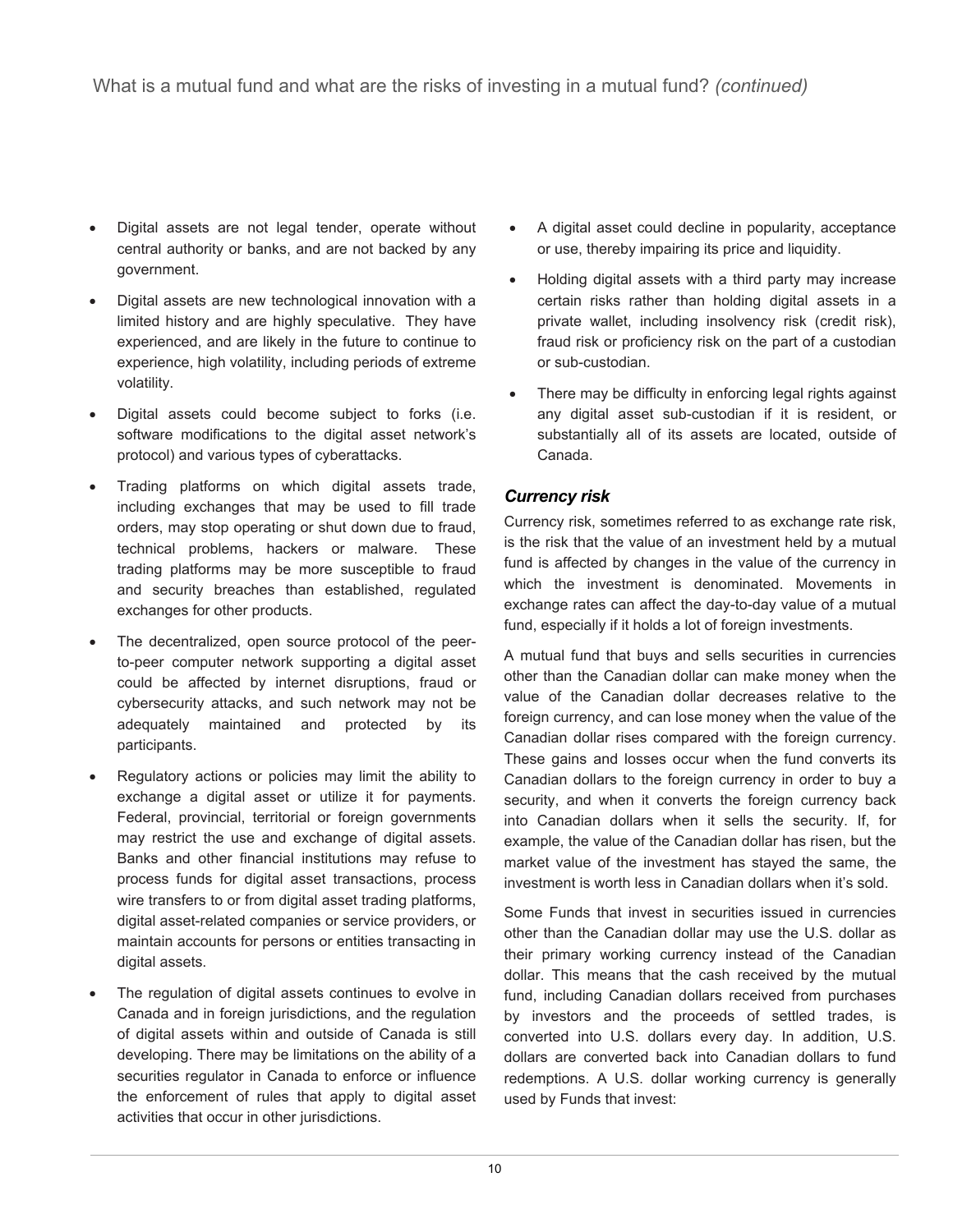- Primarily in U.S. dollar-denominated securities, since it helps to reduce currency transactions associated with the mutual fund's investment activities in these securities.
- All or a substantial portion of their assets in securities denominated in foreign currencies other than the U.S. dollar, since the U.S. dollar is typically *liquid*, and may be more efficiently traded than other currencies.

While we believe there are benefits to the Funds that use the U.S. dollar as their working currency, there is no assurance that this strategy is effective, and it is possible that costs incurred by these Funds for foreign exchange transactions may exceed the benefits.

Some of the Funds may use *derivatives*, such as options, futures contracts, forward contracts, swaps, and customized types of *derivatives*, to reduce the effect of changes in exchange rates.

# *Cyber security risk*

Cyber security risk is the risk of harm, loss, and liability resulting from a failure or breach of an organization's information technology systems.

In general, cyber security risk can result from deliberate attacks or unintentional events, and may arise from external or internal sources. Cyber attacks include gaining unauthorized access to digital systems (e.g., through "hacking" or malicious software coding) for purposes of misappropriating assets or sensitive information, corrupting data, equipment or systems, or causing operational disruption. Cyber attacks may also be carried out in a manner that does not require gaining unauthorized access, such as causing denial-of-service attacks on websites (i.e., efforts to make network services unavailable to intended users).

Cyber security risk has the ability to negatively impact the Funds and the unitholders of the Funds by, among other things, disrupting and impacting business operations, interfering with a Fund's ability to calculate its net asset value, impeding trading by or in the Funds, or causing violations of applicable privacy and other laws.

While Fidelity has established business continuity plans and risk management systems to address cyber security risk, there are inherent limitations in such plans and systems, including the possibility that certain risks have not been identified. Furthermore, although Fidelity has vendor oversight policies and procedures, a Fund cannot control the cyber security plans and systems put in place by its service providers, or any other third party whose operations may affect the Fund or its unitholders. The Fund and its unitholders could be negatively impacted as a result.

# *Derivative risk*

A *derivative* is an investment that bases its value on how well another kind of investment, like a stock, bond, currency, or market index, is doing. *Derivatives* usually take the form of a contract with another party to buy or sell an asset at a later time. Funds that invest in *derivatives* are in a position to make or lose money based on changes in the underlying interest, such as interest rates, securities prices, or currency exchange rates. Here are some examples of *derivatives*:

- Options. Options give the holder the right to buy an asset from, or sell an asset to, another party for a set price, during a set period of time. Fluctuations in the value of the asset during the life of the option impact the value of the option. It's called an option because the holder has the option of exercising the right to buy or sell the asset, and the other party is obliged to satisfy this right. The other party generally receives a cash payment (a premium) for agreeing to provide the option.
- Forward contracts. In a forward contract, an investor agrees to buy or sell an asset, such as a security or currency, at an agreed price on a specific date in the future.
- Futures contracts. Futures contracts generally function in a similar manner as forward contracts, but are traded on an exchange.
- Swaps. With a swap agreement, two parties agree to exchange, or swap, payments. The payments the two parties make are based on an agreed underlying amount, like a bond. Each party's payments are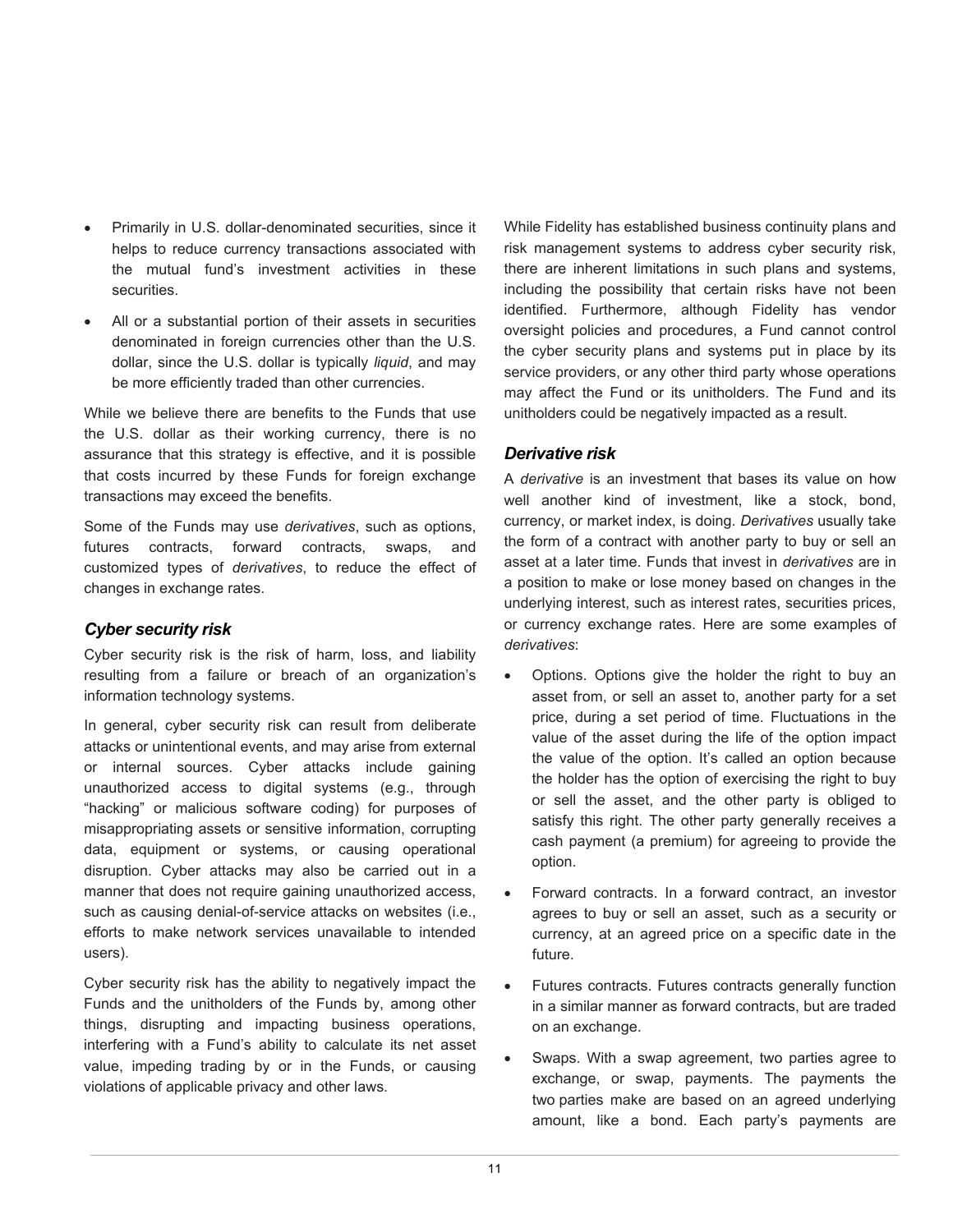calculated differently. For example, one party's payments may be based on a floating interest rate, while the other party's payments may be based on a fixed interest rate.

• Debt-like securities. With a debt-like security, the amount of principal and/or interest an investor receives goes up or down depending on whether there is an increase or decrease in the value of an agreed underlying security, like a share.

There are a number of risks involved in the use of *derivatives*. Here are some of the most common risks:

- There's no guarantee that a mutual fund is able to buy or sell a *derivative* at the right time to make a profit or limit a loss.
- There's no guarantee that the other party to the contract, referred to as a *counterparty,* lives up to its obligations, which could result in a financial loss for the mutual fund.
- If the value of a *derivative* is tied to the value of an underlying interest, there's no guarantee that the value of the *derivative* at all times accurately reflects the value of the underlying interest.
- If the *counterparty* goes bankrupt, the mutual fund could lose any deposit that was made as part of the contract.
- If the *derivatives* are traded on foreign markets, it may be more difficult and take longer to complete the transaction. Foreign *derivatives* can also be riskier than *derivatives* traded on North American markets.
- Securities exchanges could set daily trading limits on options and futures contracts. This could prevent a mutual fund from completing an options or futures transaction, making it very difficult to hedge properly, to make a profit, or to limit a loss.
- If a mutual fund is required to give a security interest in order to enter into a *derivative*, there is a risk that the other party may try to enforce the security interest against the mutual fund's assets.

Mutual funds can use *derivatives* to help offset losses that other investments might suffer because of changes in stock prices, commodity prices, interest rates, or currency exchange rates. This is called *hedging*. While using *derivatives* for *hedging* has its benefits, it's not without its own risks. Here are some of them:

- There's no guarantee that a *hedging* strategy always works.
- A *derivative* doesn't always offset a drop in the value of a security, even if it has usually worked out that way in the past.
- *Hedging* doesn't prevent changes in the prices of the securities in a mutual fund's portfolio, or prevent losses if the prices of the securities go down.
- *Hedging* can also prevent a mutual fund from making a gain if the value of the currency, stock, or bond goes up.
- Currency *hedging* does not result in the impact of currency fluctuations being eliminated altogether.
- A mutual fund might not be able to find a suitable *counterparty* to enable the mutual fund to hedge against an expected change in a market if most other people are expecting the same change.
- *Hedging* may be costly.
- The *Tax Act*, or its interpretation, may change in respect of the income tax treatment of derivatives.

# *Equity risk*

Companies issue common shares and other kinds of equity securities to help pay for their operations and finance future growth. Equity securities can drop in price for many reasons. For example, they're affected by general economic and market conditions, interest rates, political developments, *material ESG factors* and changes in the companies that issue them. If investors have confidence in a company and believe it will grow, the price of its equity securities is likely to rise. If investor confidence falls, equity prices are also likely to fall. Some companies pay dividends to holders of equity securities. These companies may change their dividend policy or reduce their dividends,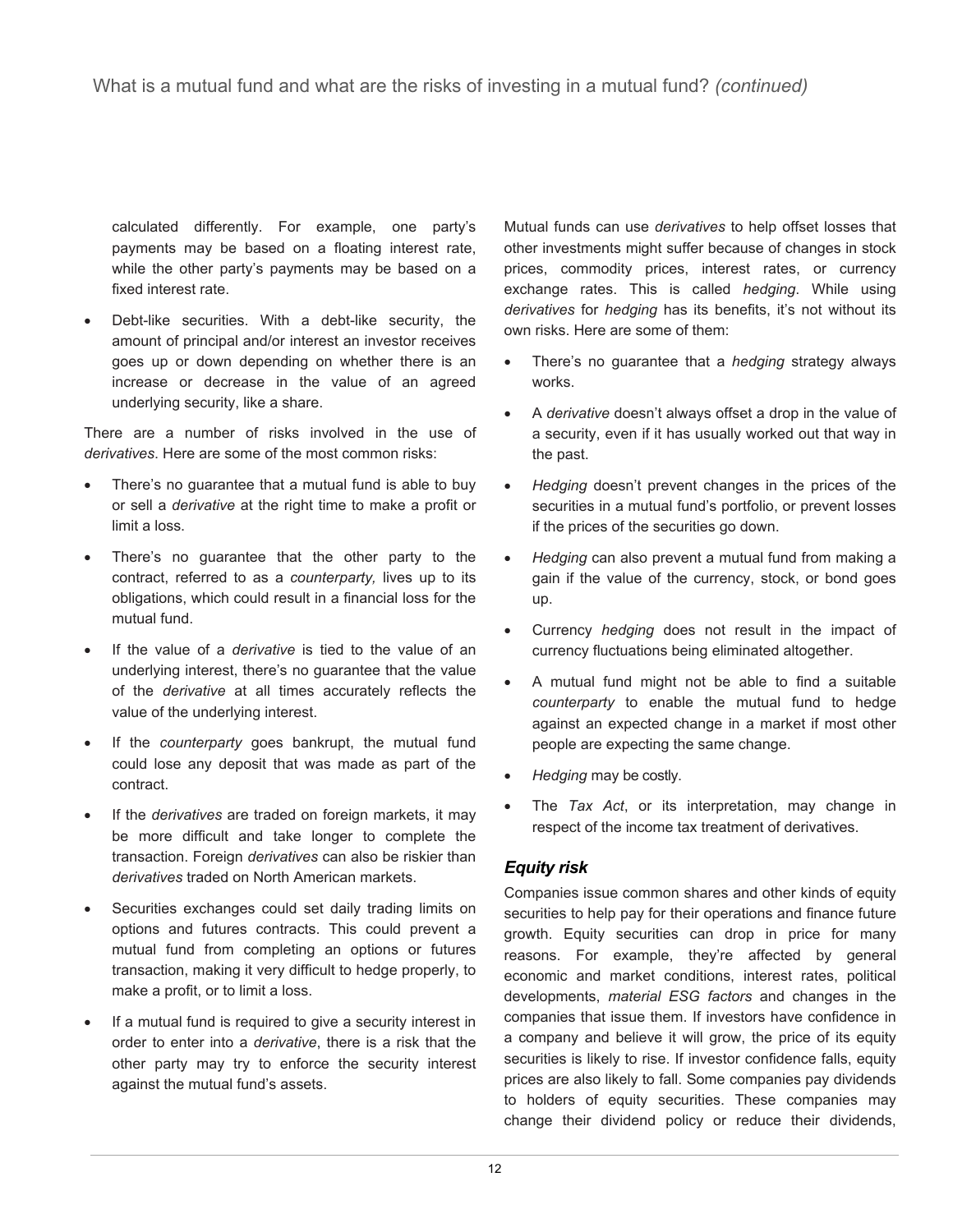which could adversely affect a mutual fund that holds these securities. As a group, dividend-paying securities may be out of favour with the market and underperform the overall equity market or stocks of companies that do not pay dividends. The prices of equity securities can vary widely, and mutual funds that invest in equity securities are generally more volatile than mutual funds that invest in *fixed income securities*.

#### *Exchange-traded fund (ETF) risk*

A mutual fund may invest in an *underlying fund* whose securities are listed for trading on an exchange. These *underlying funds* are called *ETF*s. The investments held by *ETF*s may include stocks, bonds, commodities, and other financial instruments. Some *ETF*s attempt to replicate the performance of a widely-quoted market index. However, not all *ETF*s track an index. While an investment in an *ETF* generally presents similar risks as an investment in an open-ended, actively managed mutual fund that has the same investment objectives and strategies, it also carries the following additional risks, which do not apply to an investment in an open-ended, actively managed mutual fund:

- The performance of an *ETF* may be different from the performance of any index, commodity, or financial measure that the *ETF* may seek to track. There are several reasons that this might occur, including transaction costs and other expenses that are borne by the *ETF*, the *ETF*'s securities may trade at a premium or a discount to their net asset value, or the *ETF* may employ complex strategies, such as leverage, making accurate tracking difficult.
- The ability of a mutual fund to realize the full value of its investment in an underlying *ETF* depends on the mutual fund's ability to sell the *ETF*'s securities on a securities market. The mutual fund may receive less than the *ETF*'s net asset value per security on such sale, as the *ETF*'s securities may not trade at prices that reflect their net asset value.
- There is no guarantee that any particular *ETF* is available at any time. An *ETF* may be newly or recently organized, with limited or no previous operating history, and an active trading market for an *ETF*'s securities

may fail to develop or be maintained. In addition, an *ETF* may not continue to meet the listing requirements of the exchange on which its securities are listed for trading.

• Commissions may apply to the purchase or sale of an *ETF*'s securities by a mutual fund.

Additionally, ETF Funds track the market price returns of *underlying funds* that are *ETF*s. Normally, the net asset value and closing price of an *ETF* will be substantially similar. However, during periods of market stress, price returns of *ETF*s may differ from the net asset value of the *ETF*.

Further, purchases of an *underlying fund* that is an *ETF* are made during the trading day. If there are purchases of an ETF Fund close to or following the end of a trading day, the ETF Fund will invest its assets in the securities of the *underlying fund* that is an *ETF* on the following trading day at a different price, which price may be higher or lower than the price on the day the purchase of the ETF Fund was made.

# *Foreign investment risk*

There are some significant reasons to consider investing abroad. The economies of foreign countries may grow faster than Canada's economy. This can mean that investments in those countries may also grow more quickly. Foreign investments give you *diversification*, because all your money isn't invested in Canada.

In addition to currency risk discussed above, foreign investments have other risks, including:

Not all countries are as well regulated as Canada, or have the same consistent and reliable accounting, auditing, and financial reporting standards. Some countries may have lower standards of business practices and lax regulation, and may be more vulnerable to corruption. Even in some relatively well regulated countries, it can be difficult to get the information investors need about business operations. Foreign investments could suffer as a result.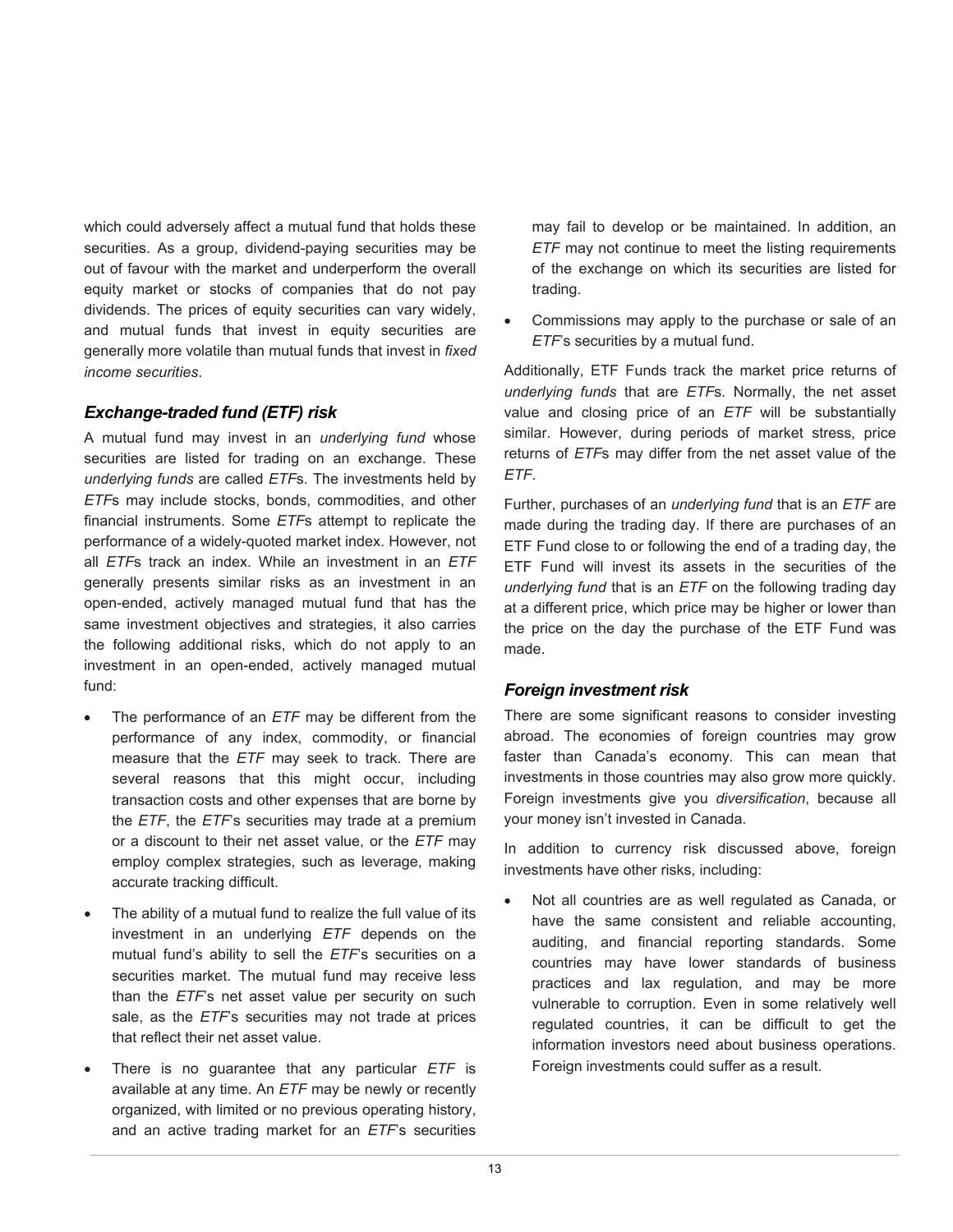- A small number of companies could make up a large part of the foreign market. If one of these companies does poorly, the whole market could drop.
- Sometimes foreign governments impose taxes, take over private businesses, or change the rights of foreign investors. They might impose currency controls that greatly restrict the ability to get money out of the country, or they may devalue their currency.
- Riots, civil unrest or wars, or unstable governments in some countries could hurt investments.
- Foreign countries may experience relatively high inflation, and high interest rates.

It's sometimes hard to enforce the mutual fund's legal rights in another country.

For *fixed income securities* bought on foreign markets, including some government bonds, there's a risk that the issuer doesn't pay off the debt, or that the price of the securities drops rapidly.

Of course, the amount of risk varies from country to country. Securities in *developed markets* generally have lower foreign investment risk because they're usually well regulated and are relatively stable. However, securities of governments and companies in the emerging or developing markets, such as South or Southeast Asia and Latin America, can have significant foreign investment risk. For example, certain Funds may invest in eligible *China A-Shares* through *Stock Connect*. *China A-Shares* generally may not be sold, purchased or transferred other than through *Stock Connect* in accordance with its rules and regulations. *Stock Connect* is novel in nature, and the uncertainty and change of relevant laws and regulations in the People's Republic of China that may affect financial markets could have an adverse impact on these Funds. While *Stock Connect* is not subject to individual investment quotas, there are daily investment quotas imposed by Chinese regulations which apply to all *Stock Connect*  participants. These quotas may restrict or preclude a Fund's ability to invest in *China A-Shares* at the Fund's preferred time.

In addition, investment income received and capital gains realized by a Fund from sources within foreign countries may be subject to foreign taxes withheld at source. Any foreign withholding taxes could reduce the Fund's distributions paid to you. Canada has entered into tax treaties with certain foreign countries that may entitle mutual funds to a reduced rate of withholding tax on such foreign income. Some countries require the filing of a tax reclaim or other forms to receive the benefit of the reduced tax rate. Whether or when a Fund will receive the tax reclaim is within the control of the particular foreign country. Information required on these forms may not be available (such as unitholder information); therefore, the Fund may not receive the reduced treaty rates or tax reclaims. Certain countries have conflicting and changing instructions and restrictive timing requirements that may cause a Fund not to receive the reduced treaty rates or tax reclaims.

#### *Income tax risk*

The Funds will be subject to certain tax risks generally applicable to Canadian investment funds. There can be no assurance that the *CRA* or a court will agree with the tax treatment adopted by the Funds in filing their tax returns. The *CRA* could reassess the Funds on a basis that results in an increase in the taxable component of distributions considered to have been paid to unitholders. A reassessment by the CRA may also result in a Fund being liable for unremitted withholding taxes on prior distributions to non-resident unitholders. Such liability may reduce the net asset value per unit of the Fund.

The use of *derivative* strategies may also have a tax impact on certain Funds. In general, gains and losses realized by such a Fund from *derivative* transactions will be on income account, except where such *derivatives* are used to hedge portfolio securities held on capital account and provided there is sufficient linkage. A Fund will generally recognize gains or losses under a *derivative* contract when it is realized by the Fund upon partial settlement or upon maturity. This may result in significant gains being realized by a Fund at such times and such gains may be taxed as ordinary income. To the extent such income is not offset by any available deductions, it would be distributed to applicable unitholders in the taxation year in which it is realized and included in such unitholder's income for the year.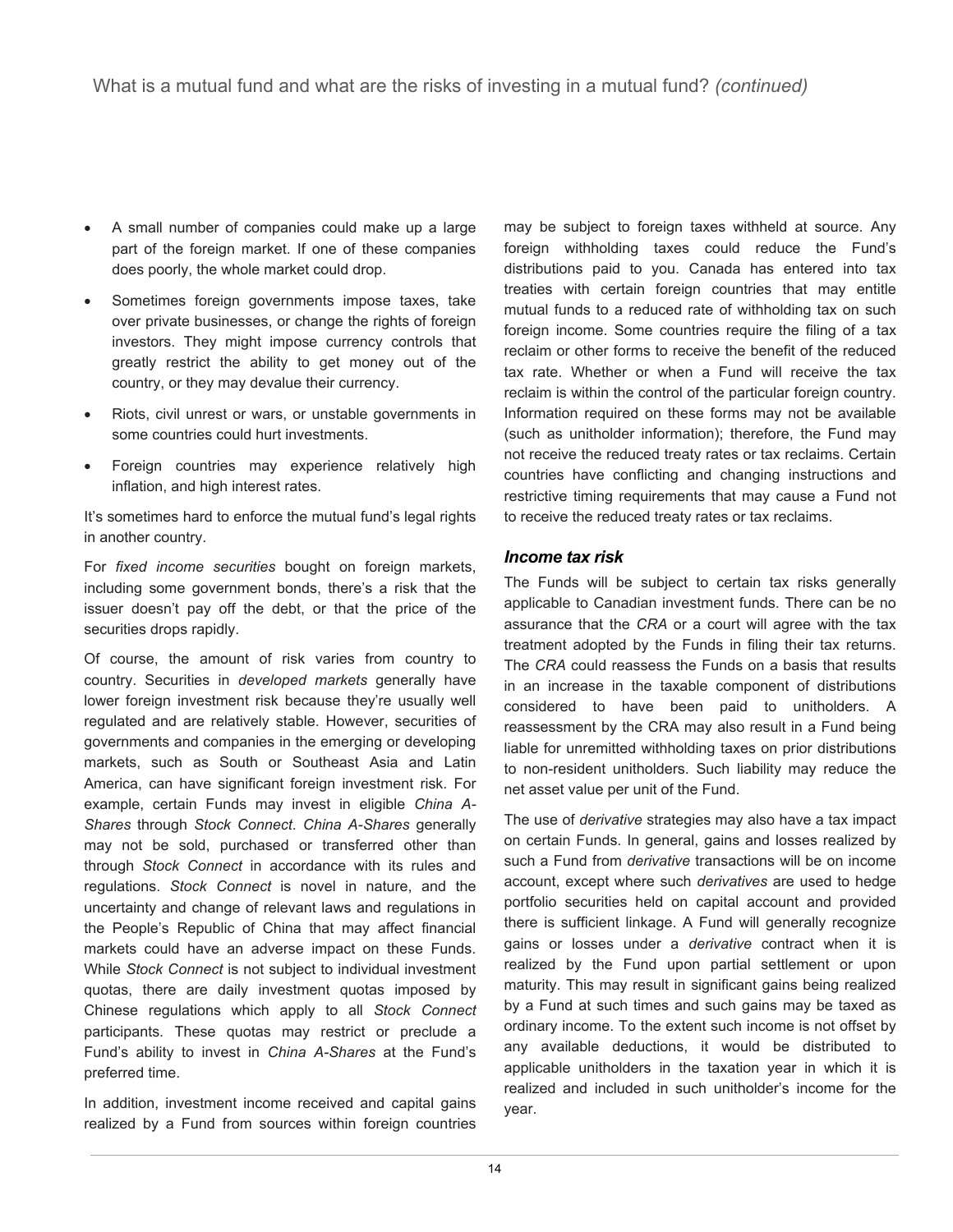The *underlying funds* managed by Fidelity that are *ETF*s are also subject to certain tax risks generally applicable to Canadian investment funds. Additional information can be found in each *ETF*'s prospectus.

Each of the Funds established in 2022, except for the Building Blocks, is expected to qualify as a "mutual fund trust" for purposes of the *Tax Act* by the time it files its first tax return in which it will make an election to be deemed to be a mutual fund trust effective from the date of its creation. It is Fidelity's intention that the conditions prescribed in the Tax Act for qualification as a mutual fund trust once met will be satisfied on a continuing basis by all the Funds, except for the Building Blocks. If any of these Funds fail to or cease to qualify as a mutual fund trust under the *Tax Act*, the income tax considerations described under the *Income tax considerations for investors* section could be materially and adversely different in certain respects. For example, if a Fund fails to or ceases to qualify as a mutual fund trust, units of the Fund may no longer be qualified investments for registered plans under the *Tax Act*. The *Tax Act* imposes penalties on the annuitant of a Registered Retirement Savings Plan or Registered Retirement Income Fund, the holder of a Tax-Free Savings Account or Registered Disability Savings Plan, or the subscriber of a Registered Education Savings Plan for the acquisition or holding of non-qualified investments.

Tax loss restriction rules, referred to as the *LRE rules*, apply to a Fund when an investor (counted together with its affiliates) becomes the holder of units worth more than 50% of the Fund. This could happen when an investor or its affiliates acquire units, or when another investor redeems units. Each time the LRE rules apply to a Fund, the taxation year of the Fund will be deemed to end and the Fund will be deemed to realize its unrealized capital losses. The Fund may elect to realize capital gains in order to offset its capital losses and non-capital losses, including undeducted losses from prior years. Any undeducted capital losses will expire and may not be deducted from the Fund in future years and any undeducted non-capital losses will be restricted in future years, with the result that income and capital gains distributions in the future may be larger. The Funds' declaration of trust provides for the automatic distribution to unitholders of a sufficient amount of income and capital

gains of the Funds for each taxation year (including a taxation year that is deemed to end by virtue of a loss restriction event) so that the Funds will not be liable for ordinary income tax. These distributions must be included in the unitholders' income for tax purposes. For more information regarding the taxation of distributions, see the *Income tax considerations for investors* section.

#### *Index investment strategy risk*

For an *underlying fund* that seeks to replicate the performance of an index, the value of the applicable index may fluctuate in accordance with the financial condition of the issuers that are represented in such index (particularly those that are more heavily weighted), the value of the securities generally and other factors.

Because the investment objective of the *underlying fund* is to replicate the performance of the applicable index, the *underlying fund* is not actively managed by traditional methods and the portfolio management team will not attempt to take defensive positions in declining markets. Therefore, issuers with an adverse financial condition may not be removed from the portfolio of an *underlying fund* until that issuer is removed from the applicable index.

#### *Interest rate risk*

Interest rates impact the cost of borrowing for governments, companies, and individuals, which, in turn, impacts overall economic activity, and a wide range of investments. Lower interest rates tend to stimulate economic growth, whereas high interest rates tend to do the opposite.

When interest rates rise, *fixed income securities*, like treasury bills and bonds, tend to fall in price. On the other hand, these securities tend to rise in price when interest rates fall. The cash flow from *fixed income securities* with variable rates can change as interest rates fluctuate. Longer-term bonds and strip bonds are generally more sensitive to changes in interest rates than other kinds of securities.

When interest rates fall, the issuers of many kinds of *fixed income securities* may repay the principal before the security matures. This is called making a prepayment. This is a risk because if a *fixed income security* is paid off sooner than expected, the mutual fund may have to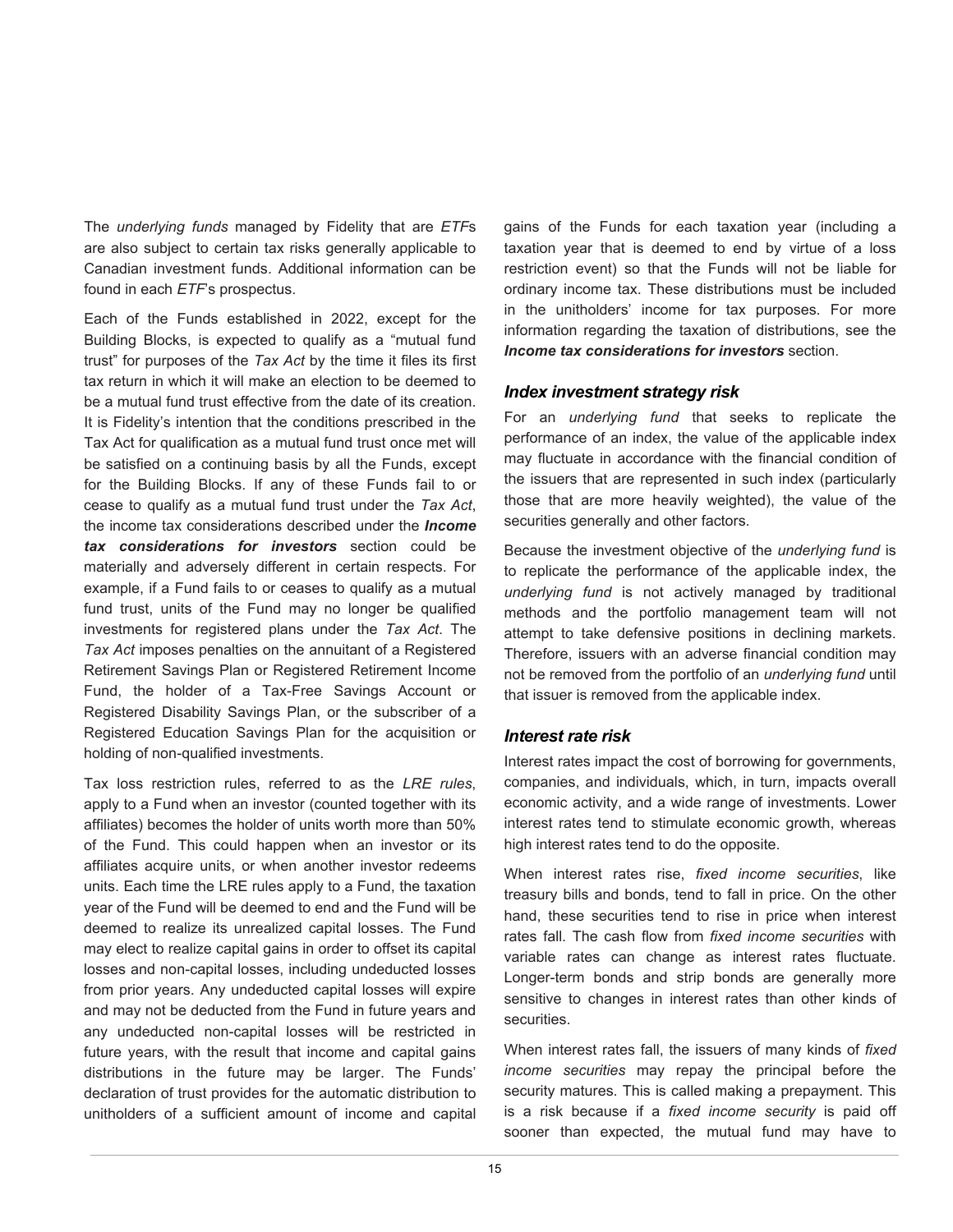reinvest its money in securities that have lower rates. Also, if paid off unexpectedly, or faster than predicted, the *fixed income security* can offer less income and/or potential for capital gains.

Changing interest rates can also indirectly impact the share prices of equity securities. When interest rates are high, it may cost a company more to fund its operations, or to pay down existing debt. This can impair a company's profitability and earnings growth potential, which can negatively impact its share price, making the company less attractive to potential investors. Conversely, lower interest rates can make financing for a company less expensive, which can potentially increase its earnings growth potential. Interest rates can also impact the demand for goods and services that a company provides by impacting overall economic activity.

Various regulators and industry bodies are working globally on transitioning from interbank offered rates ("**IBORs**"), including the London Interbank Offered Rate (LIBOR), to alternative rates. The effect of such a transition on a Fidelity Fund and the securities in which it invests cannot yet be determined, and may depend on factors that include, but are not limited to: (i) existing fallback or termination provisions in individual contracts; and (ii) whether, how, and when industry participants develop and adopt new reference rates and fallbacks for both legacy and new products and instruments. Such transition may result in a reduction in the value of IBOR-based instruments held by a Fidelity Fund, a reduction in the effectiveness of certain hedging transactions and increased illiquidity and volatility in markets that currently rely on an IBOR to determine interest rates, any of which could adversely impact a Fidelity Fund's performance.

#### *Large transaction risk*

Other investment products, such as segregated funds offered by insurance companies and other investment funds, may invest in a mutual fund. There is a risk that these investments may become large, resulting in large purchases and redemptions of units of the fund. Other investors may also purchase large amounts of a fund. Large purchases and redemptions may result in:

• A fund maintaining an abnormally high cash balance.

- Large sales of portfolio securities, impacting market value.
- Increased transaction costs (e.g., commissions).
- Capital gains being realized, which may increase taxable distributions to investors.

If this should occur, the returns of investors, including other funds, that invest in the fund may also be adversely affected.

#### *Liquidity risk*

Liquidity of your investment means how quickly and easily you can sell your units for cash. This is also true for the securities held in a mutual fund. Most securities held in a mutual fund are *liquid*, but there are some investments that cannot be sold easily or quickly. These are considered to be illiquid.

Securities can be illiquid for a number of reasons, including:

- Legal rules may restrict the ability to sell them.
- The securities might have features that make them difficult to sell.
- There may be a shortage of buyers.
- The securities might suddenly become illiquid because of sudden changes in the market.
- An individual security's liquidity may simply change over time.

There are some types of securities that may be more illiquid when markets are volatile, or there is a sharp market decline. These include high yield bonds, *floating rate debt instruments* or loans, senior secured debt obligations, *convertible securities*, high yield commercial mortgagebacked securities, and *fixed income securities* issued by corporations and governments in emerging countries.

If these types of securities become illiquid, then there could be fewer buyers for the securities, the bid/ask spread might be wider, trade settlement and delivery of the securities to the mutual fund could take longer than normal, and it may be difficult to obtain a price for the securities. If a mutual fund has trouble selling a security, the fund could lose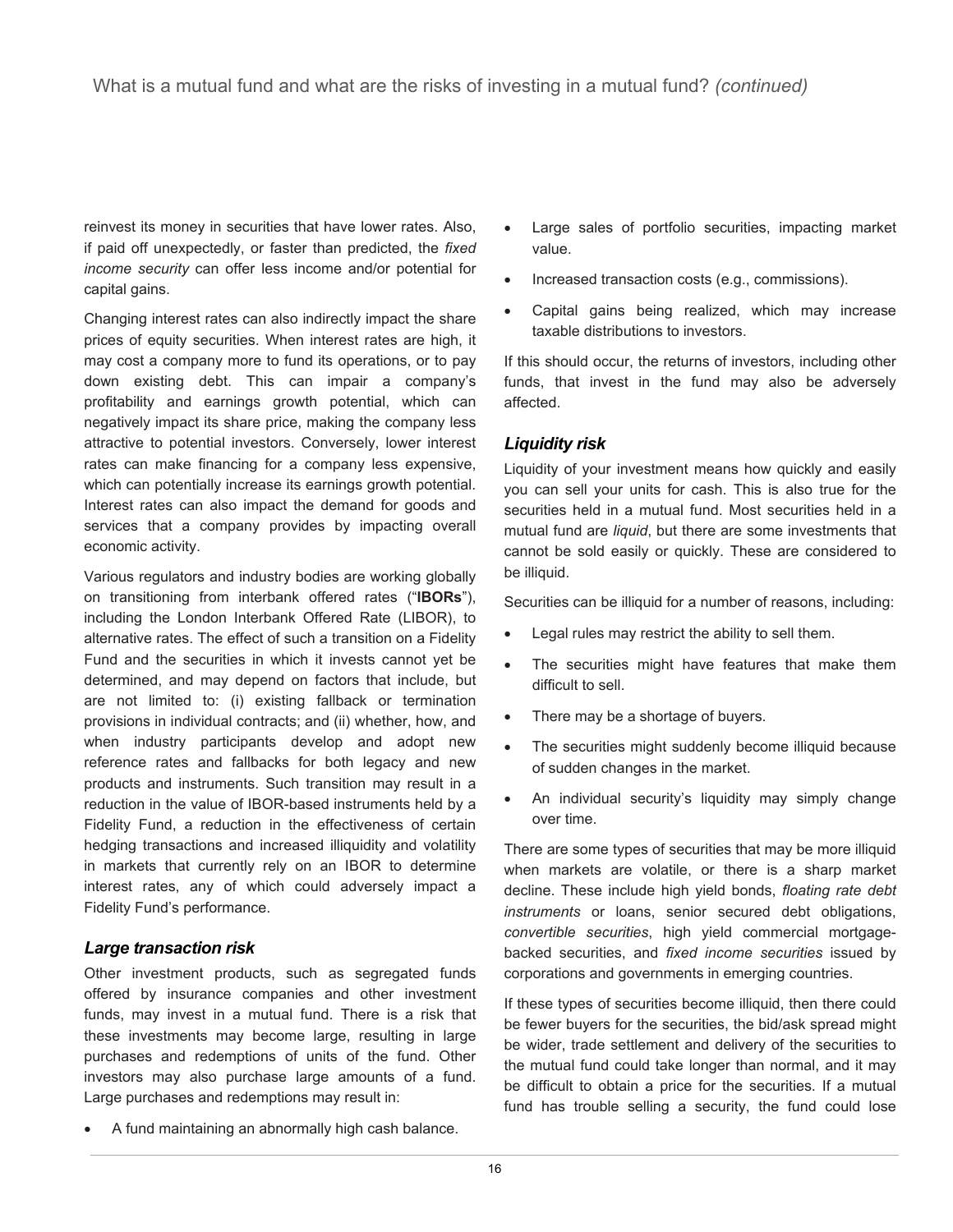money, and the value of an investment in the fund could decline.

Liquidity, as well as the value of an investment, may also be affected by factors that affect securities markets generally, such as general economic and political conditions, fluctuations in interest rates and factors unique to each issuer of the securities held by a mutual fund, such as changes in management, changes in strategic direction, achievement of strategic goals, mergers, acquisitions and divestitures, changes in distribution and dividend policies and other events.

For example, the recent international spread of COVID-19 (coronavirus disease) has caused volatility and decline in global financial markets, as well as significant disruptions to global business activity, which have caused losses for investors. The impact of unanticipated market disruptions, including COVID-19, may cause exchanges to suspend trading and/or investment funds to suspend dealing (which could be for an extended period of time), may exacerbate pre-existing political, social or economic risk, and may disproportionately affect certain issuers, industries or types of securities. These impacts may have an effect on the performance of the mutual funds, the performance of the securities in which the mutual funds invest and may lead to an increase in the amount of redemptions experienced by the mutual funds (including redemptions by large investors. See *Large Transaction Risk*). Each of these effects may lead to illiquidity and losses on your investment. Such unanticipated market disruptions, including COVID-19, may be short-term or may last for an extended period of time, and could have effects that cannot necessarily be presently foreseen. Even if general economic conditions do not change or improve, the value of an investment in a mutual fund could decline if the particular industries, sectors, companies or types of securities in which the mutual fund invests do not perform well or are adversely affected by such unanticipated events.

#### *Portfolio management risk*

All actively managed mutual funds are dependent on their portfolio management team to select investments. A poor security selection or market allocation may cause a mutual

fund to underperform relative to its benchmark or other mutual funds with similar investment objectives.

### *Quantitative model/techniques risk*

A quantitative model or techniques may be used to evaluate factors and/or assist with portfolio construction. Quantitative models and techniques may not work as intended in all markets. A quantitative model or techniques may not produce the intended results for a variety of reasons, including, but not limited to: errors or omissions in the data used by the model or technique, the factors and/or assumptions used in the model or technique, the weight placed on each factor and/or assumption in the model or technique, changing sources of market return or market risk, market disruption, and technical issues in the design, development, implementation, and maintenance of the model or technique. In response to market, economic, political or other conditions, the portfolio management team of a Fund or *underlying fund* may temporarily use a different investment strategy for defensive purposes. If it does so, different factors could affect performance and the Fund or *underlying fund* may not achieve its investment objective.

#### *Rebalancing and subscriptions risk*

Adjustments to securities held by an *underlying fund* may result in the *underlying fund* incurring additional transaction costs, which would cause the performance of the *underlying fund* to deviate more significantly from the performance of the applicable index than would otherwise be expected.

Adjustments necessitated by a rebalancing event in the index could affect the underlying market for the *constituent securities* of the applicable index, which in turn would affect the value of that index. Similarly, subscriptions for units of an *underlying fund* by dealers may impact the market for the *constituent securities* of the index, as the dealer seeks to buy or to borrow the *constituent securities*  to constitute the securities to be delivered to the *underlying fund* as payment for the units to be issued.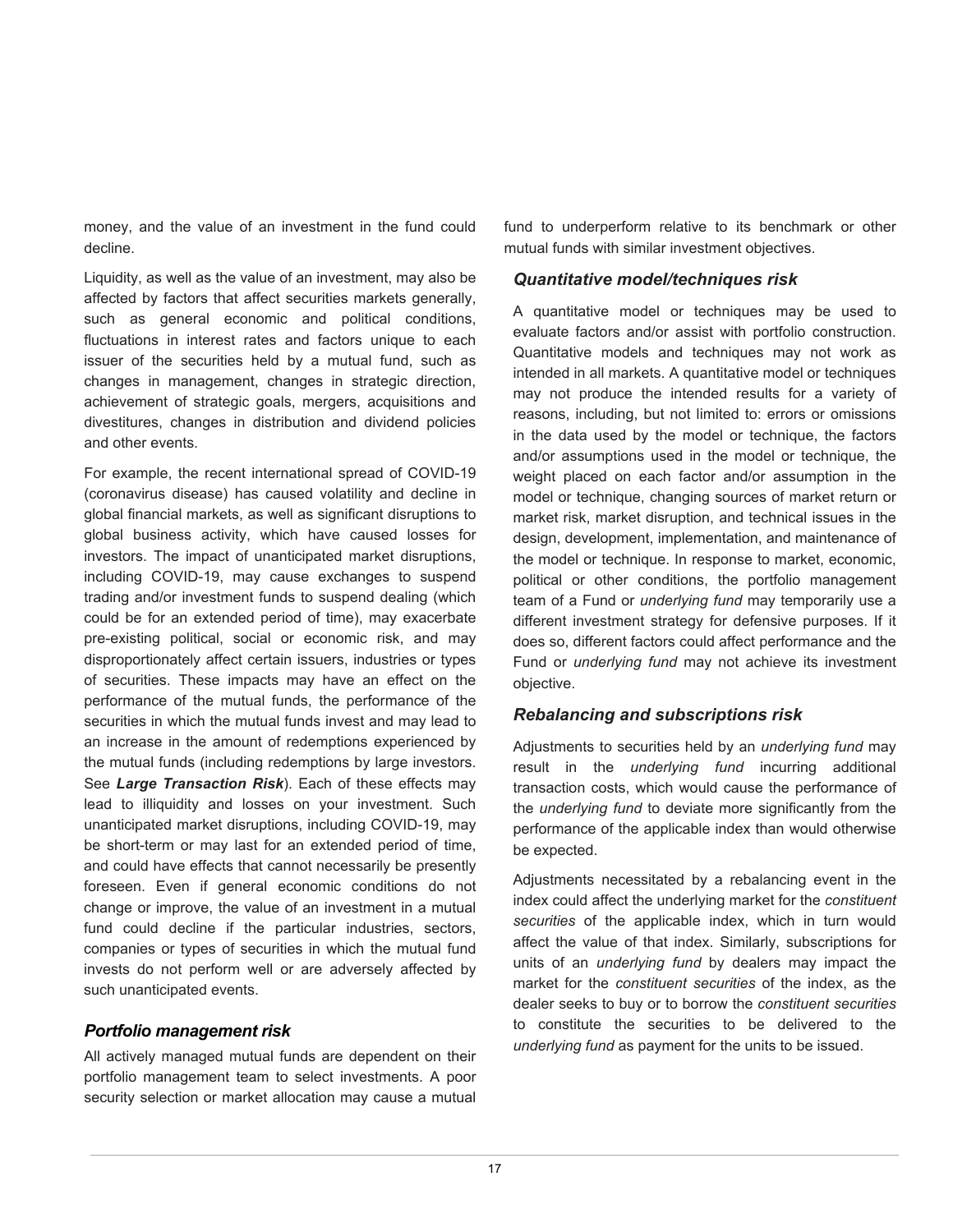### *Repurchase transactions, reverse repurchase transactions and securities lending transactions risk*

Sometimes mutual funds enter into what are called *repurchase transactions, securities lending transactions*  and *reverse repurchase transactions*. A *repurchase transaction* is where a mutual fund sells a security to another party for cash and agrees to buy the same security back from the same party for cash. *Securities lending* is similar to a *repurchase transaction*, except that instead of selling the security and agreeing to buy it back later, the mutual fund loans the security and can demand the return of the security at any time. In a *reverse repurchase transaction*, a mutual fund buys a security at one price from a party and agrees to sell the same security back to the same party at a higher price later on. In each case, it is a way for the mutual fund to earn interest on cash balances.

The risk with these types of transactions is that the other party may default under the agreement, or go bankrupt. In a *reverse repurchase transaction* the fund is left holding the security, and may not be able to sell the security at the same price it paid for it, plus interest, if the market value for the security has dropped in the meantime. In the case of a *repurchase transaction* or *securities lending transaction*, the fund could incur a loss if the value of the security sold or loaned has increased more than the value of the cash and collateral held.

Fidelity reduces these risks by requiring the other party to put up collateral. The value of the collateral has to be at least 102% of the market value of the security sold (for a *repurchase transaction*), cash loaned (for a *reverse repurchase transaction*), or security loaned (for a *securities lending transaction*). The value of the collateral is checked and reset daily. The Funds only deal with parties who appear to have the resources and the financial strength to live up to the terms of the agreements. *Repurchase transactions* and *securities lending transactions* are limited to 50% of a Fund's assets. Collateral held by a Fund for loaned securities and cash held for sold securities are not included in a Fund's assets when making this calculation.

# *Sampling methodology risk*

The *underlying funds* that seek to replicate the performance of an index may employ a sampling methodology. A sampling methodology involves seeking to replicate the performance of the applicable index by holding a subset of the *constituent securities* or a portfolio of some or all of the *constituent securities* and other securities selected by the sub-adviser such that the aggregate investment characteristics of the portfolio are reflective of the aggregate investment characteristics of, or a representative sample of, the applicable index. In certain circumstances, exposure to one or more securities may be obtained through the use of *derivatives*. It is possible that the use of a sampling methodology may result in a greater deviation in performance relative to the applicable index than a replication strategy in which only the *constituent securities* are held in the portfolio in approximately the same proportions as they are represented in the applicable index.

# *Series risk*

The Funds are available in series of units as set out on the cover page of this simplified prospectus. See the section *Specific information about each of the mutual funds described in this document* for the features of each series and who can purchase them.

If a Fund can't pay the expenses of one series using that series' proportionate share of the Fund's assets, the Fund is required to pay those expenses out of the other series' proportionate share of the Fund's assets. This could lower the investment returns of the other series. No expenses are charged to the Funds for any Series O units that they issue. The Funds may, without notice to unitholders and without unitholder approval, issue additional series.

# *Small company risk*

Small companies can be riskier investments than larger companies. For one thing, they're often newer, and may not have a track record, extensive financial resources, or a well-established market for their securities. They generally don't have as many shares trading in the market, so it could be difficult for a mutual fund to buy or sell small company stock when it needs to. All of this means that their prices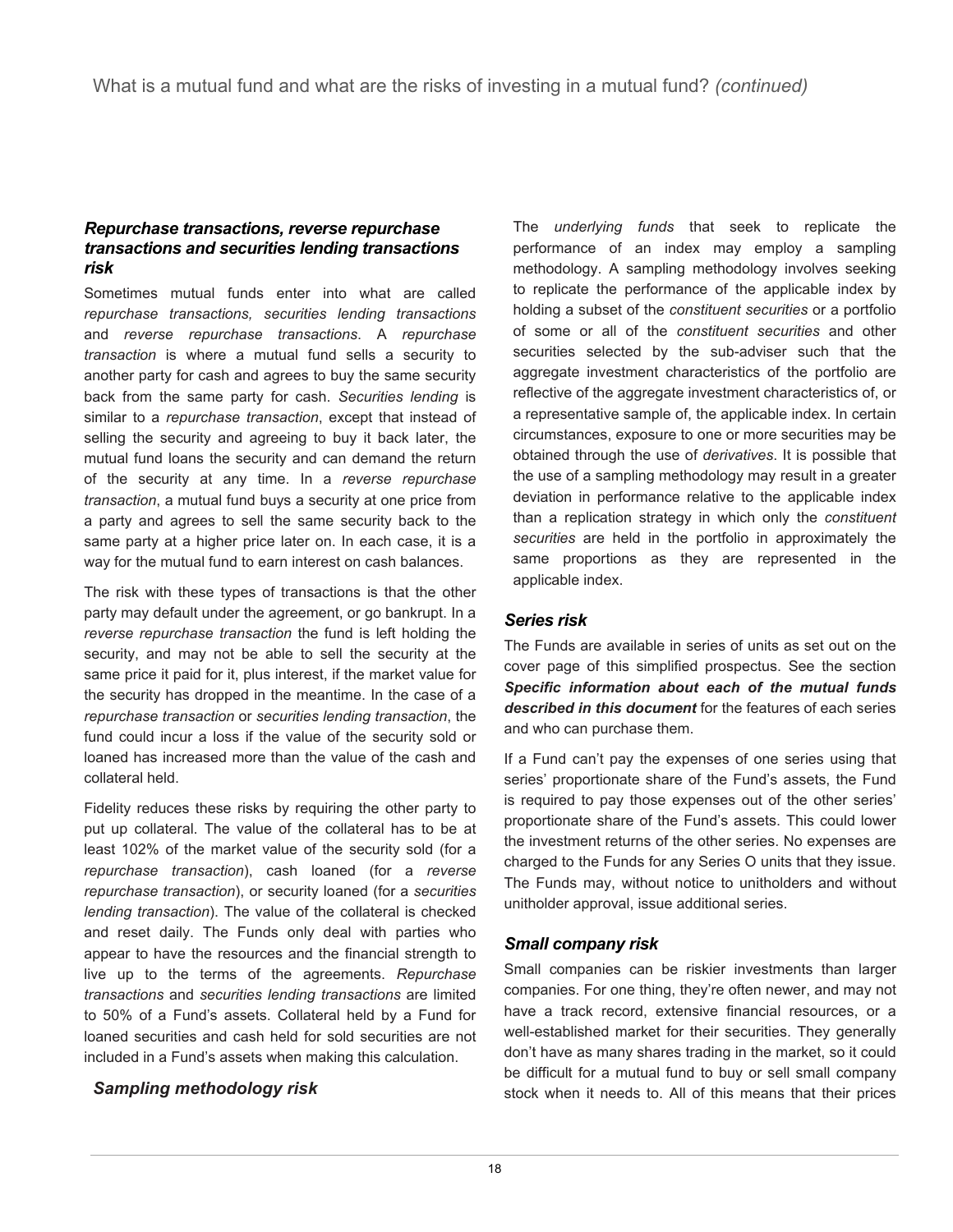and liquidity can change significantly in a short period of time.

#### *Specialization risk*

Some mutual funds specialize in investing in a particular industry, part of the world or investment theme. Specialization lets the portfolio management team focus on specific industries or geographic areas, which can boost returns if the industry or geographic area, and the companies selected, prosper. But if the industry or geographic area has a slump, the mutual fund may suffer, because there are relatively few other investments to offset the downturn. The mutual fund must follow its investment objectives and continue to invest in securities in the industry or geographic area, whether it is growing or not. Additionally, if a specific investment approach used by a mutual fund, such as value or growth, is out of favour, the mutual fund could suffer if it is obliged to confine its investments to the specific investment approach.

# *Tracking error risk*

An underlying fund that seeks to replicate the performance of an index will not replicate exactly the performance of the applicable index because the total return generated by the securities of the underlying fund will be reduced by the management fee paid or payable by the underlying fund, the brokerage and commission costs incurred in acquiring and rebalancing the portfolio of securities held by the underlying fund, taxes (including withholding taxes) and the other expenses paid or payable by the underlying fund. These fees and expenses are not included in the calculation of the performance of the applicable index.

Deviations in the tracking of the applicable index by an underlying fund could occur for a variety of other reasons. For example, where an underlying fund tenders securities under a successful takeover bid for less than all securities of an issuer in the index and the issuer is not removed from the applicable index, the underlying fund may be required to buy replacement securities at a purchase price that may be more than the takeover bid price due to timing variances. Other reasons for tracking error include the temporary unavailability of the securities of certain issuers in the index in the secondary market and the investment strategies and

investment restrictions applicable to the underlying fund, including the use of a sampling methodology.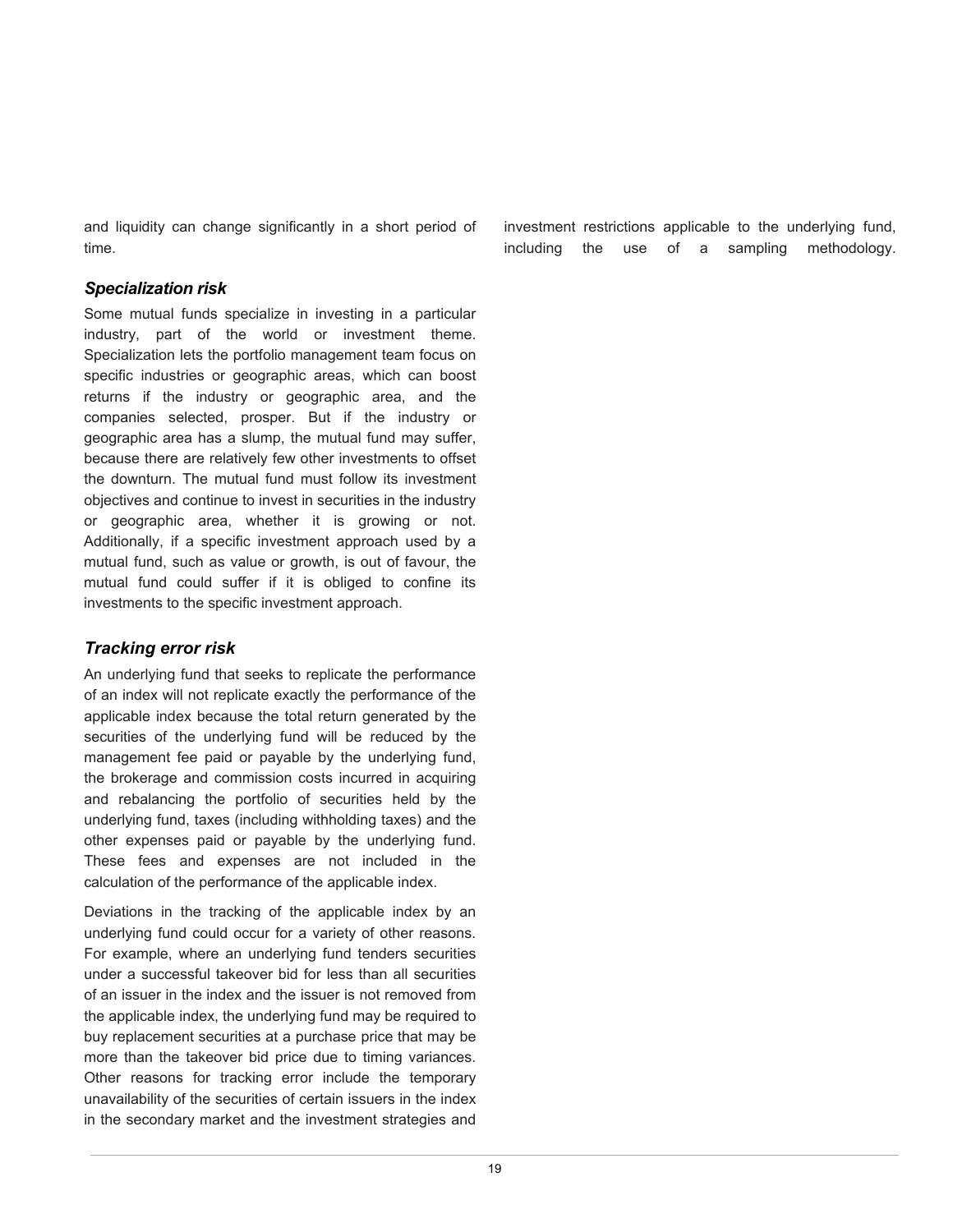# <span id="page-21-0"></span>Organization and management of the Funds

The following information tells you about who's involved in running the Funds.

# **Manager**

Fidelity Investments Canada ULC 483 Bay Street, Suite 300 Toronto, Ontario M5G 2N7

As Manager, we are responsible for the day-to-day operations of the Funds and provide all general management and administrative services.

As at October 31, 2021, Fidelity managed more than \$204 (CAD) billion for its clients. We are part of a broader group of companies collectively known as Fidelity Investments®. Fidelity Investments specializes in investment management for individuals, either directly, through *financial advisors*, or through group retirement plans. We also provide a wide variety of financial services and products. As at October 31, 2021 the Fidelity Investments collection of companies managed more than \$11.6 (USD) trillion through mutual fund portfolios and other institutional accounts around the world.

# **Trustee**

Fidelity Investments Canada ULC Toronto, Ontario

The Funds are mutual funds organized as trusts. As trustee, we hold title to each Fund's investments in trust for unitholders under the terms described in a declaration of trust.

# Independent Review Committee

The *IRC* is the fund governance agency for the Fidelity Funds, as contemplated by *NI 81-107*. There are currently four members of the *IRC*, each of whom is independent of us and any party related to us.

The *IRC*'s mandate is to (a) consider and make decisions on those conflict of interest matters that require its approval under *NI 81-107*, (b) consider and provide its recommendations on those conflict of interest matters that are referred to it for review by Fidelity, and (c) perform any other function required by securities legislation. The *IRC* may also approve mergers involving the Funds and any change of the auditor of the Funds. Unitholder approval will

not be obtained in these circumstances, but you will be sent a written notice at least 60 days before the effective date of any merger or change of auditor that affects the Funds that you own.

The *IRC* prepares, at least annually, a report for unitholders of its activities. This report is available on our website at [www.fidelity.ca,](http://www.fidelity.ca/) or you may request a copy, at no cost, by sending us an email at [cs.english@fidelity.ca](mailto:cs.english@fidelity.ca) (for assistance in English) or [sc.francais@fidelity.ca](mailto:sc.francais@fidelity.ca) (for assistance in French).

Additional information about the *IRC*, including the names of the members of the *IRC*, is available in the Funds' annual information form.

# **Custodian**

State Street Trust Company Canada Toronto, Ontario

The custodian, or its sub-custodians, holds the investments of the Funds and keeps them safe to ensure that they are used only for the benefit of investors. The custodian is independent of Fidelity.

# Securities Lending Agent

State Street Bank and Trust Company Boston, Massachusetts

The securities lending agent acts as agent for those Funds that engage in *securities lending*. The securities lending agent is independent of Fidelity.

# Registrar

Fidelity Investments Canada ULC Toronto, Ontario

As registrar, we keep a record of all unitholders of the Funds, process orders, and issue account statements and tax slips to unitholders.

# Auditor

PricewaterhouseCoopers LLP Toronto, Ontario

The auditor is an independent chartered professional accounting firm and it audits the annual financial statements of each Fund.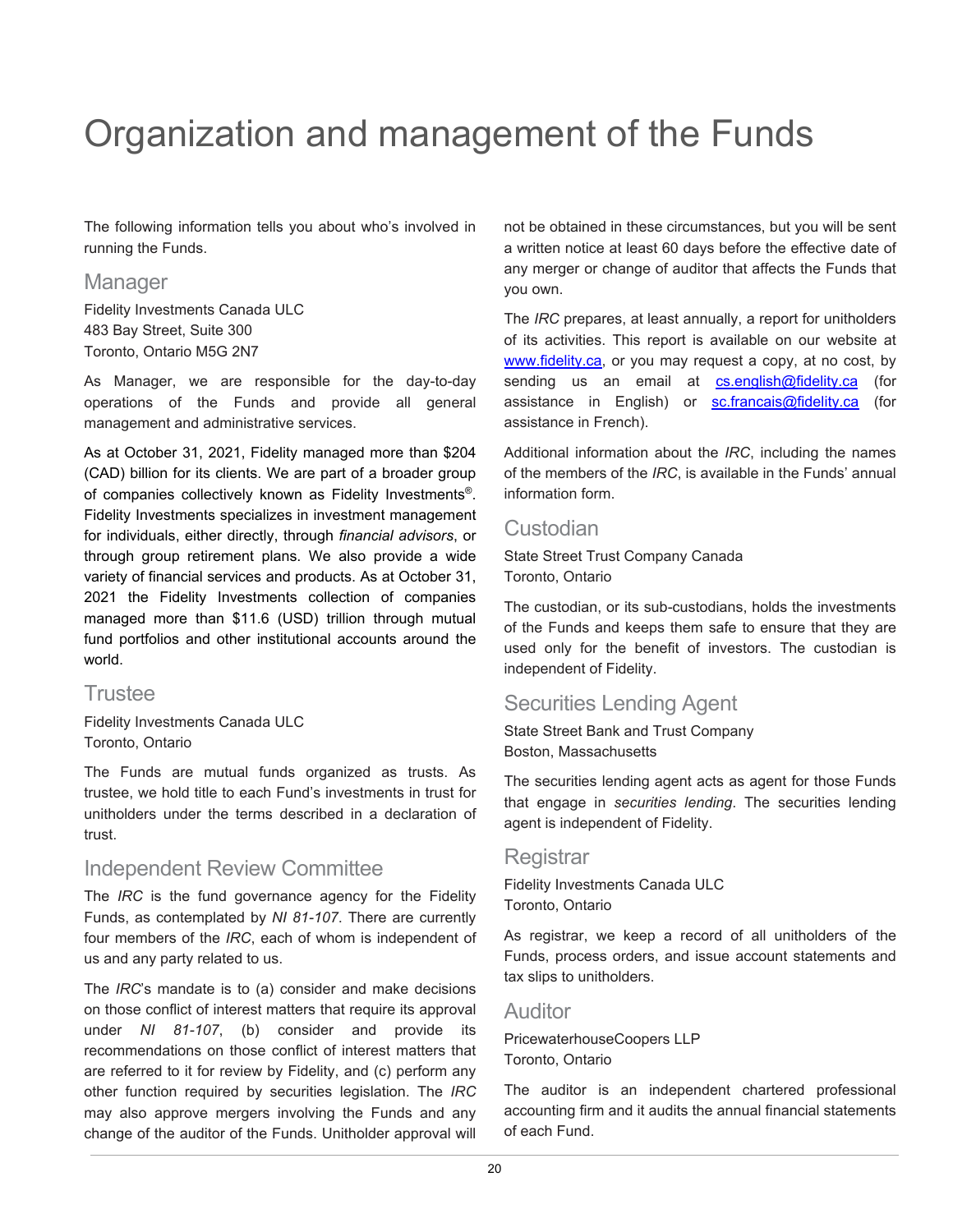# Portfolio Adviser

Fidelity Investments Canada ULC Toronto, Ontario

The portfolio adviser makes the investment decisions for the applicable Fund, buys and sells all the investments in the Fund, and deals with brokers.

# Sub-Advisers

Fidelity Management & Research Company LLC Boston, Massachusetts (FMR)

FMR Investment Management (UK) Limited of London, U.K. ("FMR IM UK")

Geode Capital Management LLC Boston, Massachusetts (Geode)

The portfolio adviser (or a sub-adviser) may engage one or more sub-advisers to provide investment advice in connection with securities purchased for a Fund. The annual information form for the Funds sets out the entities and individuals that act as sub-advisers and portfolio managers, respectively, to each of the Funds.

There may be difficulty in enforcing legal rights against the sub-advisers because they are resident, and substantially all of their assets are located, outside of Canada.

Certain of the Funds, which we refer to as *Top Funds* may invest some or all of their assets in underlying Fidelity Funds. Because such underlying Fidelity Funds are also managed by Fidelity, Fidelity does not vote the units of the underlying Fidelity Funds. Instead, Fidelity may arrange for such units to be voted by the Top Fund investors. If Fidelity decides to arrange for Top Fund investors to vote, then Fidelity asks each Top Fund investor for instructions on how to vote that investor's proportionate share of the underlying Fidelity Fund units owned by the Top Fund, and Fidelity then votes on that basis. In those circumstances, Fidelity only votes the proportion of the underlying Fidelity Fund units for which it has received instructions.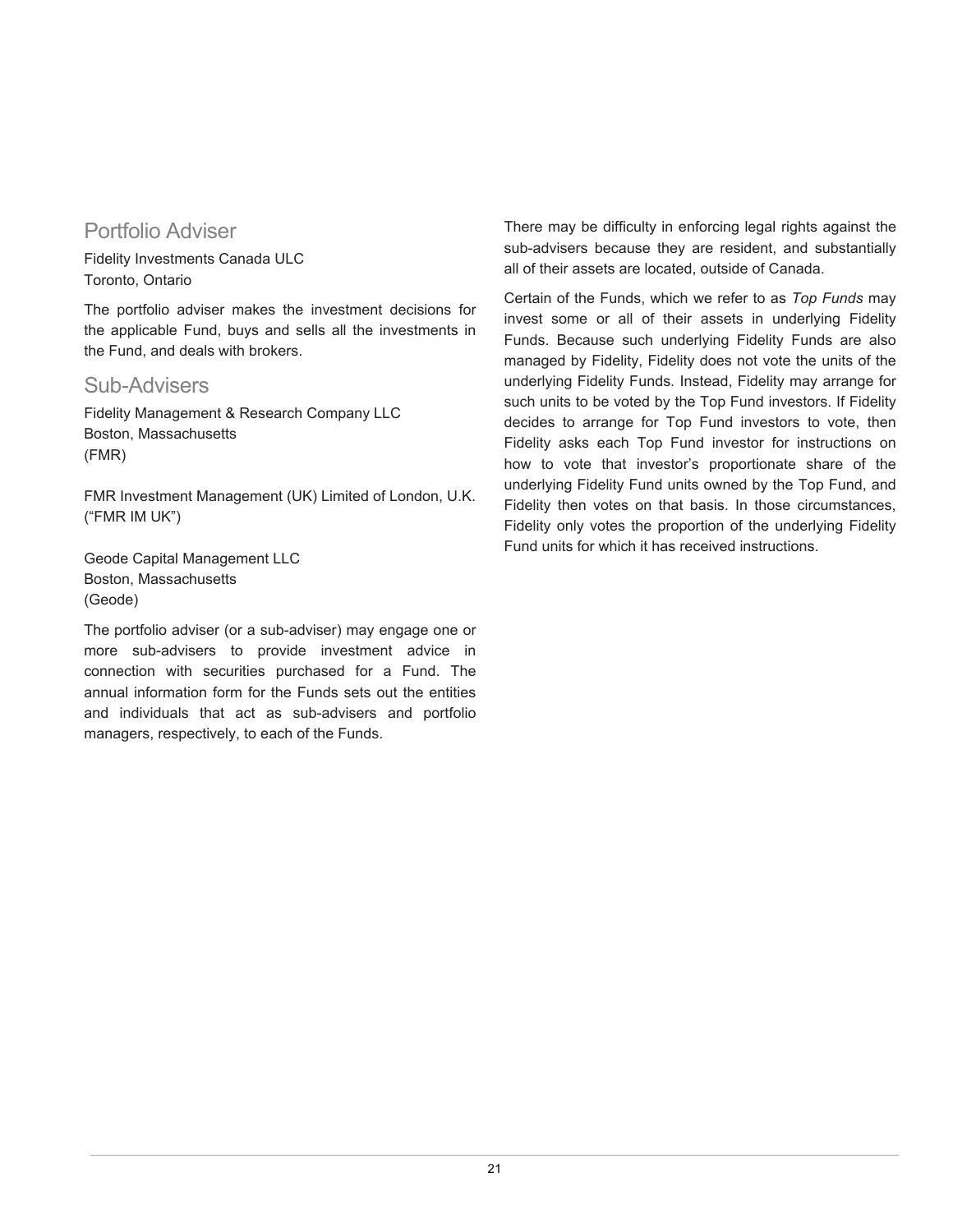# <span id="page-23-0"></span>Purchases, switches and redemptions

You've considered your investment objectives and *risk tolerance*. The next step is making your investment. The following pages tell you how to invest in the Funds, how much it costs and other important details.

# Opening an account

Before you make your first investment in the Funds, you need to open an account. There are several different kinds of Fidelity accounts, which we tell you about below.

You can open an account by contacting your *financial advisor* and completing an application. You can also invest in the Funds through accounts or plans offered by other financial institutions. Ask your *financial advisor* for details.

# How to buy, redeem or switch units of a series of a Fund

The Funds are available in series of units, as specified on the cover page and as set out in each Fund's profile. The differences between the series are described in the section *Specific information about each of the mutual funds*  described in this document.

Series B units of the Funds are available to all investors.

Series F units are only available to investors whose *dealers* have entered into appropriate eligibility agreements with Fidelity. Investors may buy Series F units in fee-based accounts at their *dealers*, where they pay fees directly to their *dealers*. Investors may also buy Series F units and pay fees to their *dealers* by entering into advisor service fee agreements that authorize Fidelity to redeem Series F units from their accounts that have a value equal to the amount of the fees payable by them to their *dealers*, plus applicable taxes, and to pay the proceeds to their *dealers*.

Series O units of most of the Funds are only available to institutional investors who may be individuals or financial institutions who have been approved by us and have entered into a Series O fund purchase agreement with us. However, Series O units of the Building Blocks are only available for purchase by the Fidelity Funds and other funds and accounts managed or advised by Fidelity, and are not available for public purchase.

See the section *Specific information about each of the mutual funds described in this document* for more information about the series that you can invest in.

You can buy, redeem or switch units of the Funds through any registered *dealer*.

When you buy, redeem or switch units of a Fund, we have to determine what they're worth. We do this by calculating the net asset value per unit. The net asset value per unit is the basis of all transactions involving buying, redeeming, switching or reinvesting units. See the *Income tax considerations for investors* section for further details about the tax consequences of buying, redeeming or switching units.

Series B and F units of the ETF Funds will not be eligible for the *Fidelity Preferred Program*. However, the size of an investor's holdings in the ETF Funds will count towards the investor's eligibility for the *Fidelity Preferred Program*.

#### **Figuring out the net asset value per unit**

Here's how we calculate the net asset value per unit for each series of a Fund:

- We take the series' proportionate share of all the investments and other assets of the Fund.
- We subtract the series' liabilities and its proportionate share of common Fund liabilities. That gives us the net asset value for the series.
- We divide that number by the total number of units investors in that series hold. That gives us the net asset value per unit.

To determine what your mutual fund investment is worth, simply multiply the net asset value per unit for the series of units you own by the number of units you own.

We buy, switch or redeem units for you on any day that the Toronto Stock Exchange, or TSX*,* is open for trading. This is called a valuation day. A valuation day usually ends at 4 p.m. Toronto time, unless the TSX closes earlier on that day. We calculate the value of a Fund's units on each valuation day. In order to complete your transaction, we use the first net asset value per unit that we calculate after receiving your instructions.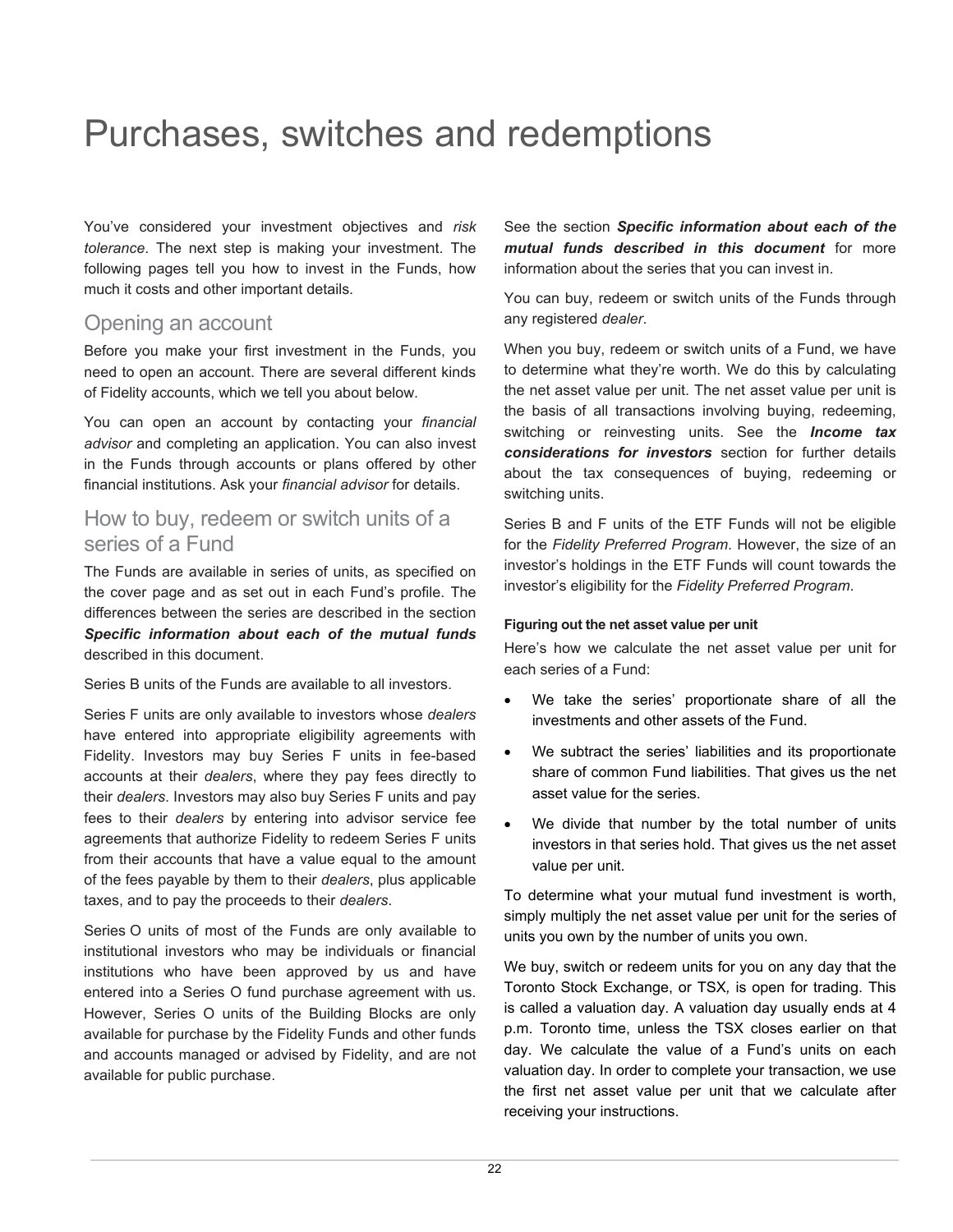We aren't able to calculate the price of a series of a Fund on a valuation day if the security price of the *underlying fund* is not calculated on that valuation day.

#### **Minimum account size**

Due to the high cost of administering accounts, you must keep at least \$500 in your account. If your account falls below this amount, we may decide to redeem your units. We give you 30 days to bring the value of your account up to \$500 before we redeem your units. The Funds and certain series of the Funds may also be subject to minimum investment amounts. These amounts are determined from time to time by us, in our sole discretion. They may also be waived by us, and are subject to change without prior notice. The current minimum initial investment amounts are set out on our website at *[www.fidelity.ca.](http://www.fidelity.ca/)*

#### **U.S. Dollar Option**

All of the Funds are valued, and can be bought, in Canadian dollars. In addition, each of the series of Fidelity Tactical Credit Fund and the Building Blocks can also be bought in U.S. dollars. We indicate in the *Fund details* in each Fund's profile if a series can be bought using this U.S. dollar option.

The Canadian dollar net asset value for these Funds is converted to U.S. dollars at the prevailing exchange rate for a valuation day in order to determine the applicable U.S. dollar net asset value. Other than the series of the Funds indicated in the Fund profiles, no other Funds or series are currently available for purchase in U.S. dollars. We may offer the U.S. dollar option in respect of additional Funds or series in the future.

For income tax purposes, capital gains and losses are calculated in Canadian dollars. As a result, if you buy and redeem units under the U.S. dollar option, you need to calculate gains or losses based on the Canadian dollar value of your units when they were purchased and when they were sold. In addition, although distributions are made in U.S. dollars, they must be reported in Canadian dollars for income tax purposes. Consequently, all investment income is reported to you in Canadian dollars for income tax purposes. You may want to consult your tax advisor regarding this.

Our U.S. dollar option is offered only as a convenience. It allows you to invest in certain Funds using your American money. If you buy your units in U.S. dollars, you receive U.S. dollars when you redeem them or receive distributions from the Fund. Buying your units in U.S. dollars does not affect the investment return of your Fund and, in particular, does not hedge  $-$  or protect  $-$  against losses caused by changes in the exchange rate between the Canadian and U.S. dollars. If you wish to reduce your exposure to currency fluctuations, you should consider an investment in a Fidelity currency neutral fund.

#### **About sales charges**

You may pay a commission to invest in Series B units of the Funds. This commission is also called a *sales charge*. The commission compensates your *financial advisor* for the advice and service he or she provides to you. This is called an *initial sales charge*, and the amount you pay is negotiable with your *financial advisor*.

Series B units are available only under the *initial sales charge* option.

You don't pay any sales charges if you invest in Series F or O units, which are only available to certain investors.

#### *Paying when you buy your units*

If you buy units under the *initial sales charge* option, you may pay a sales charge at the time you purchase your units. You and your *financial advisor* need to negotiate the level of the *initial sales charge*. See the *Fees and expenses* section for details. We may deduct the percentage from the amount you invest and pay it to your *financial advisor*'s *dealer*. See the *Dealer compensation* section for details.

# How to buy Funds

If we receive your order before 4 p.m. Toronto time on a valuation day (which is any day that the TSX is open for trading), we process your order as of that valuation day and you pay the net asset value per unit calculated on that valuation day for the units that you buy. Otherwise, we process your order as of the next valuation day. If the TSX closes earlier than 4 p.m. on a valuation day, we may impose an earlier deadline for that valuation day. Any order received after this earlier deadline is processed as of the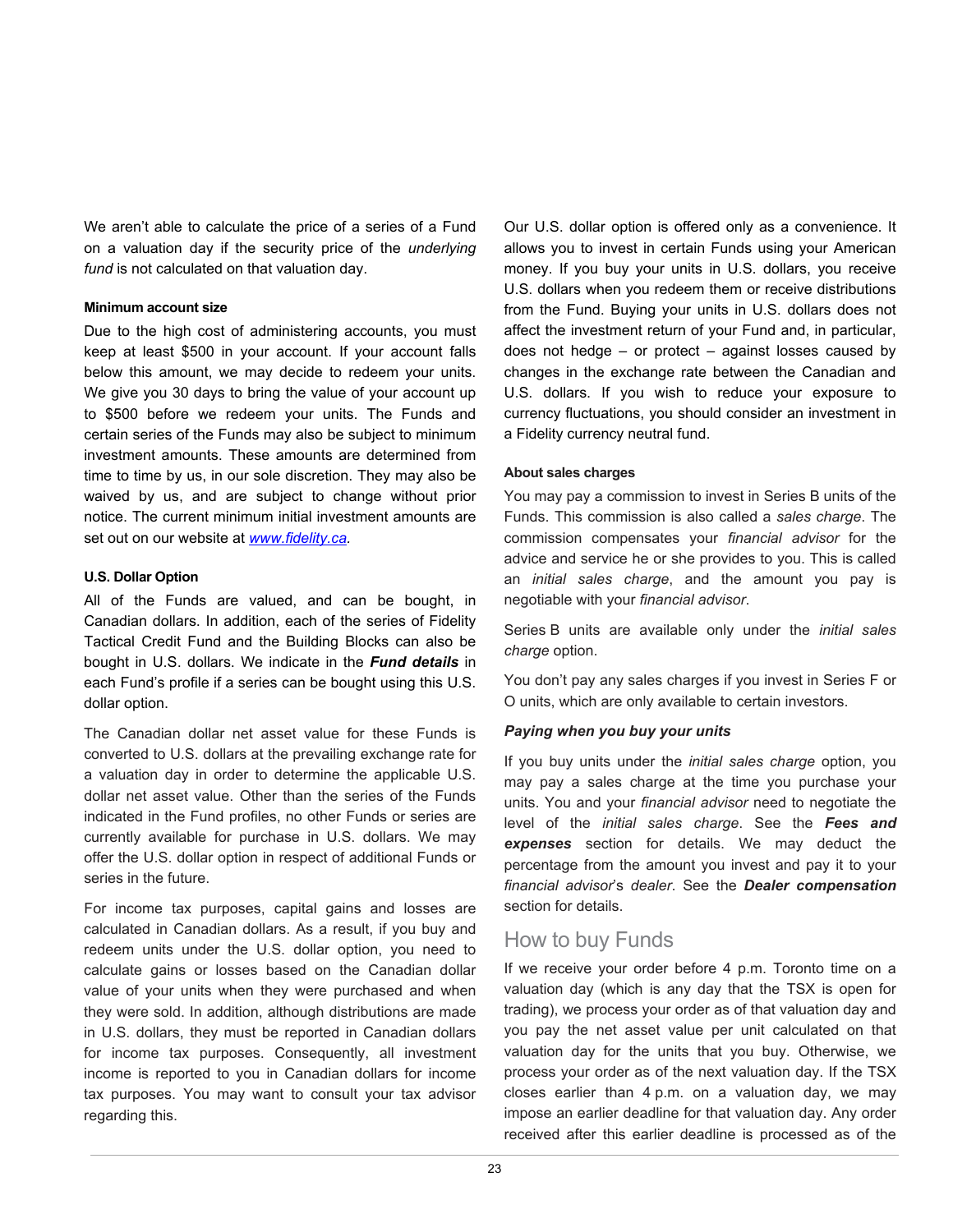next valuation day. For more information on how we calculate the net asset value per unit on a valuation day, see *Figuring out net asset value per unit* earlier in this section.

You have to pay for your units when you buy them. We do not accept cash, money orders or travellers' cheques for the purchase of units. If we don't receive payment in full within two business days of receiving your order, we redeem the units that you bought on the next valuation day or when we first learn that your payment will not be honoured. A "business day" is any day except, Saturday, Sunday or a Canadian holiday. If we redeem the units for more than you paid, the Fund keeps the difference. If we redeem the units for less than you paid, we charge your *dealer* for the difference, plus any costs. Your *dealer* may be entitled to recover any loss from you.

If we receive your payment, but the documentation in respect of your purchase for a Fidelity registered plan is incomplete or missing instructions, we may invest your money in Series B units of Fidelity Canadian Money Market Fund (which are offered under a separate simplified prospectus) at no sales charge. An investment in Fidelity Canadian Money Market Fund earns you daily interest until we receive complete instructions from you regarding which Fund(s) you have selected, and all documentation in respect of your purchase is received in good order. Your total investment, including any interest, is then switched into the Fund(s) you chose under the sales charge option that you selected at the unit price of the Fund(s) on the date of the switch.

The Funds are not *ETFs*. The Funds must be purchased through an appropriately registered mutual fund *dealer*. In contrast, *ETFs* are bought and sold like stocks on an exchange or marketplace through registered brokers. If you wish to purchase an *ETF*, you should read the applicable *ETF*'s prospectus for further information.

#### **What else you need to know**

Here are some other important facts about buying the Funds:

You receive a confirmation once we process your purchase. The confirmation is a record of your purchase, and includes details about the units that you bought and any commission that you paid.

- If you buy units through our pre-authorized chequing plan, you receive a confirmation for your first purchase. After that, you receive regular account statements.
- We don't issue a certificate when you buy units of the Funds. Instead, you get regular statements showing how many units you own and their value.
- We may refuse any order to buy within one business day of receiving it. If we refuse your order, we return your money to you.
- We may require investors who are U.S. citizens or foreign (including U.S.) tax residents to redeem some or all of their units if their investment has the potential to cause regulatory or tax problems. For example, if an investor does not provide a valid self-certification from a FATCA or CRS perspective or a valid tax identification number, which could result in noncompliance penalty obligations for a Fund, we may redeem the investor's units to make the Fund whole for the imposition of such penalties. We may also be required to withhold taxes on distributions and/or redemption proceeds paid to U.S. citizens or foreign (including U.S.) tax residents. Speak with your *financial advisor* for details.
- We don't accept orders to buy units during a period when we've suspended unitholders' right to redeem units, unless we receive permission from the Ontario Securities Commission to accept such orders. See *Suspending your right to redeem units* later in this section.

# Switching to another series of the same Fund

The following switches are permitted between series of the same Fund.

#### **Switching Series B units**

You can switch from Series B units that you bought under the *initial sales charge* option to Series F or O units of the same Fund. You may have to pay a fee to your *dealer*. You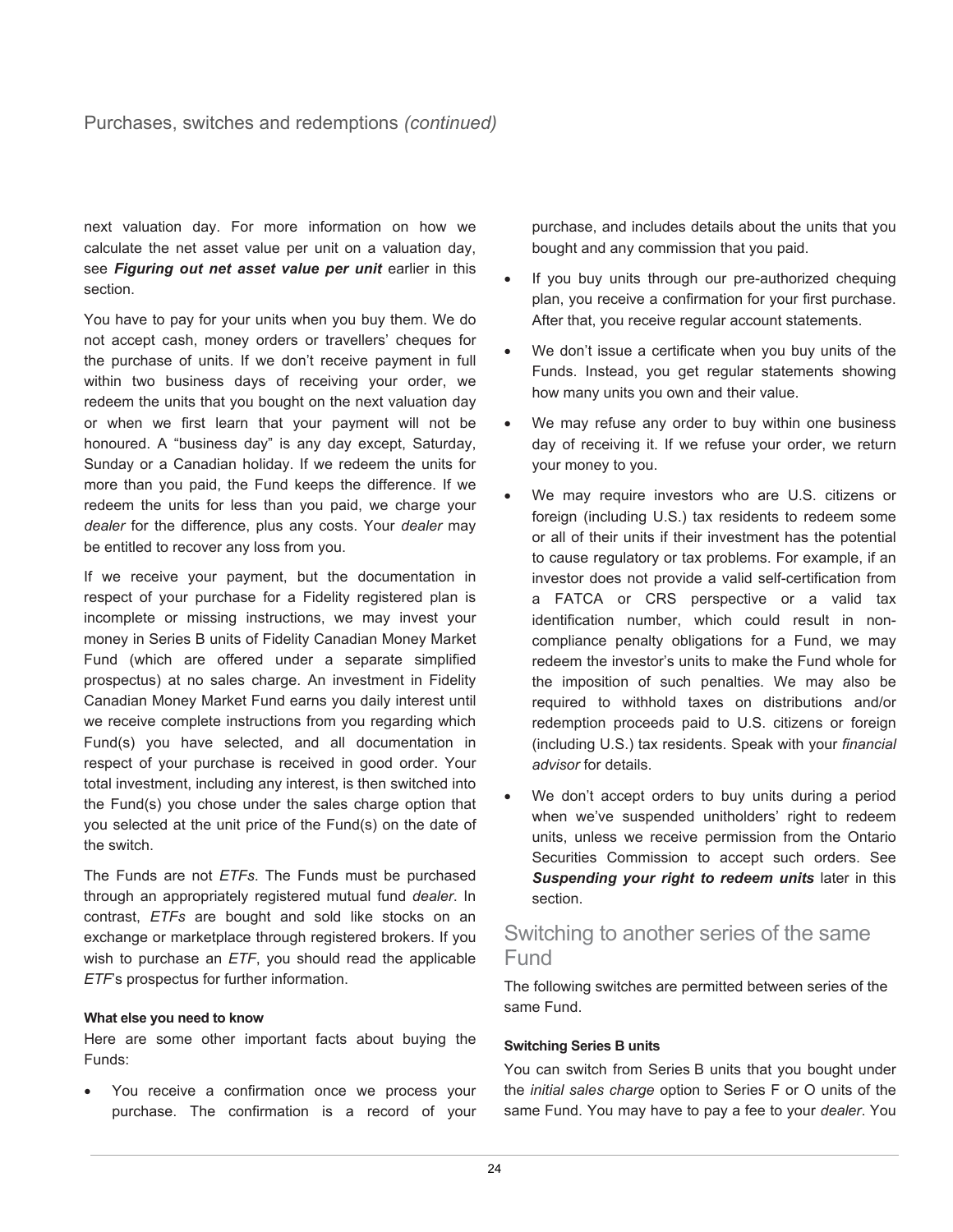negotiate that fee with your *financial advisor*. See the *Fees and expenses* section for details.

You can only switch to Series F units if you're eligible for these series or to Series O units with our approval.

#### **Switching Series F units**

You can switch from Series F units to Series B or O units of the same Fund. You may have to pay a fee to your *dealer*. You negotiate that fee with your *financial advisor*. See the *Fees and expenses* section for details.

You can only switch to Series O units with our approval. No fee is payable for this switch.

#### **Switching Series O units**

You can switch from Series O units of a Fund to Series B or F units of the same Fund. You may have to pay a fee to your dealer. You negotiate that fee with your financial advisor. See the *Fees and expenses* section for details.

You can only switch to Series F units if you are eligible for these series. No fee is payable for this switch.

#### **What else you need to know**

Switches of units of a Fund from one series to another series of the same Fund is a re-designation that does not result in a disposition for tax purposes, unless units are redeemed to pay fees. The amount of your investment, less any fee that is paid by redeeming units, will be the same after the switch. You will, however, own a different number of units because each series has a different unit price.

# Switching units to another Fidelity Fund

You can switch units of a Fund for units of another Fidelity Fund by redeeming units of the Fund and using the proceeds to buy units of the other Fidelity Fund.

You may have to pay your *dealer* a switch fee. You negotiate that fee with your *financial advisor*. A short-term trading fee may also be payable. See the *Fees and expenses* section for details.

The switch is done on the same sales charge option basis that the original units were bought under. See the *Dealer compensation* section for details.

#### **What else you need to know**

Switching units of a Fund for units of another Fidelity Fund is a redemption followed by an acquisition of units. A redemption is a disposition for tax purposes and may trigger a capital gain or capital loss. Any capital gain realized on units you hold outside a registered plan may be subject to tax. For more information about how capital gains are taxed, see the *Income tax considerations for investors* section.

# How to redeem the Funds

You can cash in your Fund by selling your units back to the Fund. This is called a redemption. You receive the net asset value per unit calculated on the valuation day we receive your order to redeem your units.

You must put your order to redeem in writing and sign it. An acceptable guarantor must guarantee your signature if the redemption is for \$25,000 or more. If a corporation, partnership, agent, fiduciary or surviving joint owner holds the units, we may also ask for other documents.

If we receive your order before 4 p.m. Toronto time on a valuation day (which is any day the TSX is open for trading), we process your order as of that valuation day. Otherwise, we process your order as of the next valuation day. If the TSX closes earlier than 4 p.m. on a valuation day, we may impose an earlier deadline for that valuation day. Any order received after this earlier deadline is processed as of the next valuation day. See *Figuring out the net asset value per unit* in this section for more information on how we calculate the net asset value per unit on a valuation day. You receive your money back in the same currency you used to buy the Fund. We may charge you a fee of up to \$25 if you request your money back by cheque. There is no fee for electronic deposits.

We don't process orders to redeem for:

- A past date.
- A future date.
- A specific price.
- Any units that haven't been paid for.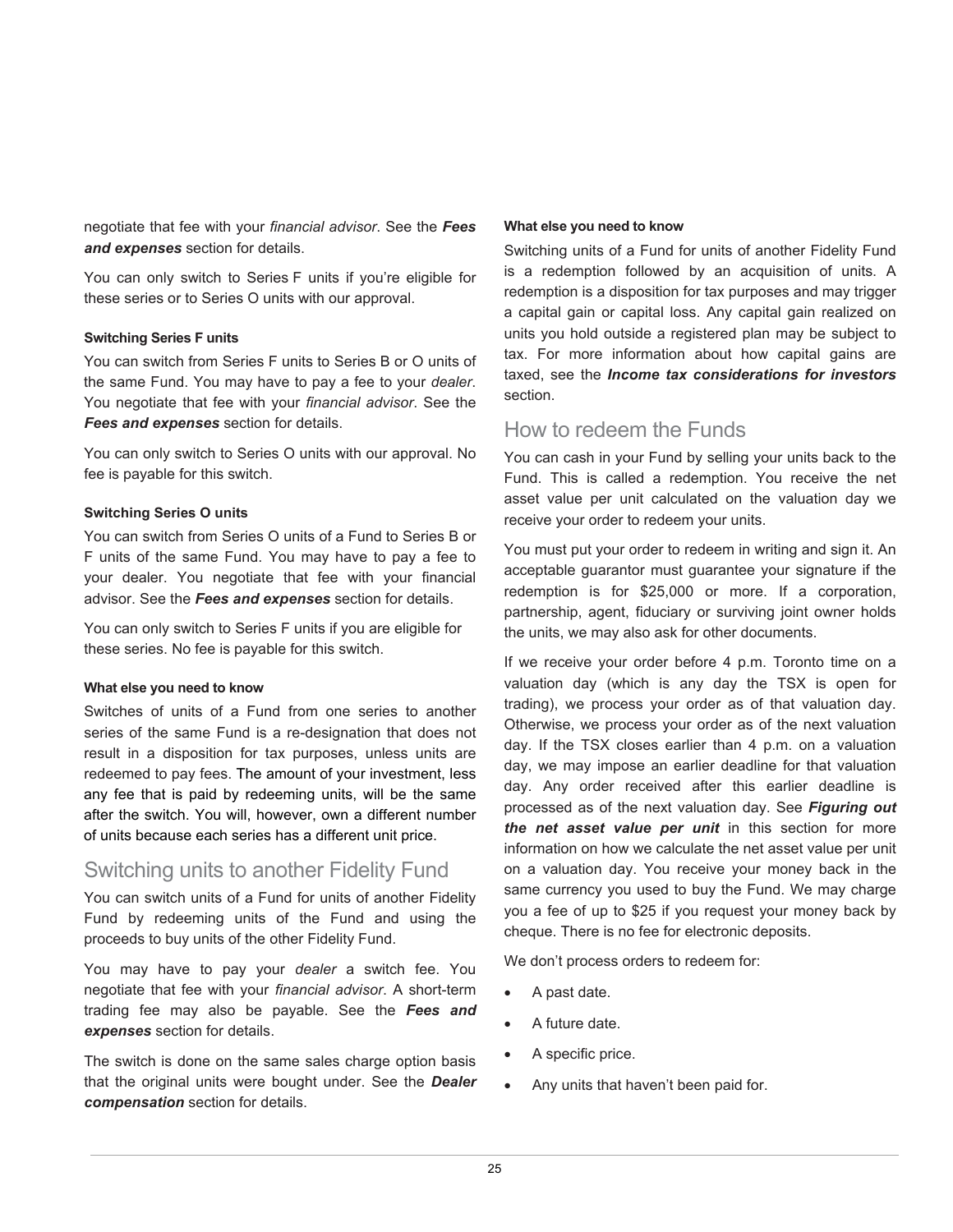We send you your money within two business days of receiving your order, as long as your order is complete. For units denominated in U.S. dollars, if the settlement day is a U.S. holiday, we send your money on the next business day that is not a U.S. holiday. A business day does not include Saturdays, Sundays or Canadian holidays. If we don't receive your properly completed order within 10 business days of the sale, we buy back the units you sold on the next valuation day. If we buy them back for less than you sold them for, the Fund keeps the difference. If we buy them back for more than you sold them for, we charge your *dealer* for the difference, plus any costs. Your *dealer* may be entitled to recover any loss from you.

Where the holding of units by a unitholder is, in the reasonable opinion of Fidelity, detrimental to a Fund, Fidelity is entitled to redeem some or all of the units held by the unitholder. This could occur, for example, if a Fund is subject to penalties as a result of a unitholder's noncompliance with regulatory or tax requirements. Redeeming units of a Fund is a disposition for tax purposes and may trigger a capital gain or capital loss. Any capital gain realized on units you hold outside a registered plan may be subject to tax. For more information about how capital gains are taxed, see the *Income tax considerations for investors* section.

# Suspending your right to redeem units

On rare occasions, we may temporarily suspend your right to redeem your Fund units and postpone paying your sale proceeds. We can only do this if we receive permission from the Ontario Securities Commission, or during all or part of a period where:

- Normal trading is suspended on any exchange on which securities or *derivatives* that make up more than half of the Fund's total assets by value are traded and these securities or *derivatives* aren't traded on any other exchange that is a reasonable alternative for the Fund.
- The right to redeem units of an *underlying fund* is suspended.

If we receive your order to redeem on a day when we've suspended the calculation of net asset value per unit, you can withdraw your order before the end of the suspension period or you can redeem your units based on the net asset value per unit calculated on the first valuation day after the suspension ends.

# Short-term trading

Fidelity has adopted policies and procedures to monitor, detect, and deter inappropriate and excessive short-term trading.

Inappropriate short-term trading means purchases and redemptions, including switches between Fidelity Funds, made within 30 days which we believe is detrimental to Fund investors, and that may take advantage of Funds with investments priced in other time zones or illiquid investments that trade infrequently.

Excessive short-term trading means frequent purchases and redemptions, including switches between Fidelity Funds, that occur within a 30-day period that we believe is detrimental to Fund investors.

Inappropriate or excessive short-term trading fees may be charged to deter individuals from using the Funds as shortterm investment vehicles. See the *Fees and expenses* section for details.

Short-term trading fees are paid to the Fund affected, and are in addition to any sales charge or switch fee. The fee is deducted from the amount you redeem or switch, or it is charged to your account, and is retained by the Fund. The types of trades that the short-term trading fee doesn't apply to include:

- If you redeem or switch units purchased by reinvesting distributions.
- Switches to different series within the same Fund.
- Units sold as part of a fund-of-fund program or a similar pooled investment program.
- In most cases, units sold for retirement income fund or life income fund payments.
- Redemptions of money market funds.
- Units sold for systematic transactions, such as automatic exchanges, pre-authorized chequing plans, and systematic withdrawal programs.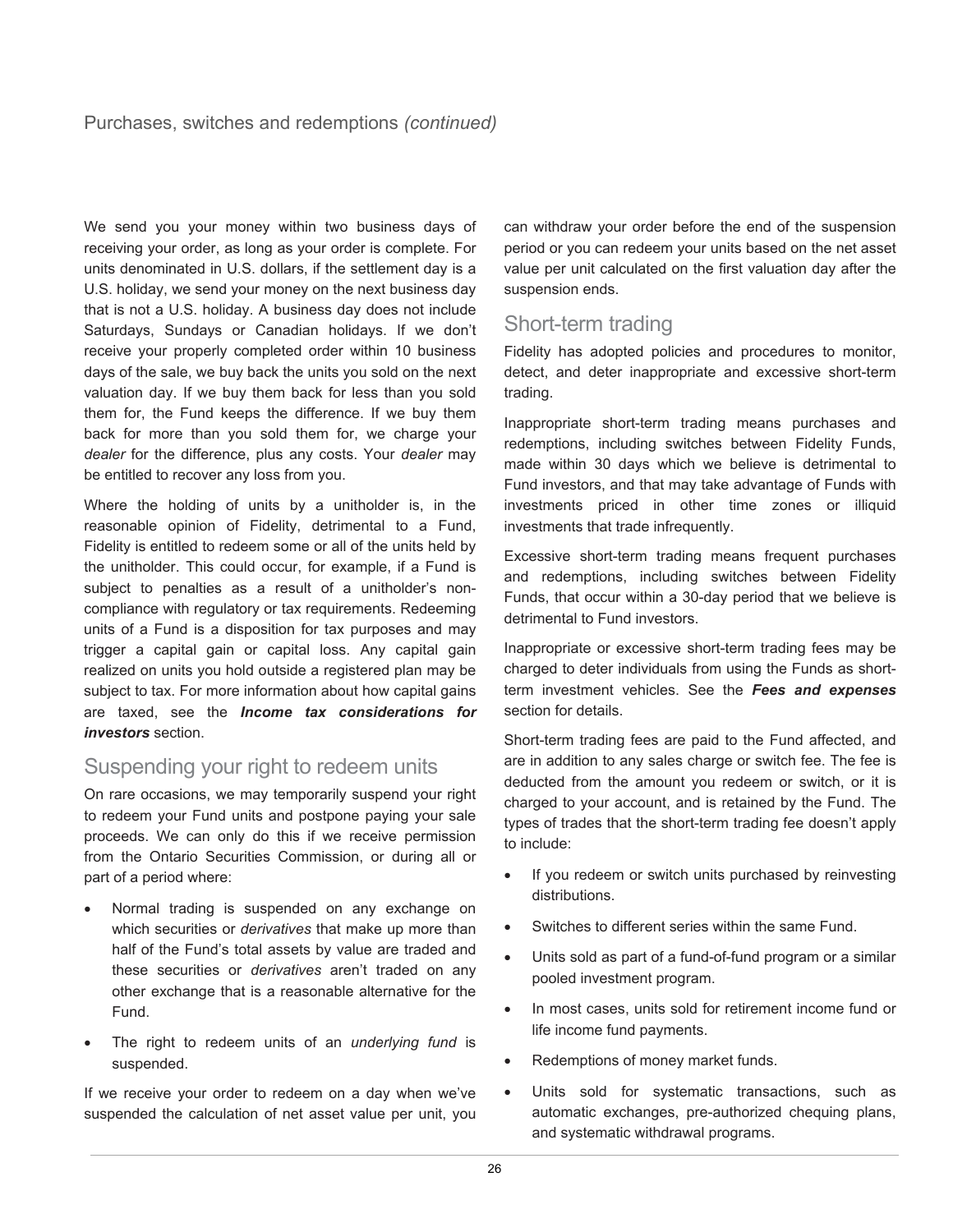- Currency exchange transactions.
- Units sold to pay management and advisory fees, *Administration Fees*, service fees, operating expenses, or *Fund Costs.*
- Units sold as part of the Fidelity ClearPlan<sup>®</sup> Custom Fund Portfolio program.
- Redemption of series Q units sold as part of a dealer's model portfolio or other similar investment product.
- Redemption of units triggered by a portfolio rebalancing within a discretionary model portfolio or asset allocation program or other similar investment product ("**discretionary investment vehicles**"), excluding fund-of-fund programs, held by multiple individual discretionary client accounts managed by a portfolio manager licensed to engage in discretionary trading on behalf of its clients. We believe the concern for inappropriate or excessive short-term trading is limited because the discretionary investment vehicle itself is not considered to be engaged in harmful short-term trading activity as they are typically acting on behalf of numerous investors. Your *dealer* or *financial advisor* needs to determine whether your accounts qualify and notify us before trade execution in order for us to waive the short-term trading fee.
- Payments made as a result of the death of the unitholder.

In addition, Fidelity may consider the following when determining whether a short-term trade is inappropriate or excessive:

- Bona fide changes in unitholder circumstances or intentions.
- Unanticipated financial emergencies.
- Unusual market circumstances.

While we actively take steps to monitor, detect, and deter inappropriate or excessive short-term trading, we cannot ensure that all such activity is completely eliminated.

# Sizable transactions

In general, sizable transactions by certain investors can disadvantage other investors in a Fund. Fidelity has adopted policies and procedures to help minimize the potential impact of sizable purchases and redemptions by an investor, or by a group of investors that follow a proprietary model portfolio of *a financial advisor* or *dealer* ("**Model Investors**"), on a Fund's other unitholders.

A retail investor will be deemed to become a sizable investor (a "**Sizable Investor**") and Model Investors may be deemed to become a sizable investing group (a "**Sizable Investing Group**") under the policies and procedures when a purchase/switch into a Fund will cause the investor or Model Investors (in the aggregate) to own:

- More than \$5 million where the Fund's total net assets are less than \$100 million; or
- More than 5% of the Fund where the Fund's total net assets are equal to or greater than \$100 million.

We will notify you once you become a Sizable Investor in a Fund. If you are a *financial advisor* or *dealer* who manages a Sizable Investing Group, commencing on a date following the date of this simplified prospectus, we may contact you with respect to notice obligations and/or penalties that may apply.

If you are a Sizable Investor, you will be required to provide notice to Fidelity of sizable redemptions as follows:

- Three business days' notice for redemptions constituting 3% or greater, but less than 10% of the Fund's total net assets; and
- Five business days' notice for redemptions constituting 10% or greater of the Fund's total net assets.

Sizable Investors of a Fund are subject to a 1% penalty of the value of the units that they sell/switch if they sell/switch their units of the Fund within 30 days of their most recent purchase/switch into the Fund. Sizable investors *may* be subject to a 1% penalty of the value of the units if they fail to provide the required notice to Fidelity prior to completing a sizable redemption. This fee goes to the Fund.

If the sell/switch transaction would be subject to both a sizable redemption fee and a short-term trading fee, the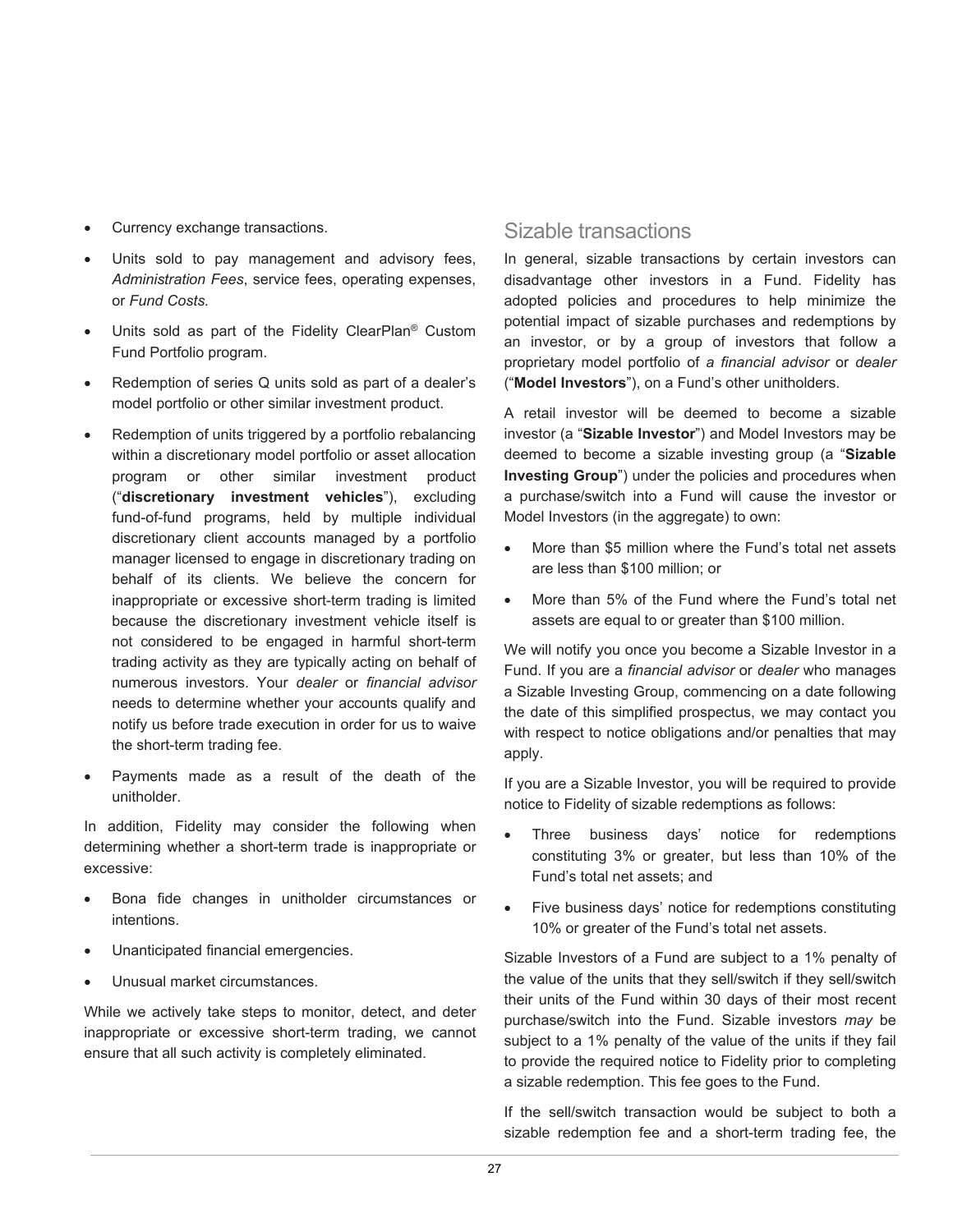Purchases, switches and redemptions *(continued)*

Sizable Investor will only be subject to the sizable redemption fee. For greater certainty, the total penalty applied will not exceed 1% of the value of the units sold/switched.

Where a Fund, except for an ETF Fund, invests substantially all of its assets in one underlying Fidelity Fund, we calculate the foregoing thresholds and notice periods using the total net assets of the underlying Fidelity Fund.

See *Large transaction risk* in *What is a mutual fund and what are the risks of investing in a mutual fund?*, *Shortterm trading fee* and *Fee for sizable redemptions* in *Fees and expenses* for further details.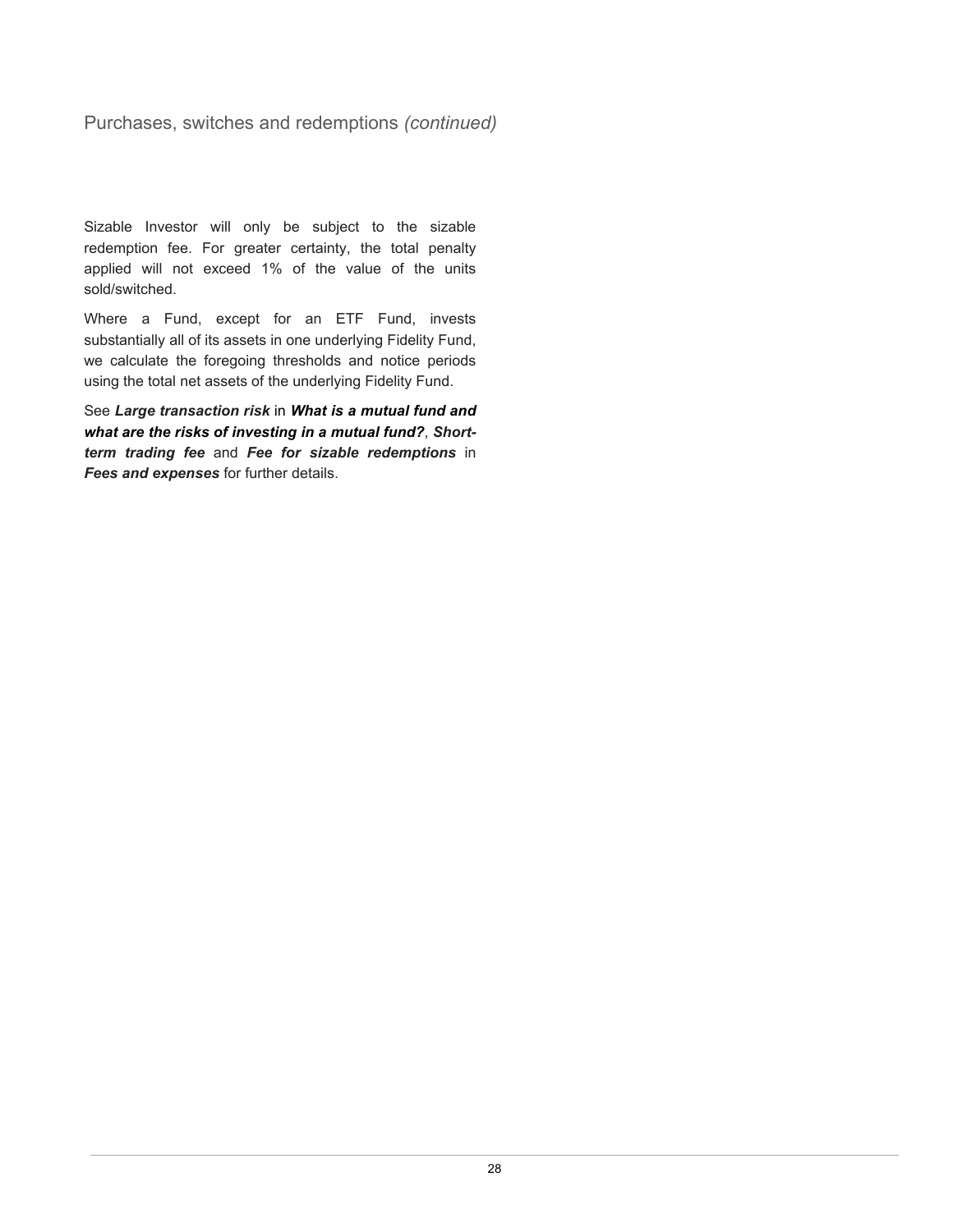# <span id="page-30-0"></span>Optional services

We offer the following plans to make it easier to buy and redeem the Funds. To sign up for a plan, contact your *financial advisor* or call us for details.

# Pre-authorized chequing plan

Our pre-authorized chequing plan lets you invest a small amount at regular intervals. This can be an affordable and effective way to build your investments. Putting a little away at a time is a good way to get into the habit of investing.

Here are some facts about our pre-authorized chequing plan:

- You can invest as little as \$25 each time. Just tell us how much you want to invest and when.
- We withdraw the money directly from your bank account and invest it in the Funds you choose.
- You can change how much you invest and how often, or cancel the plan, whenever you like.
- There are no fees for the plan, other than any sales charges.

When you enrol in our pre-authorized chequing plan, you receive a copy of the Funds' most recently filed fund facts. Thereafter, we only send you the most recently filed fund facts upon request. You can request that a copy of the most recently filed fund facts be sent to you at the time you enrol in our pre-authorized chequing plan, or at any time thereafter, by calling us toll-free at 1-800-263-4077, by sending us an e-mail at [cs.english@fidelity.ca](mailto:cs.english@fidelity.ca) (for assistance in English) or [sc.francais@fidelity.ca](mailto:sc.francais@fidelity.ca) (for assistance in French), or by asking your *financial advisor*. You can also find the most recently filed fund facts at [www.sedar.com](http://www.sedar.com/) or on our website at [www.fidelity.ca.](http://www.fidelity.ca/)

You have a statutory right to withdraw from an initial purchase of the Funds under our pre-authorized chequing plan, but you do not have a statutory right to withdraw from subsequent purchases of the Funds under the preauthorized chequing plan. However, you continue to have all other statutory rights under securities law, including a misrepresentation right as described in the section *What are your legal rights?*, whether or not you have requested the most recently filed fund facts.

# Systematic withdrawal program

Our systematic withdrawal program lets you withdraw a fixed amount from your Funds at regular intervals. This is an easy way to receive cash, while giving the rest of your money the chance to grow.

Here are some facts about our systematic withdrawal program:

- The systematic withdrawal program is available for non-registered accounts only.
- You can take out as little as \$50 each time, as long as you have at least \$5,000 in your account when you start the withdrawal program.
- You choose when you receive your money  $-$  e.g., monthly, quarterly, or every six months. We send you a cheque or deposit the money directly into your bank account. We may charge you a fee of up to \$25 if you request your payment by cheque.
- There are no other fees or charges for the withdrawal program other than any short-term trading fees, if applicable.
- You can cancel the withdrawal program by telling us in writing.

It's important to remember that if your regular withdrawals are more than what your Fund is earning, you'll eventually use up your original investment.

# Systematic exchange program

Our systematic exchange program lets you move money from one Fund to another Fund at regular intervals. Here are some facts about our systematic exchange program:

- Systematic exchanges can be processed for either a fixed dollar amount or a specific number of units.
- You choose how often the exchange occurs  $-$  e.g., twice a month, monthly, every two months, quarterly, semi-annually or annually.
- You may be charged a short-term trading fee or you may have to pay your *dealer* a switch fee when you switch units from one Fund to another Fund. See the *Fees and expenses* section for details.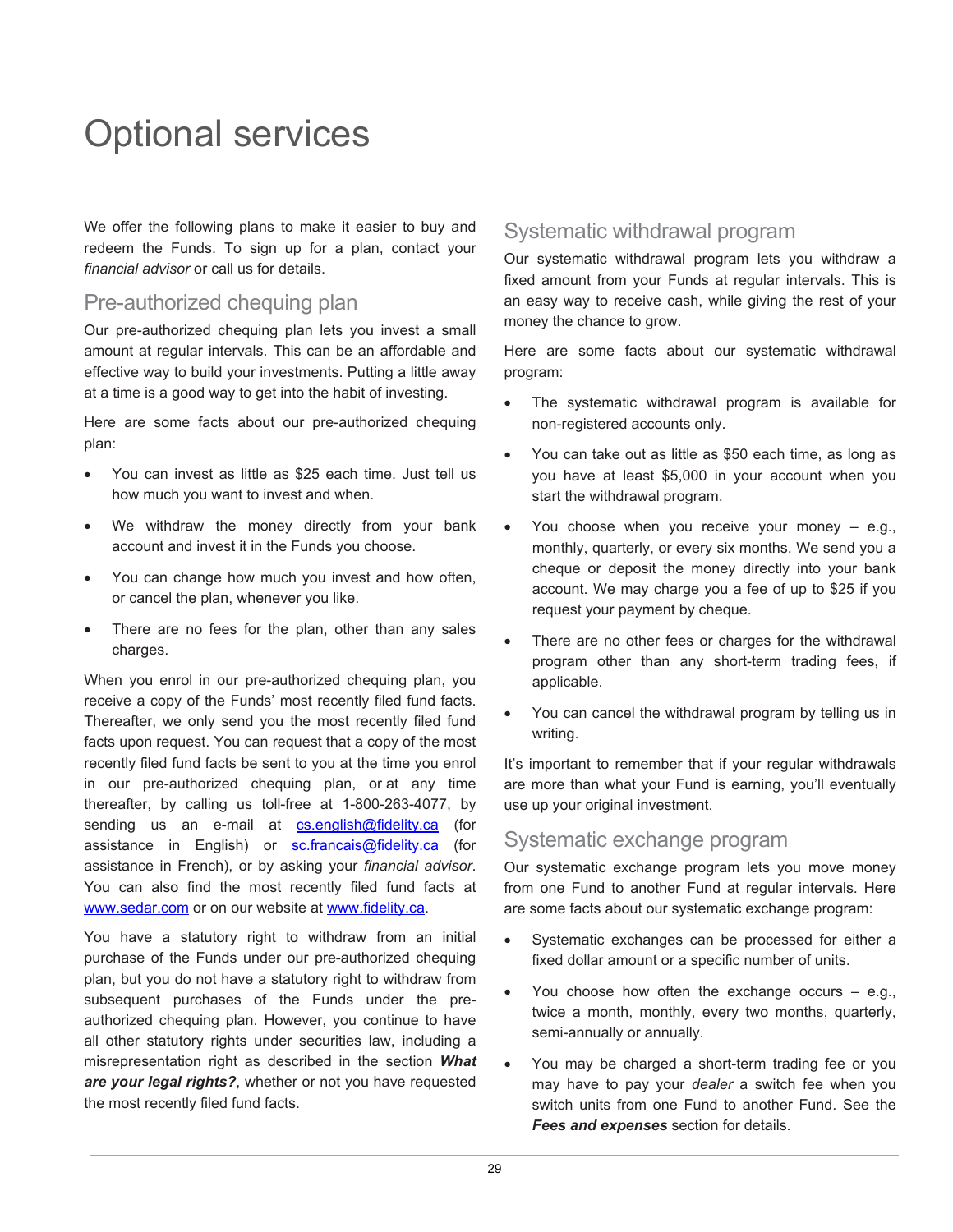Systematic exchanges may trigger capital gains or capital losses.

# Fidelity ClearPlan® Custom Fund Portfolios

Our Fidelity ClearPlan® Custom Fund Portfolios ("ClearPlan®") program lets you invest in any number of Fidelity Funds (other than the Fidelity ClearPath® Retirement Portfolios) with specific target fund allocations selected by you. In this way, with the help of your *financial advisor*, you can create your own customized portfolio of investments. We then rebalance your holdings from time to time, based on your chosen frequency and deviation, in order to make sure that your portfolio mix is allocated in accordance with your instructions. Rebalancing may trigger capital gains or losses.

#### **Program options**

The ClearPlan® program has two types of rebalancing options you can choose from.

#### Fixed rebalancing option

You can choose which Fidelity Funds you want to invest in, and fix the percentages to be invested in each Fidelity Fund. We then see to it that your portfolio is rebalanced back to your specified target allocations, either quarterly, semi-annually, or annually. This is known as the fixed rebalancing option. This program can be for an indefinite period, and you can change your specified target allocations or rebalancing frequency at any time.

#### Custom rebalancing option

Alternatively, you can have a customized portfolio of Fidelity Funds with target fund allocations that change over a designated period of time. You specify what your portfolio should consist of at the time you start, both in terms of asset mix and fund selection, and what it should look like by the time the end date is reached. You can also select up to five specific portfolio mixes for different points in time between the start and end dates. We see to it that your portfolio is rebalanced to reflect the different portfolio mixes you selected for each designated point in time. This is known as the custom rebalancing option. This program must be for a period of at least 3 years and for no longer than 60 years.

#### **Fund eligibility**

All of our Canadian dollar-denominated Fidelity Funds (other than the Fidelity ClearPath® Retirement Portfolios), in all series except Series O units, are eligible for this program. Any Fidelity Fund where your investment is made in U.S. dollars is not eligible to be included in this service. You may also hold Fidelity Funds separate and apart from your ClearPlan® portfolio if you choose.

#### **How to participate**

To participate in this program, you must have a minimum of \$10,000 to invest in your ClearPlan<sup>®</sup> portfolio, and you must complete and sign our application form made specifically for this program. By completing the application, you authorize us to monitor your ClearPlan® portfolio, and to rebalance it at intervals selected by you, which can be quarterly, semi-annually, or annually, so that your ClearPlan® portfolio is allocated in accordance with your instructions.

In order to facilitate investing in the service, we have created two special series of Fidelity Canadian Money Market Fund - Series C and Series D. Series C units can only be purchased under a deferred sales charge option and Series D units can only be purchased under the *initial sales charge* option. When you enrol in the applicable program, your investment is placed initially in units of one of these two series. For ClearPlan®, the choice you make should correspond with your preferred sales charge option for the Fidelity Funds that will comprise your portfolio.

Upon activation of your rebalancing program, your Series C or D units of Fidelity Canadian Money Market Fund are automatically redeemed (at no charge), and the proceeds are allocated among the various Fidelity Funds you have elected to include in your rebalancing portfolio. Series C and D units of Fidelity Canadian Money Market Fund are only for use with the portfolio rebalancing program. If you are invested in one or both of these series, and have not activated your rebalancing program within 90 days, you are automatically switched to Series A or B units of Fidelity Canadian Money Market Fund.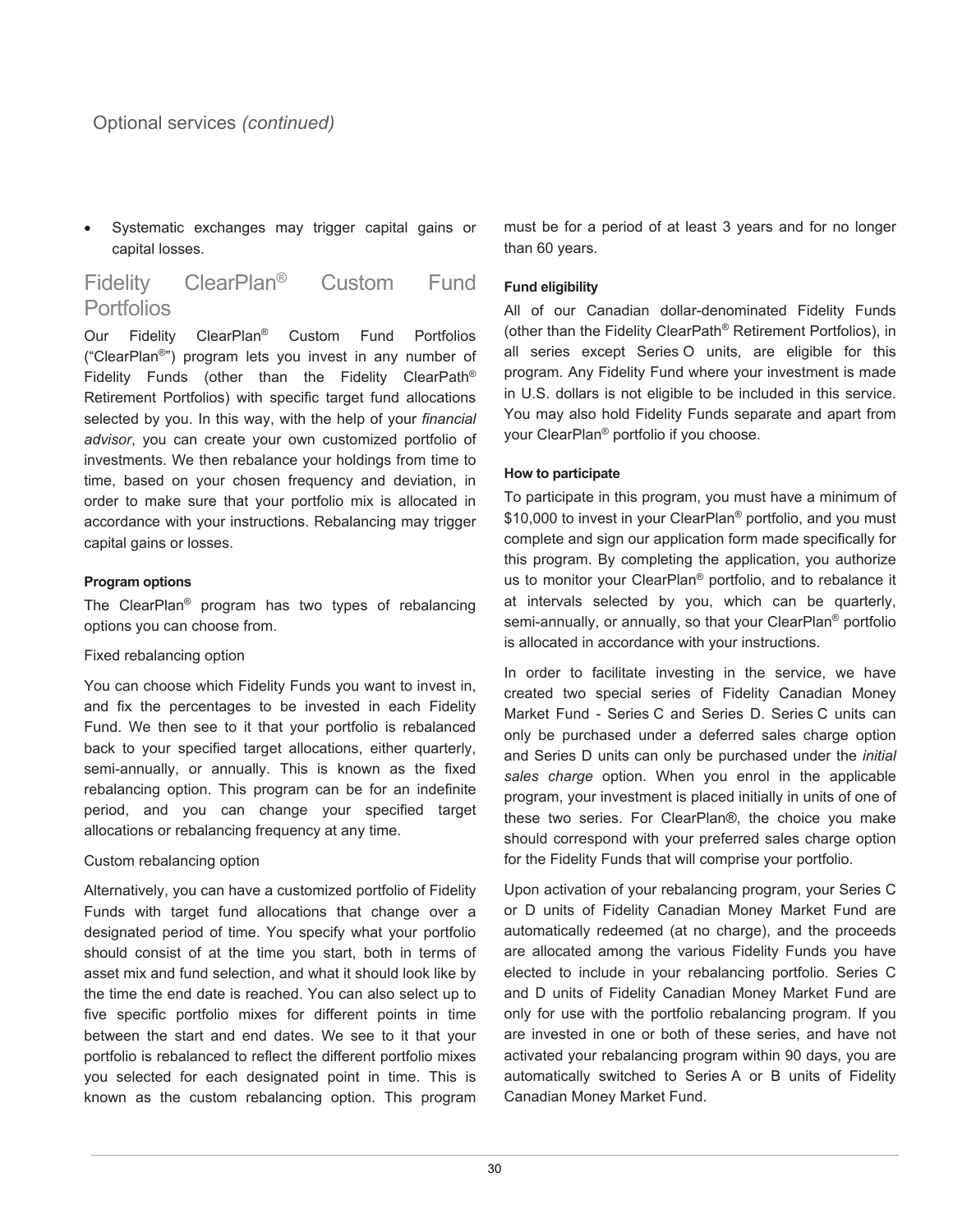Short-term trading fees, discussed in the *Fees and expenses* section, are not payable for trades made as part of your portfolio rebalancing program portfolio while you are enrolled in the ClearPlan® program.

You do not pay a switch fee when you switch Series C or D units of Fidelity Canadian Money Market Fund to any other Fidelity Fund as part of your portfolio rebalancing program.

Here are some other facts about our ClearPlan® program:

- We only act on your standing trade instructions, which must be given to us by your *financial advisor*.
- Your *financial advisor* can help you with your selection of Fidelity Funds to make sure that they are suitable for you, as well as with your choice of rebalancing options and frequency. Your *financial advisor*, as your agent, and not Fidelity, is responsible for assessing your continued suitability for this program.
- Rebalancing occurs at the intervals you specify, provided the market value of your holdings is between two and ten percentage points (you select the deviation, which must be in increments of 0.5 percentage points) above or below your stated target allocation at the time.
- You tell us if you want the rebalancing done quarterly, semi-annually, or annually.
- If you redeem all of your investments in a Fund that was part of your target fund allocation without providing us with new standing instructions through your *financial advisor*, then at the time of your next scheduled rebalancing, we rebalance the remaining Fidelity Funds in your portfolio and proportionately reallocate your investments among the same Fidelity Funds in your target fund allocation (which would include the Fidelity Fund for which you would have just redeemed your units).
- You always retain the option of changing your target allocation, rebalancing options, or rebalancing frequency of your portfolio by providing written instructions to us through your *financial advisor*. You may also request a manual rebalancing of your portfolio outside of the scheduled automatic rebalancing period

at any time. In some cases, a manual rebalancing may trigger short-term trading fees. See the *Purchases, switches and redemptions* section for details of our short-term trading policy.

- There are no separate fees for this program. Any applicable Fidelity Fund charges apply.
- Rebalancing transactions could trigger a capital gain or loss.

When you enrol in our ClearPlan® service or change the Funds selected, you receive a copy of the Funds' most recently filed fund facts. Thereafter, we only send you the most recently filed fund facts upon request. You can request that a copy of the most recently filed fund facts be sent to you at the time you enrol in our ClearPlan<sup>®</sup> service, if you change the Funds selected, or at any time thereafter, by calling us toll-free at 1 800 263 4077, by sending us an e-mail at [cs.english@fidelity.ca](mailto:cs.english@fidelity.ca) (for assistance in English) or [sc.francais@fidelity.ca](mailto:sc.francais@fidelity.ca) (for assistance in French), or by asking your *financial advisor*. You can also find the most recently filed fund facts at [www.sedar.com](http://www.sedar.com/) or on our website at [www.fidelity.ca.](http://www.fidelity.ca/)

You have a statutory right to withdraw from an initial purchase of the Funds under the ClearPlan® service, but you do not have a statutory right to withdraw from subsequent purchases of the Fidelity Funds under the ClearPlan® service. However, you continue to have all other statutory rights under securities law, including a misrepresentation right as described in the section *What are your legal rights?*, whether or not you have requested the most recently filed fund facts.

All of the terms and conditions of the program are on our application forms, which are available from your *financial advisor* or on our website at [www.fidelity.ca.](http://www.fidelity.ca/)

# Registered plans

Registered plans receive special treatment under the *Tax Act*. A key benefit is that generally you don't pay tax on the money earned in these plans until you withdraw the money from the registered plans. Earnings withdrawn from your Tax-Free Savings Accounts and certain permitted withdrawals from Registered Education Savings Plans and Registered Disability Savings Plans are not subject to tax.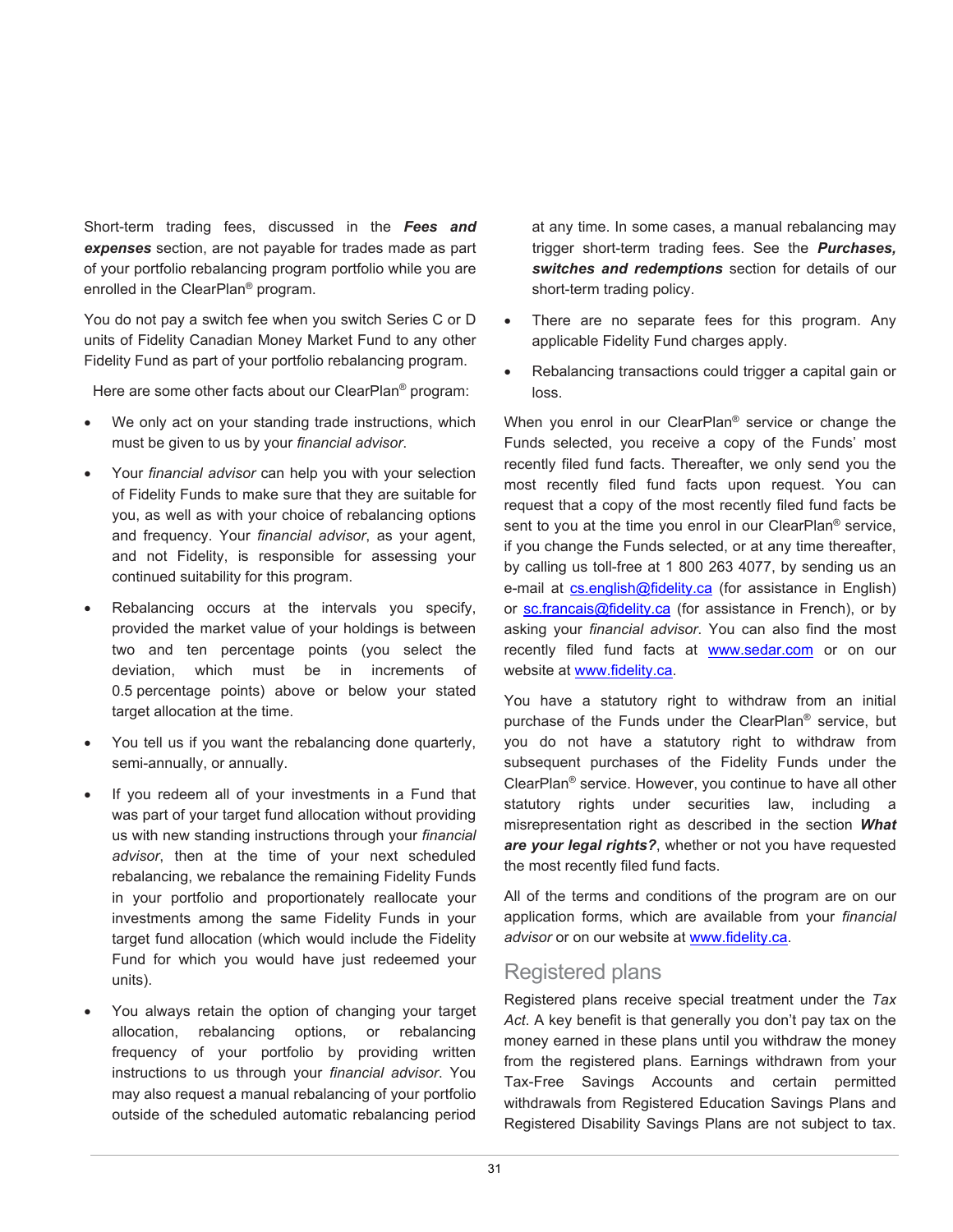# Optional services *(continued)*

In addition, contributions to a Registered Retirement Savings Plan are deductible from your taxable income, up to your allowable limit.

We offer the following Fidelity registered plans:

- Registered Retirement Savings Plans (RRSPs).
- Locked-in Retirement Accounts (LIRAs).
- Locked-in Retirement Savings Plans (LRSPs).
- Restricted Locked-in Savings Plans (RLSPs).
- Registered Retirement Income Funds (RRIFs).
- Life Income Funds (LIFs).
- Locked-in Retirement Income Funds (LRIFs).
- Prescribed Retirement Income Funds (PRIFs).
- Restricted Life Income Funds (RLIFs).
- Tax-Free Savings Accounts (TFSAs).
- Registered Education Savings Plans (RESPs) (with the ability to accept supplemental grants from Saskatchewan, British Columbia and Quebec).

Please see the Fund details section of each Fund's profile to determine if a Fund can be purchased for registered plans. There are no annual administration fees or fees to open, maintain, or close a plan. Contact Fidelity or your *financial advisor* for more information about these plans.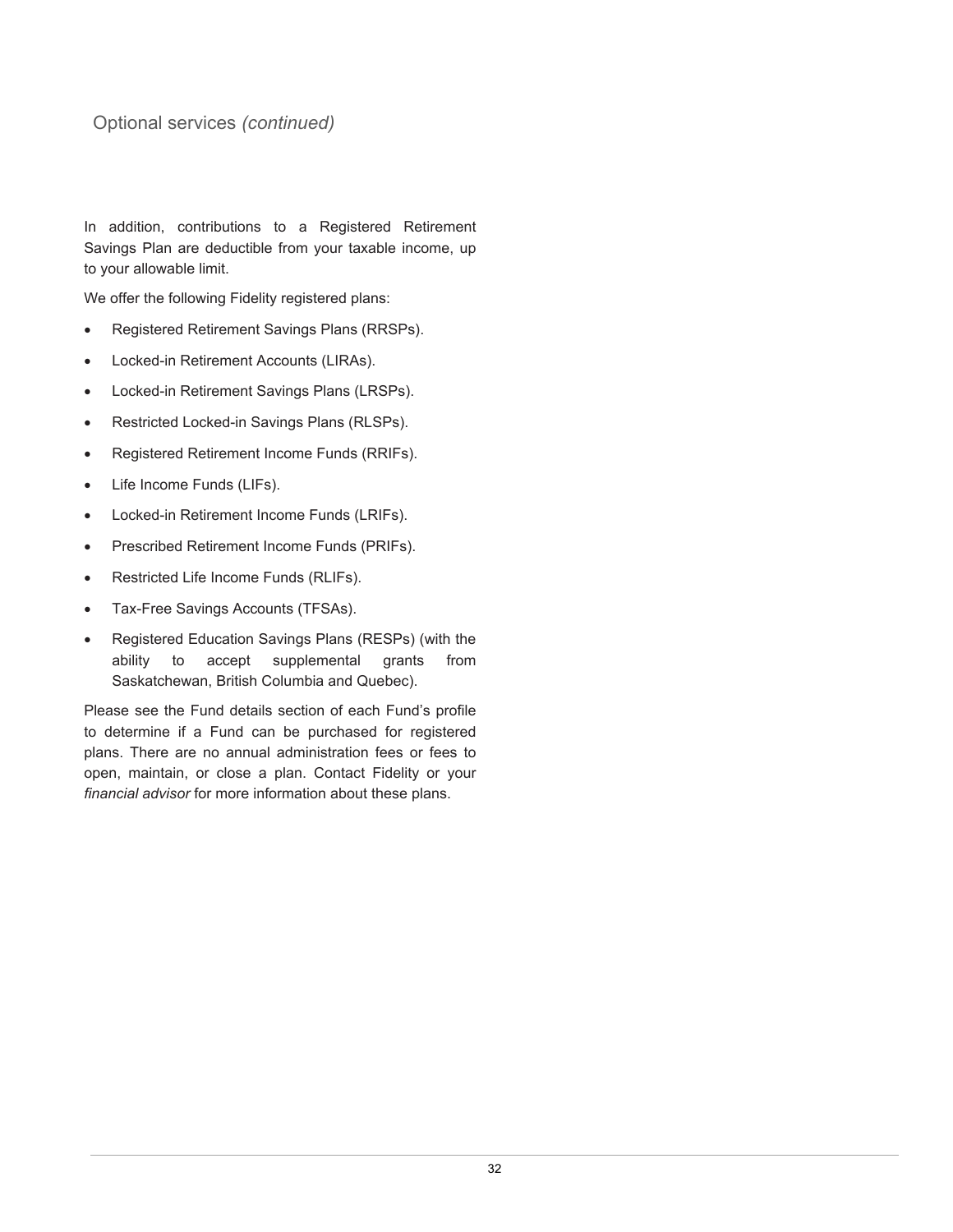# <span id="page-34-0"></span>Fees and expenses

The fees and expenses you may have to pay if you invest in the Funds are shown in each Fund's profile. You may pay less to invest in the Funds based on the amount you invest. See *Fee reductions* below for details.

You may have to pay some of these fees and expenses directly. The Funds pay some of these fees and expenses, which reduce the value of your investment.

# Fees and expenses payable by the Fund

#### **Management and Advisory Fees**

Each Fund pays annual management and advisory fees for the management of the Fund, and for the investment management of its portfolio. The fees are used to pay expenses, like employee salaries, research costs, trailing commissions, and promotional expenses. The fees are calculated as a percentage of the net assets of each series of the Fund (except Series O units), and are accrued daily and paid monthly. The management and advisory fees are subject to harmonized *sales tax* and other applicable taxes, called *Sales Tax*. In some cases, Fidelity may waive its right to receive a portion of the management and advisory fees.

The annual management and advisory fees for each series of units of a Fund, other than Series O, is shown in each Fund's profile. We charge a negotiated management fee directly to investors in Series O units of the Funds (which fee is no greater than the maximum of the Series F annual management and advisory fee), excluding the Building Blocks which are Funds are only available for purchase by the Fidelity Funds and other funds and accounts managed or advised by Fidelity, and do not pay management and advisory fees.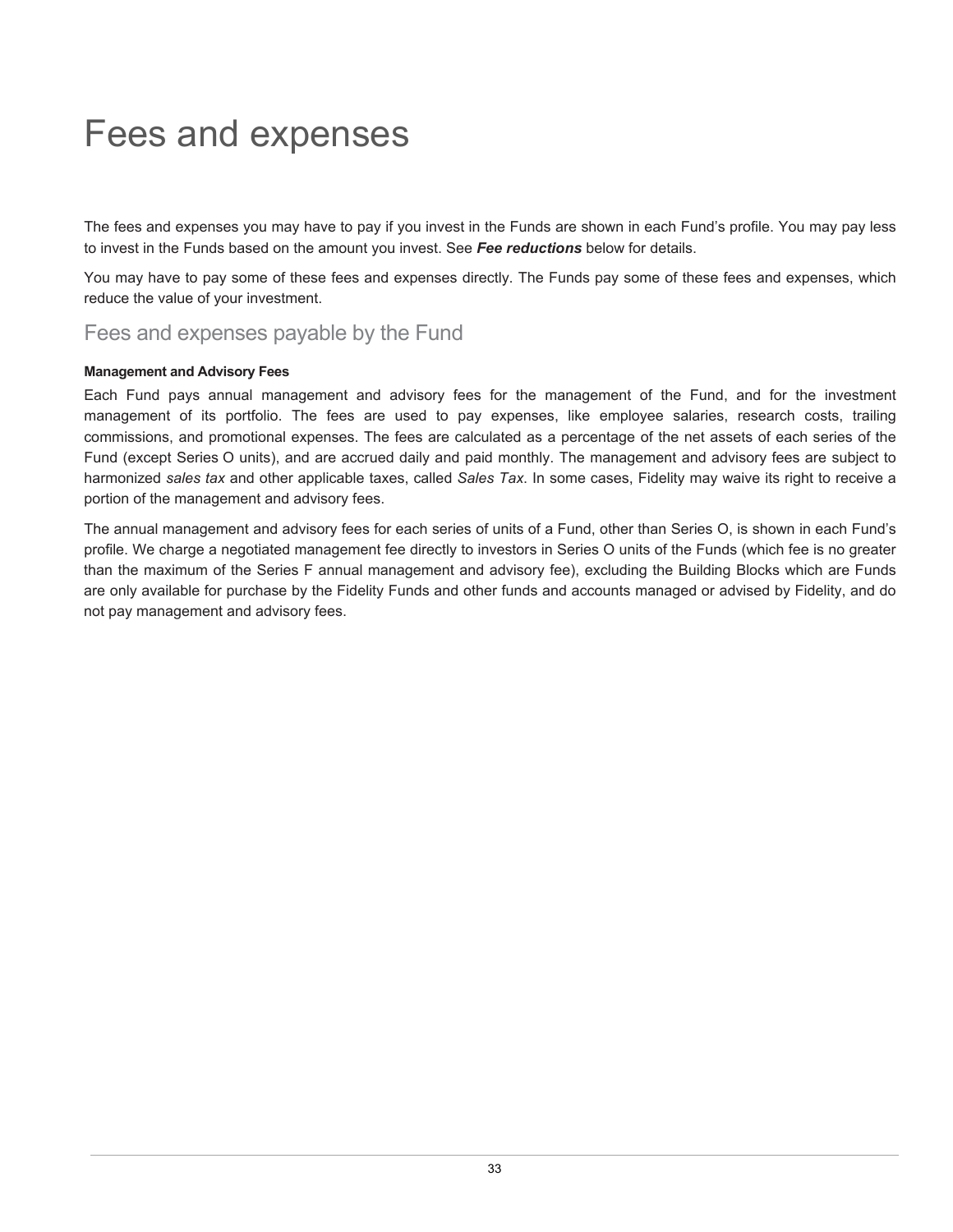#### **Operating expenses**

#### *All series, except Series O*

For each series of the Funds, except Series O, Fidelity pays all of the operating expenses (including for services provided by Fidelity and/or its affiliates), except for certain costs described below that we refer to as *Fund Costs*, in exchange for a fixed rate administration fee that we refer to as the *Administration Fee*. The *Administration Fee* is paid by the Funds in respect of these series. The *Administration Fee* is subject to *Sales Tax*.

The *Fund Costs* include the following:

- The fees and expenses of the *IRC*, which includes compensation paid to *IRC* members as an annual retainer, as well as per meeting attendance fees, and the reimbursement of applicable expenses of *IRC* members.
- Taxes, including income tax and *Sales Tax* on fees and expenses paid by the Funds.
- Portfolio transaction costs, including brokerage commissions and other securities transaction related expenses, including the costs of *derivatives* and foreign exchange transactions.
- Interest and borrowing costs.
- Any new fee related to external services that was not commonly charged in the Canadian mutual fund industry as of September 10, 2009.
- The costs of complying with any new regulatory requirement, including any new fee introduced after September 10, 2009.

Each series is responsible for its proportionate share of common *Fund Costs* in addition to expenses that it alone incurs.

The operating expenses borne by Fidelity in exchange for the *Administration Fee* include: transfer agency; pricing and bookkeeping fees, which include processing purchases and sales of units of the Funds and calculating each Fund's unit price; legal, audit and custodial fees; administrative costs and trustee services relating to registered tax plans; filing fees; the costs of preparing and distributing the Funds'

financial reports, simplified prospectus, fund facts, and the other investor communications that Fidelity is required to prepare to comply with applicable laws; and other expenses not otherwise included in the management and advisory fees.

The *Administration Fee* falls under one of three tiers, depending on the amount of net assets of a Fund. The three tiers are: less than \$100 million in net assets; \$100 million to \$1 billion in net assets; and greater than \$1 billion in net assets. As a Fund surpasses these net asset level thresholds, the *Administration Fee* on each of its series is reduced by 0.01% (i.e., one basis point). The *Administration Fee* is calculated as a fixed annual percentage (accrued daily and payable monthly) of the net asset value of each Fund. The *Administration Fee* for each series of units of each Fund is shown in the Fund's profile.

The *Administration Fee* is charged in addition to the management and advisory fees, and is subject to *Sales Tax*. The *Administration Fee* charged to the Funds may, in any particular period, exceed or be lower than the expenses Fidelity incurs in providing such services to the Funds.

Fidelity may waive a portion of the *Administration Fee* that it receives from the Funds or from certain series of the Funds. As a result, the *Administration Fee* payable by each Fund or a series of a Fund may be lower than the fees shown in the Fund profiles. Fidelity may, in its sole discretion, suspend or cease to offer any waiver at any time without notice.

#### *IRC fees and expenses*

As of the date of this simplified prospectus, each member of the *IRC* receives an annual retainer of \$55,000 (\$65,000 for the Chair) and a fee of \$2,500 (\$4,000 for the Chair) for each *IRC* meeting the member attends, plus expenses for each meeting. These fees and expenses, plus other expenses associated with the *IRC*, such as insurance and applicable legal costs, are allocated among all the Fidelity Funds that are subject to *NI 81-107*, including the Funds, in a manner considered by Fidelity to be fair and reasonable.

As the Funds are new, none of the costs of the IRC have been allocated to them as of the date of this simplified prospectus.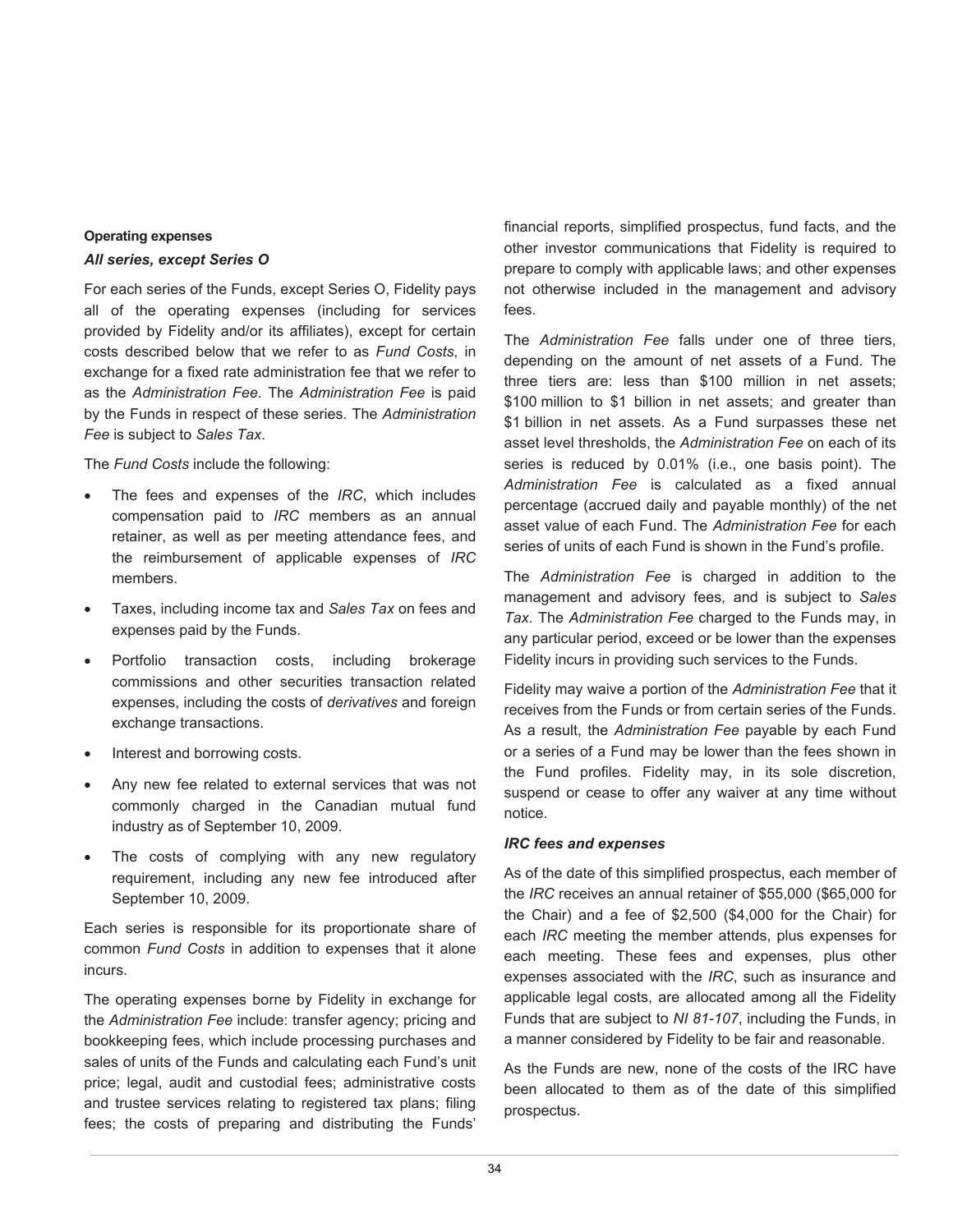#### *Series O*

Fidelity pays all of the operating expenses and other costs incurred by the Funds in respect of Series O units (including for services provided by Fidelity and/or its affiliates), except for the following *Fund Costs*:

- Taxes, including, but not limited to, income tax.
- Brokerage commissions and other securities transaction expenses, including the costs of *derivatives* and foreign exchange transactions.
- Interest charges.

#### **Sales Tax paid by the Funds**

The Funds are required to pay *Sales Tax* on management and advisory fees, *administration fees*, and most of the *Fund Costs* at a rate determined separately for each series for each year. The rate that ultimately applies to the fees and expenses paid during a year for a series is determined based on the portion of the net asset value of the series attributable to investors resident in each province or territory at a certain point in time during the prior year and the *Sales Tax* rate for each of those provinces or territories. The rate is different from year to year. This happens because different unitholders invest in the different series, and the unitholders who invest in each series change from year to year because of purchases, switches, and redemptions.

#### **Fee reductions**

Some investors in the Funds (other than the Building Blocks), such as large investors, group plans, charitable or not-for-profit organizations, and Fidelity employees, may be eligible for reduced fees. We reduce the fees we would otherwise charge the Fund, and the Fund makes a special distribution equal to the amount of the reduction to the investor. We refer to this special distribution as a *fee distribution*. *Fee distributions* are paid first out of net income and net realized capital gains allocable to the applicable series of the Fund, and then out of the capital of the Fund. *Fee distributions* are automatically reinvested in additional units of the relevant series of the Fund, and are not paid to investors in cash. We may, in our sole discretion, increase, decrease, or cease to make any *fee distributions* to any

investor at any time. The income tax consequences of *fee distributions* made by the Funds generally will be borne by the unitholders receiving the *fee distributions*.

#### *Fidelity Preferred Program (excluding the ETF Funds)*

All unitholders of Series B units are part of the *Fidelity Preferred Program* and pay declining combined management and advisory fees and Administration Fees (before Sales Tax) based on a tiered structure through the use of automatic fee distributions. The tier for which you are eligible is based on your total investments with us, as follows:

| Tier | <b>Asset Level</b>        |
|------|---------------------------|
|      | \$250,000 - \$999,999     |
|      | $$1,000,000 - $2,499,999$ |
| ີ    | $$2,500,000 - $4,999,999$ |
|      | \$5,000,000 - \$9,999,999 |
| 5    | $$10,000,000+$            |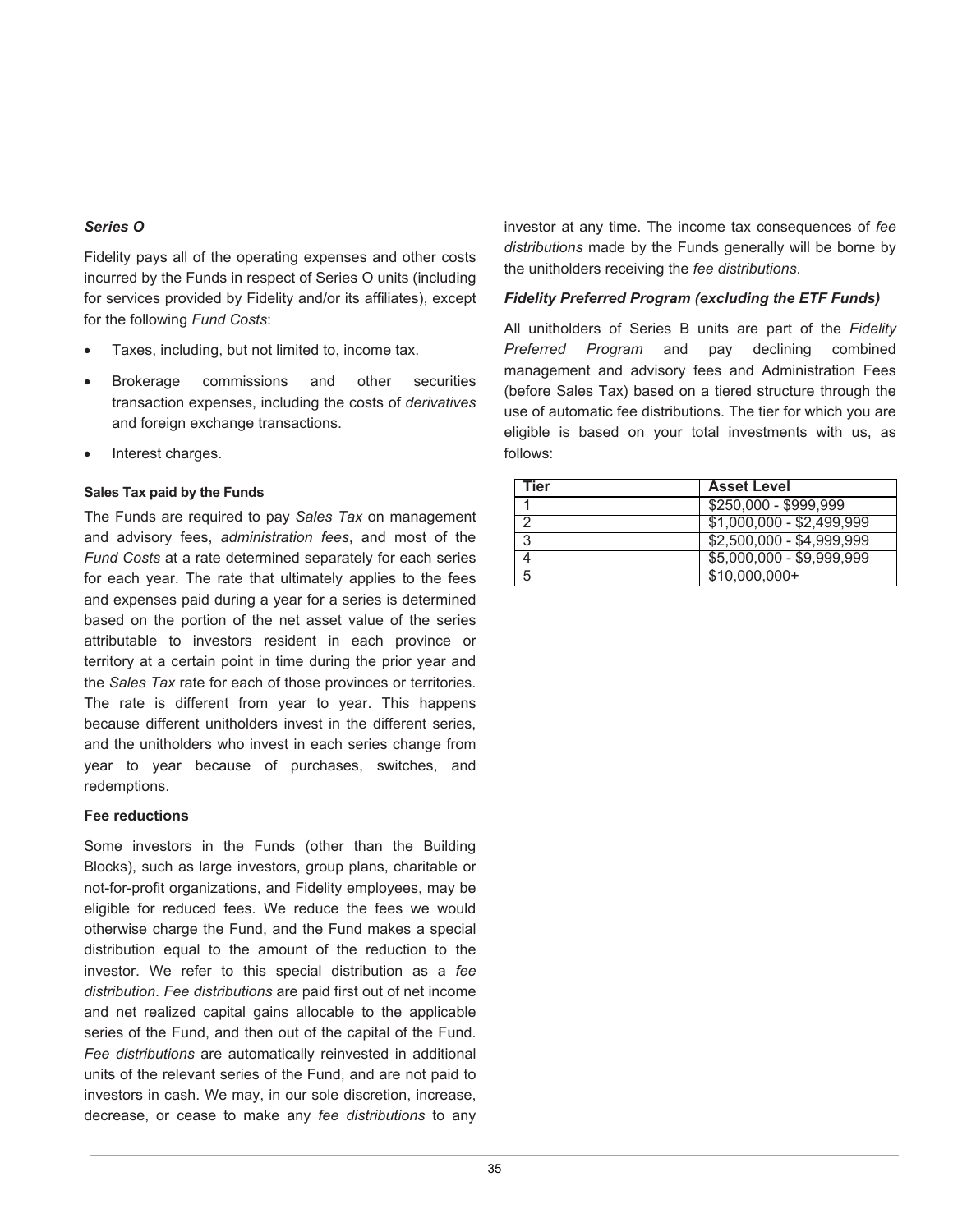The higher the tier, the lower the combined management and advisory fees and *Administration Fees* (before *Sales Tax*) associated with holding your units as a result of automatic *fee distributions* that you will receive directly from the Fund. *Fee distributions* are accrued daily based on the tier for which you qualify on the previous day and paid monthly as a reinvestment in the same series of units of the Fund that you own. The amount of a *fee distribution* increases with each tier. The amount of each *fee distribution* (before *Sales Tax*) for each tier is set out in each Fund's profile, as applicable.

An investor only becomes eligible for a tier once the investor's holdings in the Funds and other Fidelity Funds reaches a minimum of \$250,000, for an individual, or \$500,000, for a *Fidelity Preferred Program* financial group, provided that the *Fidelity Preferred Program* financial group has a primary account holder who holds Fidelity Funds valued at a minimum of \$250,000. You should note that holdings in Series Q units do not count towards determining the value of a *Fidelity Preferred Program* financial group and are not part of the account-linking for the *Fidelity Preferred Program* referred to below.

Fidelity offers account-linking as part of the *Fidelity Preferred Program* to you if your *dealer* and your *financial advisor* choose to participate. The account-linking that is part of the *Fidelity Preferred Program* is optional for your *dealer* and your *financial advisor.* If your *dealer* and your *financial advisor* participate in this account-linking program, your *financial advisor* must complete a "*Fidelity Preferred Program* Account Linking Form". This form requires you to advise your *financial advisor* of the accounts that qualify to be part of the *Fidelity Preferred Program* financial group.

You are responsible for ensuring that your *financial advisor* is aware of all of the accounts that should be linked or listed in the Account Linking Form.

If you hold your units through a discount brokerage platform and your discount broker has entered into the appropriate eligibility agreement, you may wish to participate in the account-linking program as part of the *Fidelity Preferred Program*. If you choose to participate in this account-linking program, you must complete a "*Fidelity Preferred Program* Account Linking Form", which you can obtain by contacting Fidelity. You are responsible for advising Fidelity of the accounts that qualify to be part of the *Fidelity Preferred Program* financial group.

Once a *Fidelity Preferred Program* financial group is created, the primary account holder can leave that *Fidelity Preferred Program* financial group without consequence to the *Fidelity Preferred Program* financial group, as long as the *Fidelity Preferred Program* financial group maintains minimum total investments with us, as set out below. Note that the *Fidelity Preferred Program* Account Linking Form is not the same form as the "Pool Account Linking Agreement Form".

In addition, in determining your eligibility for the *Fidelity Preferred Program*, we will automatically link accounts of the same individual, not including joint accounts or corporate accounts, for which the following information, as provided to us by you (if you hold your units through a discount brokerage platform) or your *dealer*, is identical: (i) your name; (ii) your address; and (iii) the dealer representative code. This means that, for example, if you have two or more accounts with the same *dealer*, provided your *dealer* maintains these accounts under the same dealer representative code and your name and address on these accounts is identical, they will be automatically linked by us.

A *Fidelity Preferred Program* financial group is all accounts held by the primary account holder, who must be an individual holding a minimum of \$250,000 in Fidelity Funds, and the following individuals and entities that are related to that investor:

• The primary account holder's spouse, at the primary account holder's election, former spouses may remain part of the *Fidelity Preferred Program* financial group.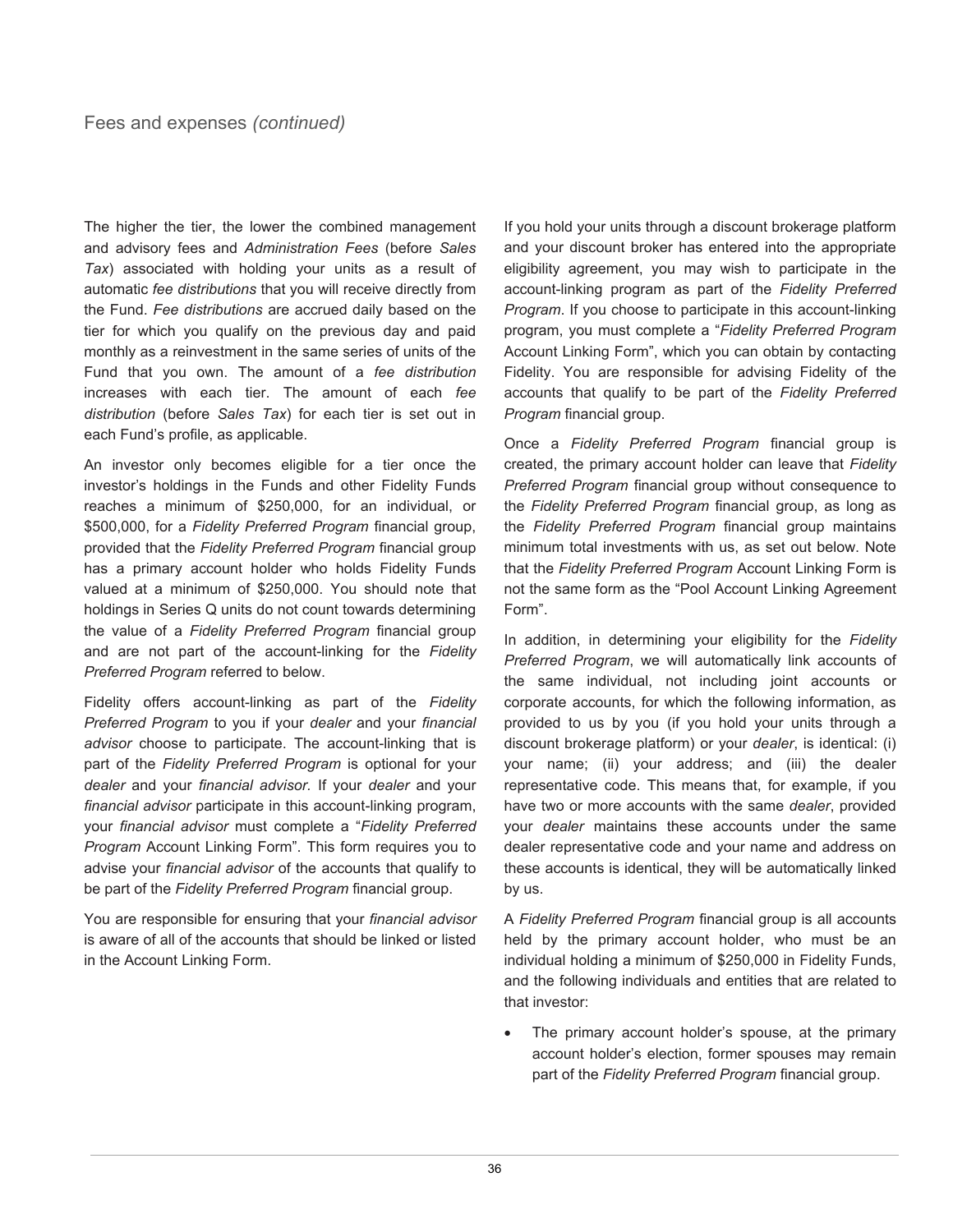- The primary account holder's children, grandchildren and great-grandchildren, in each case, including adoptive and step-children, and the spouses of these persons.
- Accounts in the names of companies for which one or more members of the *Fidelity Preferred Program*  financial group are beneficial owners of greater than 50% of the voting equity.

In all cases the accounts must be held with the same *financial advisor* and *dealer*. You should let your financial advisor know of any such relationship. To create a Fidelity Preferred Program financial group, you (if you hold your units through a discount brokerage platform) or your dealer must complete and submit an account linking form and disclose the accounts that are part of the Fidelity Preferred Program financial group. Once a Fidelity Preferred Program financial group is created, the primary account holder can leave that Fidelity Preferred Program financial group without consequence to the Fidelity Preferred Program financial group as long as the Fidelity Preferred Program financial group maintains a minimum total investment with us of \$250,000.

Unless an individual's total investments with us falls below \$150,000 or a Fidelity Preferred Program financial group's total holdings with us falls below \$250,000, we do not switch investors out of the first tier.

These minimums are intended to provide investors with flexibility in connection with major life events. We reserve the right to switch investors and Fidelity Preferred Program financial groups out of a tier if, in our view, the investor or the members of the Fidelity Preferred Program financial group are misusing this flexibility to fall below the applicable initial investment minimum.

Once you are invested in Series B or F units, the calculation of your total investments with us for the purposes of moving you between the tiers, and determining whether you remain eligible for a tier, is based on the following:

• Only redemptions decrease the amount of total investments with us for the purposes of the calculation.

- Market value declines in your or your *Fidelity Preferred Program* financial group's accounts do not result in decreases of the amount of total investments with us for the purposes of the calculation.
- In the case of Series F units, while Fidelity will, on your instructions, redeem units of your Funds and send the proceeds of redemption to your *dealer* in payment of advisor service fees (plus applicable taxes), these redemptions decrease the amount of total investments with us for the purposes of the calculation.
- Market value increases and/or any additional investment you make in your or your *Fidelity Preferred Program* financial group's accounts can move you to a higher tier. Market value increases and any additional investment you make create a "high water mark", and are the amount upon which we determine your tier, as applicable, and the amount from which we deduct any redemption, regardless of any market value declines that occur after the high water mark is set.

We may, in our sole discretion, make changes to the *Fidelity Preferred Program*, including changing, adding or eliminating tiers, the account minimum for individuals, the account minimum or composition rules for *Fidelity Preferred Program* financial groups, or ceasing to offer *fee distributions* altogether. We may also decrease the amount of a *fee distribution* if the Series B or F management and advisory fees and/or *Administration Fees* are reduced. In that case, the reduction in the *fee distribution* would be no more than the Series B or F fee reduction. Speak with your *financial advisor* for details about this program.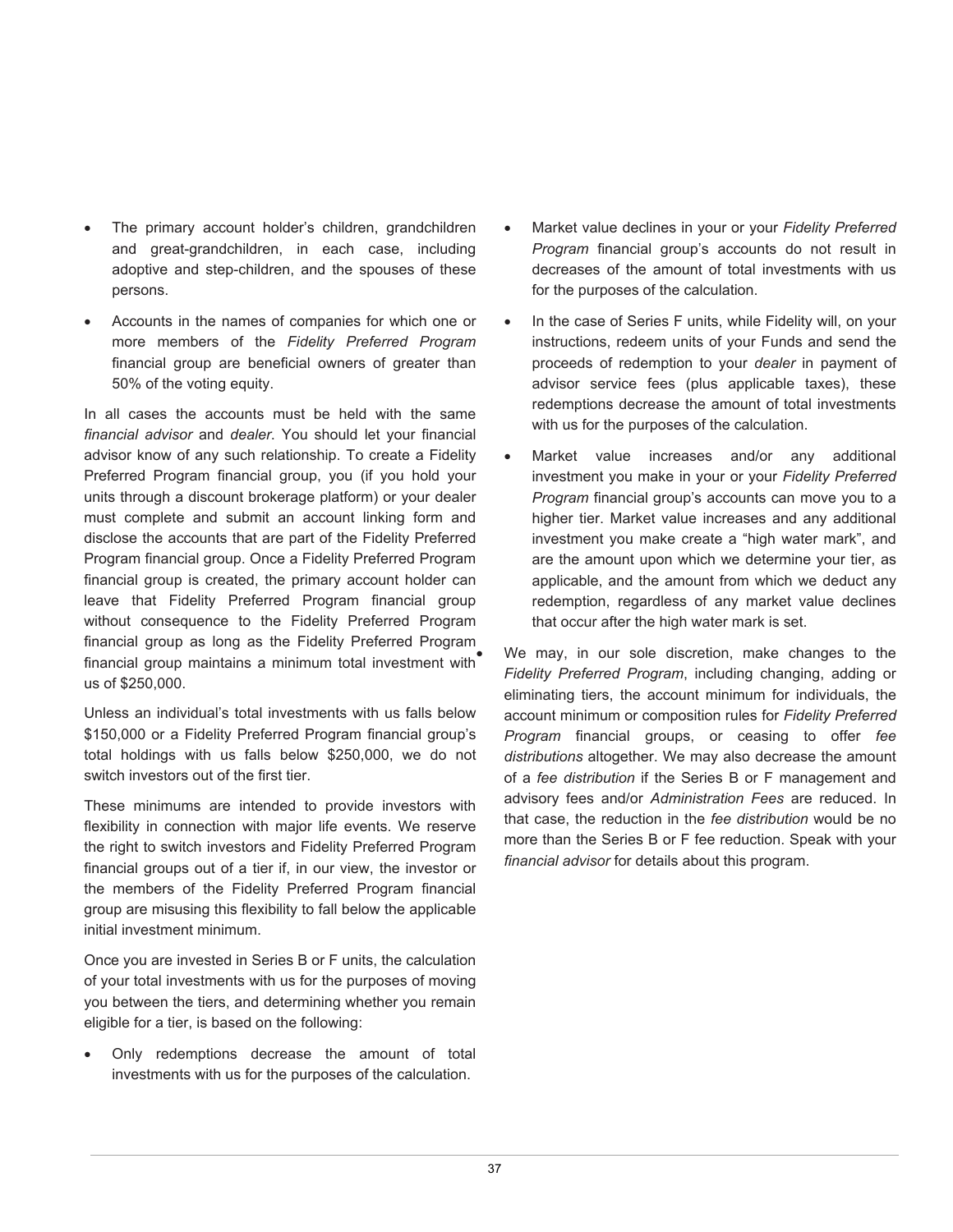#### *Large Account Program*

We also offer a program for large investors that we call our *Large Account Program* or *LAP*. Under this program, our decision to reduce the typical fees depends on a number of factors, including the size of the investment and the investor's total investments with us. We currently only consider an investor a "large investor" for purposes of considering a fee reduction if the holdings with Fidelity are a minimum of \$250,000 individually, or \$500,000 for a *LAP financial group*. A *LAP financial group* is all accounts held by related persons living at the same address, and includes accounts in the names of companies for which one or more members of the *LAP financial group* are beneficial owners of greater than 50% of the voting equity. Holdings in Series Q units do not count towards determining the value of any *LAP financial group*. You can obtain further details by contacting your *financial advisor*.

The *Large Account Program* is closed to new individuals who are not related to existing *LAP* participants. For existing participants in the *LAP*, Fidelity offers the fee reductions set out in the chart below, provided the conditions set out below are met. We may, at our discretion, offer different tiers and larger fee reductions to investors or LAP financial groups that invest greater than \$10 million in the Fidelity Funds.

| <b>Fee Reductions</b><br>(basis points) |                                    |                                                                 |                                                              |  |
|-----------------------------------------|------------------------------------|-----------------------------------------------------------------|--------------------------------------------------------------|--|
|                                         | Tier 1<br>(Individual<br>Accounts) | Tier 2<br>(Individual<br>and LAP<br><b>Financial</b><br>Groups) | Tier 3<br>(Individual and<br><b>LAP Financial</b><br>Groups) |  |
| Fund Type                               |                                    |                                                                 | \$250k-\$500k \$500k-\$5M Greater than \$5M                  |  |
| FTF Funds                               |                                    |                                                                 |                                                              |  |
| <b>Fidelity Tactical Credit Fund</b>    |                                    |                                                                 |                                                              |  |

These reductions apply to each dollar invested with Fidelity that is part of the *LAP*. For example, if an investor has assets that fall within the Tier 2 category, each dollar invested as part of the *LAP* receives the applicable reduction. *LAP* is available in respect of all the Fidelity Funds in all series. As a condition of participation in the *LAP*, we require a reduction to the applicable trailing commission that we would otherwise pay to the *dealer* (except for Series F and O units, where no trailing commission is typically paid), a portion of which would be received by the investor's *financial advisor*. The expected reduction is a minimum of 5 basis points for fixed income funds, regardless of asset level. The amount of this trailing commission reduction is payable to the investor in the same manner as the fee reductions described above. To determine the total reduction payable, you add the fee reduction from Fidelity to the trailing commission reduction from your *dealer*.

You cannot participate in both the *LAP* and the *Fidelity Preferred Program*. Existing *LAP* participants may choose to permanently move to the *Fidelity Preferred Program*, or you may continue to participate in the *LAP*.

We may, in our sole discretion, make any change to this program, including increasing or decreasing the reductions available, changing or eliminating the tiers, or ceasing to offer them altogether. Speak with your *financial advisor* for details about this program.

#### *Underlying funds fees and expenses*

Where a Fund invests, directly or indirectly, in one or more *underlying funds*, the fees and expenses payable for the management and advisory services of the *underlying funds* are in addition to those payable by the Fund. However, we make sure that any Fund that invests in another *underlying fund* that is managed by Fidelity does not pay duplicate management and advisory fees or expenses on the portion of its assets that it invests in an *underlying fund* that is managed by Fidelity for the same service. We usually achieve this by having the Fund invest in Series O units of the *underlying fund* managed by Fidelity. If necessary, we may also waive expenses otherwise payable by the Fund.

Similarly, if a Fund invests in one or more *underlying funds* that in turn invest in one or more *third-tier funds* that in turn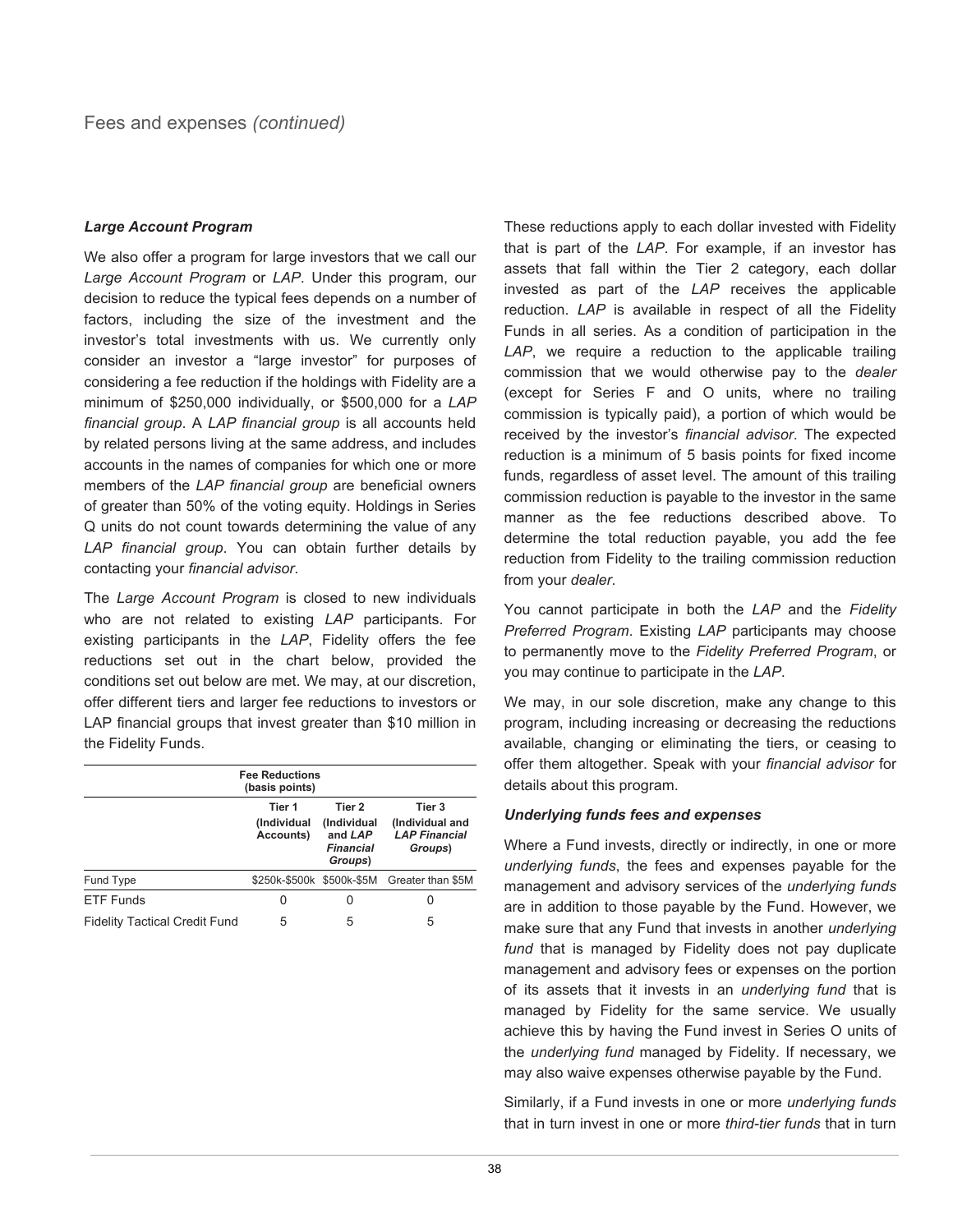may invest in one or more *fourth-tier funds*, then the fees and expenses payable for the management and advisory services of the *third-tier fund* or *fourth-tier fund* are in addition to those payable by the *underlying fund*. However, we make sure that any *underlying fund* that invests in a *third-tier fund* that is managed by Fidelity or any *third-tier fund* that invests in a *fourth-tier fund* that is managed by Fidelity does not pay duplicate management and advisory fees on the portion of its assets that it invests in the *thirdtier fund* or *fourth-tier fund*.

Fidelity All-in-One Equity ETF Fund and Fidelity All-in-One Conservative ETF Fund invest, directly or indirectly, in one or more underlying Fidelity *ETFs*. These underlying Fidelity ETFs in turn will invest in one or more *third-tier funds* that are *ETFs* managed by Fidelity. The underlying Fidelity ETFs do not charge a management fee because they invest in other *ETFs* managed by Fidelity which charge a management fee. As a result, the underlying Fidelity ETF pays an indirect management fee based on the management fee of each *third-tier fund* and its proportionate weighting within the underlying Fidelity ETF's portfolio. The ETF Fund indirectly pays this fee as well by virtue of its investment in the underlying Fidelity ETF. Because the management fees are charged at the *third-tier*  fund level and not at the level of the underlying Fidelity ETFs, no management fees payable by an ETF Fund would duplicate a fee payable by the underlying Fidelity ETF for the same service. In addition to the indirect management fee, the ETF Funds will also pay indirectly the operating expenses of the *underlying funds*.

Neither a Fund nor any *underlying fund* pays sales fees or redemption fees with respect to the purchase or redemption by it of units of an *underlying fund* or *a third-tier fund* or *fourth-tier fund*, as applicable, managed by Fidelity. However, commissions are paid for the purchase of an *underlying fund* or a *third-tier fund* or a *fourth-tier fund* that is an ETF.

#### *Unitholder notice*

We give unitholders 60 days' written notice of any change to the basis of the calculation of the fees or expenses that are charged to a Fund or its unitholders by an arm's-length party that could result in an increase in charges, or the introduction of a fee or expense to be charged to a Fund or

its unitholders that could result in an increase in charges. Because Series F and O units are sold without a sales charge, a meeting of unitholders of these series of the Funds is not required to approve any increase in, or introduction of, a fee or expense charged to the Funds. Any such increase is only made if unitholders are notified of the increase at least 60 days before the increase takes effect.

Fees and expenses payable directly by you

#### **Sales charges**

#### *Initial sales charge option*

Series B units are available only under the *initial sales charge* option. You may have to pay an *initial sales charge* if you buy units of these series of a Fund. You and your *financial advisor* negotiate the amount you pay. The charge can be from 0% to 5% of the initial cost of your units of a Fund. We deduct the sales charge from the amount you invest and pay it to your *dealer* as a commission.

You pay no *initial sales charge* when you buy Series F or O units of a Fund.

#### **Switch fees**

You may have to pay a fee of up to 2% of the value of your units to your *dealer* when you switch your units to a different series of the same Fund (where permitted), or when you switch from units of a Fund to units of another Fund or Fidelity Fund. The fee is paid by redeeming your units immediately before the switch is made. You negotiate that fee with your *financial advisor*.

You do not pay a switch fee when you switch from Series F units of one Fund to Series F units of another Fidelity Fund.

If you switch to units of another Fidelity Fund within 30 days of buying them, you may also be charged a short-term trading fee.

You can find more information about permitted switches of units in the *Purchases, switches and redemptions* section.

You may have to pay a fee of up to 2% of the value of your units to your *dealer* when you switch from: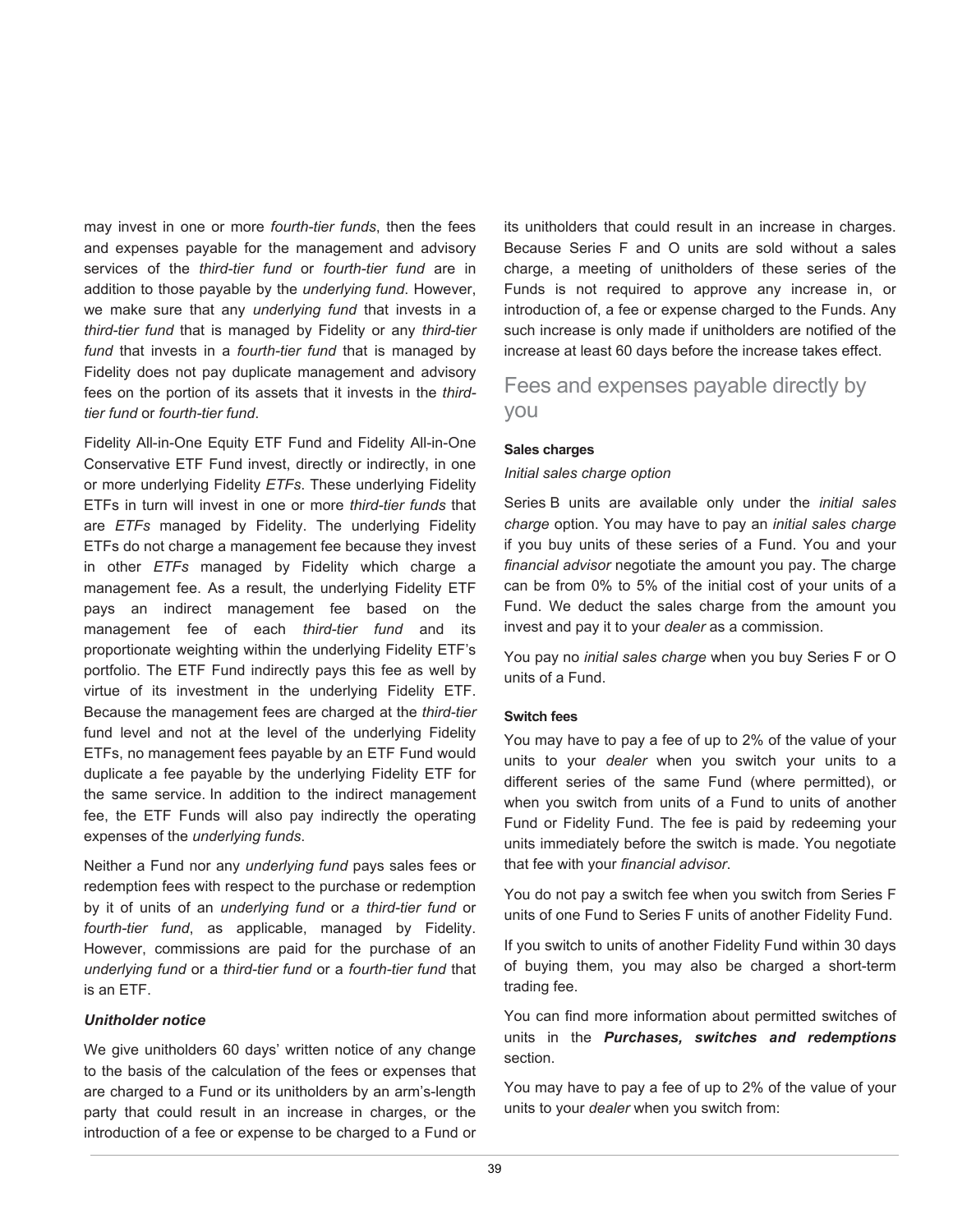Fees and expenses *(continued)*

- Series B units of a Fund to Series O units of the same Fund.
- Series F units of a Fund to Series B units of the same Fund.

You negotiate that fee with your *financial advisor*.

You pay no switch fee when you switch from:

- Series B units of a Fund to Series F units of the same Fund.
- Series F units of a Fund to Series O units of the same Fund.
- Series O units of a Fund to Series F units of the same Fund

#### **Registered plan fees**

None.

#### **Short-term trading fees**

Fidelity monitors for inappropriate and excessive short-term trading activity.

For inappropriate short-term trading as defined in the *Purchases, switches and redemptions* section, you are charged a fee of 1% of the value of the units if you redeem or switch units within 30 days of buying units of any series of the following Funds:

- Fidelity All-in-One Equity ETF Fund
- Fidelity All-in-One Conservative ETF Fund
- **Fidelity Tactical Credit Fund**

We may decide to waive the fee in certain limited circumstances, for example, the death of a unitholder. For this purpose, units held for the longest time period are treated as being redeemed first, and units held for the shortest time period are treated as being redeemed last.

In addition, excessive trading short-term trading activity is determined by the number of redemptions or switches out of a Fund within 30 days of a purchase or switch into a Fund. For this purpose, units held for the shortest time period are treated as being redeemed first, and units held for the longest time period are treated as being redeemed last. If you redeem or switch units of the Funds within this period, you *may*:

- Receive a warning letter.
- Be charged a short-term trading fee of up to 1% of the value of the units.
- Have your account blocked from further purchases and switches for a period of time.
- Be required to redeem your account.

Further to the above sanctions, Fidelity may, in its sole discretion, restrict, reject, or cancel any purchase or switch into a Fund, or apply additional sanctions where we deem activity to not be in the Funds' interests.

In certain circumstances, the short-term trading fee does not apply. See the *Purchases, switches and redemptions* section for details.

#### **Fee for sizable redemptions**

Fidelity monitors for sizable transaction activity.

Sizable Investors of a Fund are subject to a 1% penalty of the value of the units that they sell/switch if they sell/switch their units of the Fund within 30 days of their most recent purchase/switch into the Fund. Sizable investors *may* be subject to a 1% penalty of the value of the units if they fail to provide the required notice to Fidelity prior to completing a sizable redemption (as described in *Sizable transactions*  **in the** *Purchases, switches and redemptions* section). At the time the redemption order is received without notice, Fidelity will assess the potential impact to the Fund and determine whether the 1% penalty is applied. This fee goes to the Fund.

If the redemption or switch transaction would be subject to both a sizable redemption fee and a short-term trading fee, the Sizable Investor will only be subject to the sizable redemption fee. For greater certainty, the total penalty applied will not exceed 1% of the value of the units redeemed or switched.

See *Short-term trading* and *Sizable transaction***s** in the section *Purchases, switches and redemptions* for details.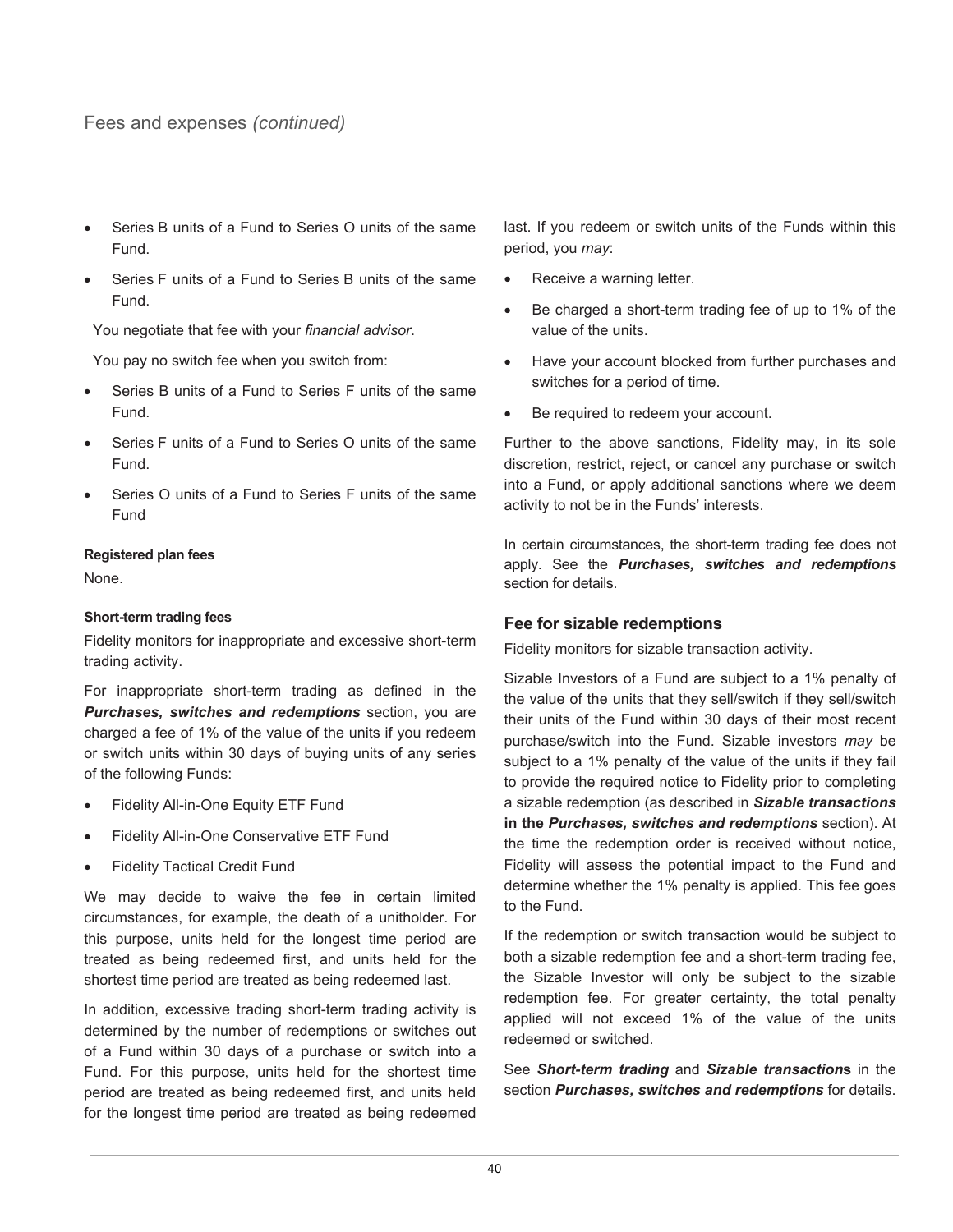#### **Other**

#### *Cheque fees*

You may be charged a fee of \$25 plus applicable taxes for each payment that you request by cheque in respect of redemptions, payments under a systematic withdrawal plan, or cash distributions.

#### *Insufficient funds fee*

You may be charged a fee of \$25 plus applicable taxes for each payment not honoured by your financial institution.

#### *Advisor Service Fee*

Investors in Series F units may pay their advisor service fees to their *dealer* by authorizing Fidelity to redeem units of these series from their account equal to the amount of the fees payable by the investor to their *dealer* (plus applicable taxes) and to pay the proceeds to their *dealer*.

These redemptions are made on a quarterly basis, and the redemption proceeds for the advisor service fees (plus applicable taxes) are forwarded on to the *dealer*. Where such an arrangement exists, the maximum annual advisor service fee rate that Fidelity facilitates the payment of is 1.50% (excluding applicable taxes). The advisor service fee is calculated on a daily basis based on the daily net asset value of the investor's units at the end of each business day.

Investors are eligible to have units of these series redeemed by Fidelity and the proceeds paid to their *dealer*, if:

- They do not hold their units in a fee-based account where they pay fees directly to their *dealer*.
- Their *dealer* has entered into the appropriate eligibility agreement with Fidelity.
- They have entered into an advisor service fee agreement with their *dealer* and Fidelity.

The advisor service fee agreement must disclose the advisor service fee rate(s) the investor has negotiated with the *dealer* for the advice provided by the *dealer* to the investor with respect to purchasing and selling units of the Fidelity Funds and/or administration and management services with respect to the investor's units of the Fidelity Funds.

#### *Series O management fee*

The Funds do not pay any management fee in respect of Series O units. Instead, you have to pay an annual fee to us, which is negotiable. This fee accrues daily and is paid monthly and does not exceed the aggregate maximum annual rate of the management and advisory fees payable for Series F units of the Funds.

No management and advisory fees are charged to the Building Blocks, which are only available for purchase by the Fidelity Funds and other funds and accounts managed or advised by Fidelity.

## Impact of sales charges

The table below shows the fees you would have to pay if you bought units of a Fund under our different purchase options. It assumes that:

- You invest \$1,000 in units of the Fund for each period and redeem all of your units immediately before the end of that period.
- The sales charge under the *initial sales charge* option is 5%.

|                                       | When you buy<br>your units | Within<br>1 vear | Within<br>3 years | <b>Within</b><br>5 years | Within<br>10 years |
|---------------------------------------|----------------------------|------------------|-------------------|--------------------------|--------------------|
| Initial sales<br>charge option (1)    | \$50                       |                  |                   |                          |                    |
| Deferred sales<br>charge option $(2)$ | n/a                        | n/a              | n/a               | n/a                      | n/a                |
| No load option<br>(3)                 | n/a                        | n/a              | n/a               | n/a                      | n/a                |

 $(1)$  Only Series B units are available under this option. You do not pay any sales charges if you buy Series F units. Instead, you pay your *dealer* an annual fee for investment advice and/or other services. Series O units are also sold without a sales charge.

- $(2)$  We do not offer a deferred sales charge option.
- We do not offer a no load option.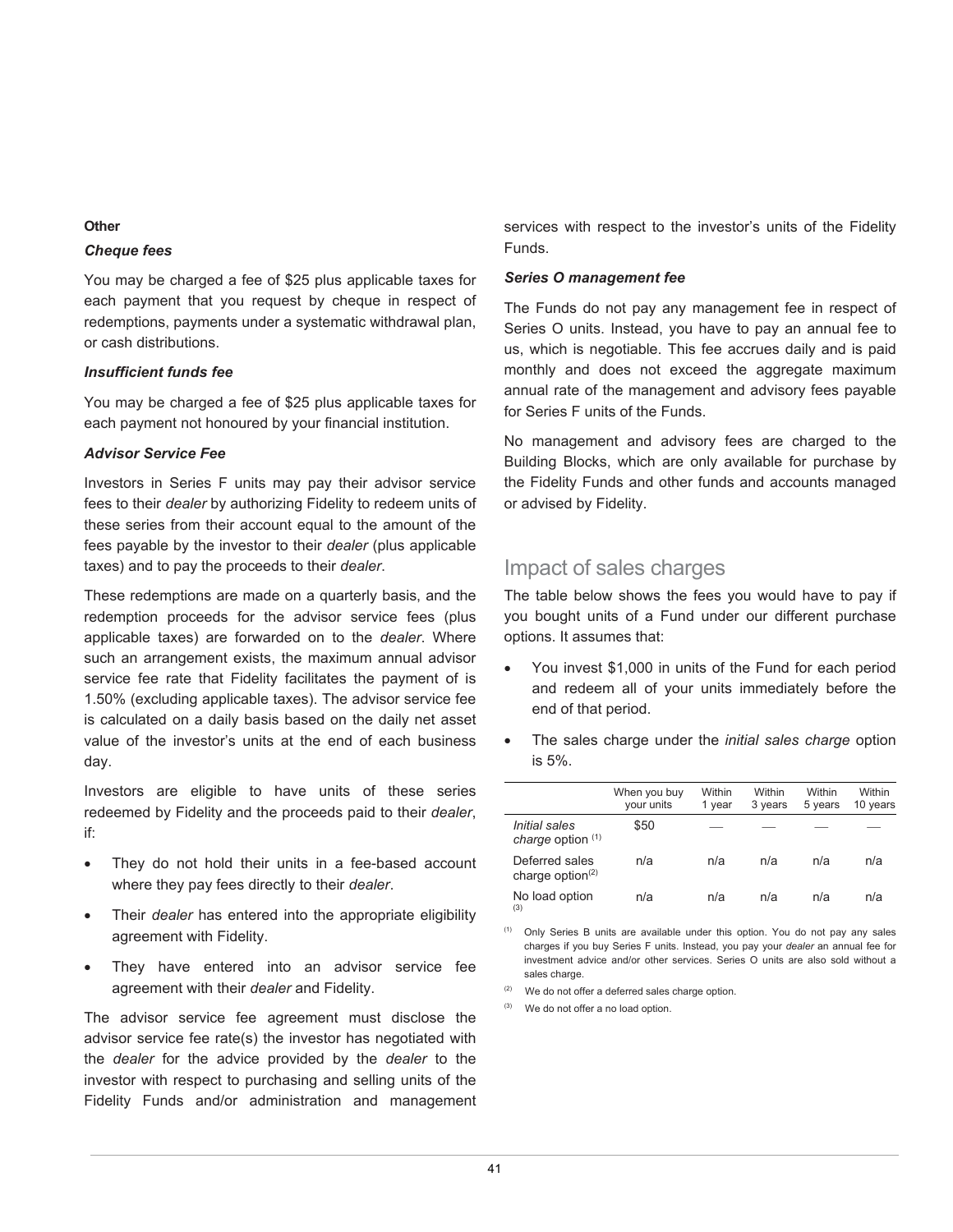## Dealer compensation

## How your *financial advisor* and *dealer* are paid

Your *financial advisor* usually is the person you buy Fidelity Funds from. Your *financial advisor* could be a broker, financial planner, or other person who sells mutual funds. Your *dealer* is the firm your *financial advisor* works for.

#### **Commissions**

Your *financial advisor* usually receives a commission when you invest in Series B units of the Funds. The commission depends on how you invest in the Funds.

#### *Initial sales charge option*

You and your *financial advisor* decide on the percentage sales charge you are charged when you buy Series B units under the *initial sales charge* option. The percentage of the sales charge ranges from 0% to 5%. We may deduct the sales charge from the amount you invest and pay it to your *dealer* as a commission. See the *Fees and expenses* section for details.

#### **Switch fees**

You may have to pay a fee of up to 2% of the value of your units to your *dealer* when you switch from units of a Fund to a different series of the same Fund, or when you switch from units of a Fund to units of another Fund or other Fidelity Fund. You negotiate that fee with your *financial advisor*. The charge is paid by redeeming units of the Fund you're switching out of. You don't pay a switch fee when you switch Series D units of Fidelity Canadian Money Market Fund to any other Fidelity Fund as part of your ClearPlan® program. See the *Fees and expenses* section for details about this fee. Also see the *Purchases, switches and redemptions* section for more information about permitted switches.

#### **Trailing commissions**

We pay trailing commissions to your *dealer* on Series B units at the end of each quarter or, if the *dealer* qualifies to be paid electronically, possibly on a more frequent basis. We expect that *dealers* pay a portion of the trailing commission to their *financial advisors*. Trailing commissions are paid to dealers, including all discount brokers. These

commissions are a percentage of the average daily value of the above series of units of each Fund held by the *dealer*'s clients. The commissions depend on the Fund and the sales charge option. We may change or cancel the terms of the trailing commissions in our discretion and without advance notice. The following table shows the annual trailing commissions rates for the Funds:

| Annual trailing commission rates |                                          |
|----------------------------------|------------------------------------------|
|                                  | <b>Series B</b><br>units                 |
| <b>Fund</b>                      | <b>Initial sales</b><br>charge<br>option |
| Fidelity All-in-One              |                                          |
| Equity ETF Fund                  |                                          |
| and Fidelity All-in-             |                                          |
| One Conservative                 |                                          |
| <b>ETF Fund</b>                  | 1 በበ%                                    |
| <b>Fidelity Tactical</b>         |                                          |
| <b>Credit Fund</b>               | በ 50%                                    |

#### *Discount brokers*

On September 17, 2020, the *CSA* published rule amendments that effective June 1, 2022 will prohibit the payment of trailing commissions to order execution only ("OEO") dealers, which includes discount brokers and other dealers that do not make a suitability determination, in connection with an investor's purchase and ongoing ownership of units of the Funds in an OEO account. Effective on or before June 1, 2022, Fidelity will no longer be paying trailing commissions to an OEO dealer on all Fund units purchased and held through an OEO dealer, which may result in changes to your account or to the units of the Funds you own.

#### **Marketing support programs**

We pay for materials we give to *dealers* to help support their sales efforts. These materials include reports and commentaries on securities, the markets, and the Fidelity Funds. We pay for our own marketing and advertising programs.

We may share with *dealers* up to 50% of their costs in marketing the Fidelity Funds. This may include paying a portion of the costs of a *dealer* in advertising the availability of Fidelity Funds through its *financial advisors*. We may also pay part of the costs of a *dealer* in presenting seminars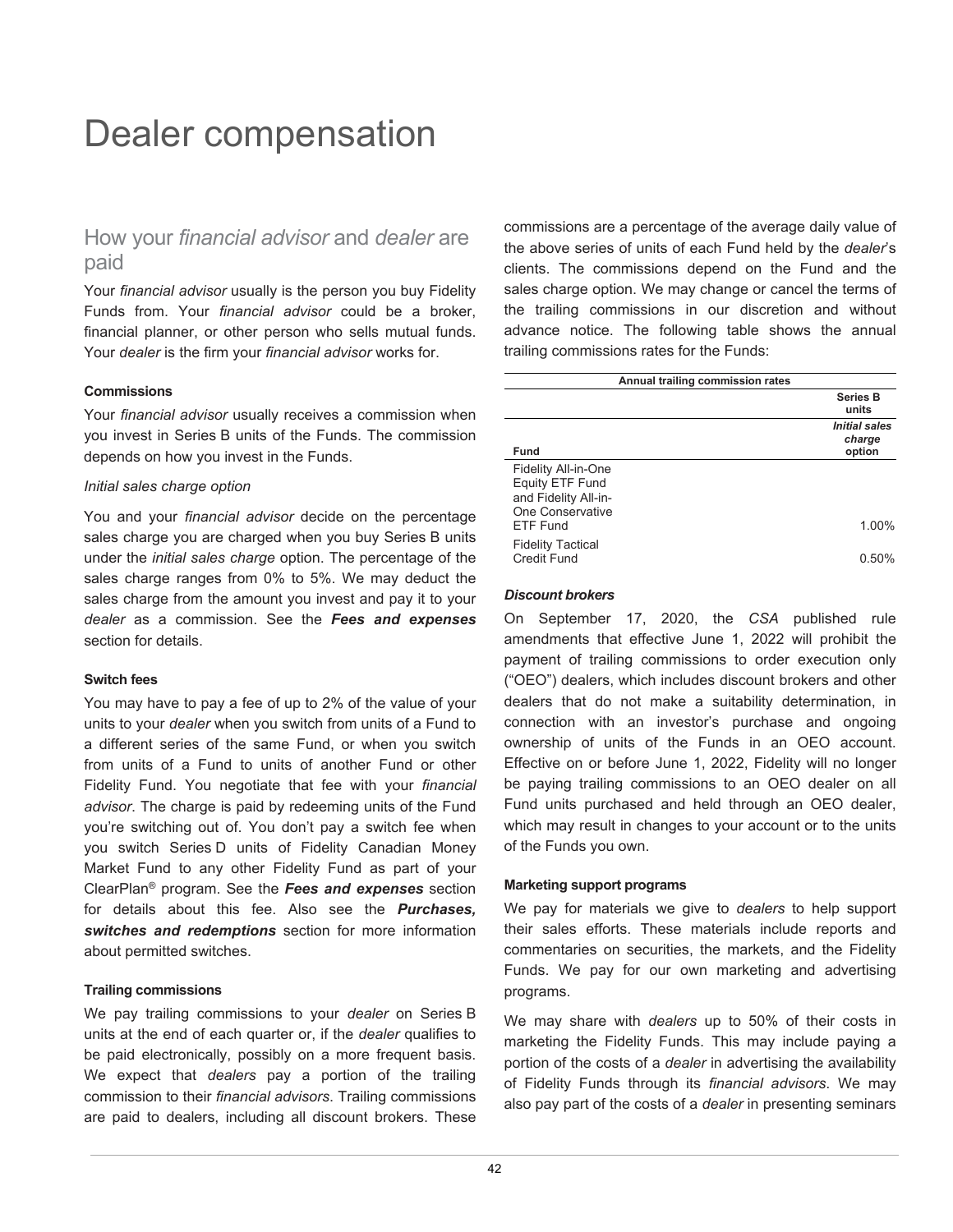to educate investors about the Fidelity Funds, or generally about the benefits of investing in mutual funds.

We may pay up to 10% of the costs for *dealers* to hold educational seminars or conferences for their *financial advisors* to provide them with information about, among other things, financial planning or mutual fund industry matters.

We also arrange seminars for *financial advisors* from time to time, where we inform them about new developments in the Fidelity Funds, our products and services, and mutual fund industry matters. We invite *dealers* to send their *financial advisors* to our seminars, but the *dealers* decide if their *financial advisors* can attend. The *financial advisors* must pay for their own travel, accommodation, and personal expenses if they attend our seminars.

We may also pay the registration costs for *financial advisors* to attend educational conferences or seminars organized and presented by other organizations.

All of our programs that benefit *dealers* comply with securities laws. The Fidelity Funds do not pay the costs of these programs.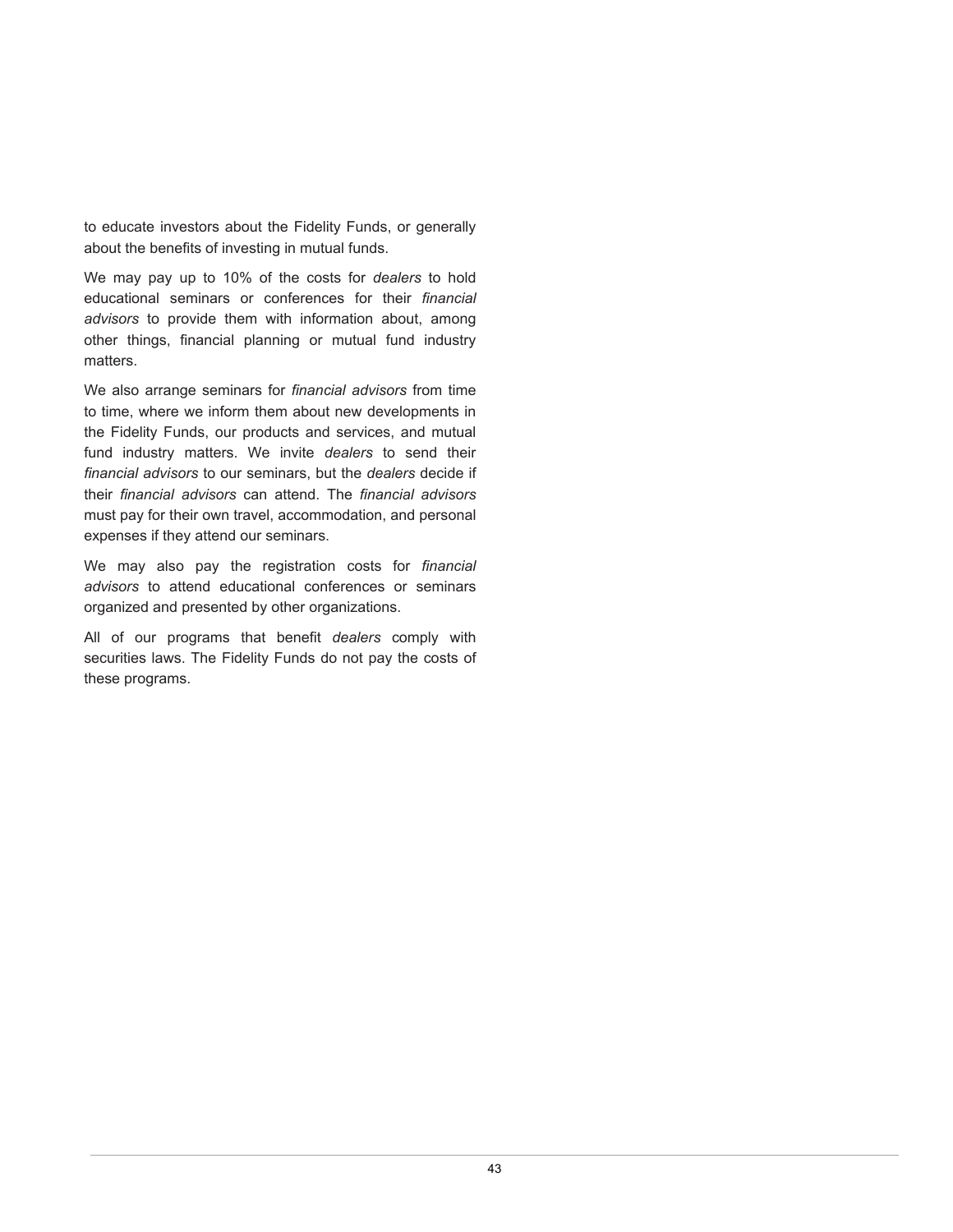## Dealer compensation Income tax from management considerations for fees investors

We paid *dealers* compensation of approximately 43.2% of the total management fees we received from all the Fidelity Funds we managed during our financial year ended December 31, 2021. This includes amounts we paid to *dealers* for commissions, trailing commissions, marketing support programs, and introduction fees.

This information is a general summary of tax rules and is not intended to be legal advice. For this discussion, we assume you are an individual (other than a trust), who, at all relevant times, for the purposes of the Tax Act, is resident in Canada, deals at arm's length and is not affiliated with the Funds, and that you hold your units directly as capital property or within a registered plan. More information is contained in the Funds' annual information form.

We have tried to make this discussion easy to understand. As a result, we cannot be technically precise, or cover all the tax consequences that may apply. We suggest that you consult your tax advisor for details about your individual situation.

## How the Funds aim to make money

A Fund can make money in two ways. First, it can earn income. Some examples of income are interest paid on bonds, *dividends* paid on stocks, and gains on certain *derivatives*. Second, a Fund can have capital gains if the value of its investments goes up. If the Fund sells an investment at a gain, the gain is realized. If the Fund continues to hold the investment, the gain is unrealized. Income and capital gains can also be earned through investments in *underlying funds*. The distributions paid by an underlying Fidelity Fund may have the character of a dividend from Canadian companies, taxable capital gain, Canadian income from a trust, foreign income from a trust, or return of capital.

## How the Funds are taxed

The Funds are established as separate trusts. Each year, the Funds pay out a sufficient amount of their income and realized capital gains (after deducting expenses) so that, generally, they don't have to pay ordinary income tax. This is known as a distribution.

Typically, foreign source income is subject to foreign withholding tax.

Generally, a gain or loss from a cash settled option, futures contract, forward contract, total return swap and other *derivative* instrument is treated on account of income rather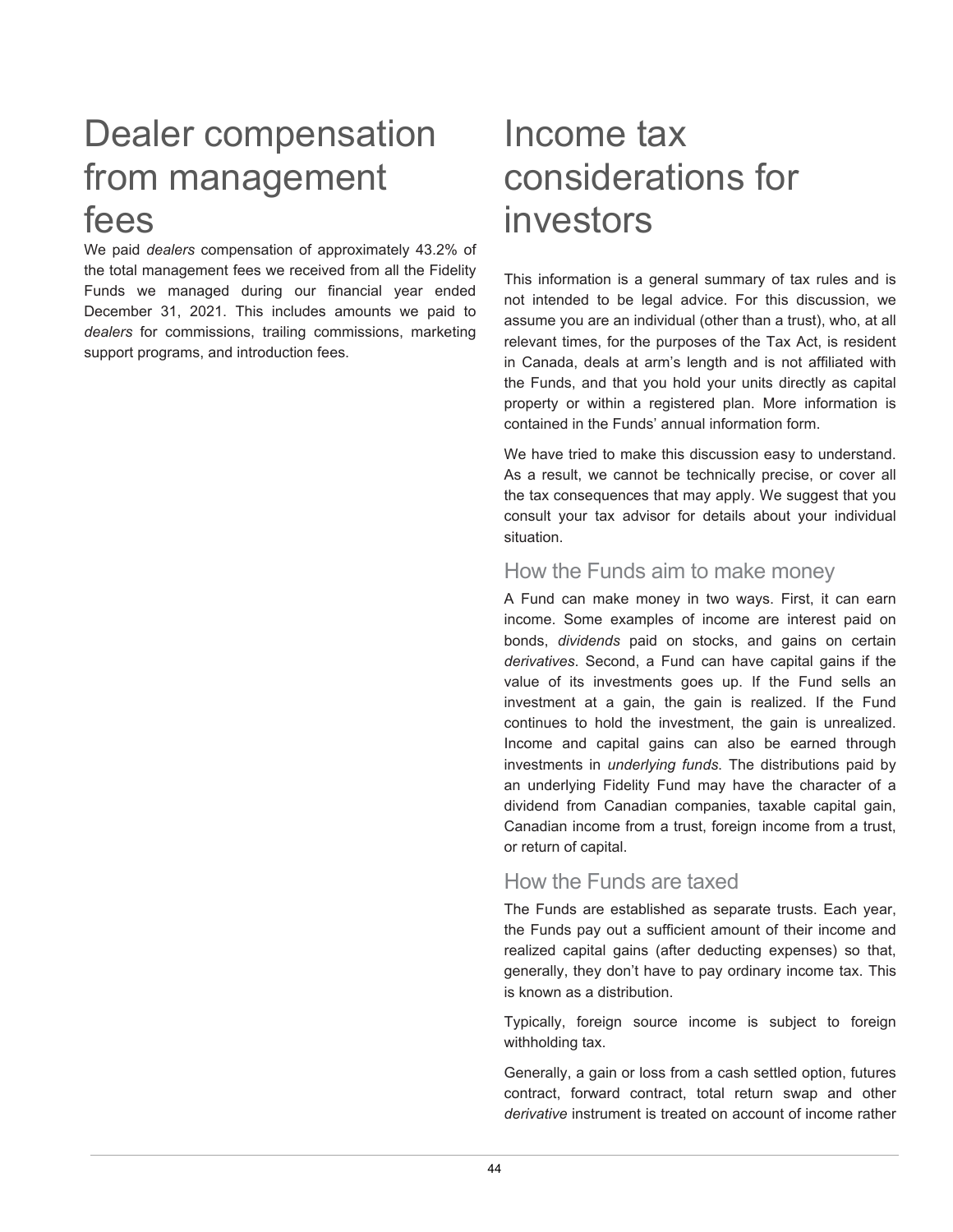than as a capital gain or loss unless the *derivative* is used by a Fund or an *underlying fund* as a hedge to limit its gain or loss on a specific capital asset or group of capital assets held by the Fund or underlying fund. Where a fund uses *derivatives* to hedge exposure with respect to securities held on capital account and the *derivatives* are sufficiently linked to such securities, as is the case with the Fidelity currency neutral Funds and the systematic currency hedged Funds, gains or losses realized on such *derivatives* will be treated as capital gains or losses.

A Fund or *underlying fund* will generally recognize gains or losses under a *derivative* contract when it is realized by the Fund or *underlying fund* upon partial settlement or upon maturity. This may result in significant gains being realized by the Fund or the *underlying fund* at such times and such gains may be taxed as ordinary income. In general, gains or losses from short selling are treated as income rather than as a capital gain or loss unless the gain or loss is from short selling "Canadian securities" as defined in the *Tax Act* and the Fund or *underlying fund* has made a subsection 39(4) election under the *Tax Act*.

The *derivative* forward agreement rules in the *Tax Act* (the "**DFA Rules**") target certain financial arrangements (described in the DFA Rules as "derivative forward agreements") that seek to reduce tax by converting, through the use of *derivative* contracts, the return on investments that would have the character of ordinary income to capital gains. The DFA Rules will generally not apply to *derivatives* used to closely hedge gains or losses due to currency fluctuations on underlying capital assets of a Fund. Hedging, other than currency hedging on underlying capital assets, which reduces tax by converting the return on investments that would have the character of ordinary income to capital gains through the use of *derivative* contracts, will be treated by the DFA Rules as on income account.

#### How you are taxed

The tax you pay on your mutual fund investment depends on whether you hold your units in a registered plan or in a non-registered account.

#### **Funds held in your registered plan**

Generally, neither you nor your registered plan are subject to tax on distributions paid on units held in your registered plan or on capital gains realized when those units are redeemed or switched. This assumes the units are a qualified investment and not a prohibited investment. Units of the Building Blocks are not qualified investments for registered plans, and adverse tax consequences will arise if units of these Funds are acquired and held by a registered plan. Units of the other Funds are expected to be a qualified investment for registered plans at all material times. However, even when units of a Fund are a qualified investment, you may be subject to tax if a unit held in your registered plan (other than a deferred profit-sharing plan (DPSP)) is a prohibited investment for your registered plan.

Under a safe harbour rule for new mutual funds, units of the Funds will not be a prohibited investment for your registered plan at any time during the first 24 months of the Fund's existence, provided the Fund is a mutual fund trust or a registered investment under the *Tax Act* during that time and is in substantial compliance with *NI 81-102* or follows a reasonable policy of investment diversification.

After that, units of a Fund should not be a prohibited investment for your registered plans if you and persons with whom you do not deal at arm's length, and any trusts or partnerships in which you or persons with whom you do not deal at arm's length have an interest, do not, in total, own 10% or more of the net asset value of the Fund. Units of a Fund are also not a prohibited investment for your registered plan if they are "excluded property" under the *Tax Act*.

**Investors should consult their own tax advisor for advice regarding the implications of acquiring, holding or disposing of any units of a Fund in their registered plan, including whether or not units of a Fund are at risk of being or becoming a prohibited investment under the Tax Act for their registered plans.**

#### **Funds held in your non-registered account**

You must compute and report all income and taxable capital gains in Canadian dollars. If you hold your units in a non-registered account and receive a distribution (including a fee distribution) during a year, we'll send you a tax slip for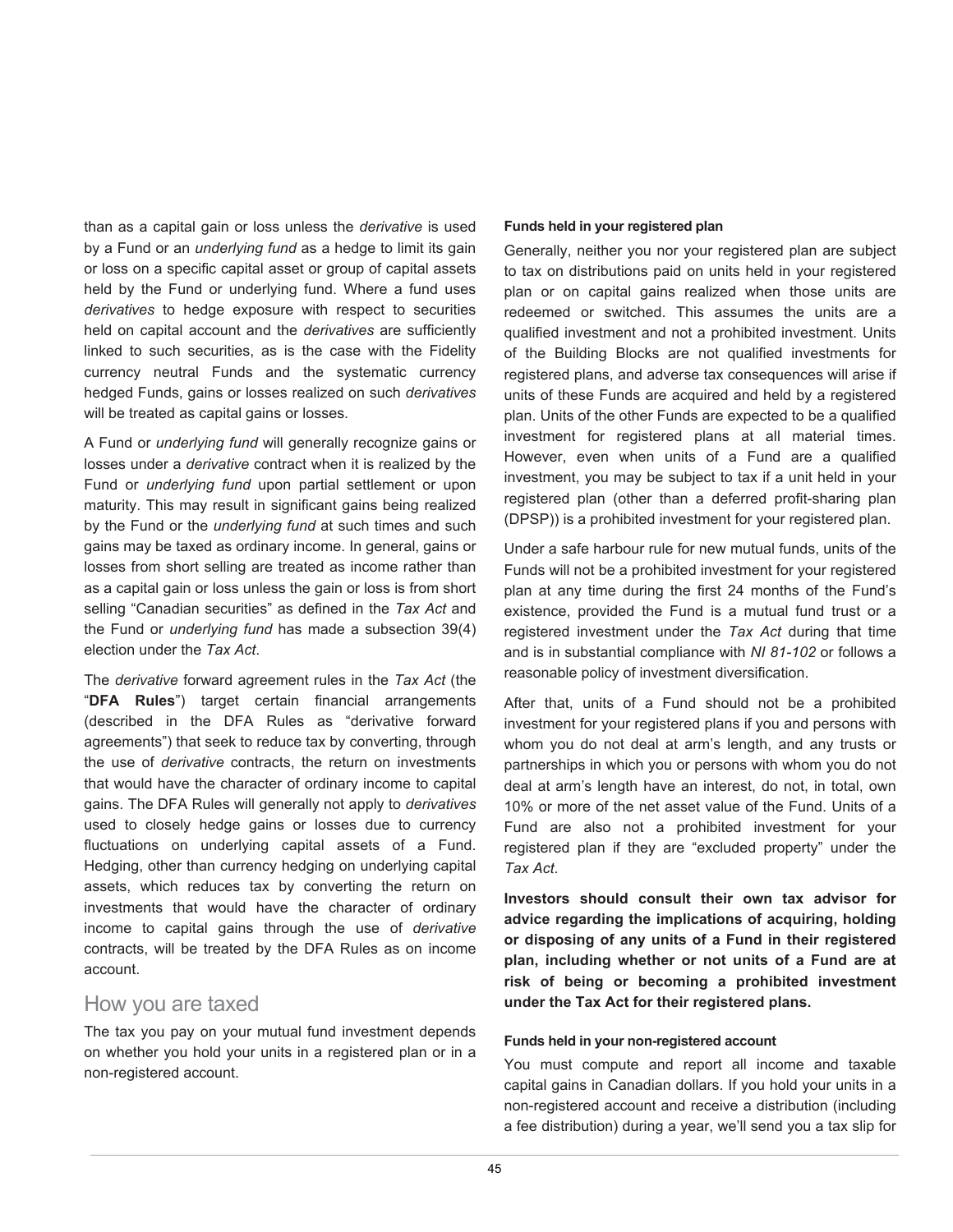the year. It shows your share of the Fund's net income, and net realized capital gains and your return of capital, if any, paid to you for the previous year, as well as any allowable tax credits. You must include the taxable portion of these amounts, as shown on the tax slip as part of your annual income. This applies even if your distributions are reinvested in additional units of the Fund. Distributions paid by a Fund or an *underlying fund* may include *dividends* from taxable Canadian companies, foreign income, capital gains and other income (such as interest and *derivative* income). Provided appropriate designations are made by a Fund, such amounts realized by the Fund and distributed to you will preserve their character as dividends, foreign income, and taxable capital gains, respectively. *Dividends* paid by Canadian companies, will be taxed subject to the gross up and dividend tax credit. An enhanced gross-up and dividend tax credit is available for certain eligible *dividends* paid by Canadian companies. A Fund or an *underlying fund* may pay foreign withholding tax on its foreign income. Some or all of the foreign tax paid by a Fund may be credited against the Canadian income tax you pay. Capital gains distributed by a Fund will be treated as if you realized them directly as a capital gain.

Distributions of capital are not taxable. Instead a return of capital reduces the adjusted cost base of your units of a Fund. If the adjusted cost base of your units is reduced to less than zero you will realize a capital gain equal to the negative amount and your adjusted cost base will be increased to zero.

Generally, fees paid by you to your *dealer* in respect of Series F units of the Funds held outside a registered plan should be deductible for income tax purposes from the income earned on the Funds to the extent that the fees are reasonable, represent fees for advice to you regarding the purchase or sale of specific securities (including units of the Funds) by you directly or for services provided to you in respect of the administration or management of securities (including units of the Funds) owned by you directly, and the fees are paid by you to a *dealer* whose principal business is advising others regarding the purchase or sale of specific securities, or includes the provision of administration or management services in respect of securities. Fees paid directly by you to Fidelity for services

provided by Fidelity to the Funds (such as with respect to Series O units) are not deductible. **You should consult your tax advisor regarding the deductibility of fees paid directly by you in your particular circumstances.**

## Capital gains and losses when you redeem or switch your units

Switches between series of the same Fund are a redesignation that does not result in a disposition of the units redesignated for tax purposes, unless units are redeemed to pay fees. Other switches result in a redemption of units followed by a purchase of units. A redemption is a disposition for tax purposes and may trigger a capital gain or loss. Switches that result in a disposition for tax purposes include those that occur under the Fidelity ClearPlan® service or the systematic exchange program.

You realize a capital gain if the amount you receive from redeeming or otherwise disposing of a unit is more than the adjusted cost base of the unit, after deducting any cost of redeeming or switching the unit. You will realize a capital loss if the amount you receive from a redemption or other disposition is less than the adjusted cost base, after deducting any cost of redeeming your units. Capital gains or capital losses are realized on redemptions of units made to pay fees to your *dealer*, including in connection with Series F units.

Generally, one-half of a capital gain is included in calculating your income as a taxable capital gain, and onehalf of a capital loss can be deducted against taxable capital gains, subject to any applicable loss restriction rules under the *Tax Act.*

If you've bought units at various times, you will likely have paid various prices. The adjusted cost base of a unit is the average of the adjusted cost base of all the identical units you hold in the Fund. That includes units you got through reinvestments of distributions. If you've bought and sold units in U.S. dollars, the cost and proceeds of disposition must be converted into Canadian dollars at the exchange rate on the date of purchase and redemption, as applicable.

#### **How to calculate adjusted cost base**

Here's how the total adjusted cost base of your units of a series of a particular Fund is generally calculated: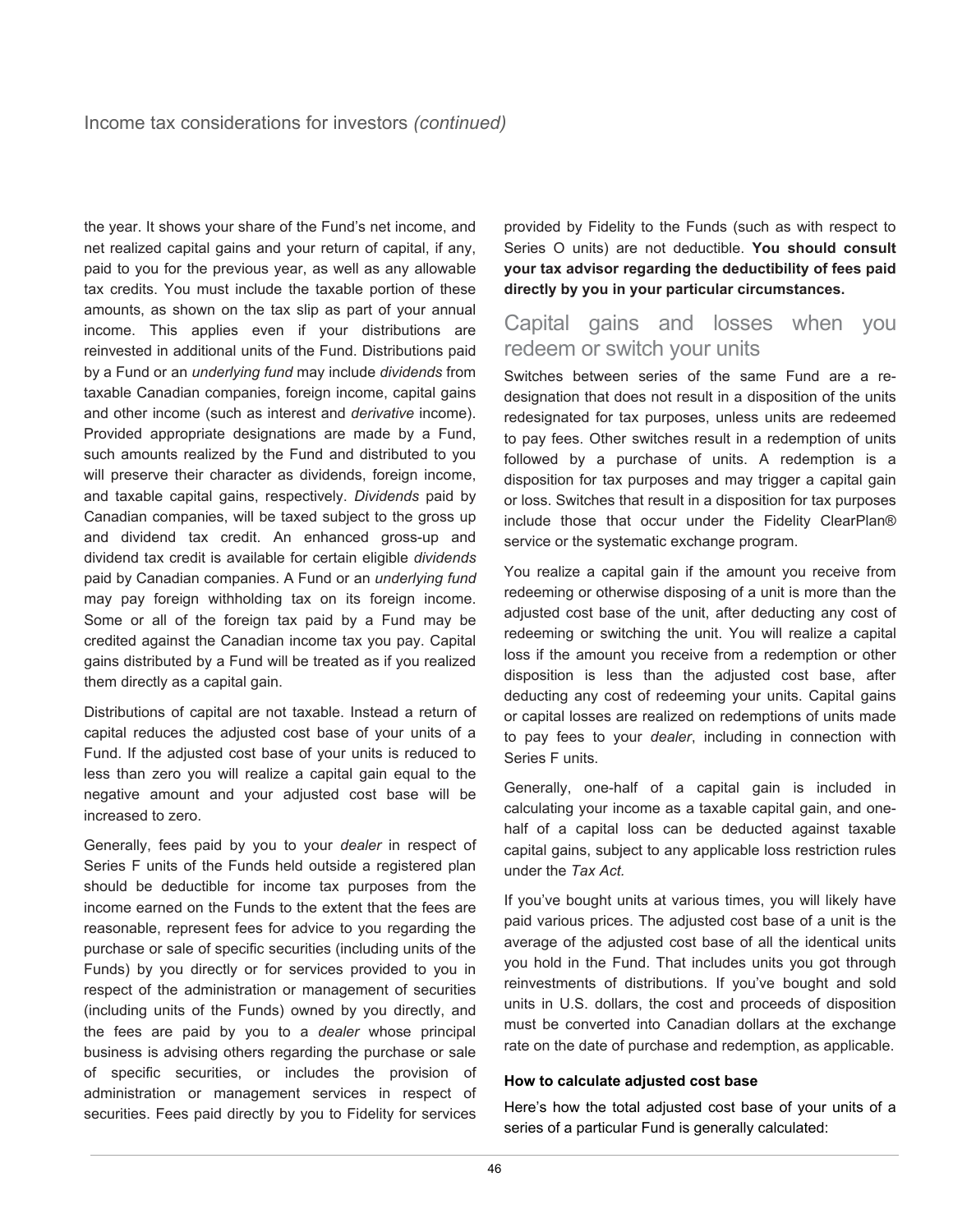- Start with your initial investment, including any sales charges you paid.
- Add any additional investments, including any sales charges you paid.
- Add any distributions you reinvested, including *fee distributions* and returns of capital.
- Add the adjusted cost base of units received on a taxdeferred switch and the net asset value of the units received on a taxable switch.
- Subtract the return of capital distributions.
- Subtract the adjusted cost base of any previous redemptions and switches.

To calculate adjusted cost base, you'll need to keep detailed records of the price you paid and received for your investments, and also keep the tax slips we send to you. They include distributions that are a return of capital. You may wish to consult a tax advisor to help you with these calculations.

## Buying units late in the year

The price of a unit may include income and/or capital gains that the Fund has accrued, earned or realized, but not yet distributed. You will be taxed on distributions of a Fund's income and capital gains even if that income and capital gains is attributable to a time before you acquired the units and may have been reflected in the price you paid for the units. This could be particularly significant if you purchase units of a Fund late in the year, or on or before the date on which a distribution is paid.

## Portfolio turnover

The higher a Fund's or *underlying fund'*s portfolio turnover rate is in a year, the greater the chance that you will receive a distribution. Any gains realized would be offset by any losses realized on portfolio transactions. There is not necessarily a relationship between a high turnover rate and the performance of a Fund or an *underlying fund*.

## Additional considerations for investors

You will generally be required to provide your *financial advisor* with information related to your citizenship and tax

residence, including your tax identification number(s). If you are identified as a U.S. Person (including a U.S. resident or citizen) or a tax resident of a country other than Canada or the U.S., or do not provide the required information and indicia of U.S. or non-Canadian status is present, details about you and your investment in a Fund will generally be reported to the *CRA*, unless the units are held in a registered plan. The *CRA* will provide that information to the U.S. Internal Revenue Service (*IRS*) (in the case of U.S. Persons) or the relevant tax authority of any country that is a signatory of the Multilateral Competent Authority Agreement on Automatic Exchange of Financial Account Information or that has otherwise agreed to a bilateral information exchange with Canada under the CRS (in the case of non-Canadian tax residents other than U.S. tax residents).

The *IRS* issued a clarification to a set of existing tax rules that resulted in Canadian mutual funds (such as the Fidelity Funds) generally being classified as corporations for U.S. tax purposes. As a result, U.S. taxpayers (including Canadian residents who are U.S. citizens) who hold Canadian mutual funds generally are subject to the Passive Foreign Investment Company rules, known as *PFIC*, including an annual requirement to report each *PFIC* investment, held directly or indirectly on a separate U.S. tax form. **If you are a U.S. citizen, you should consult your tax advisor about the U.S. tax rules that apply to you and the advisability of making (or refraining from making) any U.S. tax election, such as a Qualified Electing Fund or** *QEF* **election.**

Generally, the *QEF* election more closely aligns the Canadian and U.S. tax treatment of an investment in Canadian mutual funds. To assist investors who choose to make *QEF* elections, Fidelity makes available *PFIC* annual information statements, referred to as *AIS*, for the Fidelity Funds. Investors should consult their *dealer* or *financial advisors* about obtaining their *AIS* from Fidelity.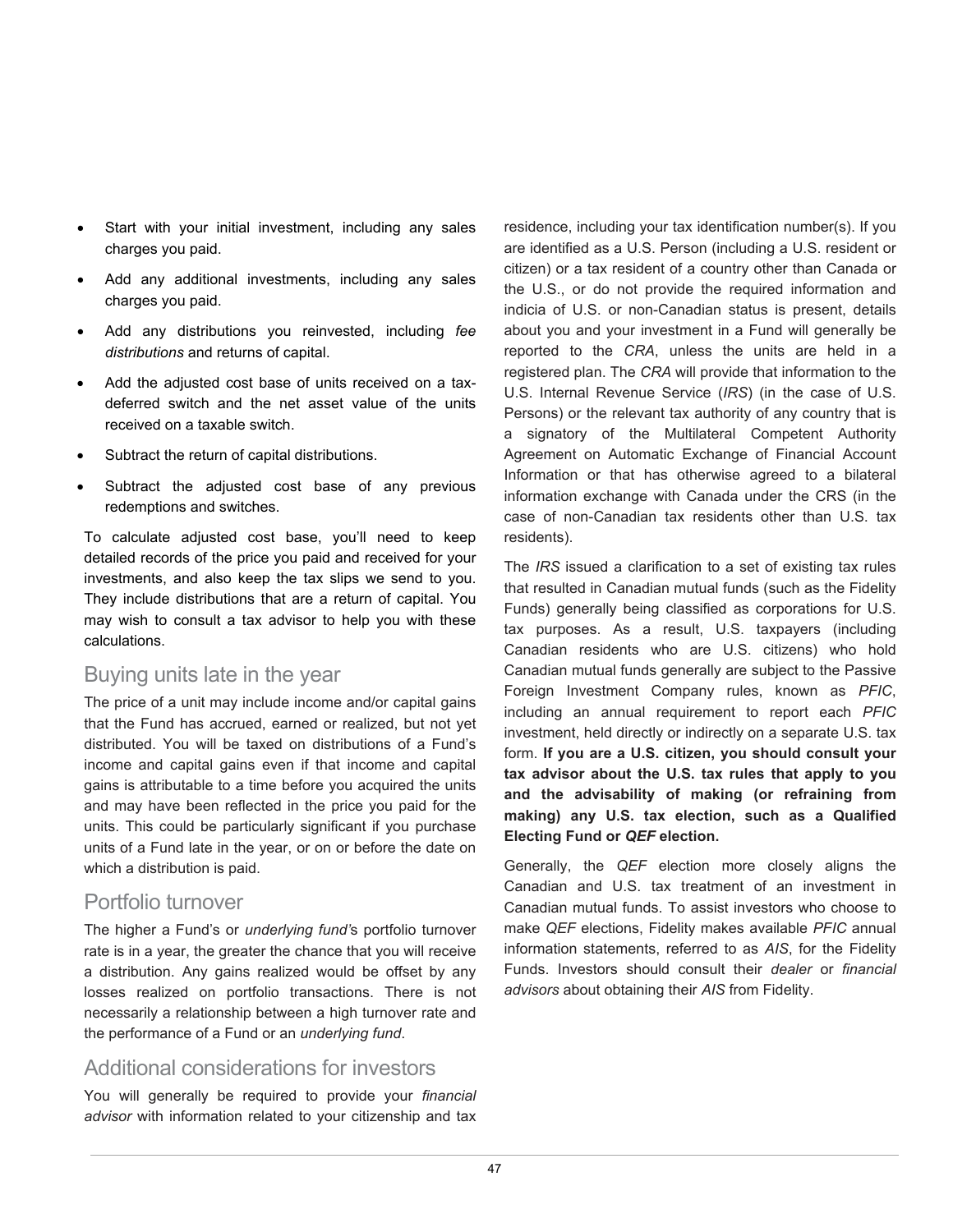## Statement of rights

Securities legislation in some provinces and territories gives you the right to withdraw from an agreement to buy mutual funds within two business days of receiving the simplified prospectus or fund facts, or to cancel your purchase within 48 hours of receiving confirmation of your order.

Securities legislation in some provinces and territories also allows you to cancel an agreement to buy mutual fund securities and get your money back, or to make a claim for damages, if the simplified prospectus, annual information form, fund facts or financial statements misrepresent any facts about the fund. These rights must usually be exercised within certain time limits.

For more information, refer to the securities legislation of your province or territory or consult a lawyer.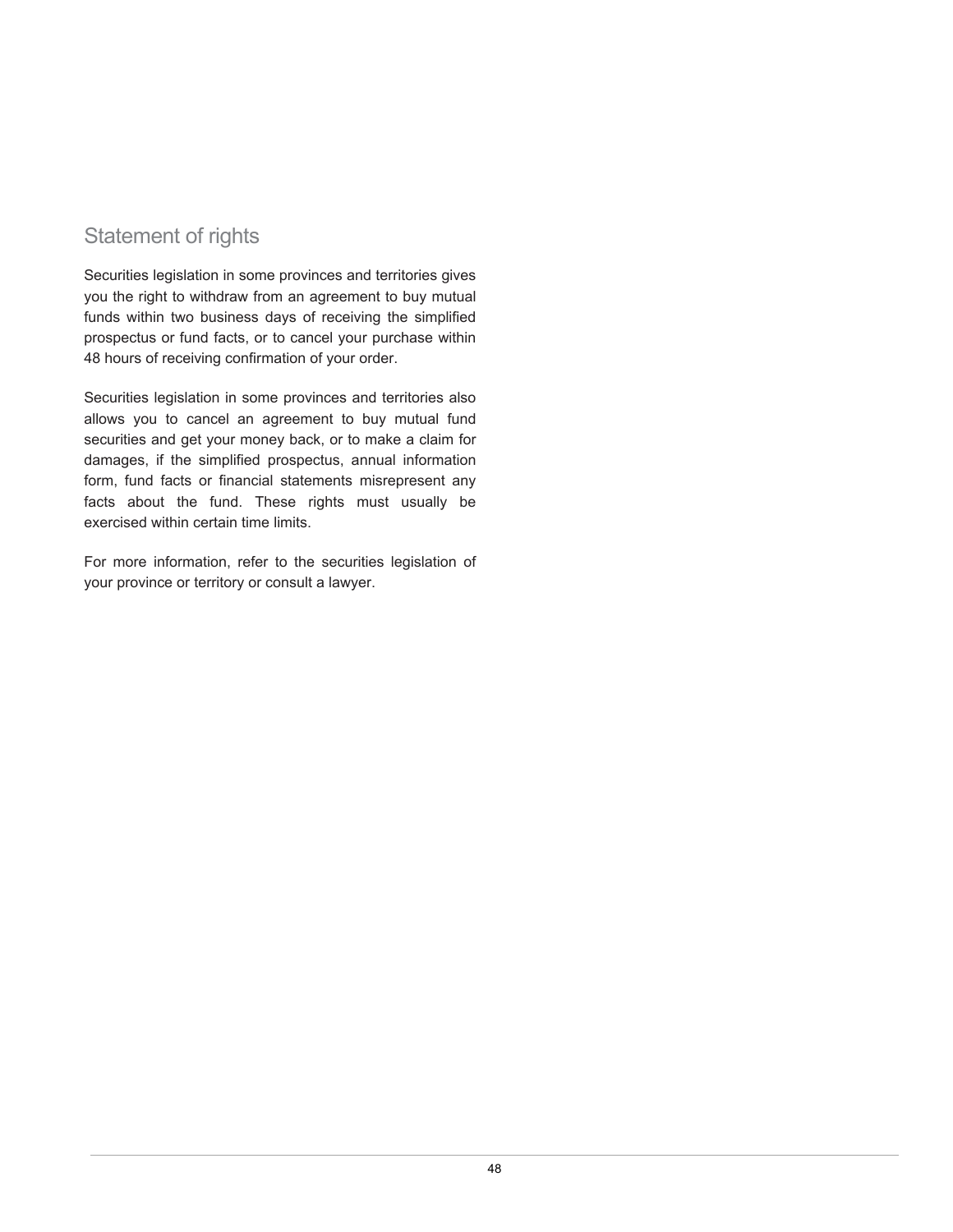## Specific information about each of the mutual funds described in this document

## Your guide to the Funds

The Funds offered under this simplified prospectus are categorized into groups as set out on the cover page of this simplified prospectus. Choosing the right ones means knowing what kinds of investments the Funds make and what kinds of risks they face. Here's what the Fund profiles look like and what they will tell you.

### **1. Fund name**

## **2. Fund details**

This is a quick overview of the Fund — what kind of fund it is, when it was started, the types of units offered, and series available under the U.S. dollar option, and whether it is a qualified investment for registered plans, and the management and advisory fees and *Administration Fee* for each series. Your *dealer* and *financial advisor* can assist you in determining the series that you are eligible to invest in.

### *About the Series*

We currently offer series of units for the Funds as set out on the cover page of this simplified prospectus. The series offered by a Fund are set out in that Fund's profile. We may offer additional series in the future.

### **Series B units**

Series B units are available to all investors who purchase under the *initial sales charge* option. The minimum initial investment for Series B units of a Fund is \$500.

Series B units of the ETF Funds will not be eligible for the *Fidelity Preferred Program*. However, the size of an investor's holdings in the ETF Funds will count towards the investor's eligibility for the *Fidelity Preferred Program*.

## **Series F units**

Series F units have lower combined management and advisory fees and *Administration Fees* than Series B units. Instead of paying sales charges, investors in Series F units may pay their *dealer* a fee for the investment advice and/or administration and management services they provide or may pay their discount broker a fee for services and any tools or other assistance they provide.

Investors may buy Series F units in a fee-based account at their *dealer*, where they pay fees directly to their *dealer*, provided their *dealer* has entered into the appropriate eligibility agreement with Fidelity. Investors may also buy Series F units through a discount brokerage platform, provided the discount broker offers Series F units on their platform.

We don't pay any commissions or trailing commissions to *dealers* or discount brokers who sell Series F units, which means we can charge lower management and advisory fees because you may pay a fee directly to your *dealer* or discount broker. The minimum initial investment for Series F units of a Fund is \$500.

#### *Additional considerations when buying Series F units through a dealer*

Investors may also buy Series F units and pay fees to their *dealer* by authorizing Fidelity to redeem Series F units from their account having a value equal to the amount of the fees payable by the investor to the *dealer* (plus applicable taxes) and to pay the proceeds to their *dealer*. Investors are eligible to have their Series F units redeemed by Fidelity, and the proceeds paid to their *dealer*, if:

- They do not hold their Series F units in a fee-based account where they pay fees directly to their *dealer*.
- Their *dealer* has entered into the appropriate eligibility agreement with Fidelity.
- They have entered into an advisor service fee agreement with their *dealer* and Fidelity.
- The advisor service fee agreement must disclose the advisor service fee rate(s) the investor has negotiated with the *dealer* for the advice to be provided by the *dealer* to the investor with respect to purchasing and selling units of the Fidelity Funds and/or for the administration and management services with respect to the investor's units of the Fidelity Funds.

If an investor enters into an advisor service fee agreement, Fidelity facilitates the payment of the advisor service fee (plus applicable taxes) by the investor to the *dealer* by redeeming the investor's Series F units on a quarterly basis and forwarding the redemption proceeds for the advisor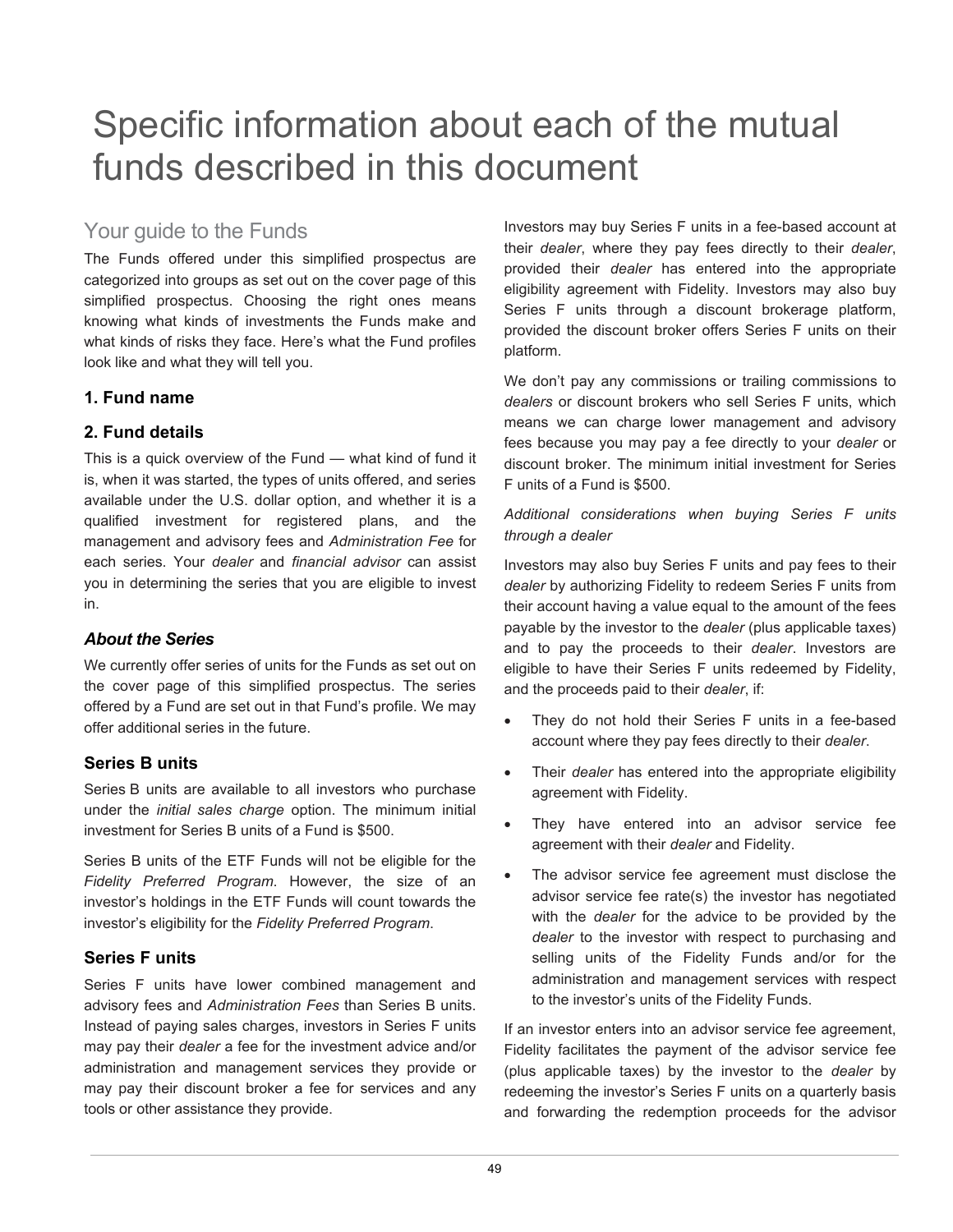Specific information about each of the mutual funds described in this document *(continued)*

service fees to the *dealer*. See the *Fees and expenses* section for details.

Your *dealer* is responsible for deciding whether you are eligible to buy and continue to hold Series F units. If you're no longer eligible to hold Series F units, your *dealer* is responsible for telling us to switch your units into Series B units of the same Fund or to redeem them.

Series F units of the ETF Funds will not be eligible for the *Fidelity Preferred Program*. However, the size of an investor's holdings in the ETF Funds will count towards the investor's eligibility for the *Fidelity Preferred Program*.

### **Series O units**

Series O units of most of the Funds are only available to institutional investors who may be individuals or financial institutions who have been approved by us and have entered into Series O fund purchase agreements with us. Series O investors are typically financial services companies that make large investments in the Fidelity Funds, and that use units of the Fidelity Funds to facilitate offering other products to investors or to provide administrative services to group plans. The criteria for approval as a Series O investor may include the size of the investment, the expected level of account activity, and the investor's total investments with us. No management and advisory fees are charged to the Funds with respect to the Series O units, but the Fidelity Funds and other institutional investors who hold these Series O units are charged a negotiated management fee for the provision of our services to them. Consequently, investors in Series O units may pay, as a percentage of their investment, a management fee that is different from that payable by other investors in Series O units. We don't pay any commissions or trailing commissions to *dealers* who sell Series O units. There are no sales charges payable by investors who purchase Series O units.

Since Series O investors are typically financial services companies, their need for portfolio information may be different from other investors. As a result, we may provide them with portfolio disclosure more frequently than we provide this disclosure to other investors, and the information provided may be more detailed and/or presented in a somewhat different fashion. This information is only provided subject to an agreement limiting the investor's use of the information and prohibiting the investor from disclosing it to any other party.

Series O units of the Building Blocks are only available for purchase by the Fidelity Funds and other funds and accounts managed or advised by Fidelity and are not available for public purchase.

No management and advisory fees are charged to the Building Blocks with respect to their Series O units, but the Fidelity Funds and other institutional accounts that hold these Series O units are charged a management fee for the provision of our services to them. We don't pay any commissions or trailing commissions to *dealers* who sell Series O units of these Funds. These third-party investors are charged a negotiated management fee for the provision of our services to them.

## **Management fees for Fidelity All-in-One Equity ETF Fund and Fidelity All-in-One Conservative ETF Fund**

With respect to Fidelity All-in-One Equity ETF Fund and Fidelity All-in-One Conservative ETF Fund, the management fee disclosed for these Funds is the direct management fee paid to Fidelity and does not include the indirect management fee paid by the underlying Fidelity ETF. The underlying Fidelity ETF invests in *third-tier funds* comprised of other Fidelity ETFs that charge a direct management fee. As a result, the underlying Fidelity ETF pays an indirect management fee based on the management fees of the *third-tier funds.* In addition to the indirect management fee, the underlying Fidelity ETF will also pay indirectly the operating expenses of the *third-tier funds.* The *third-tier funds* initially selected for the underlying Fidelity ETFs are set out under *Investment*  **Strategies** in each Fund's profile, although the sub-adviser of the underlying Fidelity ETFs may change that list at any time. Based on the initial anticipated weightings of each *third-tier fund* in each of the underlying Fidelity ETFs, an indirect management fee has been determined for each underlying Fidelity ETF. This indirect management fee also applies to the ETF Funds and it is disclosed in a footnote to the direct management fee. The actual effective, indirect management fee will differ from that based on the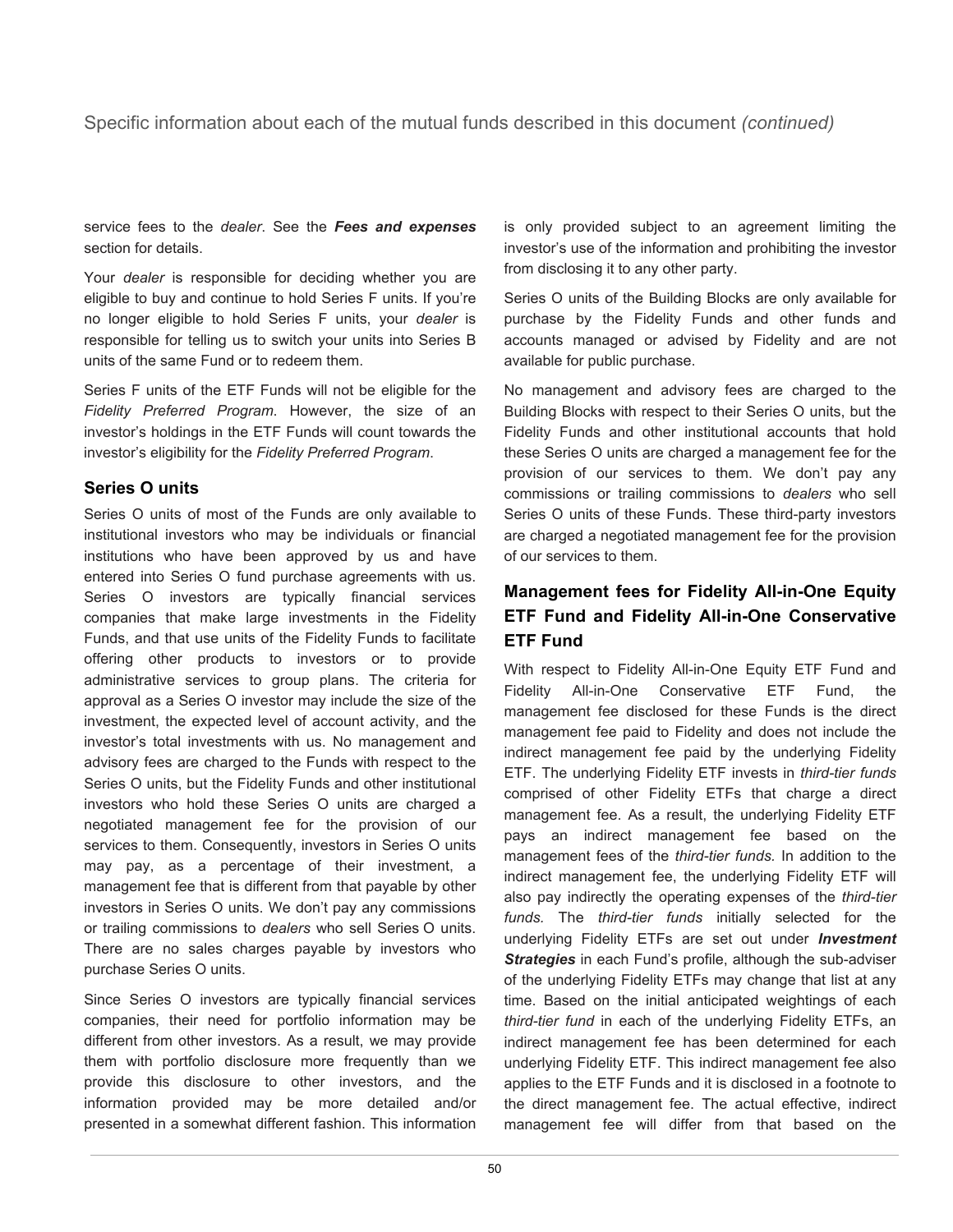performance of each *third-tier fund* within these Funds, rebalancing events initiated by the portfolio management team of the underlying Fidelity ETFs and changes to the strategic allocation, including the replacement of the *thirdtier funds*. Actual indirect management fees and expenses will be reflected in the *MER* (in addition to *Sales Tax* and expenses and Fund Costs listed herein) of each ETF Fund, posted semi-annually.

#### **Other series information**

Fidelity, in its sole discretion, may waive or change any of the above minimum initial investment amounts at any time. The current minimum initial investment amounts may be obtained on our website at [www.fidelity.ca.](http://www.fidelity.ca/) For information on buying units of the Funds, see the *Purchases, switches and redemptions* section.

For each series of a Fund, excluding Series O, Fidelity pays all of the operating expenses incurred by the Fund for that series (including for services provided by Fidelity and/or its affiliates), except for Fund Costs, in exchange for the *Administration Fee* that is paid by the Fund in respect of these series. For Series O, Fidelity pays all of the operating expenses and costs incurred by the Fund in respect of Series O (including for services provided by Fidelity and/or its affiliates), except for certain costs that are paid by the Fund in respect of Series O. See the *Fees and expenses* section for details. The differences in expenses and fees between series mean that each series of a Fund has a different net asset value per unit.

#### **3. What does the fund invest in?**

This section tells you the investment objectives and strategies of the Fund.

#### *Investment objectives*

Just like you, each Fund has goals for the money it invests. This section tells you what those goals are. Some Funds seek to earn income, while others seek to increase the value of their investments as much as possible. Still others seek to do both. Each Fund has its distinct investment objectives. You will find details about the kinds of securities the Fund invests in, as well as any special investment focus, such as a particular country or industry.

We can't change a Fund's investment objectives unless we get approval from a majority of unitholders who vote at a special meeting we call.

#### *Investment strategies*

This section tells you how the portfolio management team tries to achieve the Fund's investment objectives. You will find the portfolio management team's general approach to investing, and how the portfolio management team chooses investments for the Fund.

For Funds that invest in *underlying funds*, this section will focus on the strategies relating to the Fund and *underlying funds*.

Except where exemptive relief has been obtained from the securities regulators (as described below), all of the Funds follow the standard limits, restrictions, and practices set by Canadian securities regulations.

All of the Funds and *underlying funds* managed by Fidelity can hold cash, invest in *fixed income securities and* engage in *repurchase, reverse repurchase* and *securities lending transactions*, which are described in the section. *What is a mutual fund and what are the risks of investing in a mutual fund?*

The *underlying funds* managed by Fidelity may also invest a portion of their assets in units of other mutual funds, as permitted under Canadian securities regulations.

All of the Funds can use *derivatives*. You'll find out how a Fund uses *derivatives* in the Investment strategies section of its Fund profile. For more information about *derivatives*, see *What is a mutual fund and what are the risks of investing in a mutual fund?*

#### *Regulatory exemptions*

#### *Derivatives*

Certain Funds may use *derivatives*, as indicated in each Fund's profile. *Derivatives*, like options, futures contracts, forward contracts, and swaps, may be used to hedge against losses caused by changes in security prices, interest rates, or exchange rates. These Funds may also use *derivatives* for non-*hedging* purposes, including as a substitute for a stock, stock market, or other security, or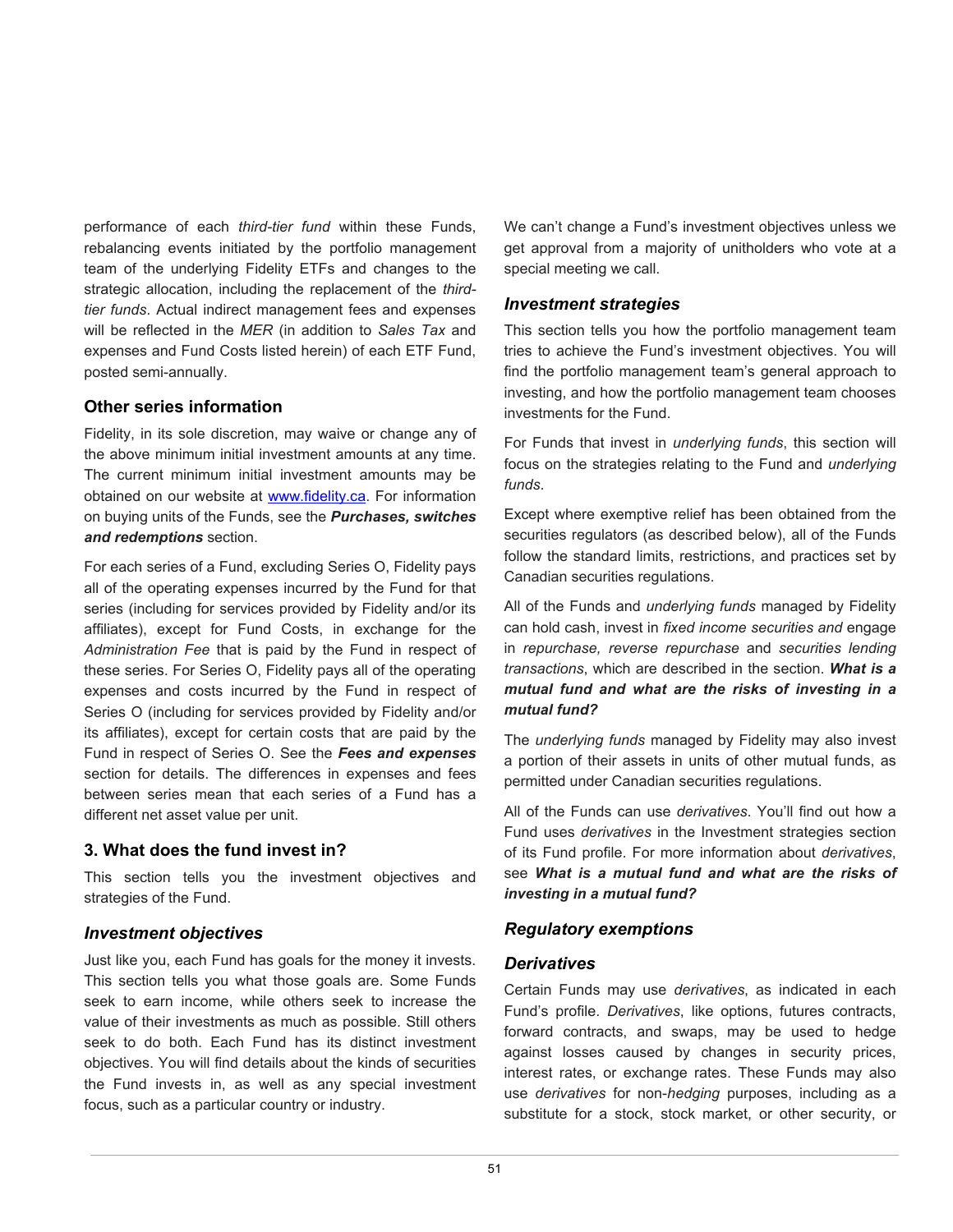### Specific information about each of the mutual funds described in this document *(continued)*

where their use is considered efficient from a portfolio management perspective.

When a Fund uses a *derivative* for *hedging* purposes, it must hold assets, including another *derivative*, that carry a risk that the *derivative* aims to offset. When a Fund uses a *derivative* for non-*hedging* purposes, it must generally hold cash or other assets that are equal to the Fund's market exposure from the *derivative*.

Interest rate swaps and credit default swaps are examples of the types of swaps that certain Funds may use. In an interest rate swap, a right to receive a payment based on a fixed interest rate is swapped for a right to receive a payment based on a floating interest rate. In a credit default swap, a premium is swapped for a right to receive a payment if an issuer of *fixed income securities* fails to make a required payment, or if an event occurs that calls into question the creditworthiness of the issuer.

Subject to certain conditions, Fidelity Funds that use *derivatives* have been granted an exemption by the securities regulators to permit these Funds to use additional assets to cover a Fidelity Fund's market exposure:

- When opening or maintaining a long position in a debtlike security that has a component that is a long position in a forward contract, or in a standardized future or forward contract.
- When entering into or maintaining a swap position.

See each Fund's most recently filed management report of fund performance for information relating to any material use of *derivatives* by a Fund over the applicable reporting period. Also, summary information on a Fund's *derivatives* positions, if any, may be obtained on our website at [www.fidelity.ca.](http://www.fidelity.ca/)

For more information about *derivative* risk, see *What is a mutual fund and what are the risks of investing in a mutual fund?*

#### *Precious metals and other commodities*

Certain Fidelity Funds may invest up to 10% of their net assets in commodities pursuant to regulatory relief obtained by the Fidelity Funds. These investments may include the permitted precious metals of gold, silver, platinum and

palladium, precious metal certificates, *Commodity ETFs* on an unlevered basis, or *derivatives* the underlying interest of which are physical commodities. *Commodity ETFs* are *ETFs* that seek to replicate the performance of either one or more physical commodities, or an index that seeks to replicate the performance of such physical commodities.

For more information about commodity risk, see *What is a mutual fund and what are the risks of investing in a mutual fund?*

### *Three-tier funds*

The Fidelity Funds have received an exemption to permit them to invest in securities of an *ETF* managed by Fidelity or an affiliate (*Underlying ETF*) that may, at the time of the purchase, hold more than 10% of its net asset value in securities that are not index participation units (*IPUs*) of another *Underlying ETF*.

The Fidelity Funds that are part of a three-tier structure have received an exemption to allow them to invest directly or indirectly in *underlying funds* managed by Fidelity and these *underlying funds* may, in turn, hold directly or indirectly more than 10% of their net assets in securities of other funds that we manage.

#### *Four-tier funds*

Certain Fidelity Funds that are part of a four-tier structure and that either implement a currency neutral strategy or invest solely in another Fidelity Fund have received an exemption to allow them to invest indirectly in *third-tier funds* managed by Fidelity, which these *third-tier funds* may, in turn, hold directly or indirectly more than 10% of their net assets in securities of *fourth-tier funds* that we manage.

#### *Investments in securities issued by substantial security holders*

The Fidelity Funds have received regulatory approval to invest in debt securities issued by a "substantial security holder" of a Fidelity Fund. Substantial security holders are persons or companies that hold voting securities of a Fidelity Fund that represent more than 20% of the voting rights of that Fidelity Fund. Certain conditions must be met,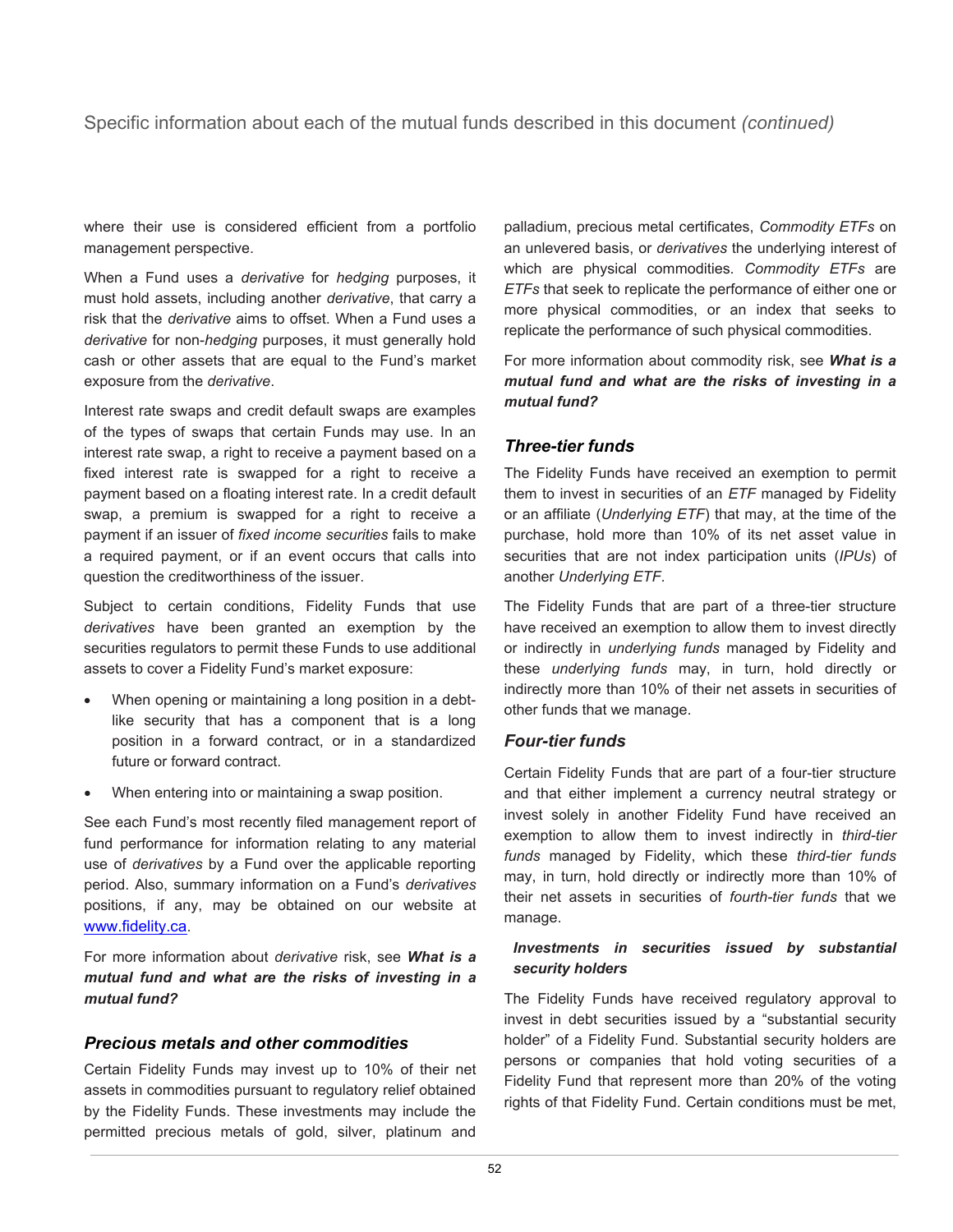including the approval of the Independent Review Committee or *IRC* of the Fidelity Funds.

#### *Foreign government securities*

Certain Fidelity Funds, as set out in the Fund's profile, have obtained approval from securities regulatory authorities to invest:

- Up to 20% of their net assets, taken at market value at the time of purchase, in evidences of indebtedness of any one issuer if those evidences of indebtedness are issued, or guaranteed fully as to principal and interest, by permitted supranational agencies (as defined in *NI 81-102)* or governments (other than the Government of Canada, the government of a province or territory of Canada, or the Government of the United States) and are rated "AA" by Standard & Poor's, or have an equivalent rating by one or more other designated rating organizations.
- Up to 35% of their net assets, taken at market value at the time of purchase, in evidences of indebtedness of any one issuer, if those securities are issued by issuers described above and are rated "AAA" by Standard & Poor's, or have an equivalent rating by one or more other designated rating organizations.

In terms of this approval:

- The two limits may not be combined for one issuer.
- The securities that are purchased must be traded on a mature and *liquid* market.

The acquisition of the securities purchased must be consistent with the fundamental investment objectives of the Funds.

#### *Rule 144A Securities*

The Fidelity Funds have received regulatory approval to exclude certain *fixed income securities* from certain aspects of the definition of "illiquid assets" as set out in *NI 81-102*. These *fixed income securities* are called Rule 144A Securities because they are exempt from registration requirements under Rule 144A of the (U.S.) *Securities Act of 1933* for resales to "qualified institutional buyers". In general, a Fund qualifies as a qualified institutional buyer when it has over \$100 million (USD) in net assets. Despite the foregoing restrictions, Fidelity believes that Rule 144A Securities are inherently liquid.

For more information on these and other exemptions that have been granted to the Fidelity Funds, and the applicable conditions, see the Funds' annual information form.

#### **4. What are the risks of investing in the fund?**

This section sets out a risk checklist that tells you all of the risks of the Fund. For a complete description of each risk, see *What is a mutual fund and what are the risks of investing in a mutual fund?*

#### **5. Who should invest in this fund?**

When you're deciding on a Fund, it's important to find one that has the same investment goals that you do. This section tells you the kind of investor the Fund may be appropriate for, and how the Fund could fit in your portfolio. It's meant as a guide only. Your *financial advisor* can help you make the decisions about which Funds best match your goals.

#### *Risk classification methodology*

The risk ratings referred to in this section help you decide, along with your *financial advisor*, whether a Fund is right for you. This information is only a guide. The investment risk level indicated for each Fund is required to be determined in accordance with the *CSA* standardized risk classification methodology, which is based on the historical *volatility* of the Fund as measured by the 10-year annualized *standard deviation* of the returns of the Fund. *Standard deviation* is used to quantify the historical dispersion of returns around the average returns over a recent 10-year period. In this context, it can provide an indication of the amount of variability of returns that occurred relative to the average return over the 10-year measurement period. The higher the *standard deviation* of a Fund, the greater the range of returns it experienced in the past. In general, the greater the range of observed or possible returns, the higher the risk.

For Funds that do not have a 10-year return history, Fidelity calculates the investment risk level of each Fund by using the actual return history of the Fund, and imputing the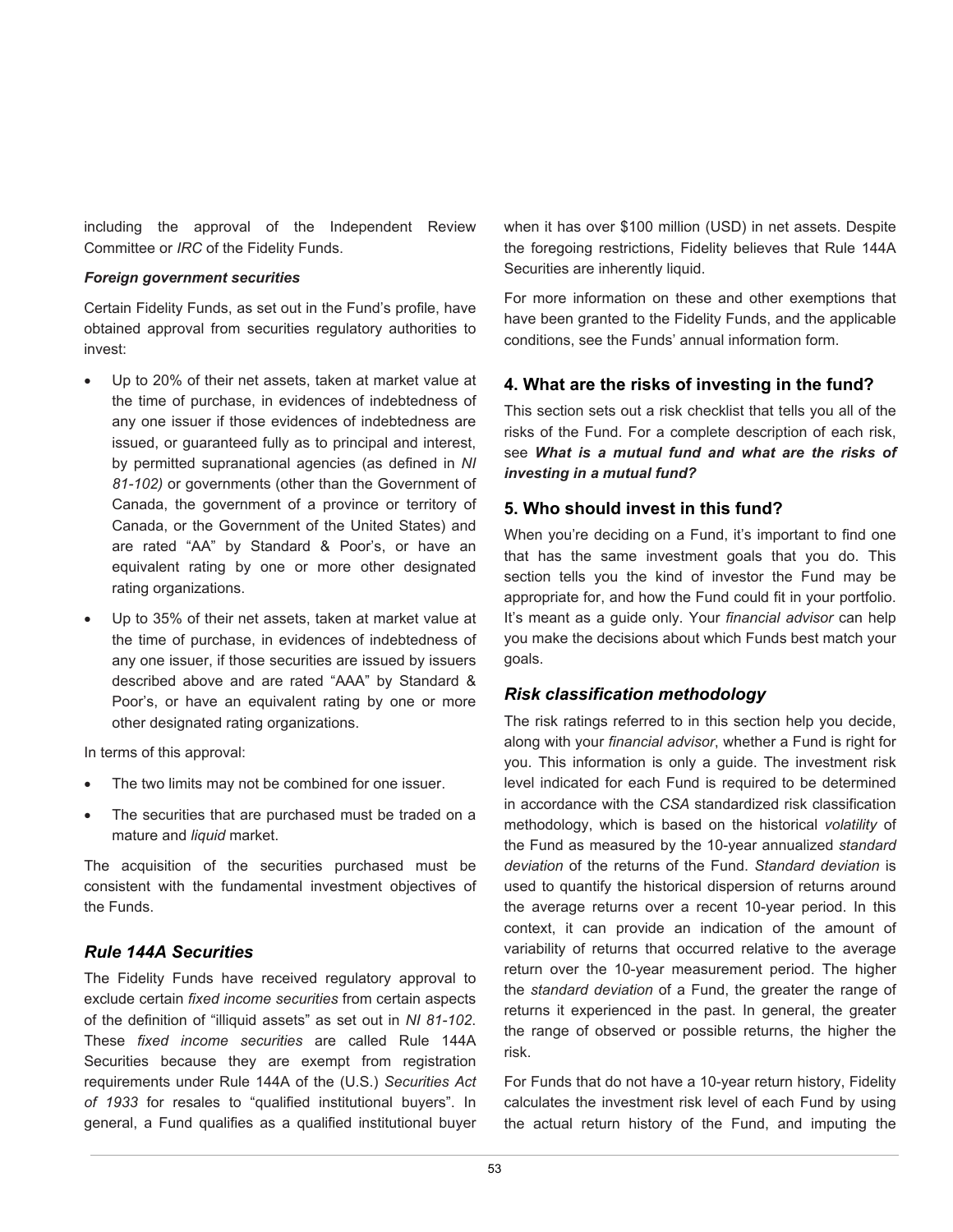### Specific information about each of the mutual funds described in this document *(continued)*

return history of one or more reference indices for the remainder of the 10-year period. In the case where a Fund invests substantially all of its assets in one or more *underlying funds* that have existed for at least 10 years, Fidelity uses the returns of the *underlying fund(s)* to complete a 10-year return history of the Fund for the purpose of estimating its 10-year *standard deviation.* In the case where a Fund follows a substantially similar investment strategy of another Fidelity Fund that has been in existence for at least 10 years, Fidelity uses the returns of that Fidelity Fund to complete a 10-year return history of the Fund for the purpose of estimating its 10-year *standard deviation.*

Fidelity assigns a risk rating category that is at, or higher than, the applicable rating indicated by the *standard deviation* ranges in the *CSA* standardized risk classification methodology, as outlined in the table below.

*CSA standard deviation* **ranges and risk ratings**

| <b>Standard deviation range</b> | <b>Risk rating</b> |
|---------------------------------|--------------------|
| 0 to less than 6                | Low                |
| 6 to less than 11               | Low to Medium      |
| 11 to less than 16              | Medium             |
| 16 to less than 20              | Medium to High     |
| 20 or greater                   | High               |

It is important to note that other types of risk, both measurable and non-measurable, may exist. It is also important to note that a Fund's historical *volatility* may not be indicative of its future *volatility*. Fidelity may exercise its discretion and assign a Fund a higher risk classification than indicated by the 10-year annualized *standard deviation*  and the prescribed ranges if we believe that the Fund may be subject to other foreseeable risks that the 10-year annualized *standard deviation* does not reflect.

#### *Reference index for each Fund*

For Funds that do not have 10-years of historical returns, the following indices or combinations of indices were used as proxies for Fund returns for periods between the inception of the Fund and ten years prior to the inception of the Fund.

| <b>FUND</b>                                                                                                         | <b>INDEX</b><br>REFERENCE<br><b>OR</b><br><b>FIDELITY FUND</b>                                                                                                                                                                               |
|---------------------------------------------------------------------------------------------------------------------|----------------------------------------------------------------------------------------------------------------------------------------------------------------------------------------------------------------------------------------------|
| Fidelity All-in-One<br>Equity ETF Fund                                                                              | • 24.25 S&P/TSX Composite Index<br>$\bullet$ 48.5% Russell 1000 Index<br>• 24.25% MSCI EAFE Index<br>• 3% CMBI Bitcoin Index                                                                                                                 |
| Fidelity All-in-One<br>Conservative<br>FTF Fund                                                                     | • 9.9% S&P/TSX Composite Index<br>• 19.8% Russell 1000 Index<br>• 9.9% MSCI EAFE Index<br>• 44.55% FTSE Canada Universe<br><b>Bond Index</b><br>• 14.85% Bloomberg Global<br>Aggregate Bond Index (Hedged<br>CAD)<br>• 1% CMBI Bitcoin Index |
| <b>Fidelity Tactical</b><br>Credit Fund                                                                             | • 33.3% Bloomberg U.S.<br>Intermediate Credit Bond Index<br>• 33.3% ICE BofA BB-B U.S. High<br><b>Yield Constrained Index</b><br>• 33.3% S&P/LSTA Leveraged Loan<br>Index                                                                    |
| <b>Fidelity Global</b><br>Developed<br><b>Markets</b><br>Sovereign Bond<br>Index Hedged<br>Multi-Asset Base<br>Fund | • Bloomberg Global Treasury Index                                                                                                                                                                                                            |
| <b>Fidelity Global</b><br>Inflation-Linked<br><b>Bond Index</b><br><b>Hedged Multi-</b><br>Asset Base Fund          | • Bloomberg World Government<br>Inflation-Linked Bonds 1-10 Years<br>Index                                                                                                                                                                   |

#### **Benchmark Definitions**

The **Bloomberg Global Aggregate Bond Index** (Hedged CAD) covers the most liquid portion of the global *investment grade* fixed-rate bond market, including government, credit and collateralized securities, hedged to the Canadian dollar.

The **Bloomberg Global Treasury Index** tracks fixed-rate, local currency government debt of investment grade countries, including both developed and emerging markets. The index represents the treasury sector of the Global Aggregate Index and contains issues from 37 countries denominated in 24 currencies.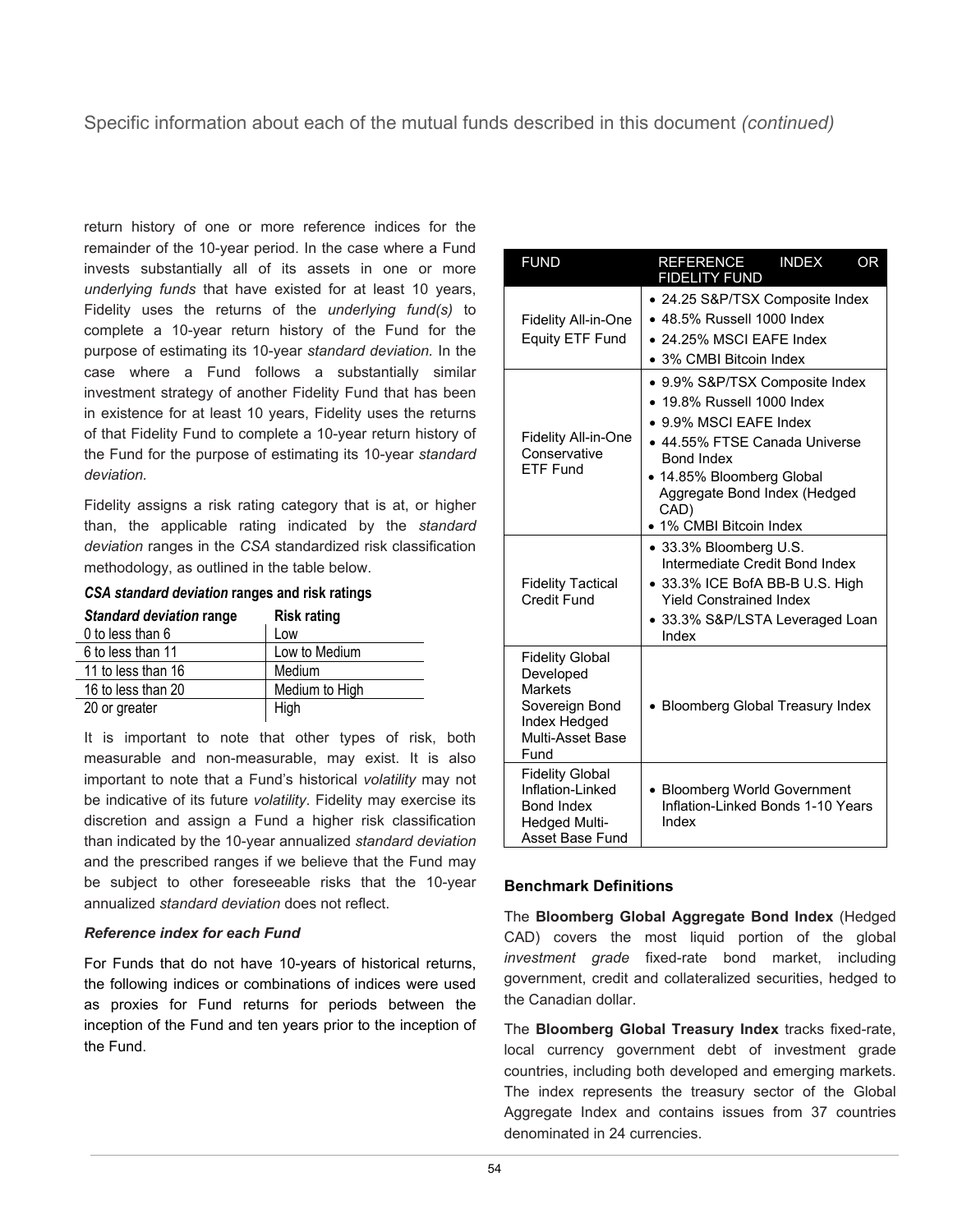The **Bloomberg World Government Inflation-Linked Bonds 1-10 Years Index** measures the performance of investment grade, government inflation-linked debt from 12 different developed market countries.

The **Bloomberg U.S. Intermediate Credit Bond Index** measures the investment grade, U.S. dollar-denominated, fixed-rate, corporate and government-related bond markets with a maturity greater than 1 year and less than 10 years. It is composed of the Bloomberg U.S. Corporate Index and a non-corporate component that includes non-U.S. agencies, sovereigns, supranationals and local authorities constrained by maturity.

The Coin Metrics Bletchley **(CMBI) Bitcoin Index** is designed to measure the performance an investor would expect from purchasing and holding bitcoin.

The **FTSE Canada Universe Bond Index** is capitalizationweighted, with more than 950 Canadian bonds, and includes the highest quality bonds with terms-to-maturity of one to thirty years, designed to reflect the Canadian bond market.

**ICE BofA BB-B U.S. High Yield Constrained Index** is a modified market capitalization-weighted index of US dollar denominated below investment grade corporate debt publicly issued in the US domestic market. With a 2.0% cap, the ICE BofAML BB-B US High Yield Constrained Index will see a maximum benchmark weighting of 2.0% for all single issuers in the ICE BofAML BB-B US High Yield Constrained Index.

The **MSCI EAFE Index** is a free float-adjusted market capitalization weighted index designed to measure *developed market* equity performance, excluding Canada and the U.S. The MSCI EAFE Index is composed of companies representative of the market structure of *developed market* countries.

The **Russell 1000 Index** is an index of 1,000 of the largest companies, by market capitalization, in the U.S. equity market.

**S&P/LSTA Leveraged Loan Index** is a market capitalization-weighted index designed to represent the performance of U.S. dollar-denominated institutional

leveraged loan portfolios using current market weightings, spreads and interest payments.

The **S&P/TSX Composite Index** is an index of stocks that are generally considered to represent the Canadian equity market. The S&P/TSX Capped Composite Index is the same as the S&P/TSX Composite Index except that it is adjusted quarterly so that no single stock has a relative weight in the index greater than 10.0%.

*You can get details of the methodology that we use to identify the risk level of a Fund by calling us at 1-800-263- 4077, by sending us an email at [cs.english@fidelity.ca](mailto:cs.english@fidelity.ca) (for assistance in English) or [sc.francais@fidelity.ca](mailto:sc.francais@fidelity.ca) (for assistance in French), or by writing to us at Fidelity Investments Canada ULC, 483 Bay Street, Suite 300, Toronto, Ontario, M5G 2N7*.

#### **6. Distribution policy**

This section tells you when you can expect to receive payments of net income, capital gains, or returns of capital from the Fund. We may pay distributions at other times.

Distributions on units held in Fidelity registered plans are always reinvested in additional units of the same series of the same Fund.

Except as described below, distributions on units held in other registered plans or in non-registered accounts are reinvested in additional units of the same series of the same Fund unless you tell us in writing that you want to receive them in cash. You won't pay any sales charges on reinvested distributions or on cash distributions. Distributions paid on the redemption of units are not reinvested, but are instead paid to you in cash. Cash distributions can be paid directly to your bank account by way of electronic funds transfer or by cheque. We may charge you a fee of \$25 for each cash distribution you request by cheque.

A return of capital distribution is not taxable, but reduces the adjusted cost base of your units. You should not confuse this cash flow distribution with a Fund's rate of return or yield.

You can find more information about distributions and adjusted cost base in the *Income tax considerations for investors* section.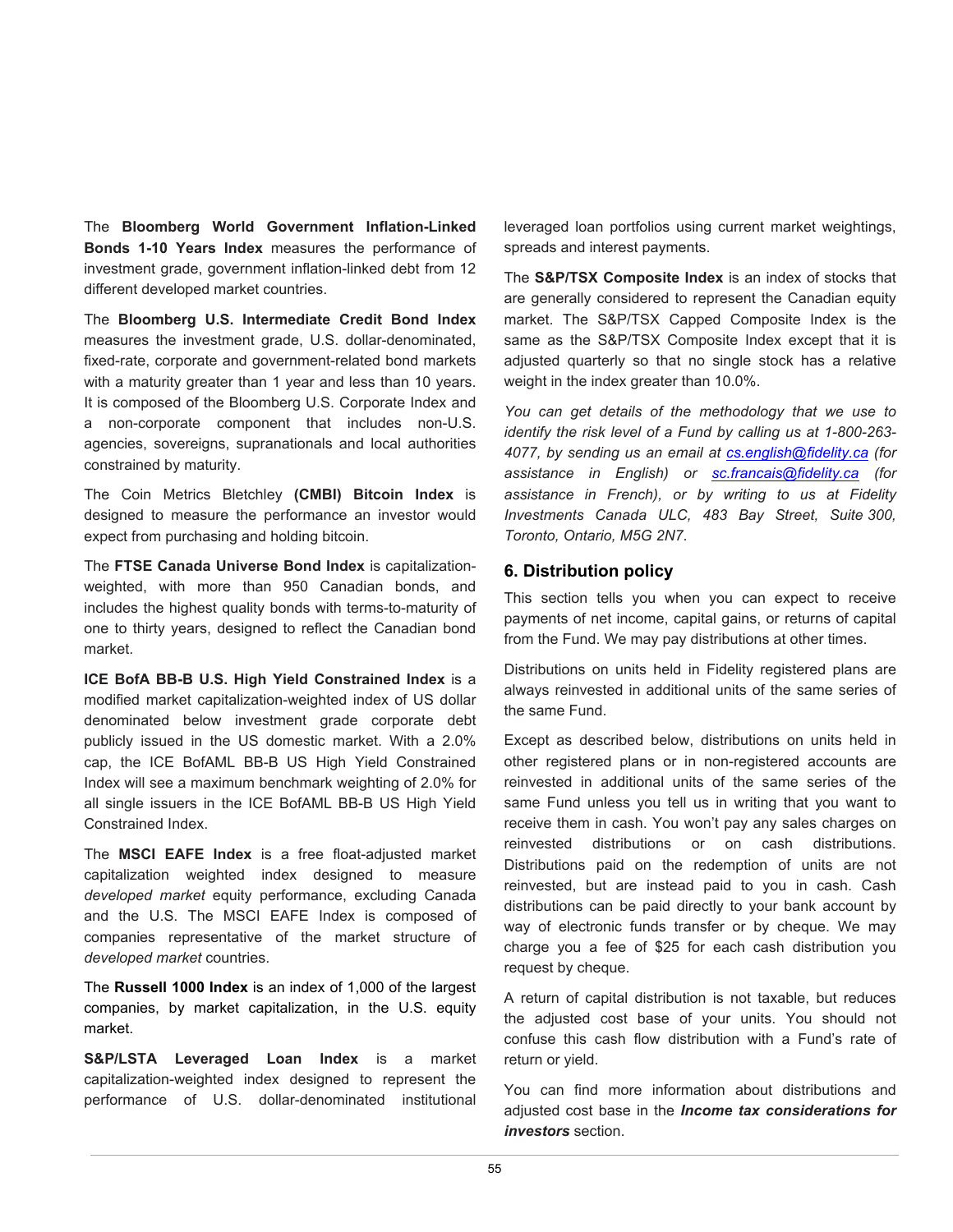Specific information about each of the mutual funds described in this document *(continued)*

## **7. Fund expenses indirectly borne by investors**

Each series of a Fund is responsible for its own expenses and its proportionate share of common Fund expenses that are not included as part of the *Administration Fee.* While you don't pay these costs directly, they reduce the Fund's return. The hypothetical example in this section helps you compare the expenses of the Fund to the costs of investing in other Funds. You can find more information about the costs of investing in the Funds in the *Fees and expenses* section.

The example shows the expenses you would pay if:

- You invested \$1,000 in the Fund for each period shown and paid the maximum sales charge.
- The Fund's return was 5% each year.
- The Fund paid the same *management expense ratio* or *MER* in all periods as it did in its last financial year.

We have not shown examples of these expenses because the Funds are new and have no historical fund expense information to disclose.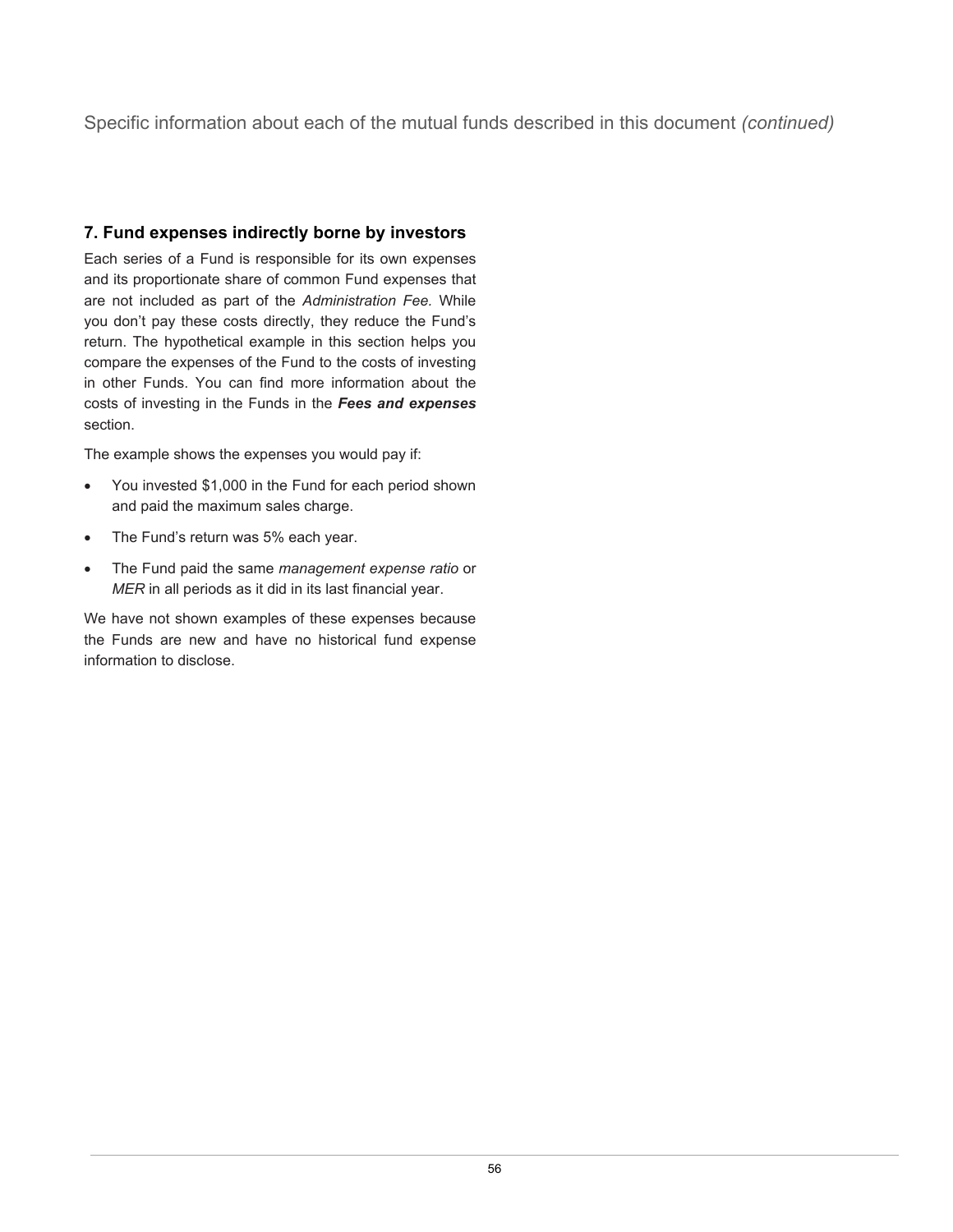# Fidelity All-in-One Equity ETF Fund

## Fund details

| <b>Fund type</b>                                                                 |  |                                                   | Global equity fund                                            |                                           |  |  |
|----------------------------------------------------------------------------------|--|---------------------------------------------------|---------------------------------------------------------------|-------------------------------------------|--|--|
| Date started                                                                     |  |                                                   | Series B, F and O - January 12, 2022                          |                                           |  |  |
| <b>Type of securities</b>                                                        |  | Series B, F and O units of a mutual fund<br>trust |                                                               |                                           |  |  |
| <b>Eligibility for registered</b><br>plans                                       |  |                                                   | Expected to be a qualified investment for<br>registered plans |                                           |  |  |
| <b>Series</b><br><b>Management and</b><br>advisory fee and<br>administration fee |  |                                                   | and advisory<br>fee*                                          | <b>Management Administration</b><br>fee** |  |  |
|                                                                                  |  |                                                   | 1.00%                                                         | 0.18%                                     |  |  |
|                                                                                  |  |                                                   | በ በበ%                                                         | በ 16%                                     |  |  |

\*It is expected that the effective, indirect management fee will be approximately **0.38%** in addition to the stated management and advisory fee above. This fee is only an estimate based on the initial weighting of the portfolio of the *underlying fund*, and does not take into account the performance of the *third-tier funds* in which the *underlying*  fund invests, rebalancing events nor any changes to the strategic allocation.

\*\*This is the *Administration Fee* if the Fund has less than \$100 million in net assets. If the Fund has between \$100 million and \$1 billion in net assets, the *Administration Fee* on each series is reduced by 0.01%. If the Fund has over \$1 billion in net assets, there is a further 0.01% reduction.

## What does the fund invest in?

#### **Investment objectives**

The Fund aims to achieve capital growth through total returns.

The Fund seeks a similar return to its *underlying fund*, which is also managed by Fidelity, by investing substantially all of its assets in securities of that *underlying fund*. The *underlying fund* aims to achieve capital growth through total returns by using a strategic asset allocation approach. The *underlying fund* invests primarily in other *underlying funds*. These *underlying funds* generally invest, either directly or indirectly, in a diversified mix of global equity securities. Currently, the *underlying fund* is Fidelity All-in-One Equity ETF.

We can't change the Fund's investment objectives unless we get approval from a majority of unitholders who vote at a special meeting we call.

#### **Investment strategies**

The strategies described below relate to the Fund and the *underlying fund*, Fidelity All-in-One Equity ETF.

To meet the Fund's objectives, the portfolio management team of the *underlying fund*:

- Generally, follows a *neutral mix* guideline of approximately 97% global equity securities and approximately 3% cryptocurrencies. The portfolio will be rebalanced annually. Additionally, if the portfolio deviates from its *neutral mix* by greater than 5% between annual rebalances, the portfolio will also be rebalanced. Such rebalancing activity may not occur immediately upon crossing that threshold but will occur shortly thereafter. Based on market activity, the portfolio may deviate from its *neutral mix*.
- Invests more than 10% of its net asset value in other *underlying funds* managed by Fidelity. We call these other funds *third-tier funds* for the Fund.
- May obtain cryptocurrency exposure, initially by investing in Fidelity Advantage Bitcoin ETF™, which offers exposure to bitcoin.
- Will invest in *third-tier funds* managed by Fidelity, including Fidelity Index ETFs that offer exposure to North American and developed international equities.
- May change the *third-tier funds* in which it invests, or the percentage of assets invested in a particular *thirdtier fund* at any time.

Portfolio management responsibility is at the level of:

The *underlying fund* regarding the selection of any *third-tier funds* and other assets held by the *underlying fund*.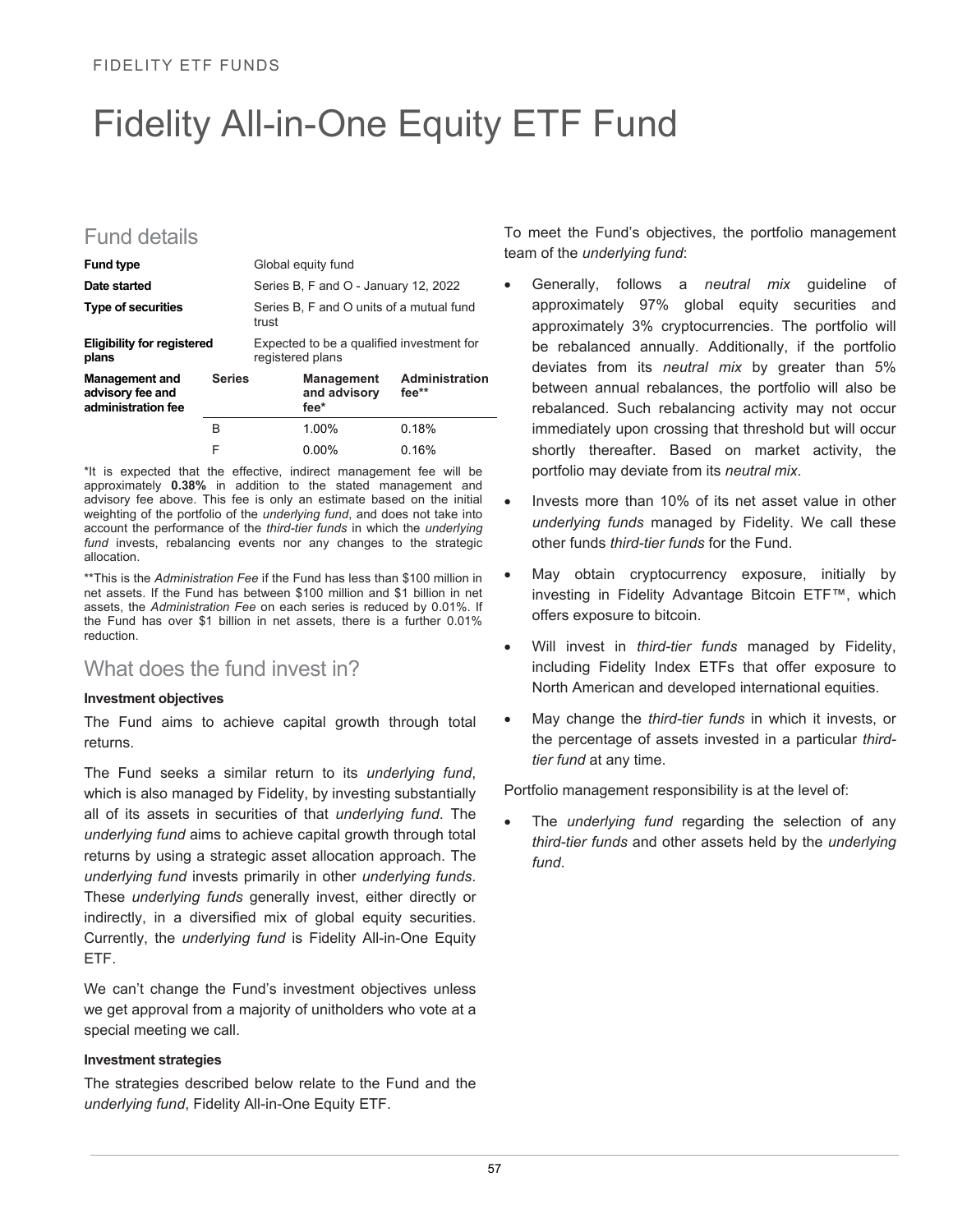The *underlying fund* will initially invest in the following *thirdtier funds*:

| <b>Third-tier Funds</b>                                          | Management<br>Fee | Approximate<br><b>Strategic</b><br>Allocation |
|------------------------------------------------------------------|-------------------|-----------------------------------------------|
| Fidelity Canadian Low Volatility<br><b>Index FTF</b>             | 0.35%             | 6.06%                                         |
| Fidelity U.S. Low Volatility Index<br><b>ETF</b>                 | 0.35%             | 12 13%                                        |
| <b>Fidelity International Low Volatility</b><br><b>Index ETF</b> | 0.45%             | 6.06%                                         |
| <b>Fidelity Canadian High Quality</b><br>Index FTF               | 0.35%             | 6.06%                                         |
| Fidelity U.S. High Quality Index<br><b>FTF</b>                   | 0.35%             | 12.13%                                        |
| <b>Fidelity International High Quality</b><br><b>Index FTF</b>   | 0.45%             | 6.06%                                         |
| Fidelity Canadian Value Index ETF                                | 0.35%             | 6.06%                                         |
| Fidelity U.S. Value Index ETF                                    | 0.35%             | 12.13%                                        |
| Fidelity International Value Index<br>FTF                        | 0.45%             | 6.06%                                         |
| <b>Fidelity Canadian Momentum</b><br><b>Index FTF</b>            | 0.35%             | 6.06%                                         |
| Fidelity U.S. Momentum Index ETF                                 | 0.35%             | 12.13%                                        |
| <b>Fidelity International Momentum</b><br><b>Index FTF</b>       | 0.45%             | 6.06%                                         |
| Fidelity Advantage Bitcoin ETF™                                  | 0.40%             | 3.00%                                         |

The above *third-tier funds* are subject to change at the discretion of the *underlying fund*'s portfolio management team. The *third-tier funds* listed above may be removed from the *underlying fund*'s portfolio and other *third-tier funds* not listed above may be added. The *underlying fund*'s portfolio weightings are disclosed in the interim and annual management reports of fund performance and in the quarterly portfolio disclosure report of the Fund and/or *underlying fund*.

The management expense ratio of the Fund will be higher than the above weighted average management fees due to *third-tier fund* expenses and other expenses of each *underlying fund* including portfolio transaction costs and taxes. See "**Fees and Expenses**".

In accordance with the limits, restrictions and requirements under applicable law, or as permitted under the terms of exemptive relief obtained from the Canadian securities regulators and described in *Specific information about*  *each of the mutual funds described in this document*, the Fund, the *underlying fund and* any *third-tier fund* may:

- Engage in *securities lending*, *repurchase* and *reverse repurchase transactions*.
- Use *derivatives* for *hedging* and non-*hedging* purposes.
- Invest in precious metals and other physical commodities through *Commodity ETFs* and/or *derivatives*.

Both the Fund and the *underlying fund* may hold cash.

The Fund, the *underlying fund or* any *third-tier fund* may depart from its investment objectives or strategies by temporarily investing all or a portion of their assets in cash or *fixed income securities* issued or guaranteed by a Canadian or U.S. government, government agency or company. The portfolio management team may take this action to seek protection during a market downturn, or for other reasons.

The portfolio management team of the *underlying fund* or any *third-tier fund* may actively trade its investments. This can increase trading costs, which lowers returns. It also increases the possibility that you receive capital gains distributions, which are taxable if you hold the Fund in a non-registered account.

Additional information about Fidelity All-in-One Equity ETF is set out in its prospectus. You can get copies by contacting us or by asking your *financial advisor*.

## What are the risks of investing in the fund?

While the aim of employing these strategies is to help achieve the objectives of the Fund, the strategies also include risks that could result in losses. The checklist below shows you the risks that apply to the Fund. The risks without a bullet in either column are low or not a risk for the Fund. You'll find a complete description of each risk in *What is a mutual fund and what are the risks of investing in a mutual fund?*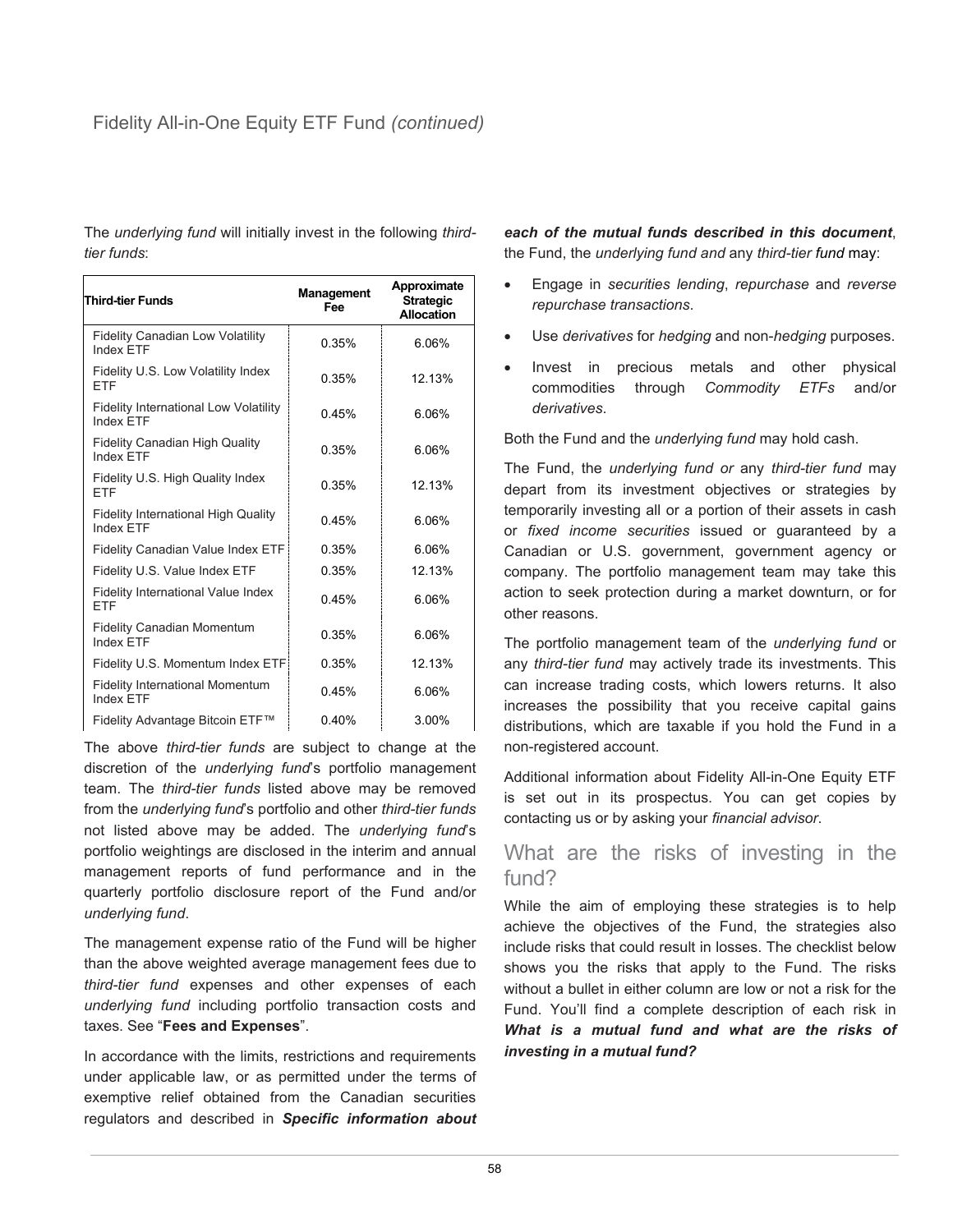#### **Risk checklist**

|                                                              | <b>Main risk</b> | <b>Additional risk</b> |
|--------------------------------------------------------------|------------------|------------------------|
| Alternative mutual fund                                      |                  | a                      |
| Asset-backed securities<br>and mortgage-backed<br>securities |                  | 0                      |
| Borrowing                                                    |                  | 0                      |
| Calculation and<br>termination of the indices                |                  | О                      |
| Cease trading and halted<br>trading of units                 |                  | O                      |
| Cease trading of<br>constituent securities                   |                  | 0                      |
| Commodity                                                    |                  |                        |
| Concentration                                                |                  |                        |
| Credit                                                       |                  |                        |
| Cryptocurrency ETF                                           |                  | c                      |
| Currency                                                     |                  |                        |
| Cyber security                                               |                  | a                      |
| Derivative                                                   |                  | a                      |
| Equity                                                       |                  |                        |
| <b>ETF</b>                                                   |                  |                        |
| Foreign investment                                           |                  |                        |
| Income tax                                                   |                  |                        |
| Index investment strategy                                    |                  |                        |
| Interest rate                                                |                  |                        |
| Large transaction                                            |                  | О                      |
| Liquidity                                                    |                  | C                      |
| Portfolio management                                         |                  | c                      |
| Rebalancing and<br>subscriptions                             |                  | $\bullet$              |
| Repurchase transactions                                      |                  | O                      |
| Reverse repurchase<br>transactions                           |                  | $\bullet$              |
| Sampling methodology                                         |                  | G                      |
| Securities lending<br>transactions                           |                  | a                      |
| <b>Series</b>                                                |                  | a                      |
| Small company                                                |                  |                        |
| Specialization                                               |                  |                        |
| Tracking error                                               |                  | $\bullet$              |

## Who should invest in this fund?

You might want to consider the Fund if you plan to hold your investment for the medium to long-term, want to gain exposure to global equity securities and a small amount of

cryptocurrencies, and can handle the *volatility* of returns generally associated with equity and cryptocurrency investments. The Fund is not an appropriate investment if you have a short-term investment horizon.

To invest in the Fund, you should be able to accept a medium level of risk. For more information on how a fund's risk level is determined, see *Specific information about each of the mutual funds described in this document*.

## Distribution policy

The Fund generally distributes any net income and capital gains in December of each year and may also pay distributions at other times during the year.

Distributions on units held in Fidelity registered plans are always reinvested in additional units of the Fund. Distributions on units held in other registered plans or in non-registered accounts are reinvested in additional units of the Fund unless you tell us in writing that you want to receive them in cash.

For other options that may be available to you, see *Specific information about each of the mutual funds described in this document*.

## Fund expenses indirectly borne by investors

This information has not been provided because the Fund is new, and has no historical fund expense information.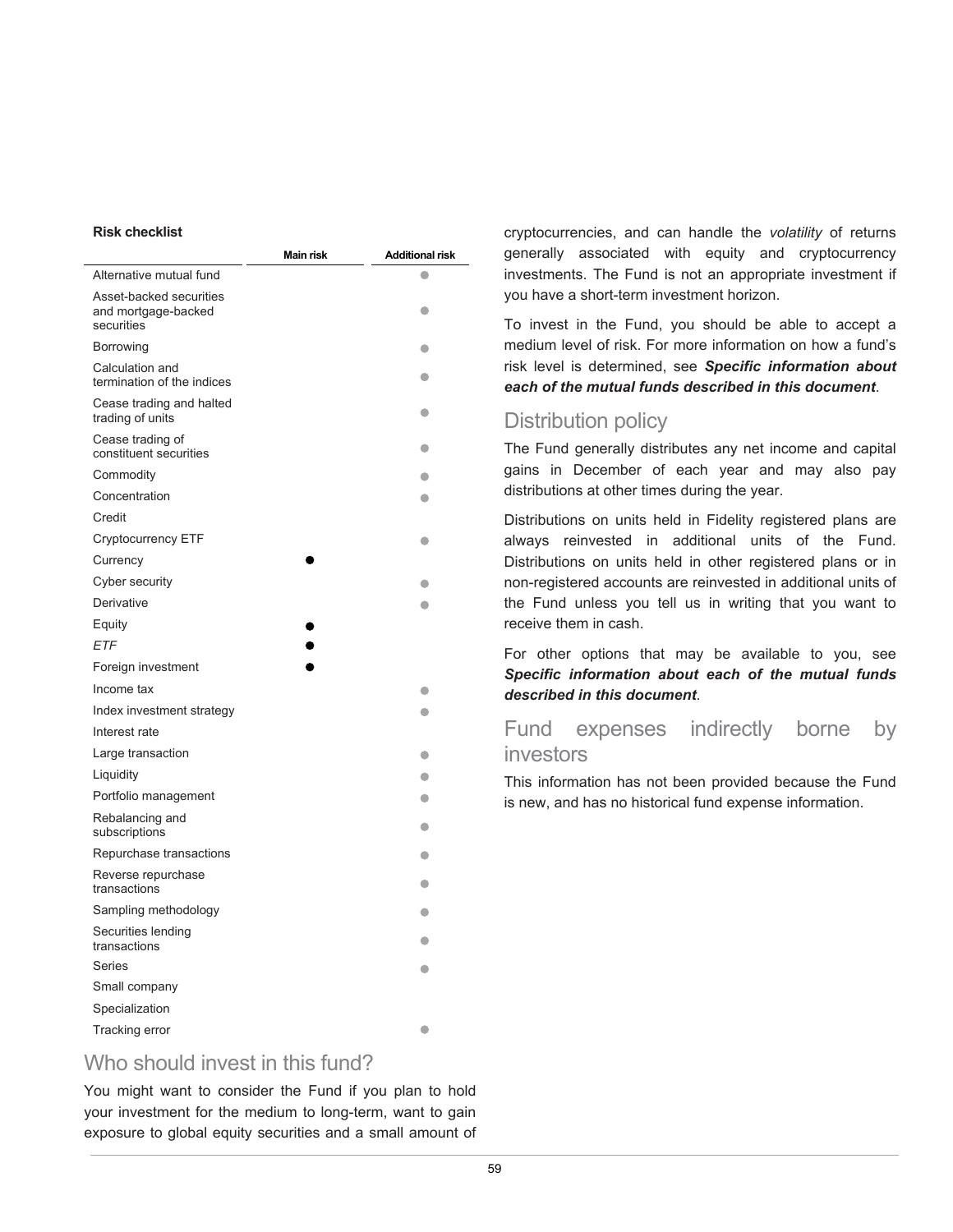## Fidelity All-in-One Conservative ETF Fund

## Fund details

| <b>Fund type</b>                                                                 |   |                                                               | Global balanced fund                 |                                  |
|----------------------------------------------------------------------------------|---|---------------------------------------------------------------|--------------------------------------|----------------------------------|
| Date started                                                                     |   |                                                               | Series B, F and O - January 12, 2022 |                                  |
| <b>Type of securities</b>                                                        |   | Series B, F and O units of a mutual fund<br>trust             |                                      |                                  |
| <b>Eligibility for registered</b><br>plans                                       |   | Expected to be a qualified investment for<br>registered plans |                                      |                                  |
| <b>Series</b><br><b>Management and</b><br>advisory fee and<br>administration fee |   |                                                               | and advisory fee**<br>fee*           | <b>Management</b> Administration |
|                                                                                  | R |                                                               | 1.00%                                | 0.165%                           |
|                                                                                  |   |                                                               | በ በበ%                                | 0.145%                           |

\*It is expected that the effective, indirect management fee will be approximately 0.34% in addition to the stated management and advisory fee above. This fee is only an estimate based on the initial weighting of the portfolio of the *underlying fund*, and does not take into account the performance of the *third-tier funds* in which the *underlying*  fund invests, rebalancing events, nor any changes to the strategic allocation.

\*\*This is the *Administration Fee* if the Fund has less than \$100 million in net assets. If the Fund has between \$100 million and \$1 billion in net assets, the *Administration Fee* on each series is reduced by 0.01%. If the Fund has over \$1 billion in net assets, there is a further 0.01% reduction.

## What does the fund invest in?

#### **Investment objectives**

The Fund aims to achieve income and capital growth through total returns.

The Fund seeks a similar return to its *underlying fund*, which is also managed by Fidelity, by investing substantially all of its assets in securities of that *underlying fund*. The *underlying fund* aims to achieve income and capital growth through total returns by using a strategic asset allocation approach. The *underlying fund* invests primarily in other *underlying funds*. These *underlying funds* generally invest, either directly or indirectly, in a diversified mix of global equity securities and *fixed income securities*, with generally more emphasis on fixed income securities. Currently, the *underlying fund* is Fidelity All-in-One Conservative ETF.

We can't change the Fund's investment objectives unless we get approval from a majority of unitholders who vote at a special meeting we call.

#### **Investment strategies**

The strategies described below relate to the Fund and the *underlying fund*, Fidelity All-in-One Conservative ETF.

To meet the Fund's objectives, the portfolio management team of the *underlying fund*:

- Follows a *neutral mix* guideline of approximately 40% global equity securities, approximately 59% global *fixed income securities* and approximately 1% cryptocurrencies. The portfolio will be rebalanced annually. Additionally, if the portfolio deviates from its *neutral mix* by greater than 5% between annual rebalances, the portfolio will also be rebalanced. Such rebalancing activity may not occur immediately upon crossing that threshold but will occur shortly thereafter. Based on market activity, the portfolio may deviate from its *neutral mix*.
- Invests more than 10% of its net asset value in other *underlying funds* managed by Fidelity. We call these other funds *third-tier funds* for the Fund. These *third-tier funds* may, in turn, invest more than 10% of their net asset value in other *underlying funds*. We call these other funds *fourth-tier funds* for the Fund.
- May obtain cryptocurrency exposure, initially by investing in Fidelity Advantage Bitcoin ETF™, which offers exposure to bitcoin.
- Will invest in *third-tier funds* managed by Fidelity. The equity portion will include Fidelity Index ETFs that offer exposure to North American and developed international equities. The fixed income portion will include Fidelity Fixed Income ETFs that offer exposure to a wide variety of *fixed income securities*, including Canadian and global investment grade *fixed income securities*, *high yield securities* and *floating rate debt instruments*.
- May change the *third-tier funds* in which it invests, or the percentage of assets invested in a particular *thirdtier fund* at any time. Any change in a *third-tier fund* will result in a change in the *fourth-tier funds*.

Portfolio management responsibility is at the level of:

The *underlying fund* regarding the selection of any *third-tier funds* and other assets held by the *underlying fund*.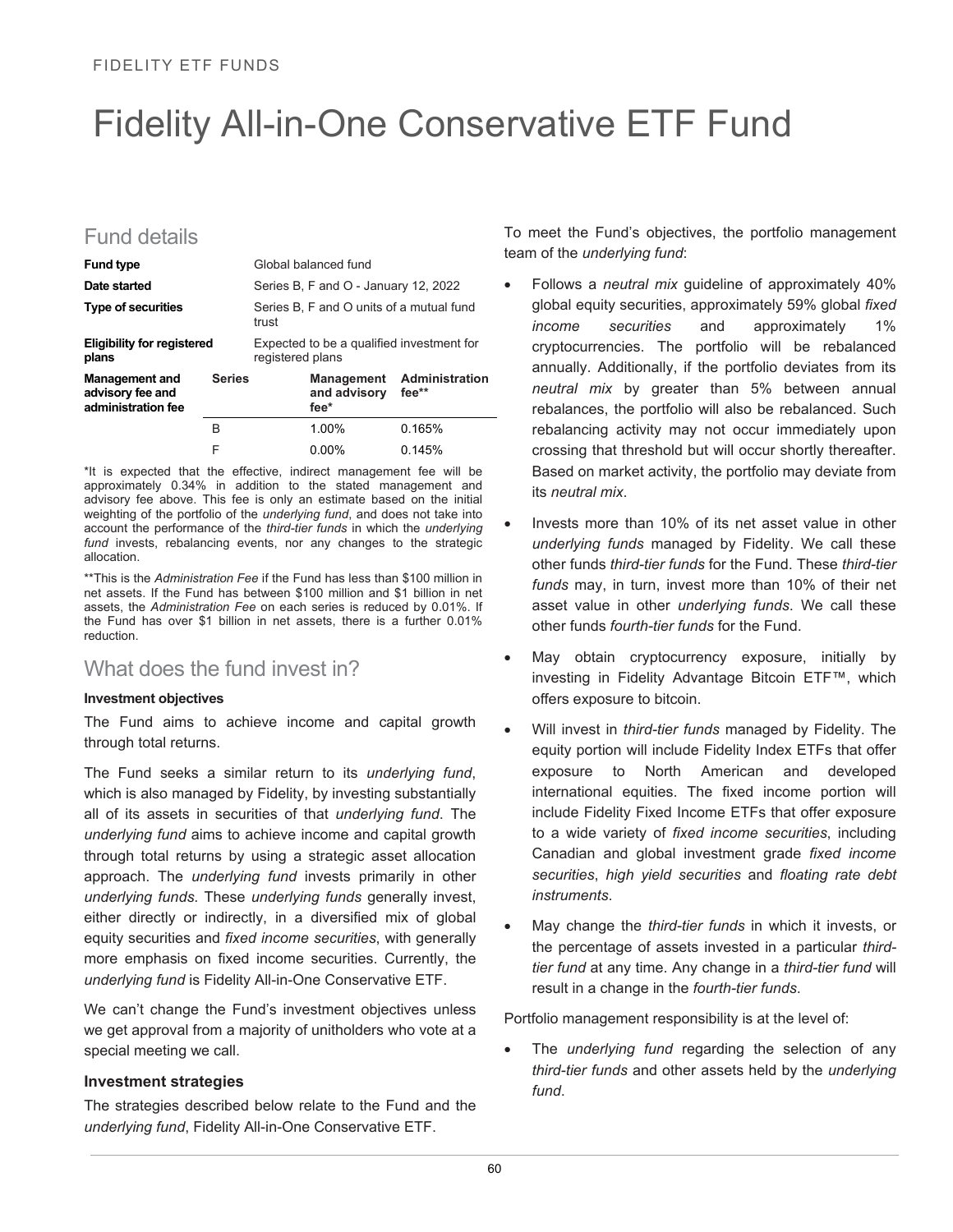- Any *third-tier fund* regarding the selection of any *fourthtier funds* and other assets held by the *third-tier fund*.
- Any *fourth-tier fund* regarding the selection of assets held by the *fourth-tier fund*.

The *underlying fund* will initially invest in the following *thirdtier funds*:

| <b>Third-tier Funds</b>                                          | <b>Management</b><br>Fee | Approximate<br><b>Strategic</b><br><b>Allocation</b> |
|------------------------------------------------------------------|--------------------------|------------------------------------------------------|
| <b>Fidelity Canadian Low Volatility</b><br><b>Index FTF</b>      | 0.35%                    | 2.48%                                                |
| Fidelity U.S. Low Volatility Index<br>ETF                        | 0.35%                    | 4.95%                                                |
| <b>Fidelity International Low Volatility</b><br><b>Index FTF</b> | 0.45%                    | 2.48%                                                |
| <b>Fidelity Canadian High Quality</b><br>Index ETF               | 0.35%                    | 2.48%                                                |
| Fidelity U.S. High Quality Index<br>FTF                          | 0.35%                    | 4 95%                                                |
| <b>Fidelity International High Quality</b><br>Index FTF          | 0.45%                    | 2.48%                                                |
| Fidelity Canadian Value Index ETF                                | 0.35%                    | 2.48%                                                |
| Fidelity U.S. Value Index ETF                                    | 0.35%                    | 4.95%                                                |
| Fidelity International Value Index<br>FTF                        | 0.45%                    | 248%                                                 |
| <b>Fidelity Canadian Momentum</b><br>Index ETF                   | 0.35%                    | 248%                                                 |
| Fidelity U.S. Momentum Index ETF                                 | 0.35%                    | 4.95%                                                |
| <b>Fidelity International Momentum</b><br><b>Index ETF</b>       | 0.45%                    | 2.48%                                                |
| Fidelity Systematic Canadian Bond<br><b>Index FTF</b>            | 0.25%                    | 44.55%                                               |
| <b>Fidelity Global Core Plus Bond</b><br><b>ETF</b>              | 0.50%                    | 14.85%                                               |
| Fidelity Advantage Bitcoin ETF™                                  | 0.40%                    | 1.00%                                                |

The above *third-tier funds* are subject to change at the discretion of the *underlying fund*'s portfolio management team. The *third-tier funds* listed above may be removed from the *underlying fund*'s portfolio and other *third-tier funds* not listed above may be added. The *underlying fund*'s portfolio weightings are disclosed in the interim and annual management reports of fund performance and in the quarterly portfolio disclosure report of the Fund and/or *underlying fund*.

The management expense ratio of the Fund will be higher than the above weighted average management fees due to third-tier fund expenses and other expenses of each underlying fund including portfolio transaction costs and taxes. See "**Fees and Expenses**".

In accordance with the limits, restrictions and requirements under applicable law, or as permitted under the terms of exemptive relief obtained from the Canadian securities regulators and described in *Specific information about each of the mutual funds described in this document*, the Fund, the *underlying fund*, any *third-tier fund* or any *fourth-tier fund* may:

- Engage in securities lending, *repurchase* and *reverse repurchase transactions*.
- Use *derivatives* for *hedging* and non-*hedging* purposes.
- Invest in precious metals and other physical commodities through *Commodity ETFs* and/or *derivatives*.

Both the Fund and the *underlying fund* may hold cash.

The Fund, the *underlying fund*, any *third-tier fund* or any *fourth-tier fund* may depart from its investment objectives or strategies by temporarily investing all or a portion of its assets in cash or *fixed income securities* issued or guaranteed by a Canadian or U.S. government, government agency or company. The portfolio management team may take this action to seek protection during a market downturn, or for other reasons.

The portfolio management team of the *underlying fund*, any *third-tier fund* or any *fourth-tier fund* may actively trade its investments. This can increase trading costs, which lowers returns. It also increases the possibility that you receive capital gains distributions, which are taxable if you hold the Fund in a non-registered account.

Additional information about Fidelity All-in-One Conservative ETF is set out in its prospectus. You can get copies by contacting us or by asking your *financial advisor*.

## What are the risks of investing in the fund?

While the aim of employing these strategies is to help achieve the objectives of the Fund, the strategies also include risks that could result in losses. The checklist below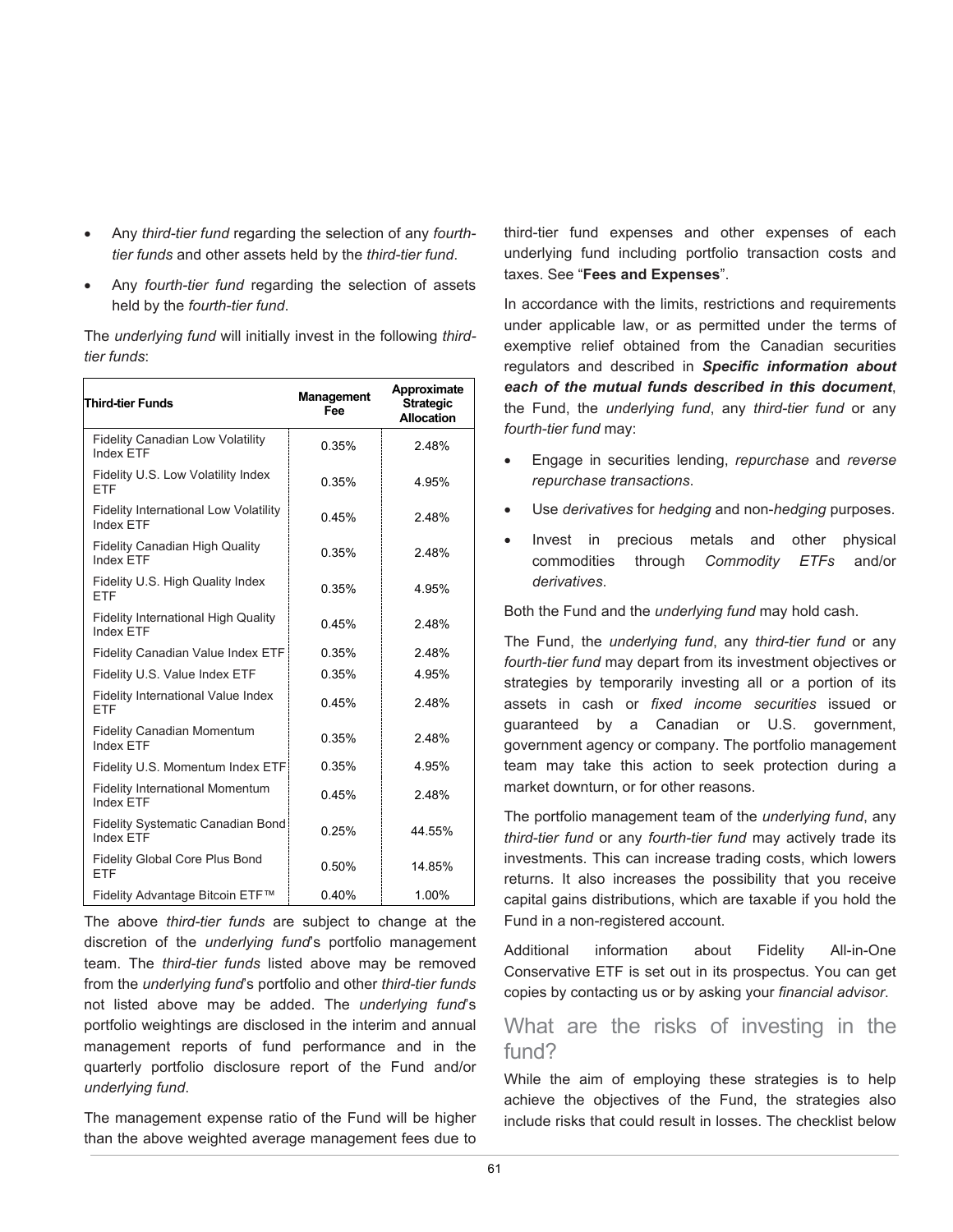shows you the risks that apply to the Fund. The risks without a bullet in either column are low or not a risk for the Fund. You'll find a complete description of each risk in *What is a mutual fund and what are the risks of investing in a mutual fund?*

#### **Risk checklist**

|                                                              | <b>Main risk</b> | <b>Additional risk</b> |
|--------------------------------------------------------------|------------------|------------------------|
| Alternative mutual fund                                      |                  | a                      |
| Asset-backed securities<br>and mortgage-backed<br>securities |                  |                        |
| Borrowing                                                    |                  |                        |
| Calculation and<br>termination of the indices                |                  | $\bullet$              |
| Cease trading and halted<br>trading of units                 |                  | c                      |
| Cease trading of<br>constituent securities                   |                  | a                      |
| Commodity                                                    |                  |                        |
| Concentration                                                |                  |                        |
| Credit                                                       |                  |                        |
| Cryptocurrency ETF                                           |                  | O                      |
| Currency                                                     |                  |                        |
| Cyber security                                               |                  |                        |
| Derivative                                                   |                  | æ                      |
| Equity                                                       |                  |                        |
| ETF                                                          |                  |                        |
| Foreign investment                                           |                  |                        |
| Income tax                                                   |                  |                        |
| Index investment strategy                                    |                  |                        |
| Interest rate                                                |                  |                        |
| Large transaction                                            |                  | a                      |
| Liquidity                                                    |                  | O                      |
| Portfolio management                                         |                  | a                      |
| Rebalancing and<br>subscriptions                             |                  | 0                      |
| Repurchase transactions                                      |                  | a                      |
| Reverse repurchase<br>transactions                           |                  | a                      |
| Sampling methodology                                         |                  | c                      |
| Securities lending<br>transactions                           |                  | a                      |
| Series                                                       |                  | a                      |
| Small company                                                |                  |                        |
| Specialization                                               |                  |                        |

|                | Main risk | <b>Additional risk</b> |
|----------------|-----------|------------------------|
| Tracking error |           |                        |
|                |           |                        |

## Who should invest in this fund?

You might want to consider the Fund if you plan to hold your investment for the medium-term, want to gain exposure to global equity securities, *fixed income securities* and a small amount of cryptocurrencies, want the convenience of a diversified portfolio in a single fund and can handle the *volatility* of returns generally associated with equity and cryptocurrency investments. The Fund is not an appropriate investment if you have a short-term investment horizon.

To invest in the Fund, you should be able to accept a low to medium level of risk. For more information on how a fund's risk level is determined, see *Specific information about each of the mutual funds described in this document***.**

## Distribution policy

The Fund generally distributes any net income and capital gains in December of each year and may also pay distributions at other times during the year.

Distributions on units held in Fidelity registered plans are always reinvested in additional units of the Fund. Distributions on units held in other registered plans or in non-registered accounts are reinvested in additional units of the Fund unless you tell us in writing that you want to receive them in cash.

For other options that may be available to you, see *Specific information about each of the mutual funds described in this document*.

## Fund expenses indirectly borne by investors

This information has not been provided because the Fund is new, and has no historical fund expense information.

.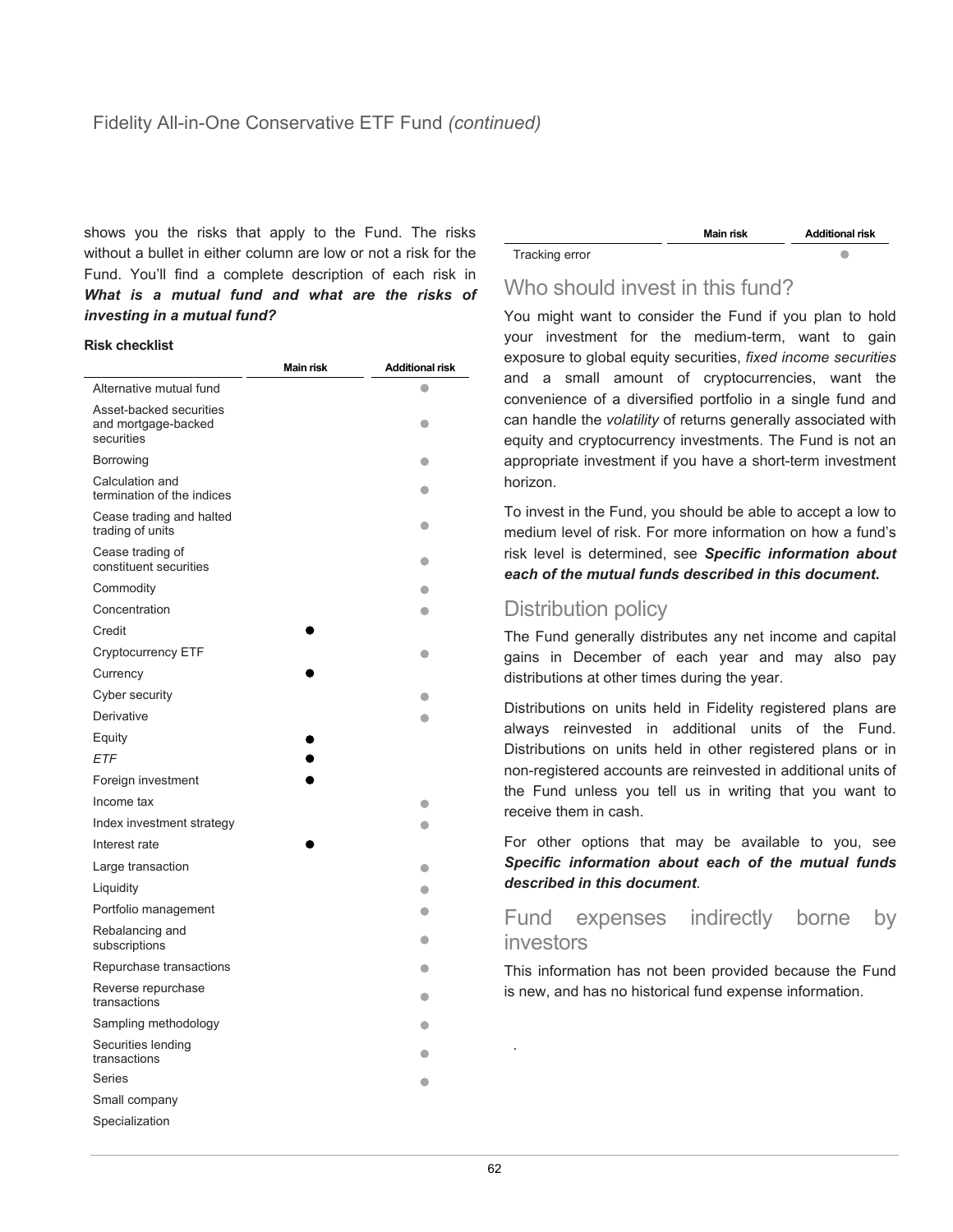## Fidelity Tactical Credit Fund

## Fund details

| <b>Fund type</b>                           |                   |                                                                                                        | High yield fixed income fund |   |                                                     |   |  |
|--------------------------------------------|-------------------|--------------------------------------------------------------------------------------------------------|------------------------------|---|-----------------------------------------------------|---|--|
| Date started                               |                   | Series B, F and O - January 12, 2022<br>Series $B^*$ , $F^*$ and $O^*$ units of a mutual fund<br>trust |                              |   |                                                     |   |  |
| <b>Type of securities</b>                  |                   |                                                                                                        |                              |   |                                                     |   |  |
| <b>Eligibility for registered</b><br>plans |                   |                                                                                                        | registered plans             |   | Expected to be a qualified investment for           |   |  |
| <b>Management</b> Series<br>and advisory   |                   |                                                                                                        | advisory fee**               |   | <b>Management and Administration</b><br>$fee^{***}$ |   |  |
| fee and<br>administration                  | R                 |                                                                                                        | 120%                         |   | 0.175%                                              |   |  |
| fee                                        | F                 |                                                                                                        | 0.70%                        |   | 0.125%                                              |   |  |
| <b>Combined</b>                            | Tier              | 1                                                                                                      | 2                            | 3 | 4                                                   | 5 |  |
| management<br>and<br>administration        | <b>B</b> and<br>F | Series 0.10% 0.15% 0.20% 0.225% 0.25%                                                                  |                              |   |                                                     |   |  |
| fee                                        |                   |                                                                                                        |                              |   |                                                     |   |  |

\*This series can also be bought in U.S. dollars.

\*\* With respect to the Fund's investments in underlying funds managed by Fidelity, we adjust the management fees payable by the Fund to ensure that the total annual fees paid directly and indirectly to us by the Fund do not exceed the annual management fee set out above.

\*\*\*This is the Administration Fee if the Fund has less than \$100 million in net assets. If the Fund has between \$100 million and \$1 billion in net assets, the Administration Fee on each series is reduced by 0.01%. If the Fund has over \$1 billion in net assets, there is a further 0.01% reduction.

## What does the fund invest in?

#### **Investment objectives**

The Fund aims to achieve a combination of a high level of current income and the potential for capital gains.

It invests primarily in a mix of *fixed income securities* of U.S. issuers and other issuers from around the world. It can invest in these securities either directly or indirectly through investments in *underlying funds*.

We can't change the Fund's investment objectives unless we get approval from a majority of unitholders who vote at a special meeting we call.

#### **Investment strategies**

To meet the Fund's objectives, the portfolio management team:

Exercises broad flexibility by investing, either directly or indirectly through investments in *underlying funds*, in an expansive set of *fixed income securities*, including

global *investment grade fixed income securities*, and higher yielding lower quality *fixed income securities*.

- Tactically allocates the Fund's assets among issuers in different market sectors, industries, asset classes, and maturities, based on its view of the relative value of each sector, industry, asset class or maturity.
- Combines top-down perspectives and bottom-up security selection.
- Performs a macroeconomic assessment in order to formulate top-down views that are used to tactically adjust the composition of the portfolio over time, such as asset class selection, sector rotation, and industry selection.
- Considers factors that shape the fixed income markets, such as government and central banking policies, fiscal dynamics, demographic factors, trade policy, currency management, default cycle, inflation, and business cycle dynamics.
- Uses top-down perspectives to help shape the sector allocation, quality, yield curve positioning and *duration* of the portfolio.
- Considers the *duration* of the Fund, and has flexibility to vary the *duration* in response to prevailing market conditions.
- When buying and selling *investment grade fixed income securities*, may consider other factors, such as:
	- o The security's features.
	- o Price compared to estimated long-term value.
	- o Credit quality of the issuer.
	- o Current yield.
	- o Balance sheet strength.
	- o Financial leverage.
	- o Any short-term trading opportunities resulting from market inefficiencies.
- When buying and selling *high yield securities*, examines each issuer's potential based on factors, such as: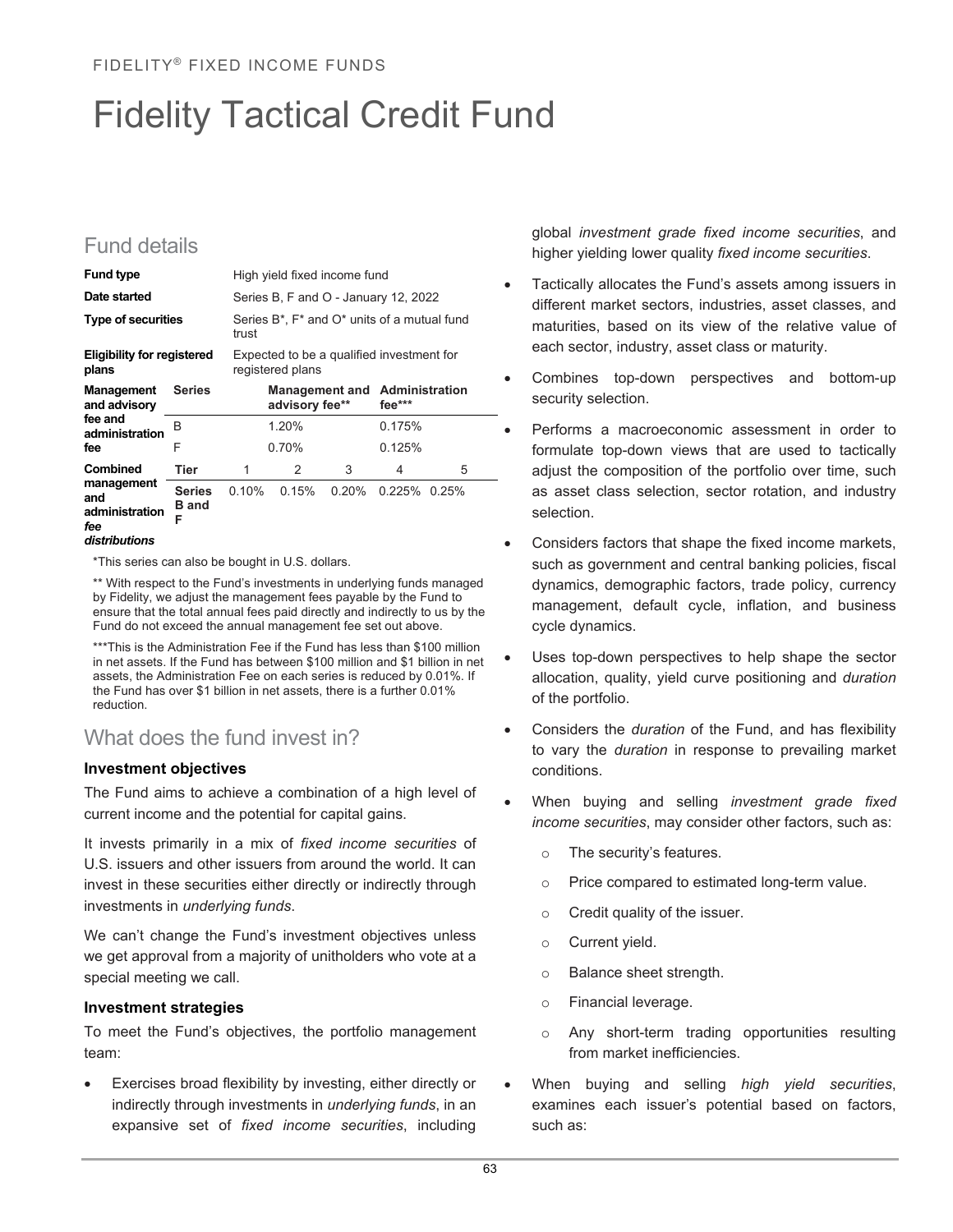- o Financial condition.
- o Industry position.
- o Economic and market conditions.
- o Earnings potential.
- o Quality of management.
- o The security's features.
- o Price compared to estimated long-term value.
- o Credit quality of the issuer.
- o Current yield.
- o Balance sheet strength.
- o Financial leverage.
- o Liquidity.
- o Expected ability to service debt.

#### The Fund may also

- Invest primarily in non-investment grade high yield debt securities or convertible securities, which portion of the Fund tends to have a higher credit risk than the investment grade fixed income portion of the Fund.
- Invest in securities that don't produce income, including defaulted securities and common stock.
- Invest in companies in troubled or uncertain financial condition.
- Invest in debt of private companies, known as private credit, which securities are less *liquid* than the debt of public issuers.
- Invest in *fixed income securities* of any quality or term.
- Hold cash.

In accordance with the limits, restrictions and requirements under applicable law, or as permitted under the terms of exemptive relief obtained from the Canadian securities regulators and described in *Specific information about each of the mutual funds described in this document*, the Fund may:

• Engage in *securities lending, repurchase* and *reverse repurchase transactions*.

- Use *derivatives* for *hedging* and non-*hedging* purposes.
- Invest in securities of *underlying funds* that are selected in accordance with the Fund's investment strategies.

The Fund will hedge some or all of its foreign currency exposure. Therefore, generally, the Fund does not benefit from an increase in value of foreign currencies against the Canadian dollar. The portfolio management team makes this decision as part of the implementation of the overall investment strategy of the Fund based on a number of factors, including its view of the relative investment merits of the particular foreign currency versus the Canadian dollar. The exposure to foreign currency varies based on the extent of its foreign currency denominated investments, as well as the extend to which the portfolio management team decides to hedge any *underlying fund's* currency exposure. The foreign currency exposure may change at any time and without notice.

The Fund may depart from its investment objectives or strategies by temporarily investing all or a portion of its assets in cash or *fixed income securities* issued or guaranteed by a Canadian or U.S. government, government agency or company. The portfolio management team may take this action to seek protection during a market downturn, or for other reasons.

The portfolio management team may actively trade the Fund's investments. This can increase trading costs, which lowers the Fund's returns. It also increases the possibility that you receive capital gains dividends, which are taxable if you hold the Fund in a non-registered account.

## What are the risks of investing in the fund?

While the aim of employing these strategies is to help achieve the objectives of the Fund, the strategies also include risks that could result in losses. The checklist below shows you the risks that apply to the Fund. The risks without a bullet in either column are low or not a risk for the Fund. You'll find a complete description of each risk in *What is a mutual fund and what are the risks of investing in a mutual fund?*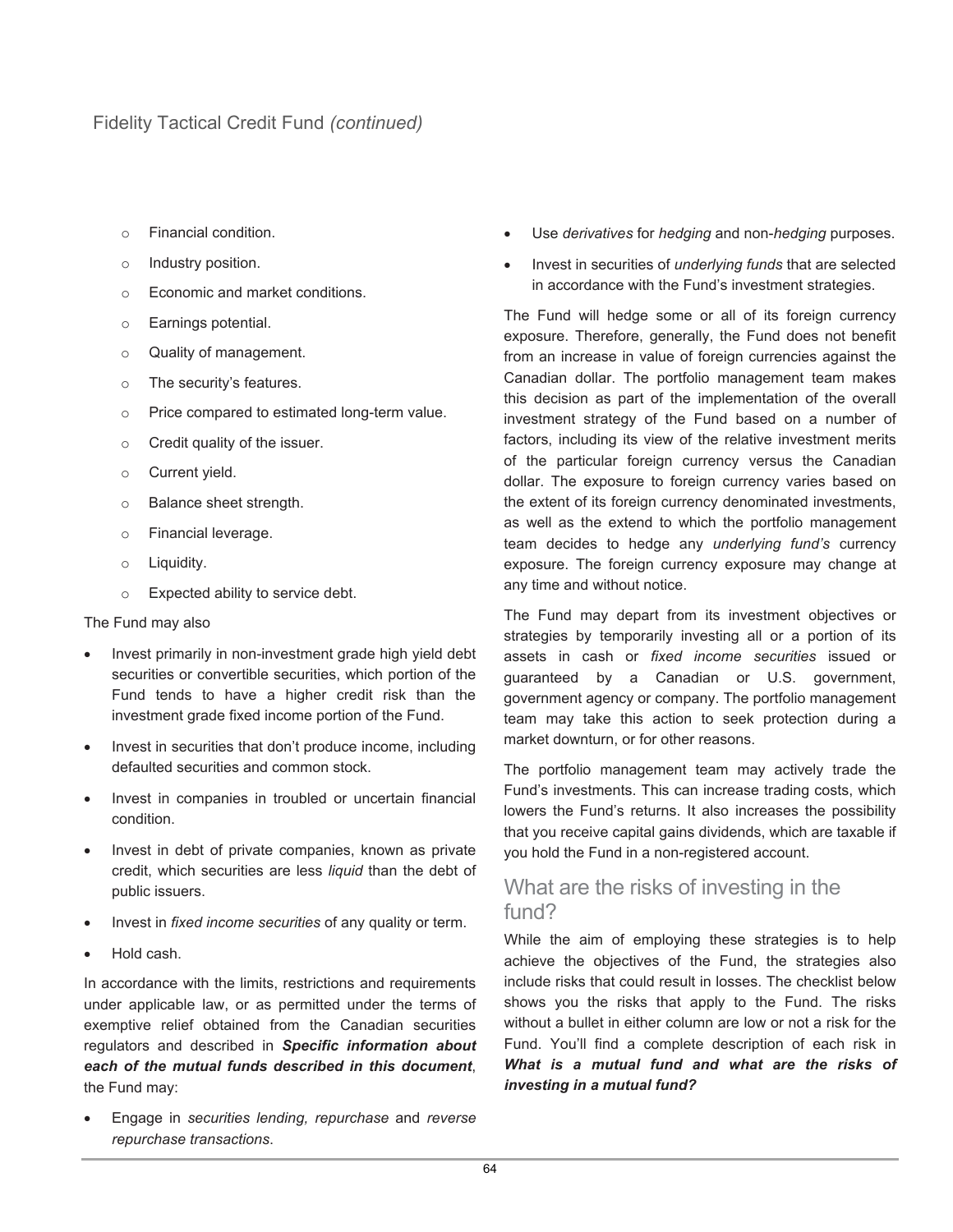#### **Risk checklist**

|                                                              | Main risk | <b>Additional risk</b> |
|--------------------------------------------------------------|-----------|------------------------|
| Alternative mutual fund                                      |           |                        |
| Asset-backed securities<br>and mortgage-backed<br>securities |           |                        |
| Borrowing                                                    |           |                        |
| Calculation and<br>termination of the indices                |           |                        |
| Cease trading and halted<br>trading of units                 |           |                        |
| Commodity                                                    |           |                        |
| Concentration                                                |           |                        |
| Credit                                                       |           |                        |
| <b>Cryptocurrency ETF</b>                                    |           |                        |
| Currency                                                     |           |                        |
| Cyber security                                               |           |                        |
| Derivative                                                   |           |                        |
| Equity                                                       |           |                        |
| ETF                                                          |           |                        |
| Foreign investment                                           |           |                        |
| Income tax                                                   |           |                        |
| Index investment strategy                                    |           |                        |
| Interest rate                                                |           |                        |
| Large transaction                                            |           |                        |
| Liquidity                                                    |           |                        |
| Portfolio management                                         |           |                        |
| Rebalancing and<br>subscriptions                             |           |                        |
| Repurchase transactions                                      |           | o                      |
| Reverse repurchase<br>transactions                           |           |                        |
| Sampling methodology                                         |           |                        |
| Securities lending<br>transactions                           |           |                        |
| Series                                                       |           |                        |
| Small company                                                |           |                        |
| Specialization                                               |           |                        |
| Tracking error                                               |           |                        |

Who should invest in this fund?

You might want to consider the Fund if you plan to hold your investment for the medium- to long-term, want to gain exposure to *fixed income securities* of U.S. issuers and other issuers from around the world while seeking to lower your risk from currency fluctuations between foreign

currencies and the Canadian dollar, and want the potential for both income and capital gains. The Fund is not an appropriate investment if you have a short-term investment horizon.

To invest in the Fund, you should be able to accept a low to medium level of risk. For more information on how a fund's risk level is determined, see *Specific information about each of the mutual funds described in this document*.

## Distribution policy

The Fund generally distributes any net income at the end of each month. Any capital gains for the year are distributed in December of each year. The Fund may also pay distributions at other times during the year.

## Fund expenses indirectly borne by investors

This information has not been provided because the Fund is new, and has no historical fund expense information.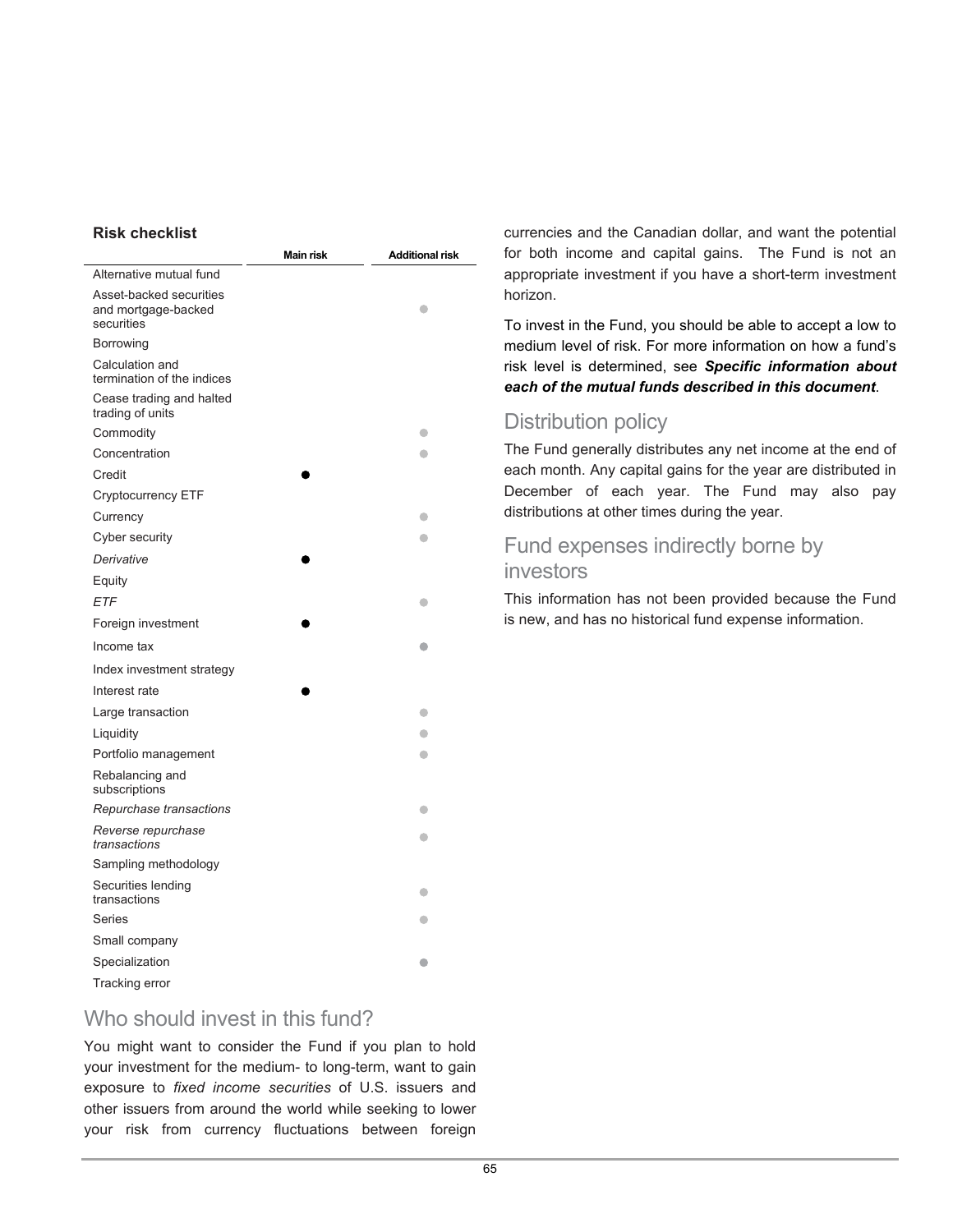## Fidelity Global Developed Markets Sovereign Bond Index Hedged Multi-Asset Base Fund

## Fund details

| <b>Fund type</b>          | Global fixed income fund                                                                                |
|---------------------------|---------------------------------------------------------------------------------------------------------|
| Date started              | Series O - January 12, 2022                                                                             |
| <b>Type of securities</b> | Series O* units of a trust                                                                              |
|                           | <b>Eligibility for registered plans</b> The units are not qualified investments<br>for registered plans |

\*Units of the Fund are only available for purchase by the Fidelity Funds and other funds and accounts managed or advised by Fidelity, and are not available for public purchase. This series can also be bought in U.S. dollars.

## What does the fund invest in?

#### **Investment objectives**

The Fund aims to provide a steady flow of income by seeking to track the performance of the Bloomberg Global Treasury Developed Countries Index (Hedged to CAD) (the "Index"), primarily through investments in *fixed income*  securities of *developed market* countries from around the world.

The Index is a market capitalization weighted index consisting of fixed-rate *investment grade* government debt of *developed market* countries.

The Fund uses *derivatives* to try to minimize the exposure to currency fluctuations between foreign currencies and the Canadian dollar.

We can't change the Fund's investment objectives unless we get approval from a majority of unitholders who vote at a special meeting we call.

#### **Investment strategies**

To meet the Fund's objectives, the portfolio management team:

- Normally invests its assets in the securities that make up the Index.
- In the alternative, may use statistical sampling techniques to attempt to replicate the returns of the Index using a smaller number of securities. Statistical sampling techniques attempt to match the investment characteristics of the Index and the Fund by taking into account such factors as duration, maturity, interest rate sensitivity, security structure and credit quality.

The Index is designed to reflect the performance of fixedrate, local currency government debt of investment grade developed market countries, hedged to the Canadian dollar. The Index is rebalanced on a monthly basis.

To be eligible for inclusion in the Index, securities must be comprised of fixed-rate, *investment grade*, government debt of *developed market* countries and have a remaining term to maturity greater than one year. Original issue zero coupon bonds are also available for inclusion.

Indicative changes to securities (credit rating change, sector reclassification) will affect the composition of the Index at month-end only, when the Index is next rebalanced. For more information about the Index's methodology, see: Resources | Bloomberg Fixed Income | [Bloomberg Indices.](https://www.bloomberg.com/professional/product/indices/bloomberg-fixed-income-indices-fact-sheets-publications/?mpam-page=28465&tactic-page=438170)

Applicable securities legislation allows the Fund to exceed normal investment concentration limits to allow the Fund to track the Index.

The Fund may also hold cash or invest in short-term debt obligations in order to accommodate cash flow requirements.

In accordance with the limits, restrictions and requirements under applicable law, or as permitted under the terms of exemptive relief obtained from the Canadian securities regulators and described in *Specific information about each of the mutual funds described in this document*, the Fund may:

- Engage in *securities lending*, *repurchase* and *reverse repurchase transactions*.
- Use *derivatives* for *hedging* and non-*hedging* purposes.
- Invest in securities of *underlying funds* that are selected in accordance with the Fund's investment strategies.

The Fund uses forward contracts to hedge as completely as possible against fluctuations caused by changes in exchange rates between the foreign currencies and the Canadian dollar. Therefore, generally, the Fund does not benefit from an increase in the value of foreign currencies against the Canadian dollar.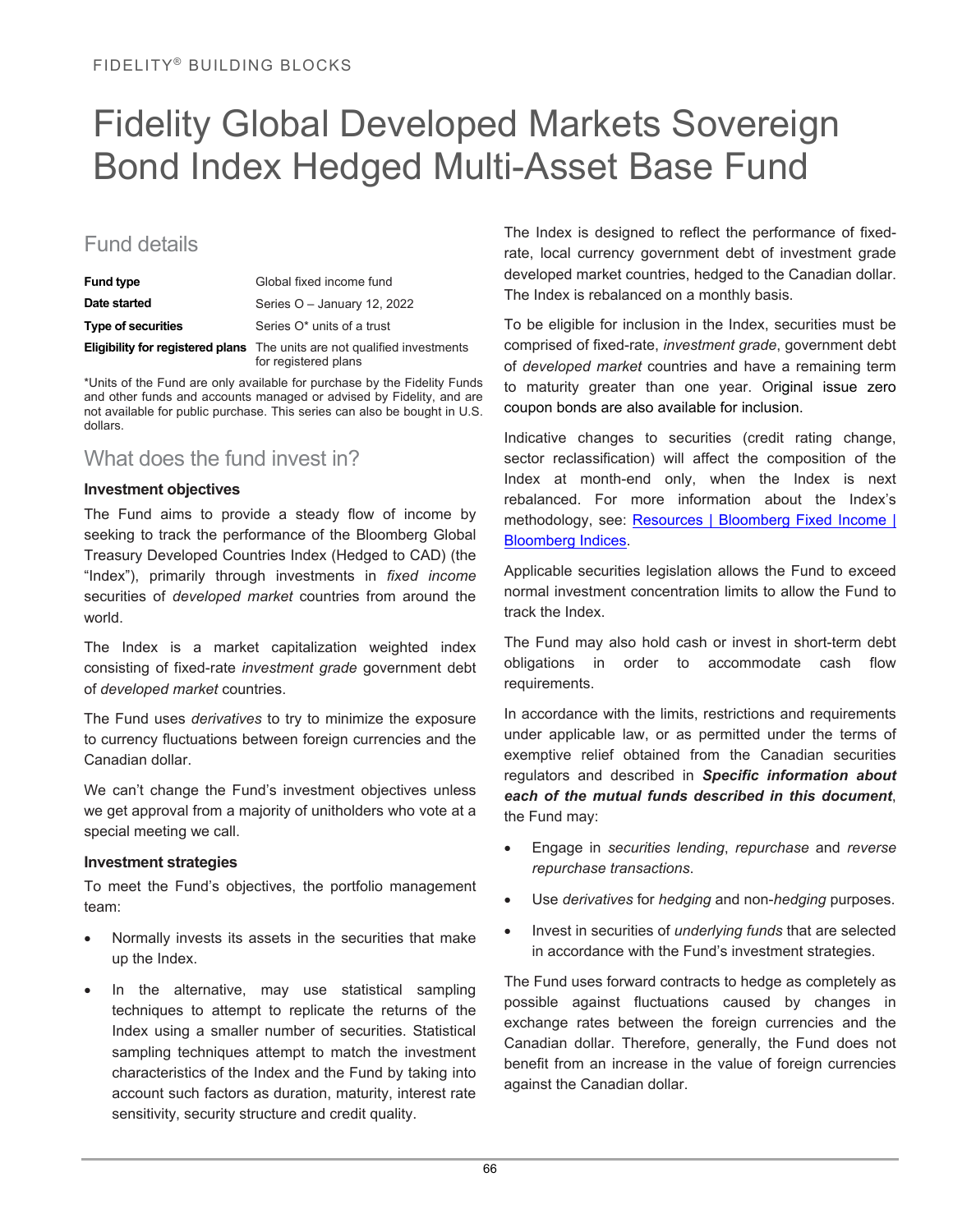The portfolio management team may employ varying combinations of interest rate swaps, credit default swaps, options, futures contracts, currency forward contracts, or other *derivatives* at any particular time in the portfolio management team's discretion to implement the Fund's investment strategies. More specifically, *derivative* instruments are used by the portfolio management team to manage interest rate and currency exposures, where they may represent a more *liquid* investment than purchasing bonds directly, or for other reasons.

The Fund may depart from its investment objectives or strategies by temporarily investing all or a portion of its assets in cash or *fixed income securities* issued or guaranteed by a Canadian or U.S. government, government agency or company. The portfolio management team may take this action to try to protect the Fund during a market downturn, or for other reasons.

## What are the risks of investing in the fund?

While the aim of employing these strategies is to help achieve the objectives of the Fund, the strategies also include risks that could result in losses. The checklist below shows you the risks that apply to the Fund. The risks without a bullet in either column are low or not a risk for the Fund. You'll find a complete description of each risk in *What is a mutual fund and what are the risks of investing in a mutual fund*?

#### **Risk Checklist**

|                                                           | <b>Main risk</b> | <b>Additional risk</b> |
|-----------------------------------------------------------|------------------|------------------------|
| Alternative mutual fund                                   |                  |                        |
| Asset-backed securities and<br>mortgage-backed securities |                  |                        |
| <b>Borrowing</b>                                          |                  |                        |
| Calculation and termination<br>of the indices             |                  |                        |
| Cease trading and halted<br>trading of units              |                  |                        |
| Cease trading of constituent<br>securities                |                  |                        |
| Commodity                                                 |                  |                        |
| Concentration                                             |                  |                        |
| Credit                                                    |                  |                        |
| Cryptocurrency ETF                                        |                  |                        |

|                                    | <b>Main risk</b> | <b>Additional risk</b> |
|------------------------------------|------------------|------------------------|
| Currency                           |                  |                        |
| Cyber security                     |                  |                        |
| Derivative                         |                  |                        |
| Equity                             |                  |                        |
| ETF                                |                  |                        |
| Foreign investment                 |                  |                        |
| Income tax                         |                  |                        |
| Index investment strategy          |                  |                        |
| Interest rate                      |                  |                        |
| Large transaction                  |                  |                        |
| Liquidity                          |                  |                        |
| Portfolio management               |                  |                        |
| Quantitative model                 |                  |                        |
| Rebalancing and<br>subscriptions   |                  |                        |
| Repurchase transactions            |                  |                        |
| Reverse repurchase<br>transactions |                  |                        |
| Sampling methodology               |                  |                        |
| Securities lending<br>transactions |                  |                        |
| <b>Series</b>                      |                  |                        |
| Small company                      |                  |                        |
| Specialization                     |                  |                        |
| Tracking error                     |                  |                        |

## Who should invest in this fund?

You might want to consider the Fund if you plan to hold your investment for the medium-term, are seeking income while also seeking to lower your risk from currency fluctuations between foreign currencies and the Canadian dollar, and want to track the return of an *investment grade, developed market* government debt index. The Fund is not an appropriate investment if you have a short-term investment horizon.

To invest in the Fund, you should be able to accept a low to medium level of risk. For more information on how a fund's risk level is determined, see *Specific information about each of the mutual funds described in this document*.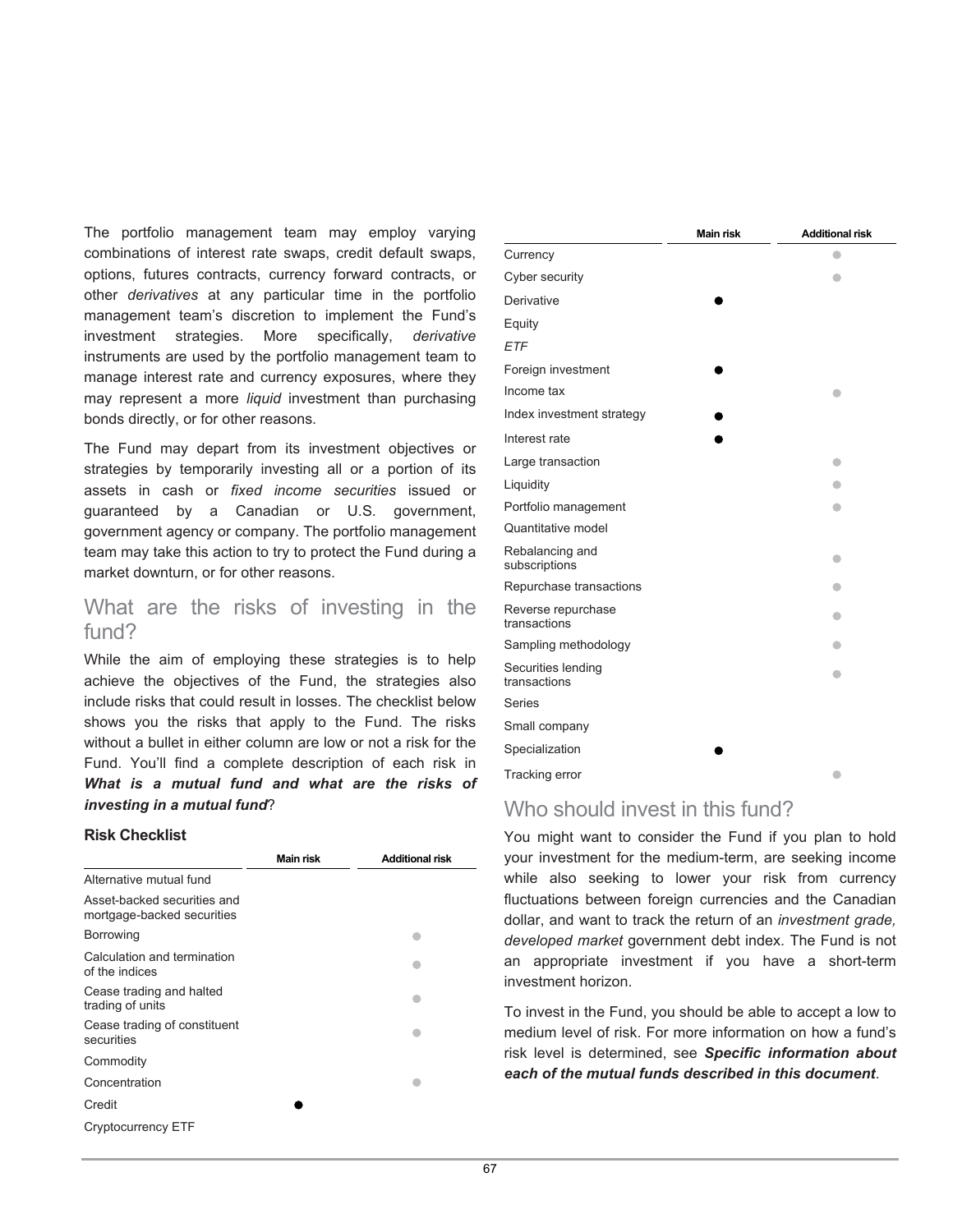Fidelity Global Developed Markets Sovereign Bond Index Hedged Multi-Asset Base Fund *(continued)*

## Distribution policy

The Fund generally distributes any net income at the end of each month. Any capital gains for the year are distributed in December of each year. The Fund may also pay distributions at other times during the year.

## Fund expenses indirectly borne by investors

The Fund is only available for purchase by the Fidelity Funds and other funds and accounts managed or advised by Fidelity, and does not pay management and advisory fees.

The Fund has been developed solely by Fidelity. The Fund is not in any way connected to or sponsored, endorsed, sold or promoted by Bloomberg. BLOOMBERG® is a trademark and service mark of Bloomberg Finance L.P. and its affiliates (collectively "Bloomberg"). Bloomberg or Bloomberg's licensors own all proprietary rights in the Bloomberg Indices. Neither Bloomberg nor Bloomberg's licensors approves or endorses this material, or guarantees the accuracy or completeness of any information herein, or makes any warranty, express or implied, as to the results to be obtained therefrom and, to the maximum extent allowed by law, neither shall have any liability or responsibility for injury or damages arising in connection therewith.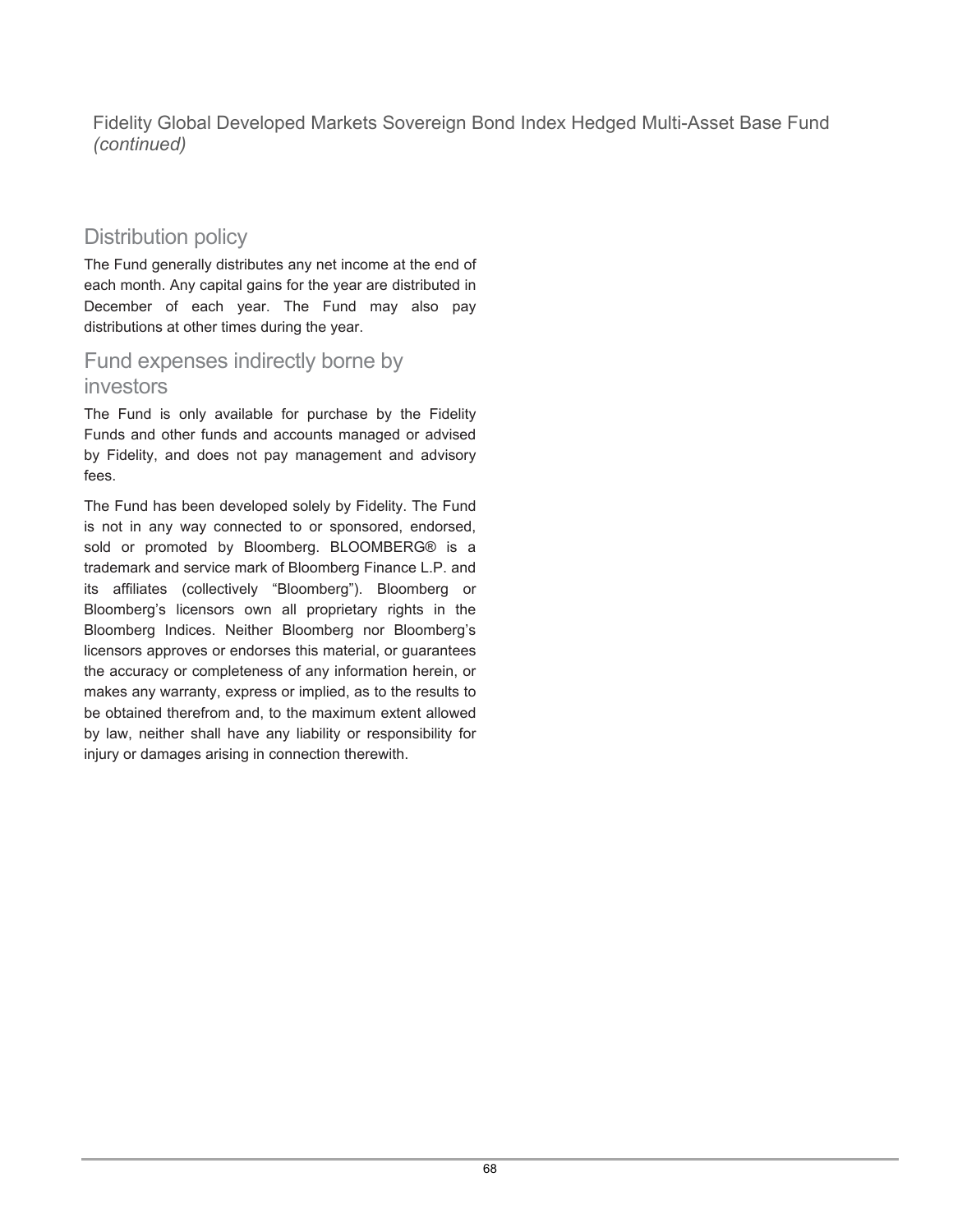## Fidelity Global Inflation-Linked Bond Index Hedged Multi-Asset Base Fund

## Fund details

| <b>Fund type</b>          | Global fixed income fund                                                                                |
|---------------------------|---------------------------------------------------------------------------------------------------------|
| Date started              | Series $O -$ January 12, 2022                                                                           |
| <b>Type of securities</b> | Series O* units of a trust                                                                              |
|                           | <b>Eligibility for registered plans</b> The units are not qualified investments<br>for registered plans |

\*Units of the Fund are only available for purchase by the Fidelity Funds and other funds and accounts managed or advised by Fidelity, and are not available for public purchase. This series can also be bought in U.S. dollars.

## What does the fund invest in?

#### **Investment objectives**

The Fund aims to provide a steady flow of inflation adjusted income by seeking to track the performance of the Bloomberg Global Inflation-Linked 1-10 Years Index (Hedged to CAD) (the "Index"), primarily through investments in *fixed income* securities of *developed market* countries.

The Index is a market capitalization weighted index consisting of *investment grade* government inflation-linked debt from twelve different *developed market* countries.

The Fund uses *derivatives* to try to minimize the exposure to currency fluctuations between foreign currencies and the Canadian dollar.

We can't change the Fund's investment objectives unless we get approval from a majority of unitholders who vote at a special meeting we call.

#### **Investment strategies**

To meet the Fund's objectives, the portfolio management team:

- Normally invests its assets in the securities that make up the Index.
- In the alternative, may use statistical sampling techniques to attempt to replicate the returns of the Index using a smaller number of securities. Statistical sampling techniques attempt to match the investment characteristics of the Index and the Fund by taking into account such factors as duration, maturity, interest rate sensitivity, security structure and credit quality.

The Index measures the performance of investment-grade, government inflation-linked debt from 12 different developed market countries, hedged to the Canadian dollar. The Index includes only bonds with between 1 and 10 years remaining maturity and weighs securities by relative market capitalization so that the return on the bond influences the return of the Index in proportion to the bond's market value. The Index is rebalanced on a monthly basis.

To be eligible for inclusion in the Index, securities must be comprised of *investment grade*, government *inflation-linked debt securities*, have a remaining term-to-maturity between 1 and 10 years, and must be capital-indexed and linked to a commonly used domestic inflation index.

Indicative changes to securities (credit rating change, sector reclassification) will affect the composition of the Index at month-end only, when the Index is next rebalanced. For information on the Index's methodology, see: Bloomberg Fixed Income Indices | Bloomberg [Professional Services](https://www.bloomberg.com/professional/product/indices/bloomberg-fixed-income-indices/#/)

Applicable securities legislation allows the Fund to exceed normal investment concentration limits to allow the Fund to track the Index

The Fund may also hold cash or invest in short-term debt obligations in order to accommodate cash flow requirements.

In accordance with the limits, restrictions and requirements under applicable law, or as permitted under the terms of exemptive relief obtained from the Canadian securities regulators and described in *Specific information about each of the mutual funds described in this document*, the Fund may:

- Engage in *securities lending*, *repurchase* and *reverse repurchase transactions*.
- Use *derivatives* for *hedging* and non-*hedging* purposes.
- Invest in securities of *underlying funds* that are selected in accordance with the Fund's investment strategies.

The Fund uses currency forward contracts to hedge as completely as possible against fluctuations caused by changes in exchange rates between the foreign currencies and the Canadian dollar. Therefore, generally, the Fund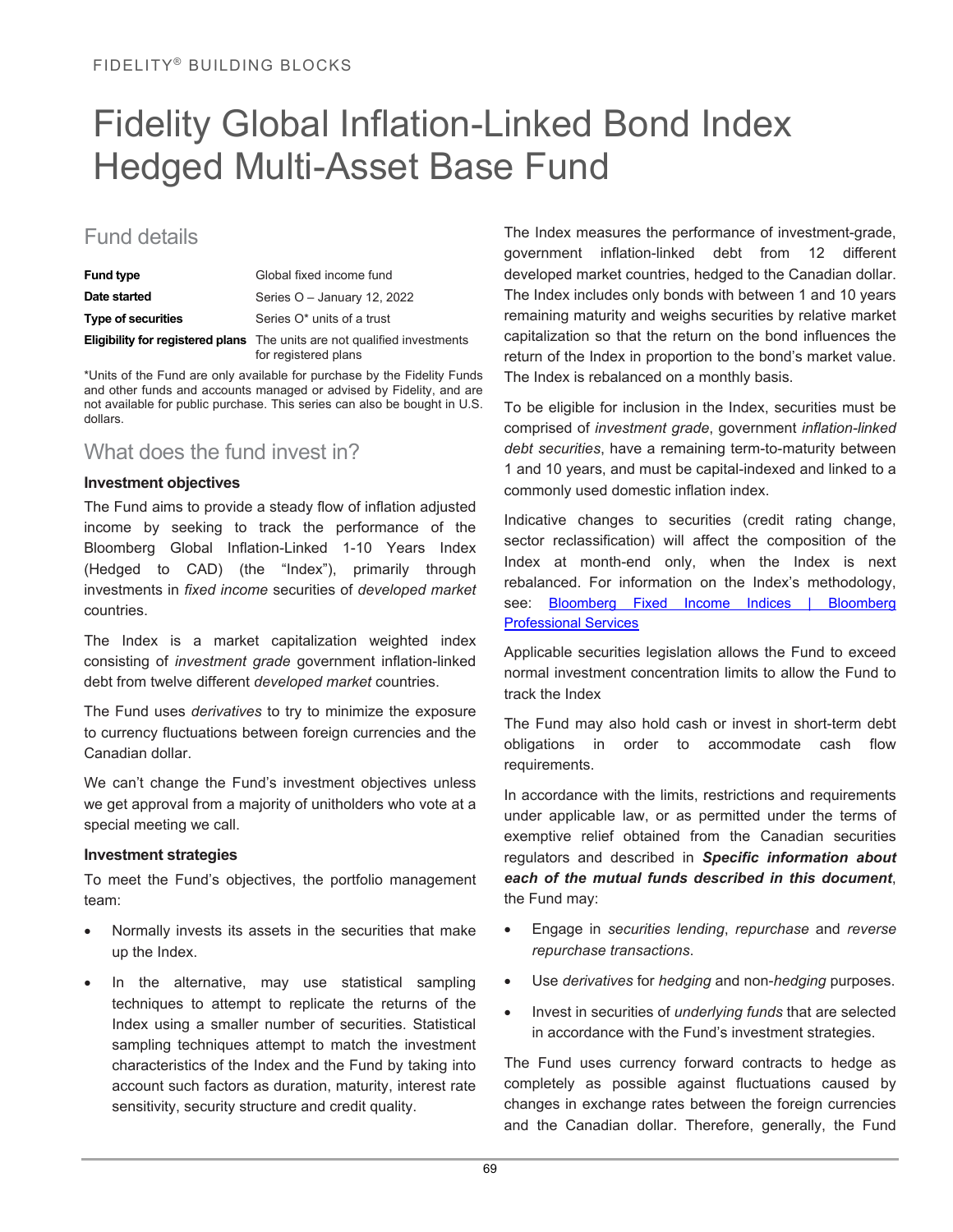does not benefit from an increase in the value of foreign currencies against the Canadian dollar.

The portfolio management team may employ varying combinations of interest rate swaps, credit default swaps, options, futures contracts, currency forward contracts, or other *derivatives* at any particular time in the portfolio management team's discretion to implement the Fund's investment strategies. More specifically, *derivative* instruments are used by the portfolio management team to manage interest rate and currency exposures, where they may represent a more *liquid* investment than purchasing bonds directly, or for other reasons.

The Fund may depart from its investment objectives or strategies by temporarily investing all or a portion of its assets in cash or *fixed income securities* issued or guaranteed by a Canadian or U.S. government, government agency or company. The portfolio management team may take this action to try to protect the Fund during a market downturn, or for other reasons.

## What are the risks of investing in the fund?

While the aim of employing these strategies is to help achieve the objectives of the Fund, the strategies also include risks that could result in losses. The checklist below shows you the risks that apply to the Fund. The risks without a bullet in either column are low or not a risk for the Fund. You'll find a complete description of each risk in *What is a mutual fund and what are the risks of investing in a mutual fund*?

#### **Risk Checklist**

|                                                           | Main risk | <b>Additional risk</b> |
|-----------------------------------------------------------|-----------|------------------------|
| Alternative mutual fund                                   |           |                        |
| Asset-backed securities and<br>mortgage-backed securities |           |                        |
| <b>Borrowing</b>                                          |           |                        |
| Calculation and termination<br>of the indices             |           |                        |
| Cease trading and halted<br>trading of units              |           |                        |
| Cease trading of constituent<br>securities                |           |                        |
| Commodity                                                 |           |                        |

|                                    | <b>Main risk</b> | <b>Additional risk</b> |
|------------------------------------|------------------|------------------------|
| Concentration                      |                  |                        |
| Credit                             |                  |                        |
| Cryptocurrency ETF                 |                  |                        |
| Currency                           |                  |                        |
| Cyber security                     |                  |                        |
| Derivative                         |                  |                        |
| Equity                             |                  |                        |
| <b>ETF</b>                         |                  |                        |
| Foreign investment                 |                  |                        |
| Income tax                         |                  |                        |
| Index investment strategy          |                  |                        |
| Interest rate                      |                  |                        |
| Large transaction                  |                  |                        |
| Liquidity                          |                  |                        |
| Portfolio management               |                  |                        |
| Quantitative model                 |                  |                        |
| Rebalancing and<br>subscriptions   |                  |                        |
| Repurchase transactions            |                  |                        |
| Reverse repurchase<br>transactions |                  |                        |
| Sampling methodology               |                  |                        |
| Securities lending<br>transactions |                  | ۰                      |
| <b>Series</b>                      |                  |                        |
| Small company                      |                  |                        |
| Specialization                     |                  |                        |
| Tracking error                     |                  | $\bullet$              |

## Who should invest in this fund?

You might want to consider the Fund if you plan to hold your investment for the medium-term, are seeking inflation adjusted income while also seeking to lower your risk from currency fluctuations between foreign currencies and the Canadian dollar, and want to track the return of an *investment grade, developed market,* government *inflationlinked debt* index. The Fund is not an appropriate investment if you have a short term investment horizon.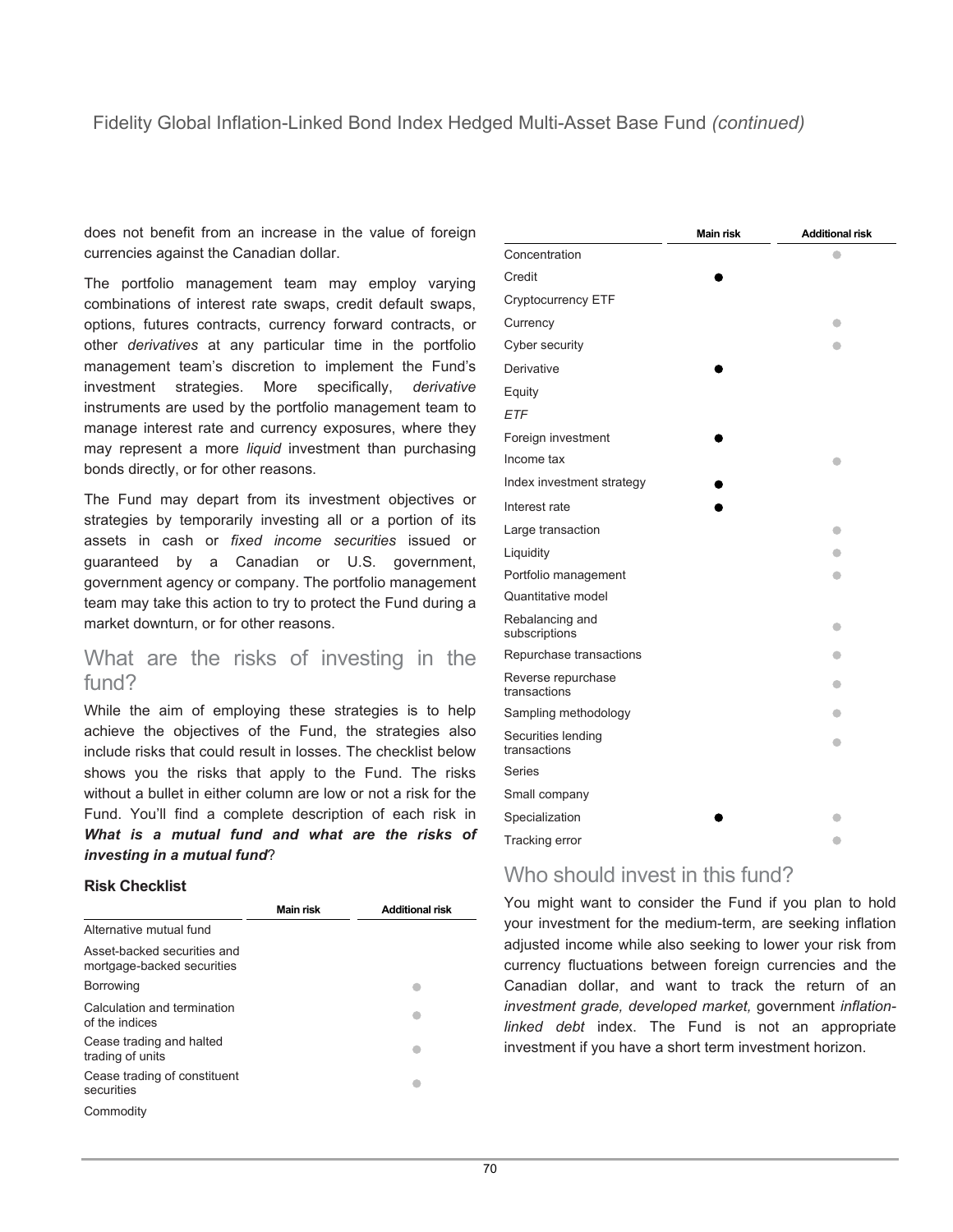To invest in the Fund, you should be able to accept a low to medium level of risk. For more information on how a fund's risk level is determined, see *Specific information about each of the mutual funds described in this document*.

## Distribution policy

The Fund generally distributes any net income at the end of each month. Any capital gains for the year are distributed in December of each year. The Fund may also pay distributions at other times during the year.

## Fund expenses indirectly borne by investors

The Fund is only available for purchase by the Fidelity Funds and other funds and accounts managed or advised by Fidelity, and does not pay management and advisory fees.

The Fund has been developed solely by Fidelity. The Fund is not in any way connected to or sponsored, endorsed, sold or promoted by Bloomberg. BLOOMBERG® is a trademark and service mark of Bloomberg Finance L.P. and its affiliates (collectively "Bloomberg"). Bloomberg or Bloomberg's licensors own all proprietary rights in the Bloomberg Indices. Neither Bloomberg nor Bloomberg's licensors approves or endorses this material, or guarantees the accuracy or completeness of any information herein, or makes any warranty, express or implied, as to the results to be obtained therefrom and, to the maximum extent allowed by law, neither shall have any liability or responsibility for injury or damages arising in connection therewith.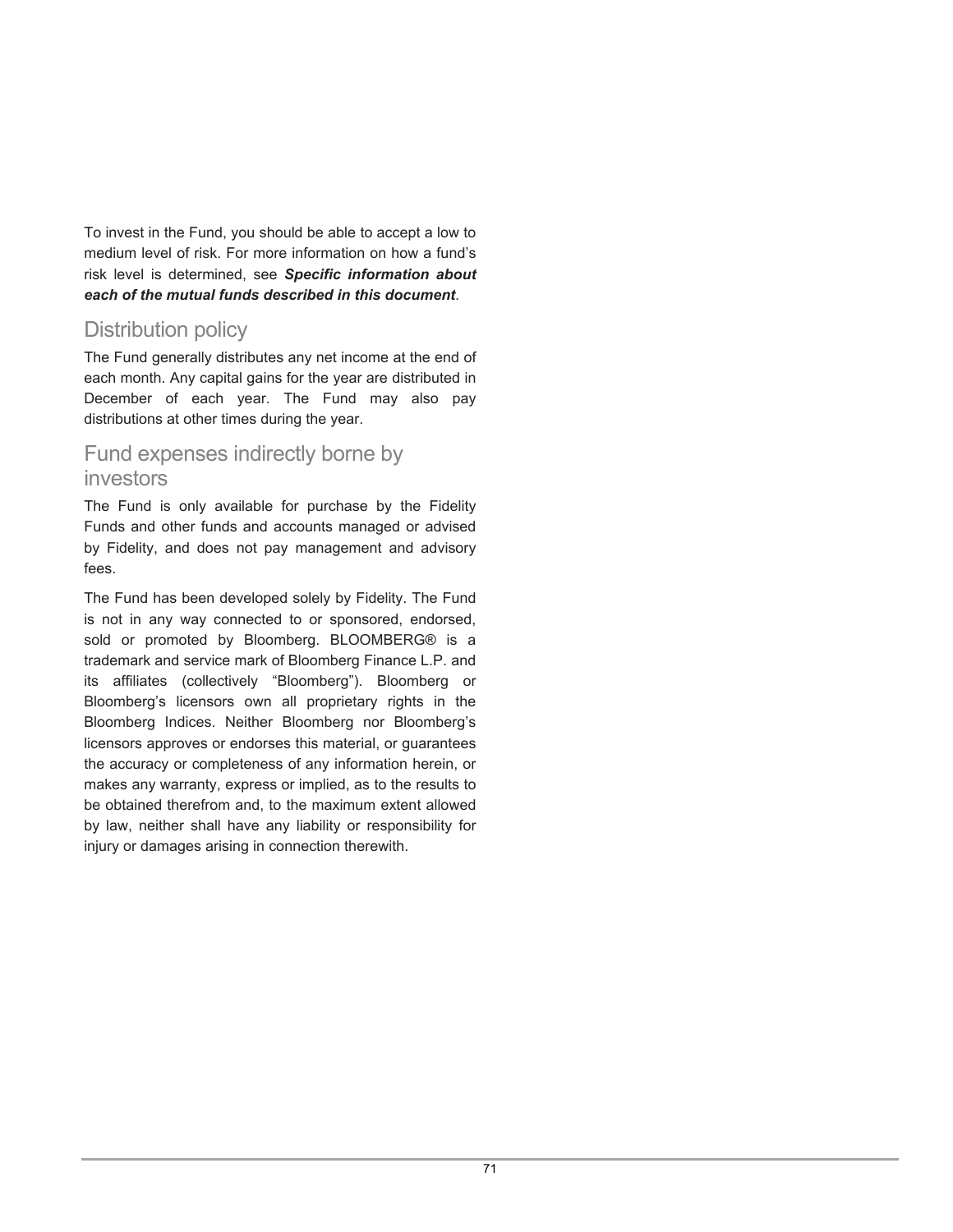## Glossary

**Administration Fee** is a fixed rate administration fee that is paid by all of the Funds. For each series of the Funds, except Series O, Fidelity pays all of the operating costs (including for services provided by Fidelity and/or its affiliates), except for *Fund Costs*, in exchange for the Administration Fee. Series O units are only charged *Fund Costs*.

**AIS** is the *PFIC* annual information statement.

**asset allocation** refers to investing in different types of investments and asset classes.

**China A-Shares** means those securities that are listed and traded on the Shanghai Stock Exchange or Shenzhen Stock Exchange through *Stock Connect* programs.

**Commodity ETFs** are *ETFs* that seek to replicate the performance of one or more physical commodities, or of an index that tracks such performance, on an unleveraged basis.

**constituent securities** are, in relation to a particular index, the specific class or series of securities of the issuers included in that index, and may include American depositary receipts, global depositary receipts, and other negotiable financial instruments that represent such securities.

**convertible securities** are bonds, preferred stocks, and other securities that pay interest or *dividends* and are convertible into common stocks or for value equivalent to those common stocks. In general, a convertible security performs more like a stock when the underlying stock's price is high (because it is assumed that it will be converted into the stock) and more like a bond when the underlying stock's price is low (because it is assumed that it will mature without being converted).

**counterparty** is the other party to a *derivatives* contract.

**CRA** is the Canada Revenue Agency.

**CRS** refers to the Organization for Economic Co-operation and Development's (OECD) Common Reporting Standard as implemented by Part XIX of the *Tax Act*.

**Cryptocurrency ETF** is an alternative mutual fund that invests substantially all of its assets in commodities that are digital assets, such as cryptocurrencies like bitcoin or ether.

**currency cross-hedge** is a hedge that does not involve Canadian dollars. For example, while holding Euro denominated securities, the portfolio management team may enter into a currency forward contract in order to shift the Fund's exposure to the U.S. dollar in place of the Euro exposure.

**CSA** is the Canadian Securities Administrators.

**dealer** is the company or partnership that employs your *financial advisor*.

**derivative** is an investment that bases its value on how well another kind of investment, like a stock, bond, currency, or market index, is doing. Derivatives usually take the form of a contract with another party to buy or sell an asset at a later time. Funds that invest in derivatives are in a position to make or lose money based on changes in the underlying interest, such as interest rates, securities prices, or currency exchange rates.

**developed market** is a country that is most developed in terms of its economy and capital markets. The country must be high income, but this also includes openness to foreign ownership, ease of capital movement, and efficiency of market institutions. This term is contrasted with developing market (*emerging markets* and *frontier markets* are types of developing markets).

**diversification** means owning several different investments at once.

**dividends** are the portion of any profit a company earns that are paid to you when you invest in equity securities of that company.

**duration** is a measure of interest rate risk. Interest rate risk is the possibility that a bond's market value falls when market interest rates rise. Duration is a quantitative measure that indicates the degree to which a bond fund's price fluctuates in response to changes in interest rates. If interest rates move higher, mutual funds with longer durations go down more in value than mutual funds that have shorter durations. For example, if rates rise 1.00%, a bond fund with a 5-year duration is likely to lose about 5.00% of its value, whereas a bond fund with an 8-year duration is likely to lose about 8.00% of its value.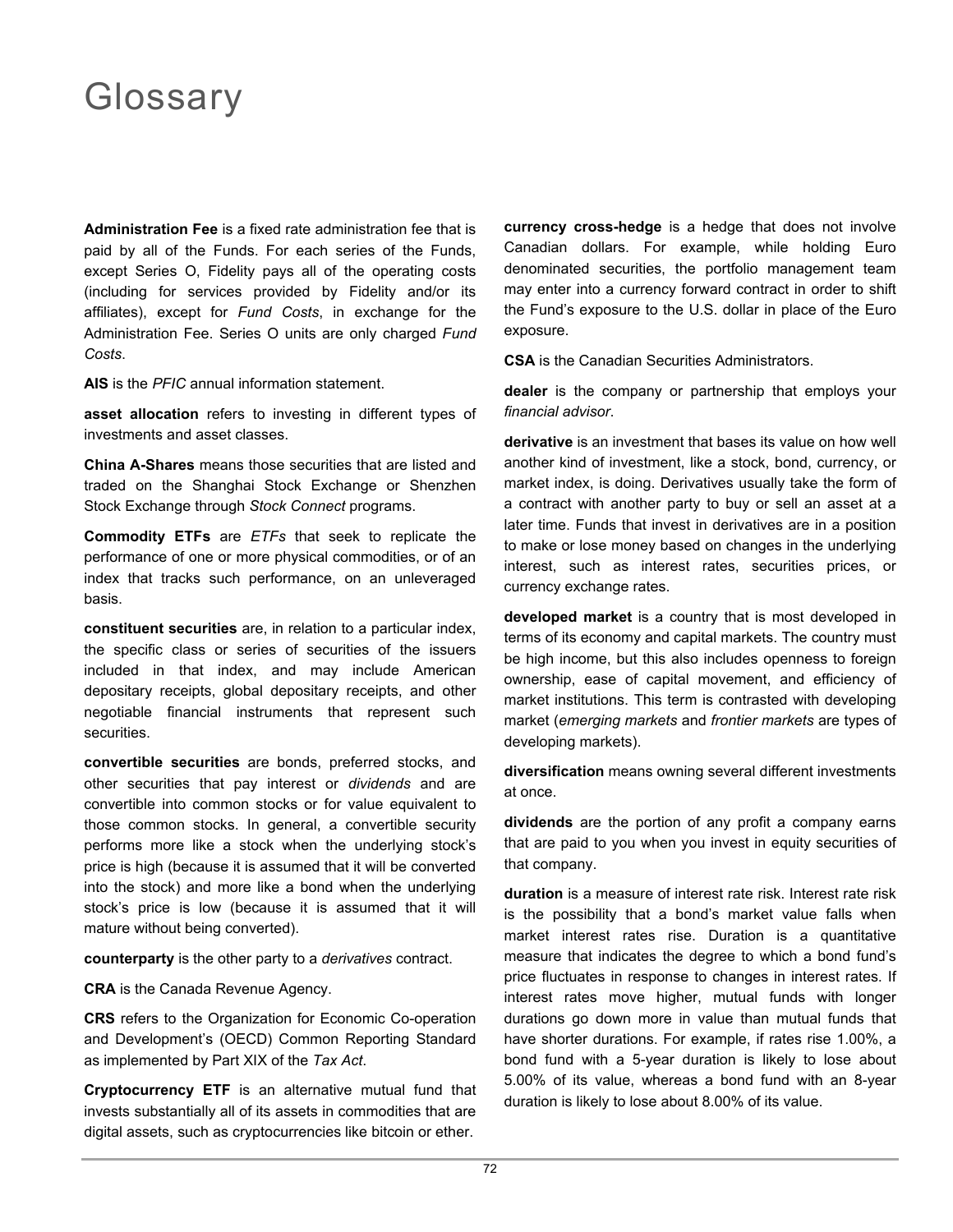**emerging market** includes countries that have an emerging stock market as defined by MSCI Inc., countries or markets with low- to middle-income economies as classified by the World Bank, and other countries or markets with similar emerging characteristics.

**ETF** is an exchange-traded fund.

**ESG** means environmental, social and governance.

**fair value pricing** is the method used to determine value if the price is not a true reflection of the value of the security.

**FATCA** refers to the Foreign Account Tax Compliance Act as implemented in Canada by the Canada-United States Enhanced Tax Information Exchange Agreement and Part XVIII of the *Tax Act*.

**fee distribution** is a special distribution that the Fund makes to investors. We reduce the fees we charge, and the fee distribution is equal to such amount. The fee distribution is paid first out of net income and net realized capital gains allocable to the applicable series of the Fund, and then out of the capital of the Fund. Fee distributions are automatically reinvested in additional units of the relevant series of the Fund, and are not paid to investors in cash.

**Fidelity Preferred Program** The program is available to Series B, S5, S8, F, F5 and F8 unitholders who qualify for automatic *fee distributions* based on their total eligible investments in Fidelity Funds. The program offers declining combined management and advisory fees and *Administration Fees* based on a tiered structure through the use of automatic *fee distributions*. The tier for which you are eligible is based on your total investments in Fidelity Funds. Currently, you may be eligible for the program if your holdings in Fidelity Funds exceed \$250,000 for an individual or \$500,000 for a *Fidelity Preferred Program* financial group.

**financial advisor** is the individual with whom you consult for investment advice.

**fixed income securities** are the obligations of an issuer to repay a sum of money, usually with interest.

**floating rate debt instruments** are debt securities issued by companies or other entities with floating interest rates that reset periodically. Most floating rate debt instruments are secured by specific collateral of the borrower, and are senior to most other securities of the borrower (e.g., common stock or debt instruments) in the event of bankruptcy. Floating rate debt instruments are often issued in connection with recapitalizations, acquisitions, leveraged buyouts, and refinancings. Floating rate debt instruments are typically structured and administered by a financial institution that acts as the agent of the investors investing in the floating rate debt instruments. Floating rate debt instruments may be acquired directly through the agent, as an assignment from another investor who holds a direct interest in the floating rate debt instrument, or as a participation interest in another investor's portion of the floating rate debt instrument.

**fourth-tier funds** are funds in which the *third-tier funds* may invest, including *ETFs* managed by third parties or other Fidelity entities and other funds managed by Fidelity.

**frontier markets** include countries that are not as developed as *emerging markets* in regions and continents, such as Africa, the Middle East, Asia, Central and Eastern Europe and Latin America, and/or are not included in the *MSCI All Country World Index*, which contains all of the countries that MSCI Inc. has classified as either a *developed market* or an *emerging market.*

**Fund Costs** are certain costs that are not included in the *Administration Fee*. Each series is responsible for its proportionate share of common fund costs. For series O *Fund Costs*, see Series O fees.

**Gold/Silver ETFs** are *ETF*s that seek to replicate the performance of gold, silver, or both, on a leveraged basis.

**hedging** is when mutual funds use derivatives to help offset losses that other investments might suffer because of changes in stock prices, commodity prices, interest rates, or currency exchange rates.

**high yield securities** are higher yielding, lower quality *fixed income securities*. *Fixed income securities* of lower quality have lower credit ratings. For example, bonds rated below BBB- by Standard & Poor's are considered high yield bonds.

**IRC** is the independent review committee, which is the fund governance agency for the Fidelity Funds, as contemplated by *NI 81-107.*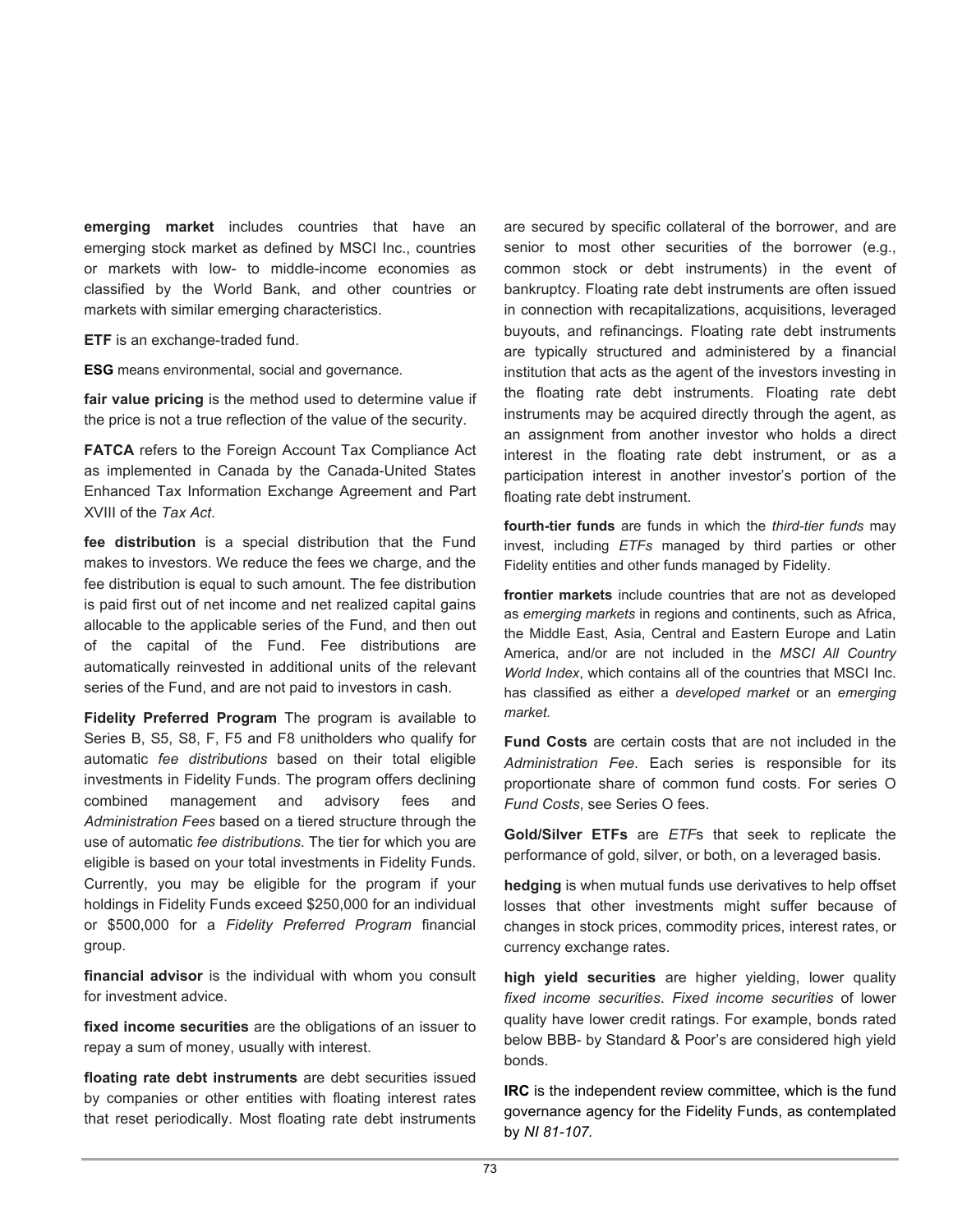**Inflation-linked debt securities** are securities that are tied to the cost of consumer goods, as measured by an inflation index. These securities are designed to provide a hedge against inflation. Generally, the principal of inflation-linked debt instruments rise with inflation.

**initial sales charge** is the percentage of the purchase price you pay when you buy certain series of mutual fund units.

**investment grade** is the credit quality of a company or government that issues *fixed income securities*. Credit quality is a measure of the issuer's ability to pay interest and repay principal on time. The higher the credit quality of an issuer, the more likely the *fixed income securities* it issues is classified as investment grade. Professional rating agencies measure the credit quality of issuers. For instance, Standard & Poor's classifies bonds it rates BBBor higher to be investment grade bonds**.**

**LAP financial group** is accounts held by related persons living at the same address, and includes accounts in the names of companies for which one or more members of the LAP financial group are beneficial owners of greater than 50% of the voting equity.

**Large Account Program** or **LAP** is a program we offer to large investors. Under this program, our decision to reduce the typical fees depends on a number of factors, including the size of the investment and the investor's total investments with us. We currently only consider an investor a "large investor" if the holdings with Fidelity are a minimum of \$250,000 individually, or \$500,000 for a *LAP financial group*.

**liquid** means that you can redeem your units at almost any time and get your money when you need it, even though you may get less than you invested. Unlike some other kinds of investments, mutual funds are liquid.

**management expense ratio** or **MER** is the management fee and certain operating expenses divided by the mutual fund's average net asset value for the year.

**market capitalization** is a measure of the size of a company. It's calculated by multiplying the current share price by the number of outstanding common shares of the company.

**material ESG factors** means environmental, social and governance factors that are considered material to an issuer's business and may impact the issuer's financial performance.

**money market instrument** is an investment that the government or company agrees to pay back within a year or less. Examples are short-term bonds and government treasury bills.

**MSCI All Country World Index** is made up of over 2,200 companies in both *developed* and *emerging markets*, divided into eleven sectors based on the Global Industry Classification Standard.

**neutral mix** is a combination of any one or more of equity securities, *fixed income securities*, and *money market instruments* the Fund would have if we didn't factor in our expectations of current investment opportunities and equity and interest rate risk. We use the neutral mix as a guideline, and adjust the Fund's assets in reaction to, or in anticipation of, market changes.

**NI 81-102** is National Instrument 81-102 *Investment Funds.*

**NI 81-107** is National Instrument 81-107 *Independent Review Committee for Investment Funds.*

**non-investment grade** are higher yielding, lower quality *fixed income securities*. *Fixed income securities* of lower quality have lower credit ratings. For example, bonds rated below BBB- by Standard & Poor's are considered noninvestment grade securities.

**PFIC** is the Passive Foreign Investment Company rules.

**QEF** is a Qualified Electing Fund.

**REITs** are real estate investment trusts.

**repurchase transaction** is where a mutual fund sells a security to another party for cash and agrees to buy the same security back from the same party for cash.

**reverse repurchase transaction** is when a mutual fund buys a security at one price from a party and agrees to sell the same security back to the same party at a higher price later on.

**risk tolerance** is the amount of risk you are willing to take with your investment.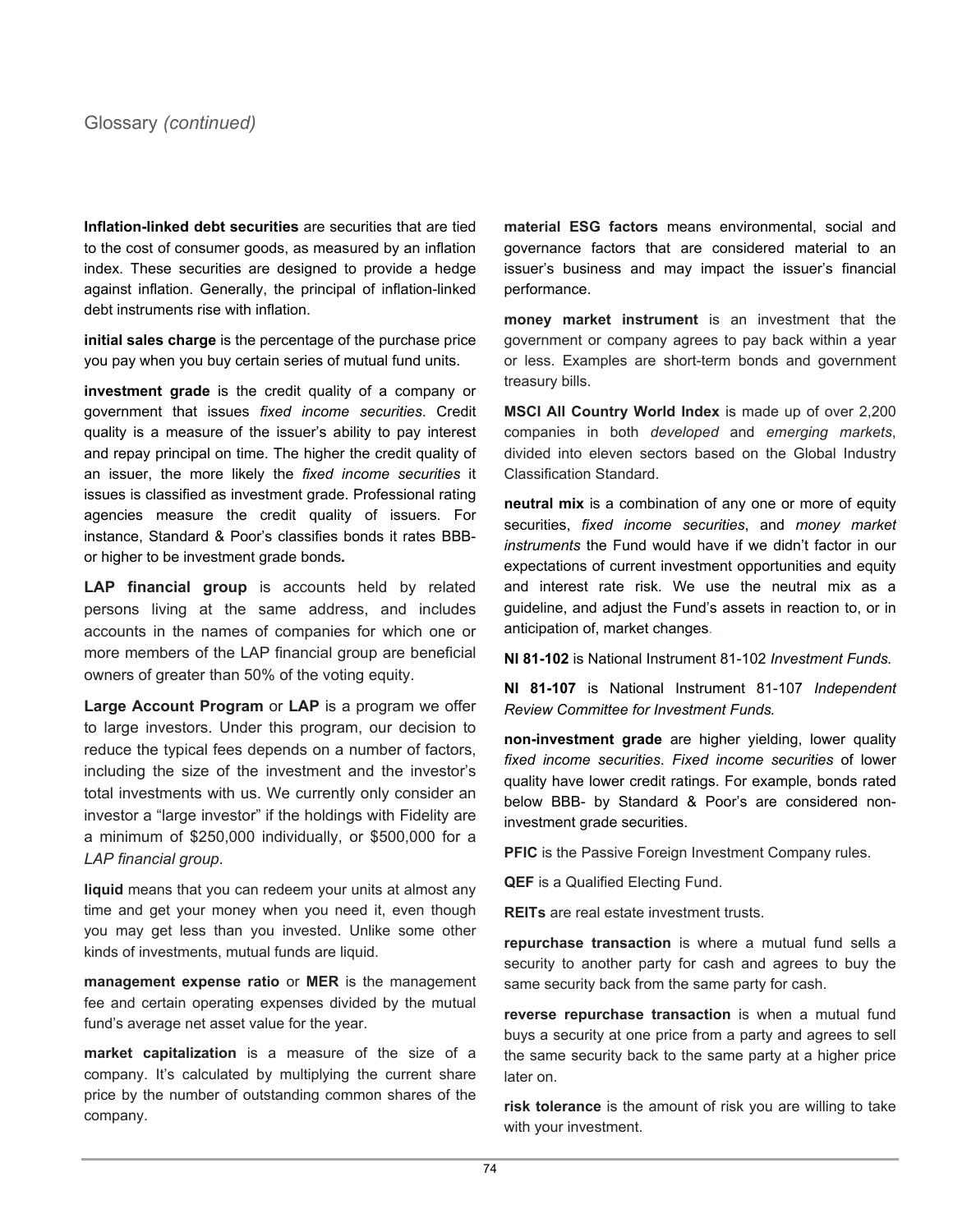**Sales Tax** is harmonized sales tax and other applicable taxes that the management and advisory fees, *administration fees* and most of the *Fund Costs* are subject to.

**S&P/TSX Capped Composite Index** is made up of the largest and most actively traded companies on the Toronto Stock Exchange, divided into eleven sectors based on the Global Industry Classification Standard. If a company makes up more than 10% of the value of the index, it is "capped" at 10%.

**Secular tailwind** is a positive market trend that is expected to persist over the long-term and generally not influenced by short-term factors.

**securities lending transaction** is similar to a *repurchase transaction*, except that instead of selling the security and agreeing to buy it back later, the mutual fund loans the security and can demand the return of the security at any time.

**standard deviation** is one of the most widely accepted ways to quantify the *volatility* of investment returns.

**Stock Connect** means the Shanghai-Hong Kong Stock Connect and the Shenzhen-Hong Kong Stock Connect programs, which are securities trading and clearing linked programs that allow international investors to trade *China A-Shares* listed on the Shanghai Stock Exchange or Shenzhen Stock Exchange.

**Tax Act** is the *Income Tax Act* (Canada) and the regulations thereunder.

**third-tier funds** are funds in which the *underlying funds*  may invest, including *ETFs* managed by third parties or other Fidelity entities and other funds managed by Fidelity.

**underlying funds** are funds in which the Funds may invest, including *ETFs* managed by Fidelity, other Fidelity entities or third parties and other funds managed by Fidelity.

**volatility** is swings in the prices of investments. Higher-risk investments, such as stocks and *high yield securities*, are likely to have changes in their prices from day to day. And some may have bigger changes than others.